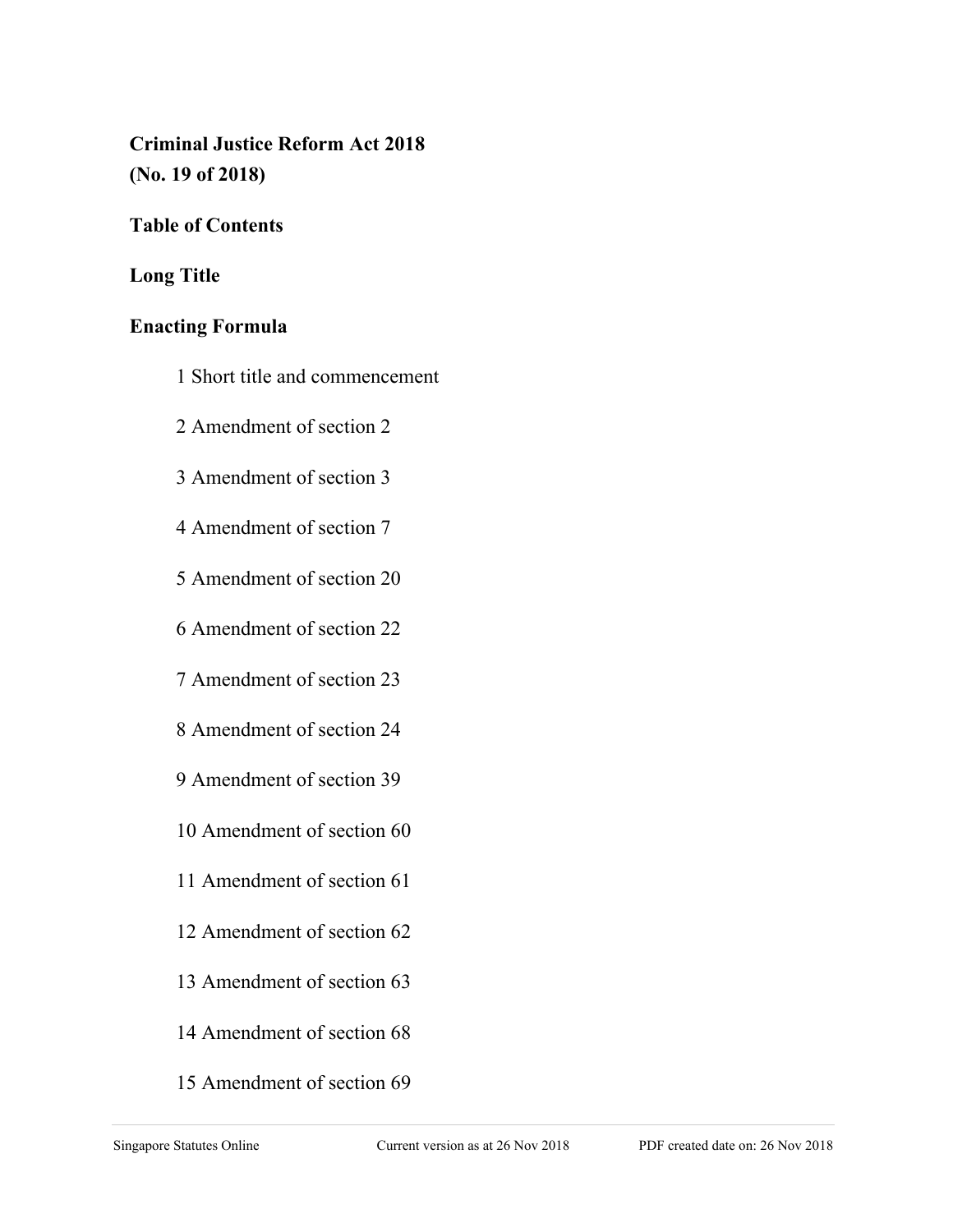- 16 Repeal and re-enactment of section 83
- 17 Amendment of section 92
- 18 Amendment of section 93
- 19 Repeal and re-enactment of section 94
- 20 Amendment of section 95
- 21 Repeal and re-enactment of section 97
- 22 Amendment of section 103
- 23 Amendment of section 104
- 24 New section 106A
- 25 Repeal and re-enactment of section 107 and new section 107A
- 26 Repeal and re-enactment of section 108
- 27 Amendment of section 109
- 28 Amendment of section 112
- 29 Amendment of section 113
- 30 Amendment of section 117
- 31 Amendment of section 122
- 32 Amendment of section 124
- 33 Repeal and re-enactment of section 144
- 34 Amendment of section 148
- 35 New Part VIIA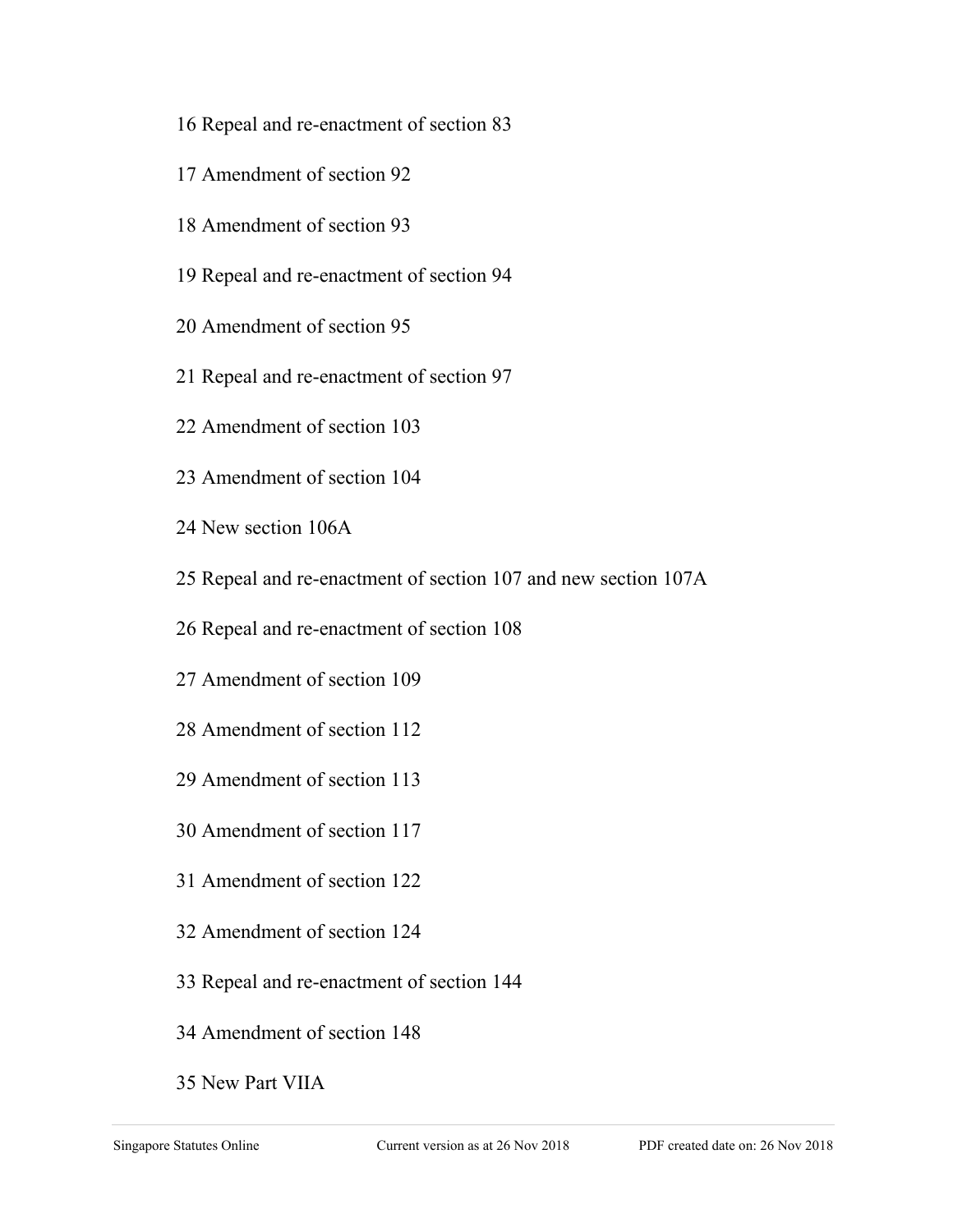- 36 Repeal and re-enactment of section 156
- 37 Amendment of section 159
- 38 Amendment of section 160
- 39 Amendment of section 161
- 40 Amendment of section 162
- 41 Amendment of section 163
- 42 Amendment of section 166
- 43 Amendment of section 167
- 44 Amendment of section 169
- 45 Amendment of section 172
- 46 Repeal and re-enactment of section 175
- 47 Repeal of Divisions 2, 3 and 4 of Part X
- 48 Amendment of section 210
- 49 New section 211A
- 50 Amendment of section 212
- 51 Amendment of section 213
- 52 Amendment of section 214
- 53 Amendment of section 215
- 54 Amendment of section 218
- 55 Amendment of section 219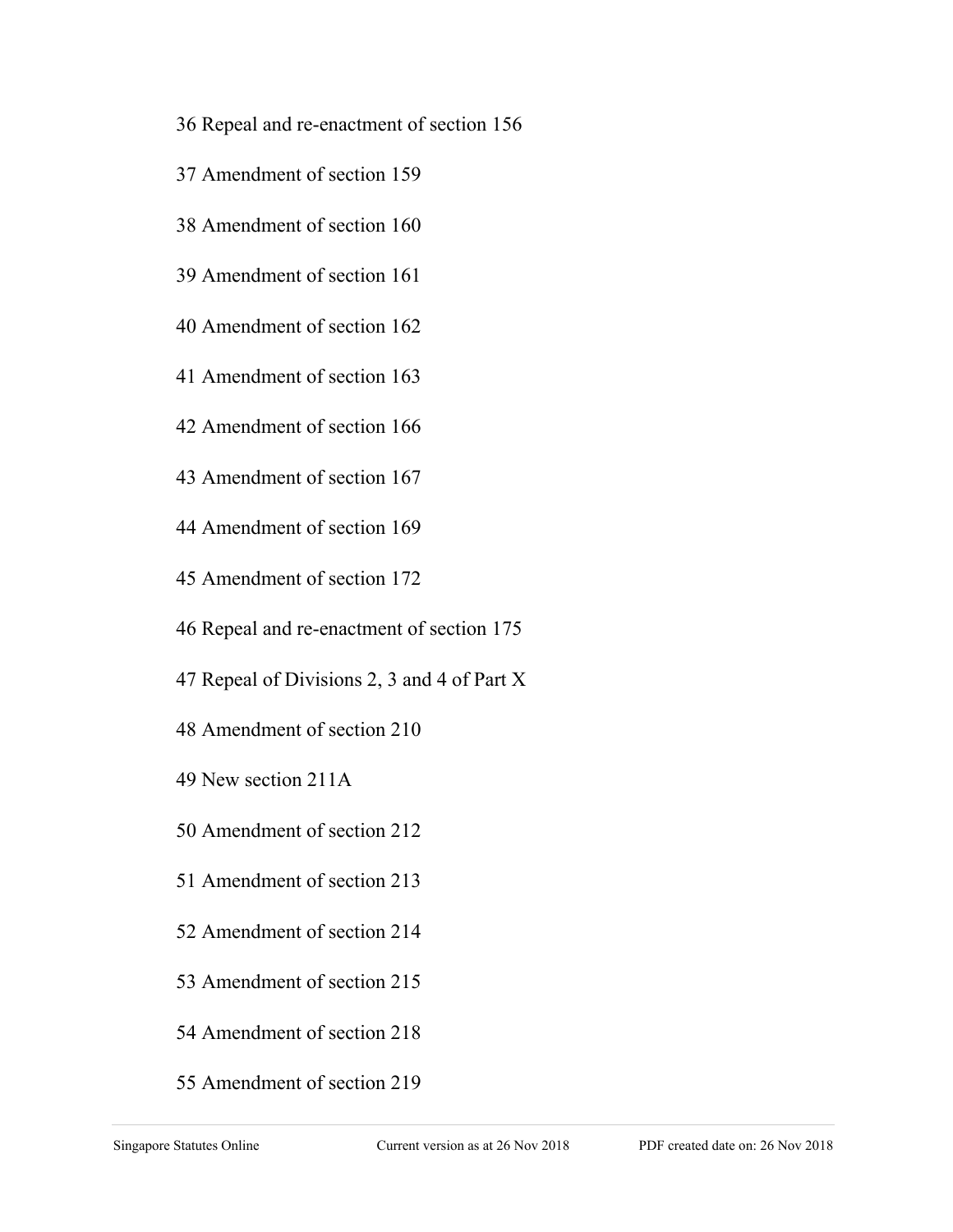- 56 New section 220A
- 57 Amendment of section 221
- 58 Amendment of section 224
- 59 Amendment of section 225
- 60 New sections 225A and 225B
- 61 Amendment of section 227
- 62 Amendment of section 235
- 63 Amendment of section 240
- 64 Amendment of heading to Division 5 of Part XIII
- 65 Amendment of section 246
- 66 Repeal and re-enactment of section 247
- 67 Amendment of section 248
- 68 Repeal and re-enactment of sections 249 and 250
- 69 Amendment of section 252
- 70 Repeal and re-enactment of section 253
- 71 Amendment of section 254
- 72 Repeal and re-enactment of sections 255 and 256
- 73 New section 256A
- 74 Amendment of section 258
- 75 New sections 258A and 258B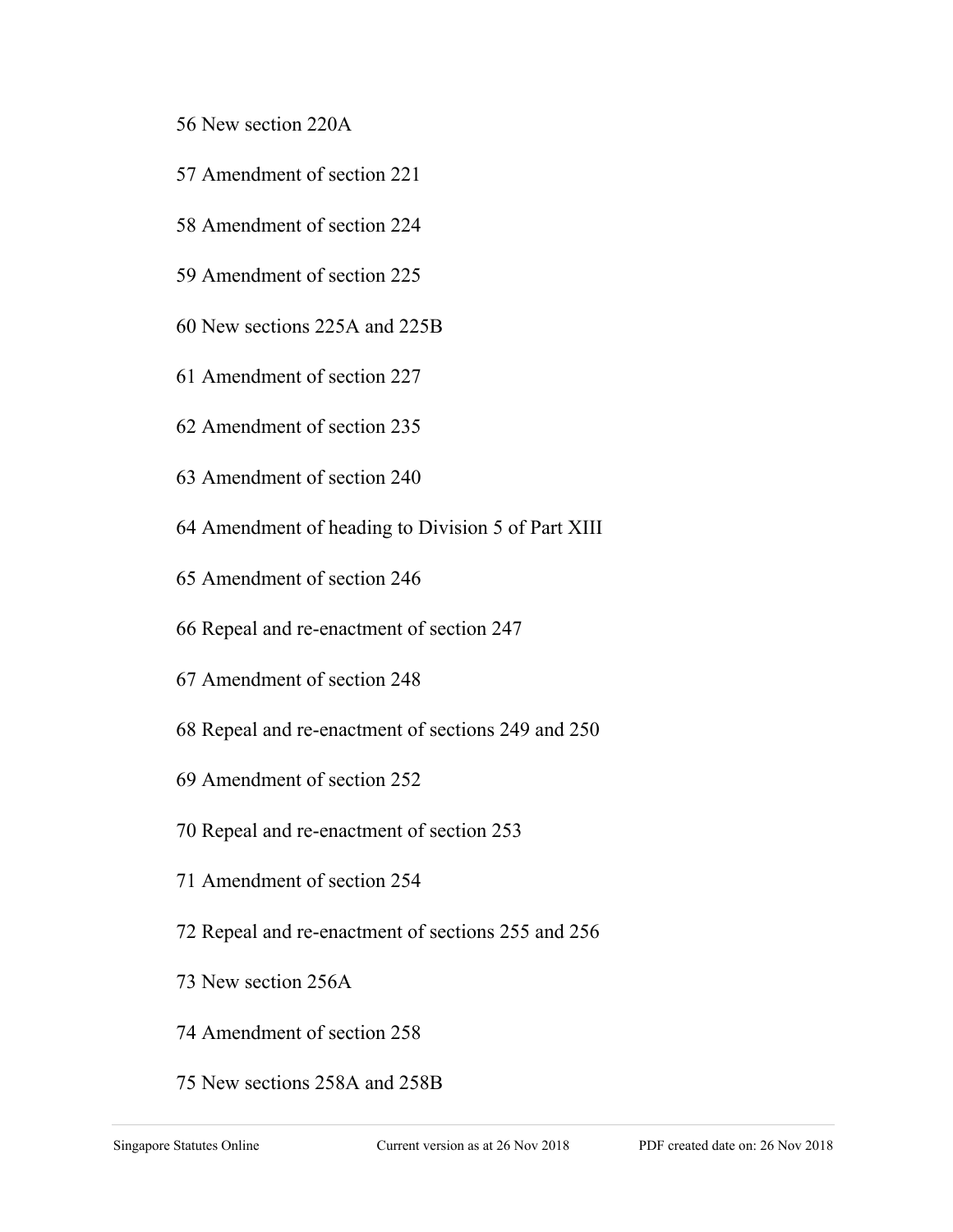- 76 Amendment of section 264
- 77 New section 264A
- 78 New sections 269 and 270
- 79 Amendment of heading to Division 4 of Part XIV
- 80 Amendment of section 281
- 81 New sections 281A and 281B
- 82 Repeal of section 287
- 83 Amendment of section 291
- 84 Amendment of section 292
- 85 Amendment of section 293
- 86 Amendment of section 297
- 87 Amendment of section 304
- 88 Amendment of section 305
- 89 Amendment of section 313
- 90 Amendment of section 318
- 91 Amendment of section 337
- 92 Amendment of section 339
- 93 Amendment of section 352
- 94 Amendment of section 354
- 95 Amendment of section 355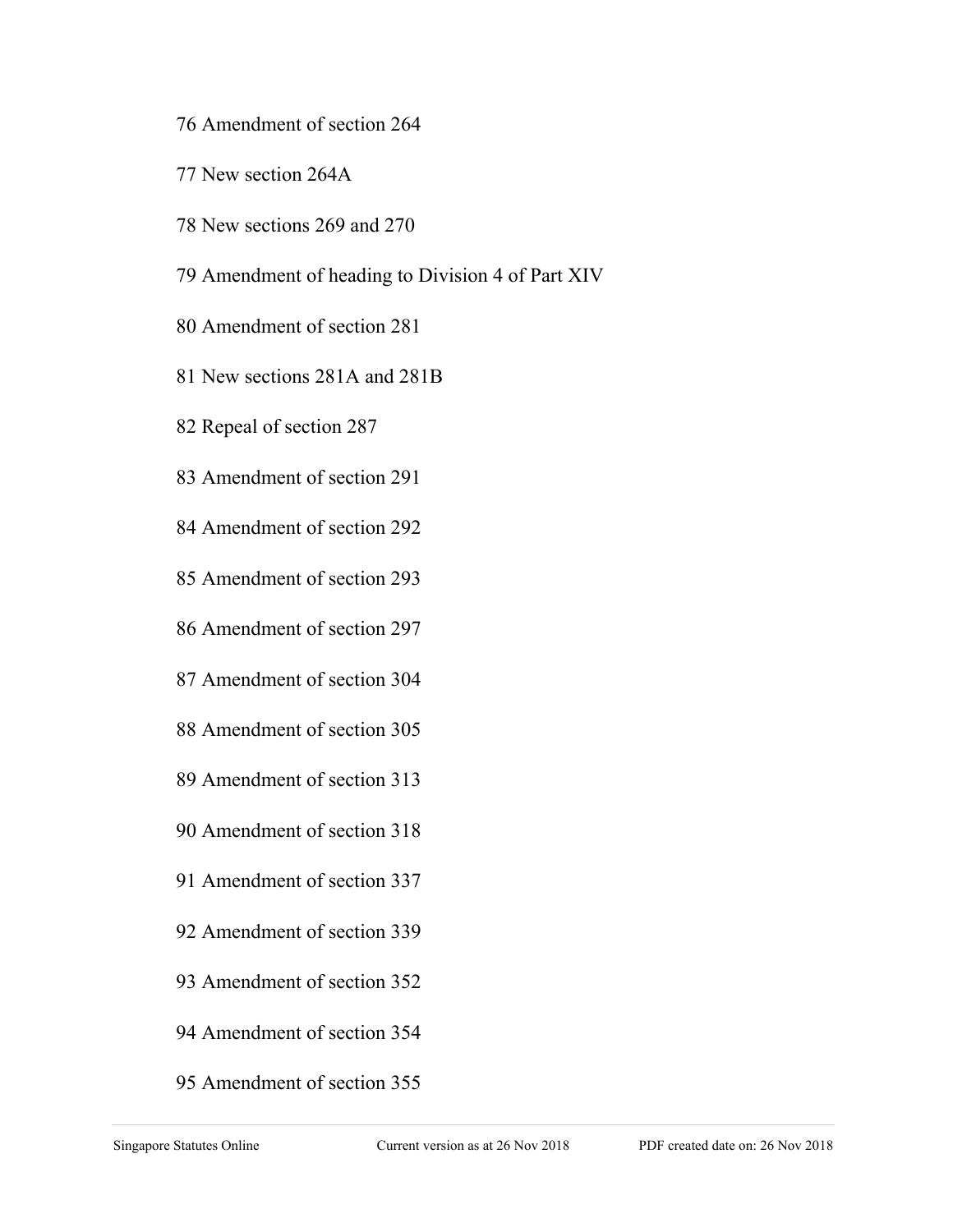- 96 Amendment of section 356
- 97 Amendment of section 357
- 98 Amendment of section 359
- 99 Amendment of section 363
- 100 Repeal and re-enactment of section 370
- 101 Amendment of section 371
- 102 Amendment of section 372
- 103 Amendment of section 373
- 104 Amendment of section 374
- 105 Amendment of section 378
- 106 Amendment of section 390
- 107 Amendment of section 394A
- 108 New Division 1B of Part XX
- 109 Amendment of section 397
- 110 Repeal and re-enactment of section 405
- 111 Amendment of section 406

112 Repeal and re-enactment of section 408 and new sections 408A and 408B

- 113 Amendment of section 409
- 114 New section 425A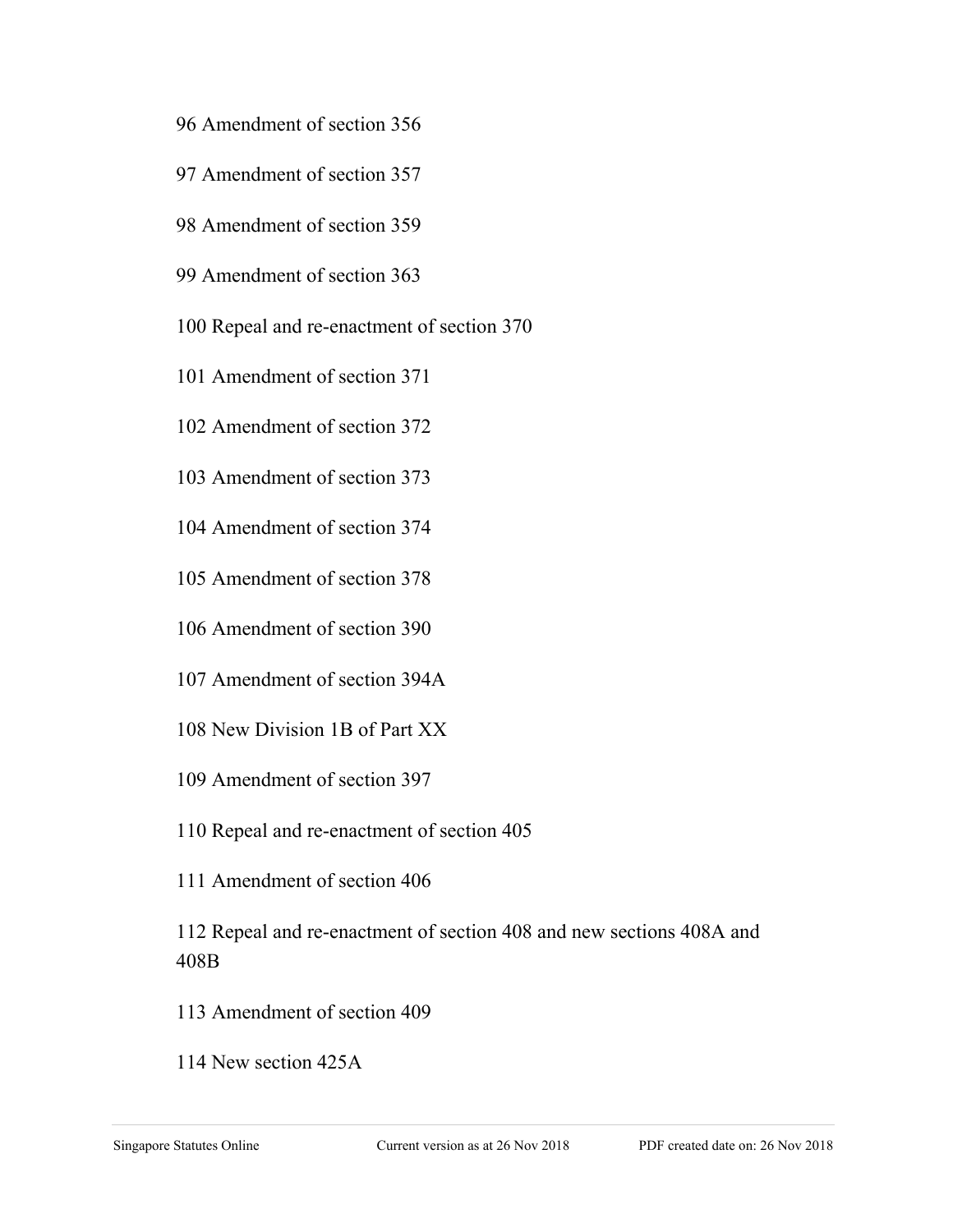- 115 Amendment of section 426
- 116 Amendment of section 428
- 117 New section 428A
- 118 Amendment of First Schedule
- 119 Amendment of Second Schedule
- 120 Repeal and re-enactment of Third Schedule
- 121 New Sixth Schedule
- 122 Miscellaneous amendments
- 123 Amendment of Interpretation Act
- 124 Amendment of Evidence Act
- 125 Amendment of Singapore Armed Forces Act
- 126 Amendment of State Courts Act
- 127 Amendment of Supreme Court of Judicature Act
- 128 Saving and transitional provisions

# **REPUBLIC OF SINGAPORE GOVERNMENT GAZETTE ACTS SUPPLEMENT**

*Published by Authority*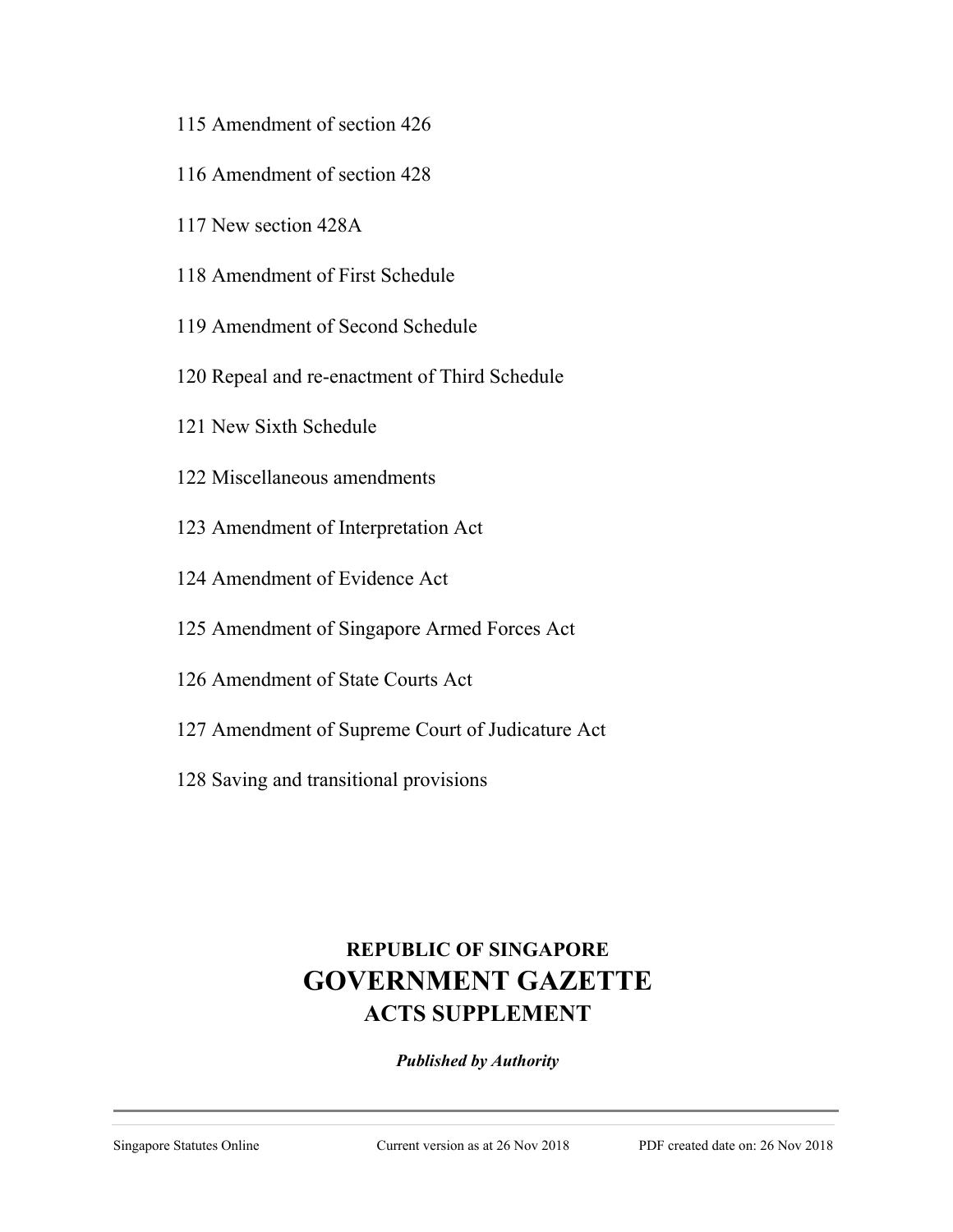The following Act was passed by Parliament on 19 March 2018 and assented to by the President on 11 April 2018:—

## **CRIMINAL JUSTICE REFORM ACT 2018**

**(No. 19 of 2018)**

I assent.

HALIMAH YACOB, *President. 11 April 2018.*

**Date of Commencement: 17 September 2018 Sections 2(***a***), (***b***), (***c***), (***d***), (***f***), (***g***), (***h***) and (***i***), 4 to 9, 19, 31, 34, 37 to 63, 74(***a***) and (***b***), 76, 77, 82 to 86, 115(***a***), 116, 117, 119(***a***), 120, 123, 124 and 128(1), (2) and (7) Date of Commencement: 31 October 2018 Sections 2(***j***), (***k***) and (***l***), 3, 10 to 18, 20 to 30, 32, 33, 35, 36, 74(***c***), (***d***) and (***e***), 75, 79, 80, 81, 87 to 97, 99 to 114, 115(***b***), 118, 119(***b***) to (***e***), 121, 122, 125, 126, 127 and 128(6)** 

An Act to amend the Criminal Procedure Code (Chapter 68 of the 2012 Revised Edition) and certain other Acts to enhance the fairness of procedures, and ensure correct and equitable outcomes, in the criminal justice system.

Be it enacted by the President with the advice and consent of the Parliament of Singapore, as follows:

#### **Short title and commencement**

**1.** This Act is the Criminal Justice Reform Act 2018 and comes into operation on a date that the Minister appoints by notification in the *Gazette*.

#### **Amendment of section 2**

**2.** Section 2 of the Criminal Procedure Code (called in this Act the Code) is amended —

(*a*) by inserting, immediately after the definitions of "arrestable offence" and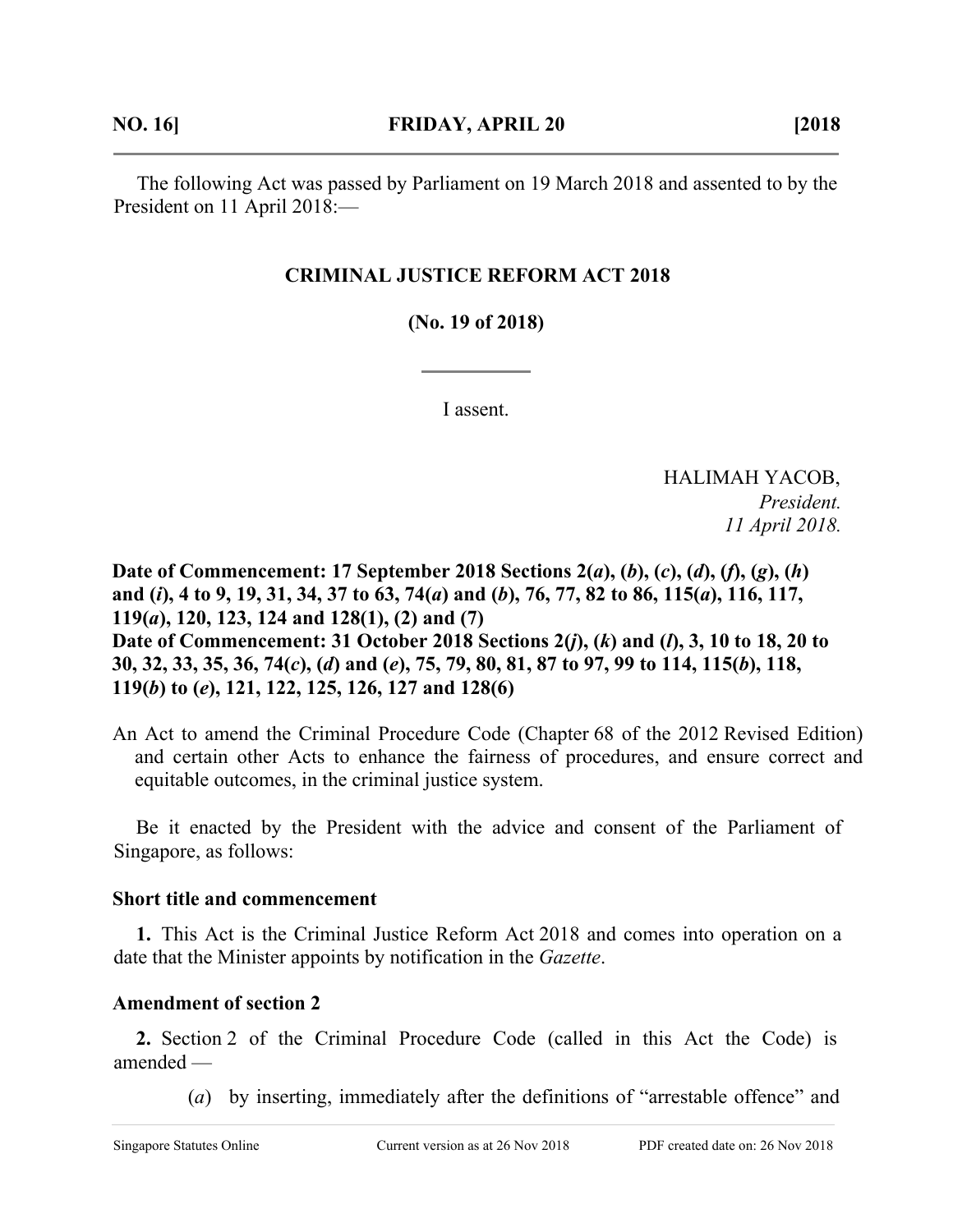"arrestable case" in subsection (1), the following definition:

- " "audiovisual recording" means an aggregate of visual images and sounds embodied in a thing, so as to be capable, by the use of that thing, of being produced electronically and shown as a moving picture with associated sounds;";
- (*b*) by inserting, immediately after the definition of "bailable offence" in subsection (1), the following definition:
	- " "child abuse offence" means an offence under section  $5(1)$ , 6, 7, 11(2), 12 or 13 of the Children and Young Persons Act (Cap. 38), and includes an abetment of, a conspiracy to commit, or an attempt to commit, such an offence;";
- (*c*) by inserting, immediately after the definition of "court" in subsection (1), the following definition:

" "Criminal Procedure Rules" —

- (*a*) means the Criminal Procedure Rules made under this Code and any other written law by the Criminal Procedure Rules Committee constituted under section 428A; and
- (*b*) includes any subsidiary legislation deemed under section 428A(15) to be Criminal Procedure Rules;";
- (*d*) by inserting, immediately after the definition of "criminal record" in subsection (1), the following definition:

" "data" has the same meaning as in the Computer Misuse Act;";

- (*e*) by inserting, immediately before the definition of "financial institution" in subsection (1), the following definition:
	- " "expert" means a person with scientific, technical or other specialised knowledge based on training, study or experience;";
- (*f*) by inserting, immediately after the definition of "fine" in subsection (1), the following definition:
	- " "fine-only offence" means an offence that is punishable only with a fine;";
- (*g*) by deleting the words "committal hearing," in the definition of "proceeding" in subsection (1);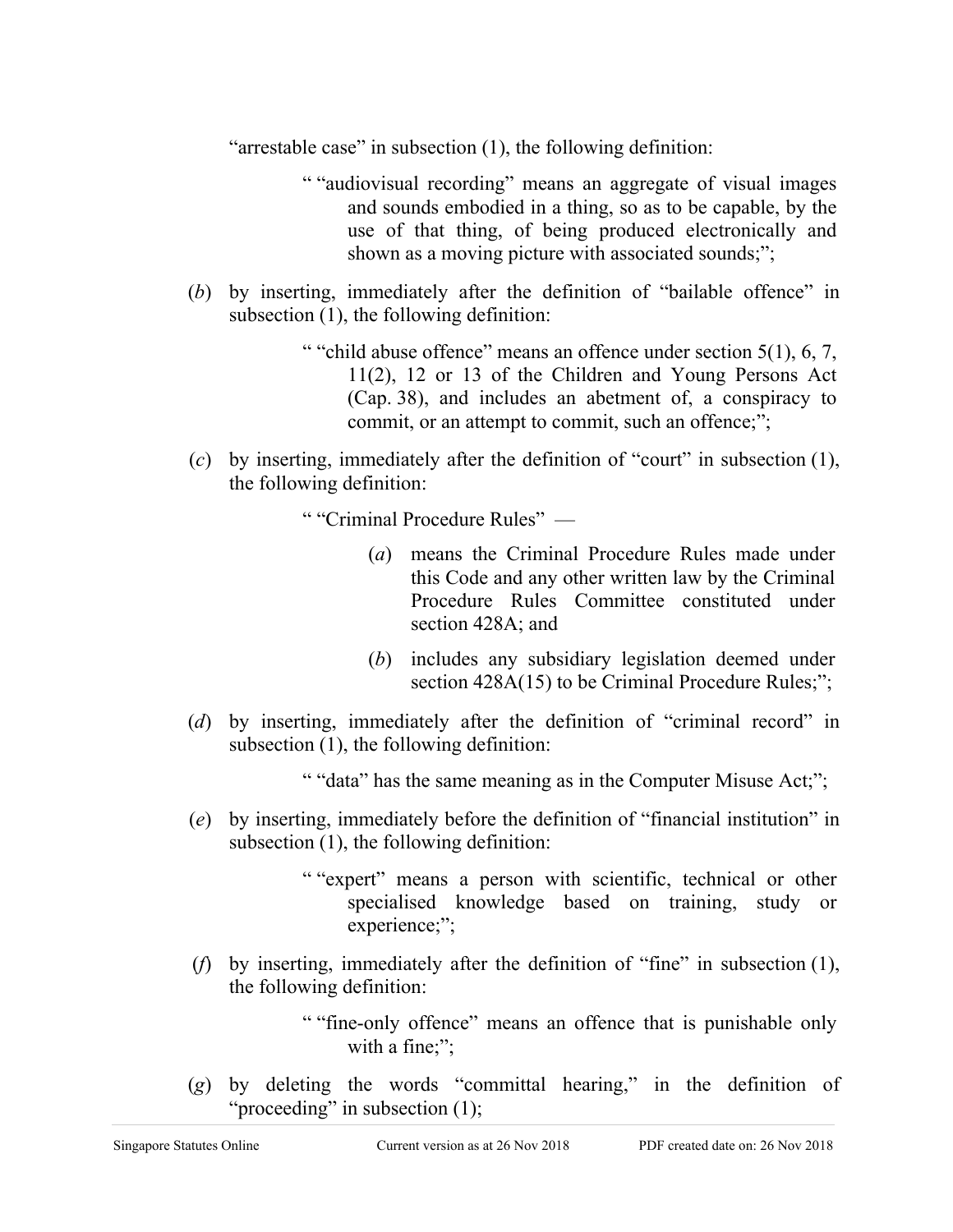- (*h*) by deleting the definition of "Registrar of the State Courts" in subsection (1) and substituting the following definitions:
	- " "Registrar of the Family Justice Courts" means the registrar of the Family Justice Courts, and includes the deputy registrar and an assistant registrar of the Family Justice Courts;
		- "Registrar of the State Courts" means the registrar of the State Courts, and includes a deputy registrar of the State Courts;";
- (*i*) by inserting, immediately after the definition of "repealed Code" in subsection (1), the following definition:

" "sexual offence" means —

- (*a*) an offence under section 354, 354A, 355, 356, 357, 358, 372, 373, 373A, 375, 376, 376A, 376B, 376C, 376D, 376E, 376F, 376G, 377(3), 377A or 377B(3) of the Penal Code (Cap. 224); or
- (*b*) an offence under section 140, 141, 142, 143, 144, 145, 146, 146A, 147 or 148 of the Women's Charter (Cap. 353),

and includes an abetment of, a conspiracy to commit, or an attempt to commit, such an offence;";

- (*j*) by deleting the definition of "signed" or "signature" in subsection (1) and substituting the following definition:
	- " "signed" or "signature" and its grammatical variations has the same meaning as in section  $2(1)$  of the Electronic Transactions Act (Cap. 88);";
- (*k*) by inserting, immediately after the definition of "stolen property" in subsection (1), the following definition:
	- " "terrorist act" has the meaning given by section 2(2) and (3) of the Terrorism (Suppression of Financing) Act (Cap. 325);"; and
- (*l*) by inserting, immediately after subsection (1), the following subsection:

"(1A) Any power conferred on a court by this Code to make an order for the disposal of any property includes a power to make an order for the forfeiture, confiscation or destruction of the property, or for the delivery of the property to any person, but must be exercised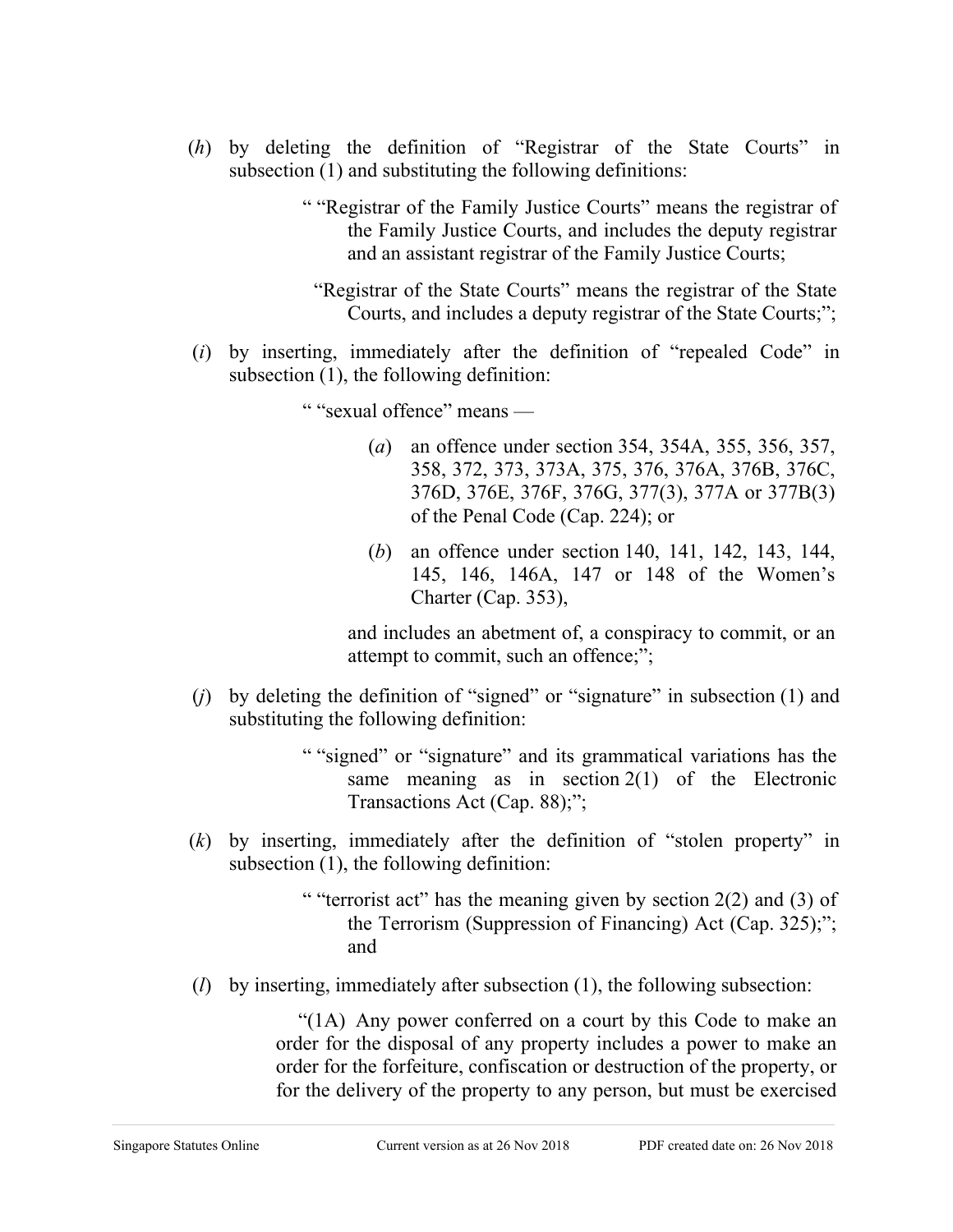subject to any provisions on forfeiture, confiscation, destruction or delivery in any other written law that is applicable to the case.".

#### **Amendment of section 3**

- **3.** Section 3 of the Code is amended
	- (*a*) by deleting the word "Any" in subsection (1) and substituting the words "Subject to this section, any";
	- (*b*) by inserting, immediately after paragraph (*e*) of subsection (1), the following paragraphs:
		- "(*ea*) by addressing it to that person, and transmitting it to an electronic mail address specified by that person in accordance with subsection (4A);
		- (*eb*) by addressing it to that person's advocate (if any), and transmitting it to an electronic mail address specified by the advocate in accordance with subsection (4B);";
	- (*c*) by deleting the word "or" at the end of subsection  $(1)(g)(v)$ ,  $(h)(v)$  and  $(i)(v)$  and  $(vi)$ ;
	- (*d*) by inserting, immediately after sub-paragraph (vi) of subsection (1)(*g*), the following sub-paragraphs:
		- " $(vii)$  $\mathcal{L}$ by addressing it to that body corporate or limited liability partnership, and transmitting it to an electronic mail address specified by that body corporate or limited liability partnership in accordance with subsection (4A); or
		- (viii) by addressing it to the advocate (if any) of the body corporate or limited liability partnership, and transmitting it to an electronic mail address specified by the advocate in accordance with subsection  $(4B)$ ;";
	- (*e*) by inserting, immediately after sub-paragraph (vi) of subsection (1)(*h*), the following sub-paragraphs:
		- " $(vii$  $\mathcal{L}$ by addressing it to that partnership, and transmitting it to an electronic mail address specified by that partnership in accordance with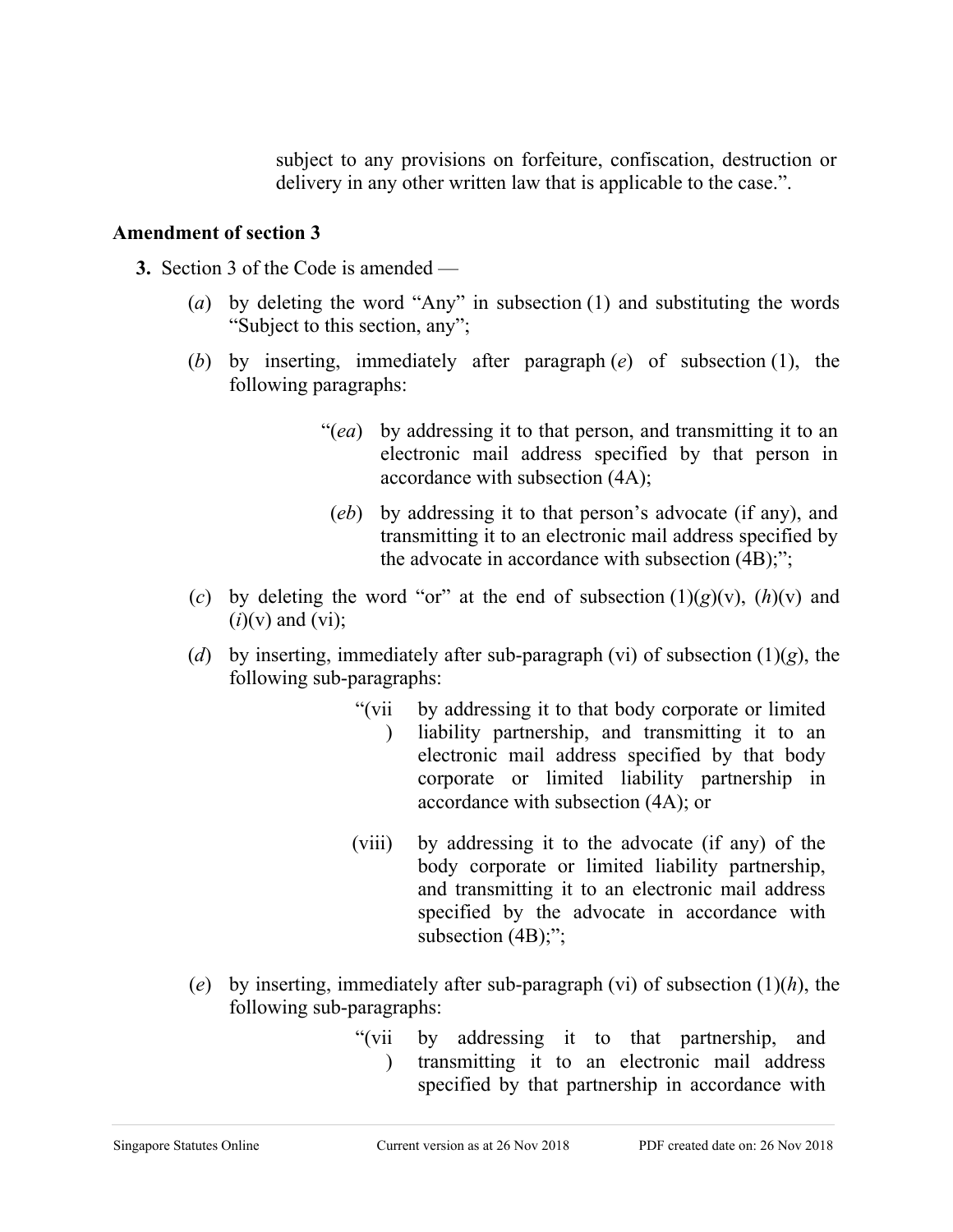#### subsection (4A); or

- (viii) by addressing it to the advocate (if any) of the partnership, and transmitting it to an electronic mail address specified by the advocate in accordance with subsection (4B);";
- (*f*) by inserting, immediately after sub-paragraph (vi) of subsection (1)(*i*), the following sub-paragraphs:
	- "(vii  $\mathcal{L}$ by addressing it to that unincorporated association, and transmitting it to an electronic mail address specified by that unincorporated association in accordance with subsection (4A); or
	- (viii) by addressing it to the advocate (if any) of the unincorporated association, and transmitting it to an electronic mail address specified by the advocate in accordance with subsection (4B); or"; and
- (*g*) by inserting, immediately after subsection (4), the following subsections:

"(4A) The notice, order or document may be served in a manner specified in subsection  $(1)(ea)$ ,  $(g)(vii)$ ,  $(h)(vii)$  or  $(i)(vii)$  only if both of the following conditions are satisfied:

- (*a*) the person to whom the notice, order or document is to be served gives that person's prior written consent for the notice, order or document to be served in that manner;
- (*b*) that person specifies, in that written consent, the electronic mail address to which the notice, order or document is to be transmitted.

(4B) The notice, order or document may be served in a manner specified in subsection  $(1)(eb)$ ,  $(g)(viii)$ ,  $(h)(viii)$  or  $(i)(viii)$  only if both of the following conditions are satisfied:

> (*a*) the advocate (if any) of the person to whom the notice, order or document is to be served gives the advocate's prior written consent for the notice, order or document to be served in that manner;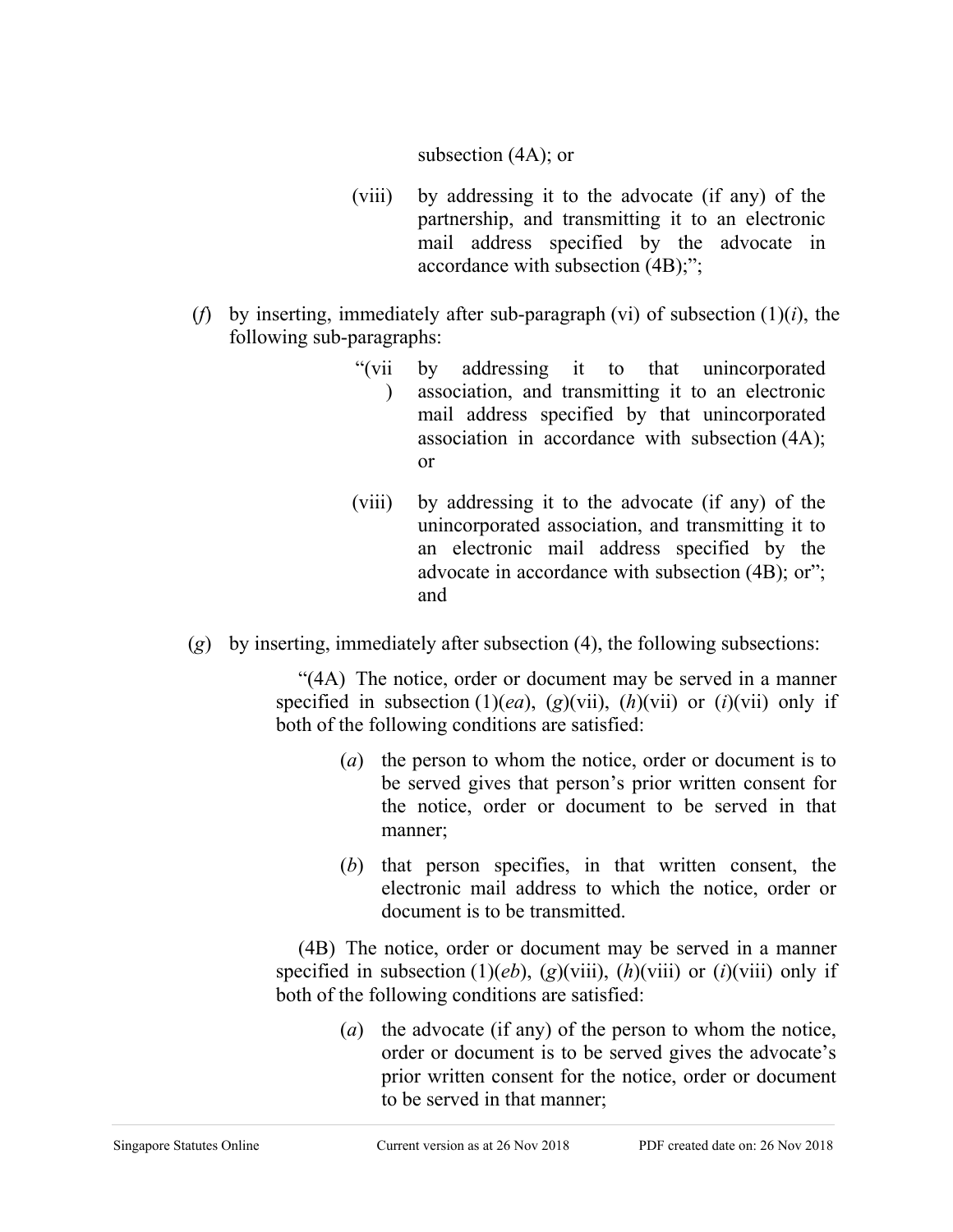(*b*) the advocate specifies, in that written consent, the electronic mail address to which the notice, order or document is to be transmitted.".

#### **Amendment of section 7**

**4.** Section 7 of the Code is amended —

- (*a*) by deleting the words "punishable with a fine only" in subsection  $(1)(a)$ and substituting the words "a fine-only offence";
- (*b*) by deleting paragraph (*b*) of subsection (1); and
- (*c*) by deleting the words "and (*b*)" in subsection (2).

#### **Amendment of section 20**

**5.** Section 20 of the Code is amended —

(*a*) by deleting subsection (1) and substituting the following subsections:

"(1) Where a police officer of or above the rank of sergeant, or an authorised person, considers that any document or thing (other than a document or thing in the custody of a Postal Authority or public postal licensee) is necessary or desirable for any investigation, inquiry, trial or other proceeding under this Code, the police officer or authorised person may —

- (*a*) issue a written order to require a person in whose possession or power the document or thing is believed to be  $-$ 
	- (i) to produce the document or thing at the time and place stated in the order;
	- (ii) to give a police officer or an authorised person access to the document or thing; or
	- (iii) in the case of a document or thing that is in electronic form —
		- (A) to produce a copy of the document or thing, at the time and place stated in the order; or
		- (B) to give a police officer or an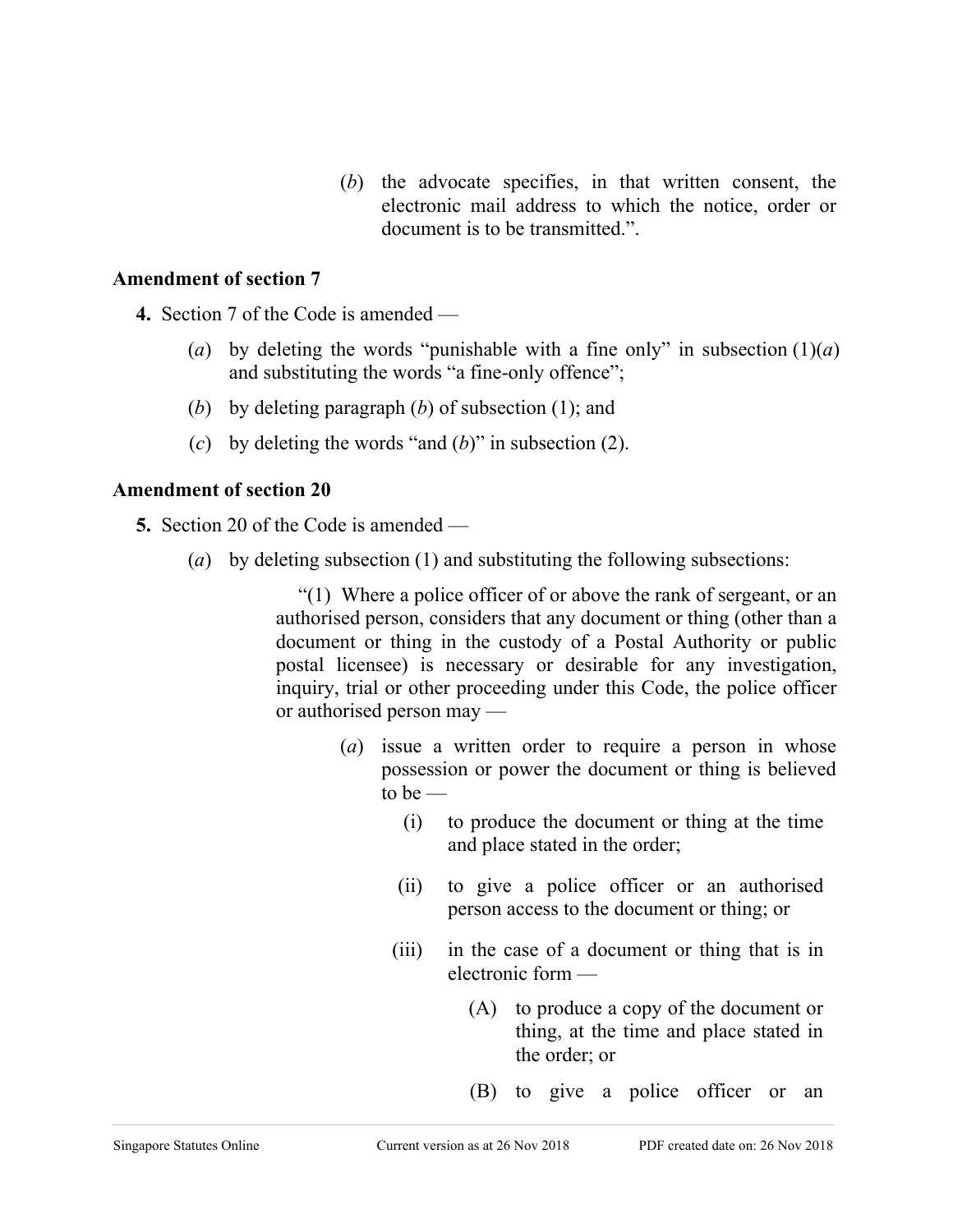authorised person access to a copy of the document or thing; or

- (*b*) in the case of a document or thing that is contained in or available to a computer — issue a written order to require a person who is believed to have power to access the document or thing from that computer —
	- (i) to produce a copy of the document or thing, at the time and place stated in the order; or
	- (ii) to give a police officer or an authorised person access to a copy of the document or thing.

(1A) Without limiting subsection (1), where a police officer of or above the rank of sergeant, or an authorised person, considers that any data (other than data in the custody of a Postal Authority or public postal licensee) is necessary or desirable for any investigation, inquiry, trial or other proceeding under this Code, the police officer or authorised person may —

- (*a*) issue a written order to require a person in whose possession or power the data is believed to be —
	- (i) to authenticate the data; and
	- (ii) to produce the data, at the time and place stated in the order; or
- (*b*) in the case of any data that is contained in or available to a computer — issue a written order to require a person who is believed to have power to access the data from that computer —
	- (i) to authenticate a copy of the data; and
	- (ii) to produce a copy of the data, at the time and place stated in the order.";
- (*b*) by deleting the words "Notwithstanding subsection (1), a written order under that subsection" in subsection (2) and substituting the words "Despite subsections  $(1)$  and  $(1A)$ , a written order under subsection  $(1)$  or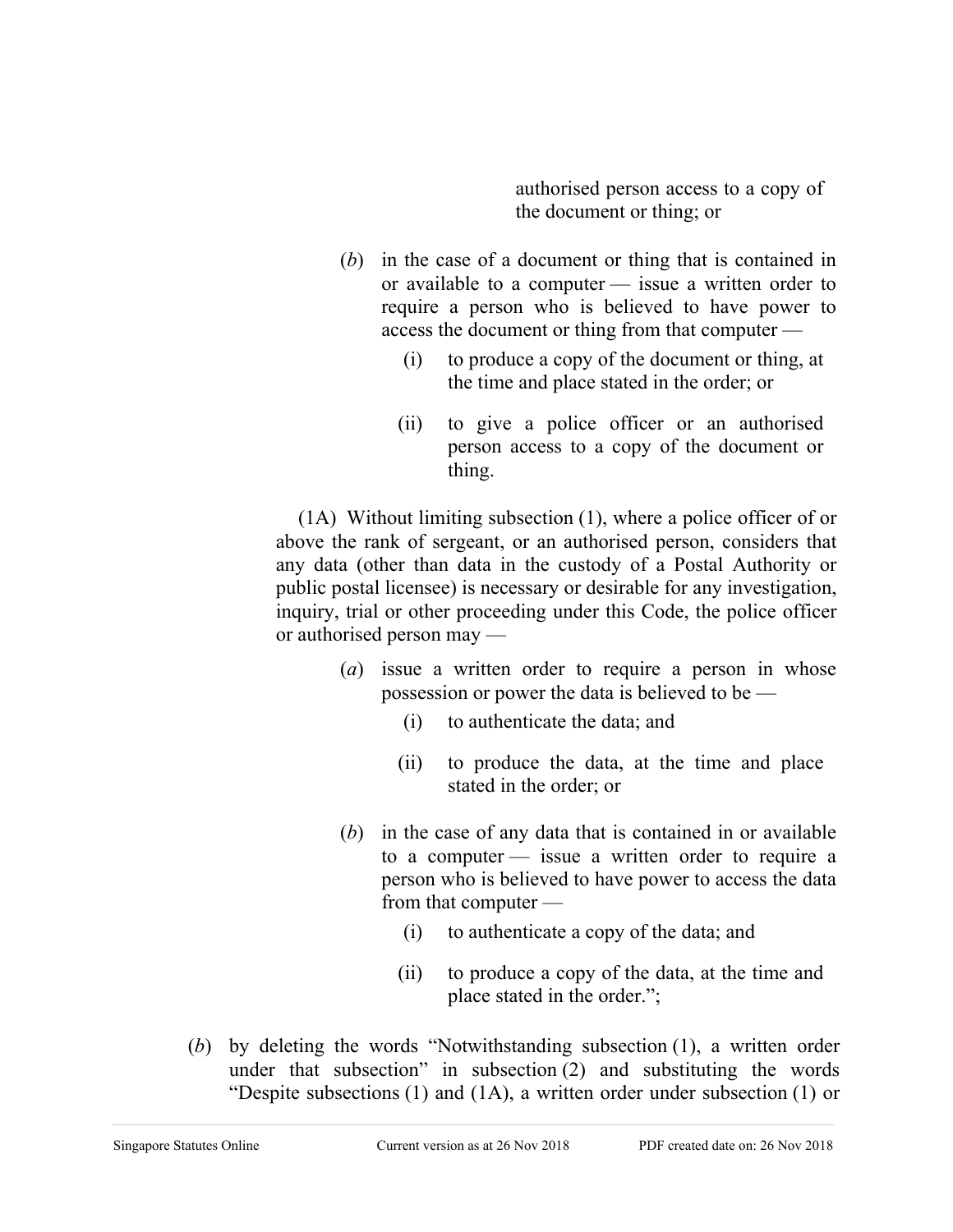$(1A)$ ";

- (*c*) by inserting, immediately after the words "a police officer of or above the rank of inspector" in subsection  $(2)(a)$ , the words ", or an authorised person";
- (*d*) by deleting subsection (3) and substituting the following subsections:

"(3) If any document or thing in the custody of a Postal Authority or public postal licensee is, in the opinion of the Public Prosecutor, required for any investigation, inquiry, trial or other proceeding under this Code, the Public Prosecutor may issue a written order to require the Postal Authority or public postal licensee —

- (*a*) to deliver that document or thing, at the time and place stated in the order, to a person stated in the order; or
- (*b*) in the case of a document or thing that is in electronic form or is contained in or available to a computer — to deliver a copy of that document or thing, at the time and place stated in the order, to a person stated in the order.

(3A) Without limiting subsection (3), if any data in the custody of a Postal Authority or public postal licensee is, in the opinion of the Public Prosecutor, required for any investigation, inquiry, trial or other proceeding under this Code, the Public Prosecutor may —

- (*a*) issue a written order to require the Postal Authority or public postal licensee —
	- (i) to authenticate the data; and
	- (ii) to produce the data, at the time and place stated in the order; or
- (*b*) in the case of any data that is contained in or available to a computer — issue a written order to require the Postal Authority or public postal licensee —
	- (i) to authenticate a copy of the data; and
	- (ii) to produce a copy of the data, at the time and place stated in the order.";
- (*e*) by deleting the words "document or thing" wherever they appear in subsection (4) and substituting in each case the words "document, thing,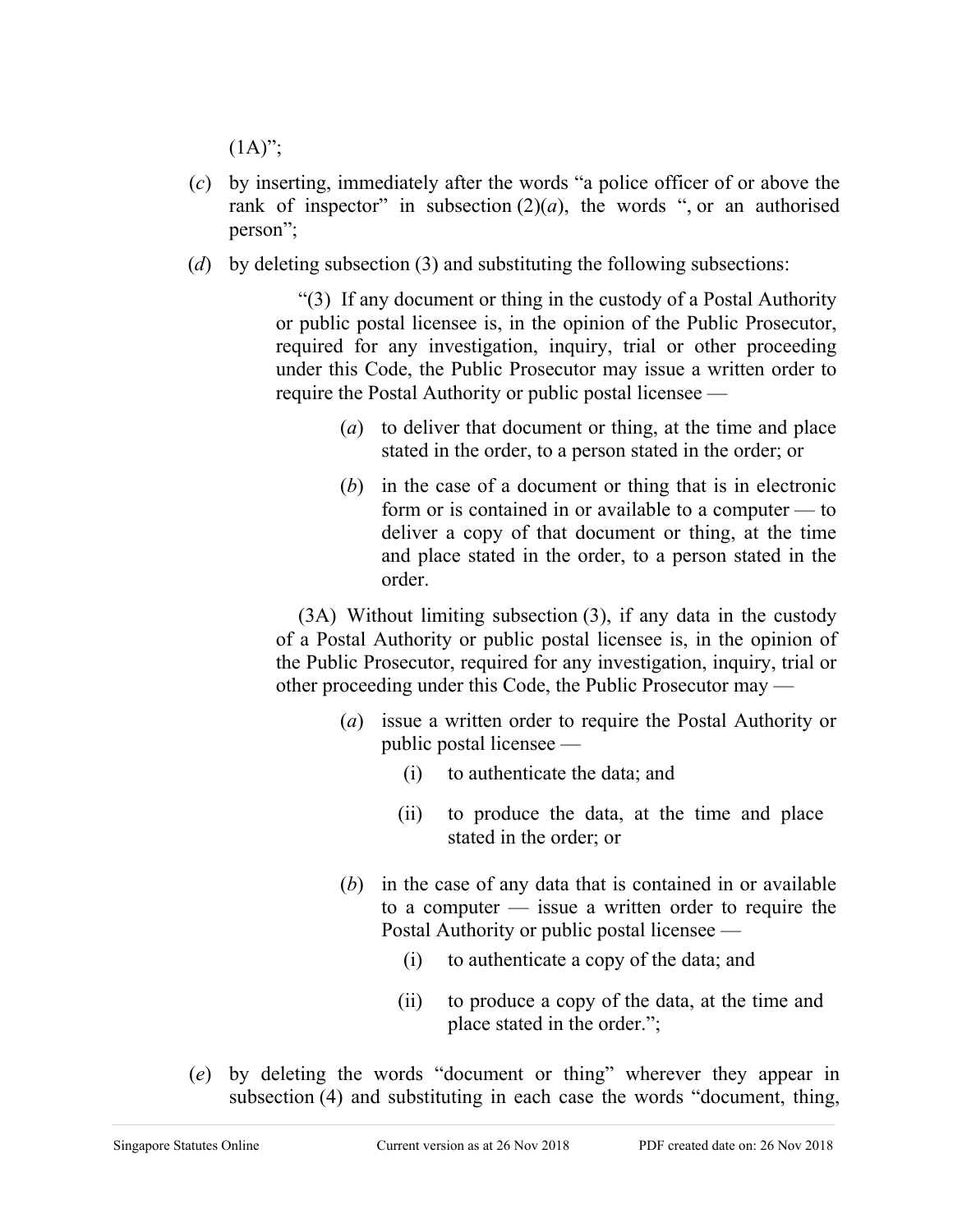data or copy";

- (*f*) by inserting, immediately after the words "A police officer" in subsection (5), the words ", or an authorised person,";
- (*g*) by inserting, immediately after the words "document or thing" in subsection (5), the words ", or data"; and
- (*h*) by deleting subsection (6) and substituting the following subsections:

"(6) The cost incurred by a person in complying with any requirement or written order under this section, or any requirement under any regulations in respect of matter mentioned in section  $428(2)(d)$ , is to be borne by the person.

(7) Any person who fails to comply with a written order issued under subsection  $(1)$ ,  $(1A)$ ,  $(3)$  or  $(3A)$ , shall be guilty of an offence and shall be liable on conviction —

- (*a*) in any case where the person is a body corporate, a limited liability partnership, a partnership or an unincorporated association — to a fine not exceeding \$10,000;
- (*b*) in any case where the person is an individual, and the written order states that it is issued for the investigation or trial of an arrestable offence — to a fine not exceeding \$5,000 or to imprisonment for a term not exceeding 6 months or to both; or
- (*c*) in any other case to a fine not exceeding \$1,500 or to imprisonment for a term not exceeding one month or to both.

(8) No liability shall lie against a person who, acting in good faith and with reasonable care, does or omits to do anything in complying with any written order issued under subsection  $(1)$ ,  $(1A)$ ,  $(3)$  or  $(3A)$ , or with any requirement under any regulations in respect of matter mentioned in section 428(2)(*d*).

 $(9)$  In this section —

"authorised person" means —

(*a*) any person who is authorised in writing by the Commissioner of Police for the purposes of this section; or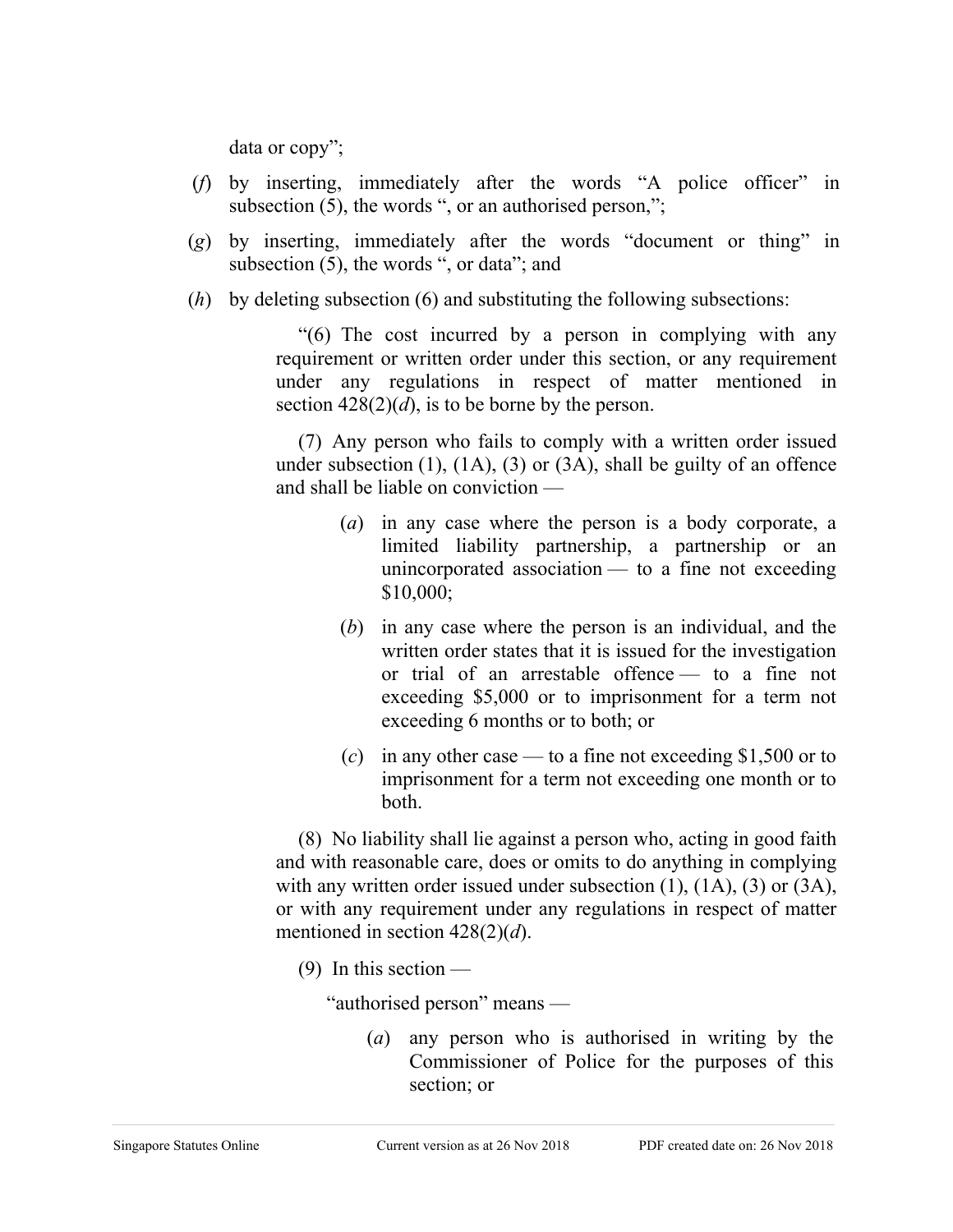- (*b*) any officer of a prescribed law enforcement agency who is authorised in writing, by the head of that law enforcement agency, for the purposes of this section;
- "customer information" has the same meaning as in section 40A of the Banking Act (Cap. 19);
- "prescribed law enforcement agency" means a law enforcement agency prescribed, by order in the *Gazette*, by the Minister charged with the responsibility for that law enforcement agency.".

#### **Amendment of section 22**

**6.** Section 22 of the Code is amended by deleting subsection (3) and substituting the following subsections:

"(3) Subject to subsection (5), a statement made by a person examined under this section must be recorded —

- (*a*) in writing; or
- (*b*) in the form of an audiovisual recording.

(4) Where a statement made by a person examined under this section is recorded in writing, the statement must —

- (*a*) be read over to the person;
- (*b*) if the person does not understand English, be interpreted for the person in a language that the person understands; and
- (*c*) be signed by the person.

(5) Where, before a person makes a statement under this section, any police officer or forensic specialist examining the person reasonably suspects the person of having committed an offence specified in the Third Schedule, any statement made by the person during the examination must be recorded in the form of an audiovisual recording, unless any of the following applies:

- (*a*) due to an operational exigency, it is not feasible to record the statement in the form of an audiovisual recording;
- (*b*) the equipment designated for recording the statement in the form of an audiovisual recording —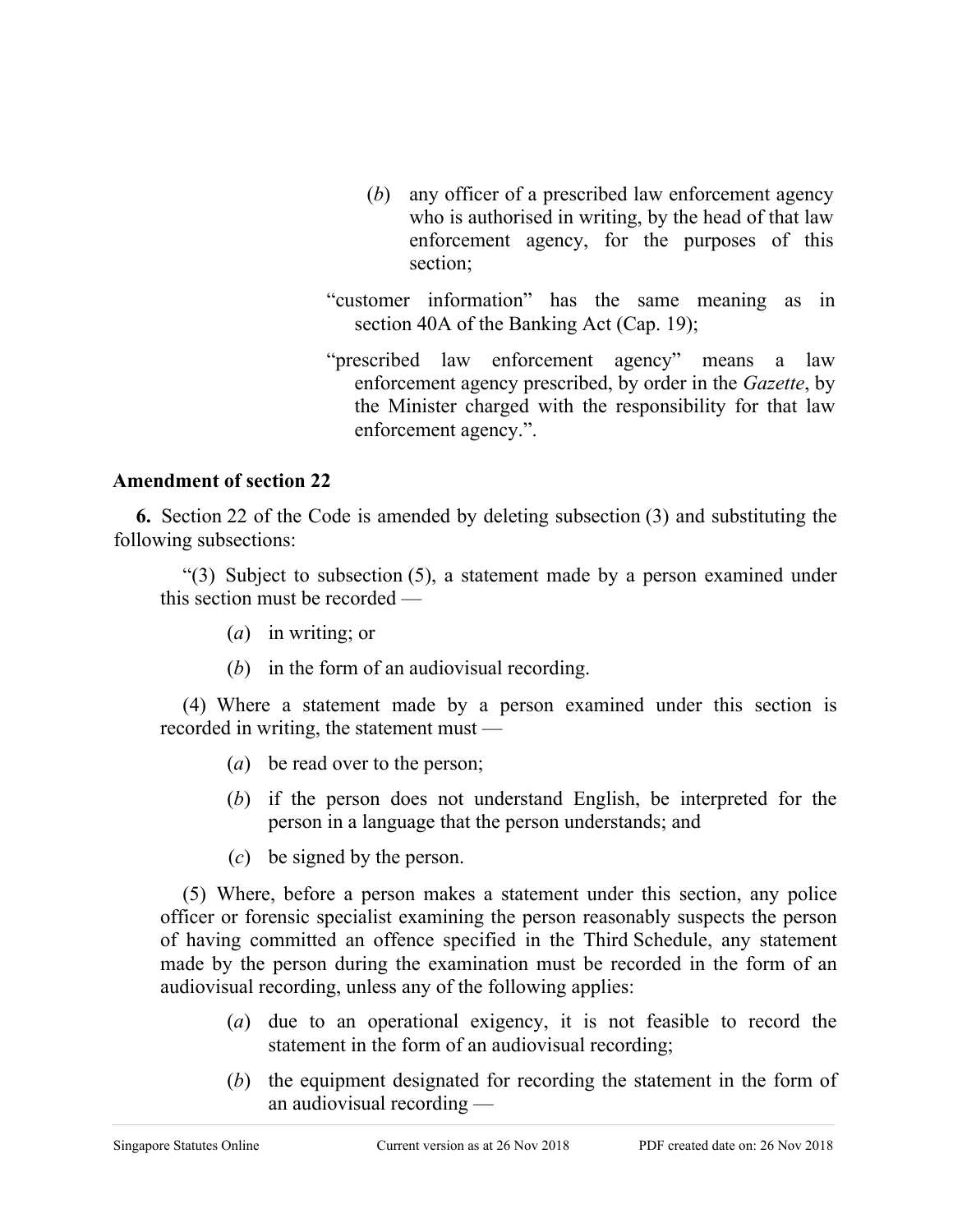- (i) does not work; and
- (ii) cannot be repaired or replaced within a reasonable time;
- (*c*) the person requests that the statement be recorded in writing instead of in the form of an audiovisual recording, and the police officer or forensic specialist examining the person reasonably believes that the granting of the request will facilitate the investigation.
- (6) Despite subsection  $(5)$ 
	- (*a*) a mere failure to comply with subsection (5) does not render a statement by a person examined under this section inadmissible if the statement is otherwise admissible; and
	- (*b*) no inference is to be drawn by the court from a mere failure to comply with that subsection.

(7) Except as provided in subsection (5), any police officer or forensic specialist examining a person under this section may decide whether a statement made by the person during the examination is to be recorded —

- (*a*) in writing; or
- (*b*) in the form of an audiovisual recording.".

## **Amendment of section 23**

- **7.** Section 23 of the Code is amended
	- (*a*) by deleting subsection (3) and substituting the following subsections:

"(3) Subject to subsection (3B), a statement made by an accused in answer to a notice read to the accused under subsection (1) must be recorded —

- (*a*) in writing; or
- (*b*) in the form of an audiovisual recording.

(3A) Where a statement made by an accused in answer to a notice read to the accused under subsection (1) is recorded in writing, the statement must —

- (*a*) be read over to the accused;
- (*b*) if the accused does not understand English, be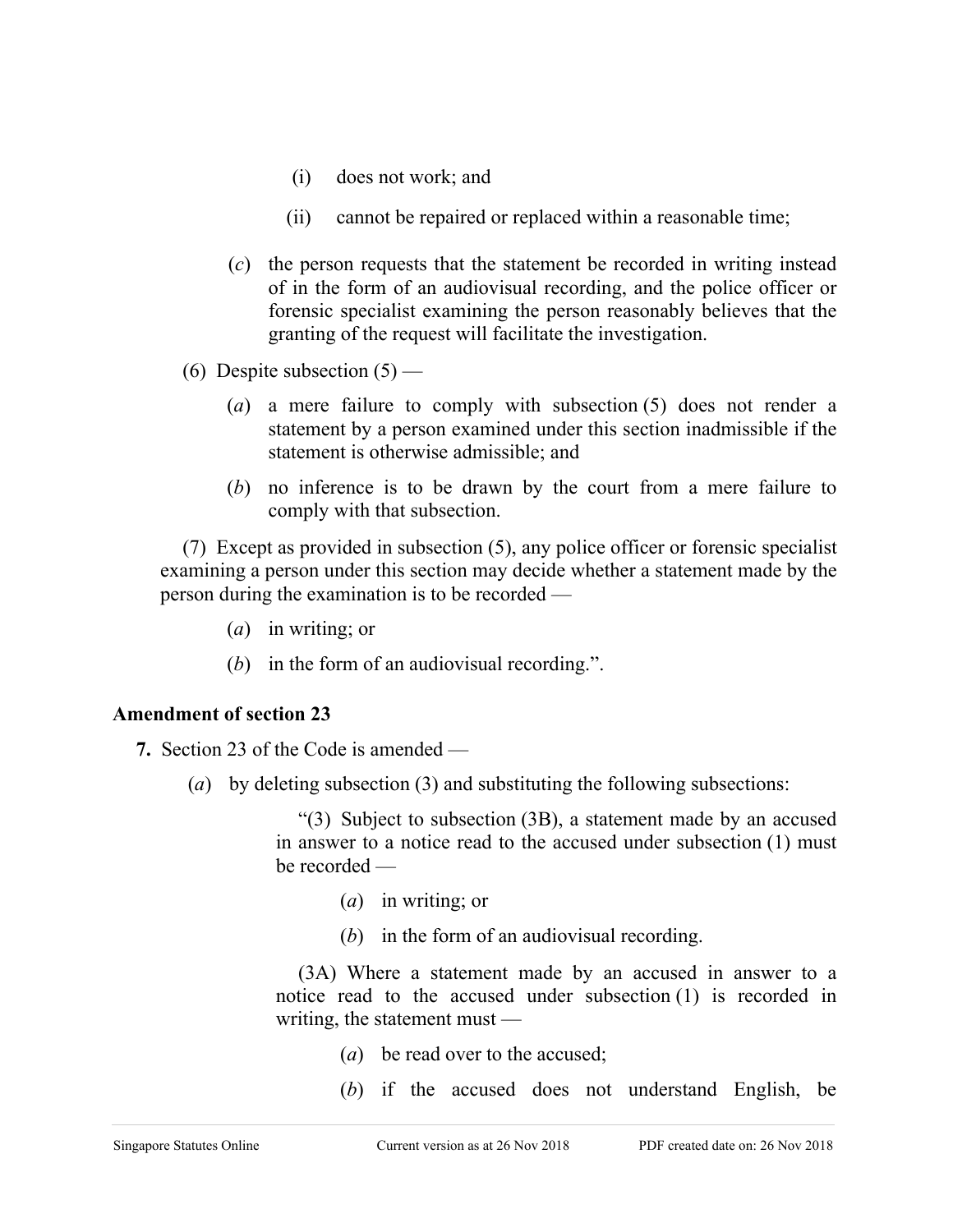interpreted for the accused in a language that the accused understands; and

(*c*) be signed by the accused.

(3B) Where, before an accused makes a statement in answer to a notice read to the accused under subsection (1), the accused is charged with or informed that the accused may be prosecuted for an offence specified in the Third Schedule, the statement made by the accused must be recorded in the form of an audiovisual recording, unless any of the following applies:

- (*a*) due to an operational exigency, it is not feasible to record the statement in the form of an audiovisual recording;
- (*b*) the equipment designated for recording the statement in the form of an audiovisual recording —
	- (i) does not work; and
	- (ii) cannot be repaired or replaced within a reasonable time;
- (*c*) the accused requests that the statement be recorded in writing instead of in the form of an audiovisual recording, and the police officer or person to whom the accused intends to make the statement reasonably believes that the granting of the request will facilitate the investigation.
- (3C) Despite subsection (3B)
	- (*a*) a mere failure to comply with subsection (3B) does not render a statement made by an accused in answer to a notice read to the accused under subsection (1) inadmissible, if the statement is otherwise admissible; and
	- (*b*) no inference is to be drawn by the court from a mere failure to comply with subsection (3B).

(3D) Except as provided in subsection (3B), the police officer or person to whom an accused intends to make a statement, in answer to a notice read to the accused under subsection (1), may decide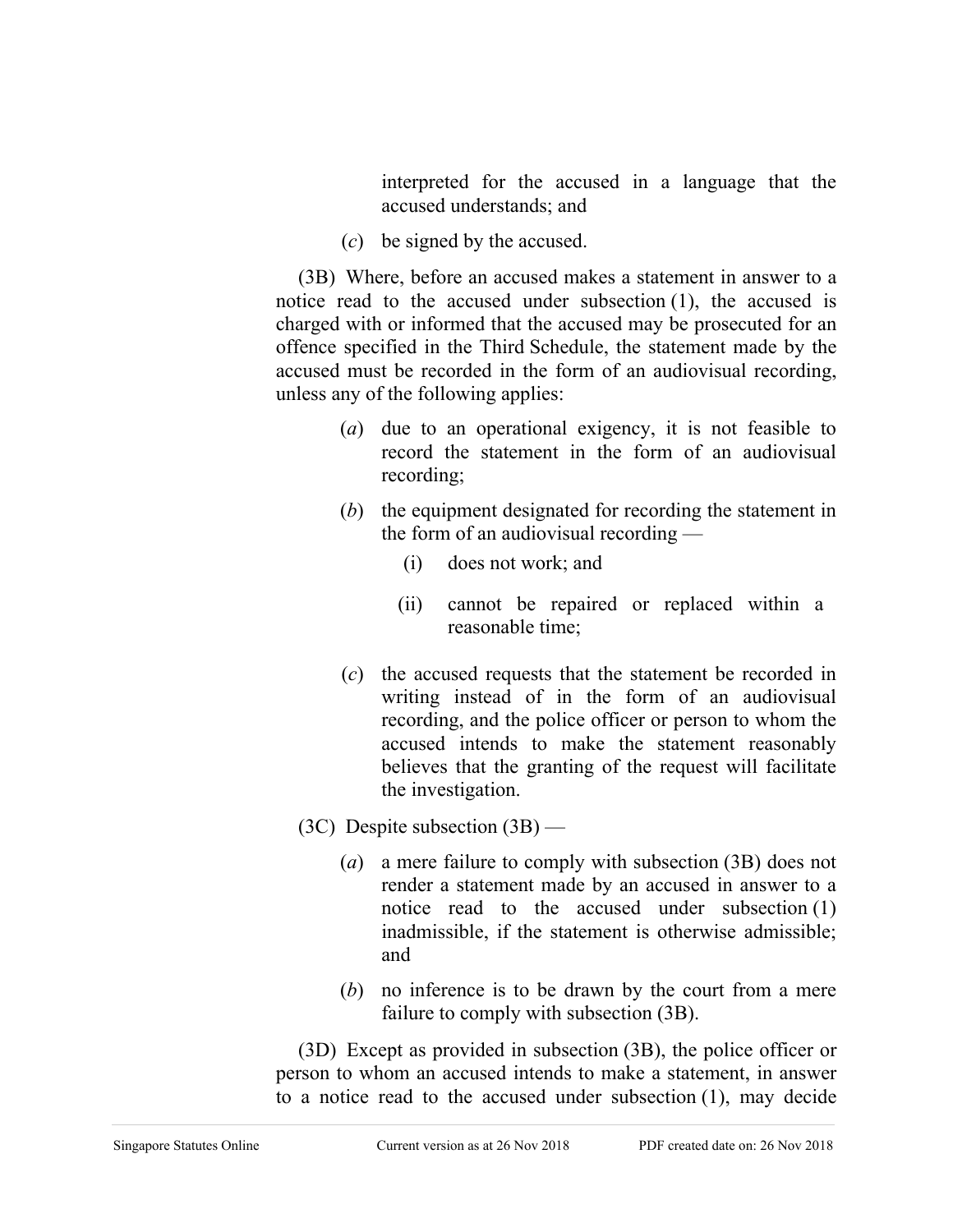whether the statement is to be recorded —

- (*a*) in writing; or
- (*b*) in the form of an audiovisual recording.

(3E) To avoid doubt, nothing in subsection (3) or (3B) prevents or prohibits a police officer or person to whom an accused intends to make a statement in answer to a notice read to the accused under subsection (1) from arranging for the statement to be recorded  $both$  —

- (*a*) in writing; and
- (*b*) in the form of an audiovisual recording."; and
- (*b*) by deleting subsection (5) and substituting the following subsections:

"(5) Where a statement made by an accused, in answer to a notice read to the accused under subsection (1), is recorded in writing, a copy of the statement must be given to the accused at the end of the recording.

(6) Where a statement made by an accused, in answer to a notice read to the accused under subsection (1), is recorded in the form of an audiovisual recording —

- (*a*) if requested by the defence, arrangements must be made for the accused and the accused's advocate (if any) to view the audiovisual recording of the statement, as soon as practicable after the audiovisual recording is made, at a police station or at any other prescribed place; and
- (*b*) if a transcript of the audiovisual recording is made, a copy of the transcript must be given to the accused as soon as practicable after the transcript is made.".

#### **Amendment of section 24**

- **8.** Section 24 of the Code is amended
	- (*a*) by deleting paragraph (*a*) of subsection (1) and substituting the following paragraph:
		- "(*a*) the court has reason to believe that a person who has been or may be issued an order under section 20(1),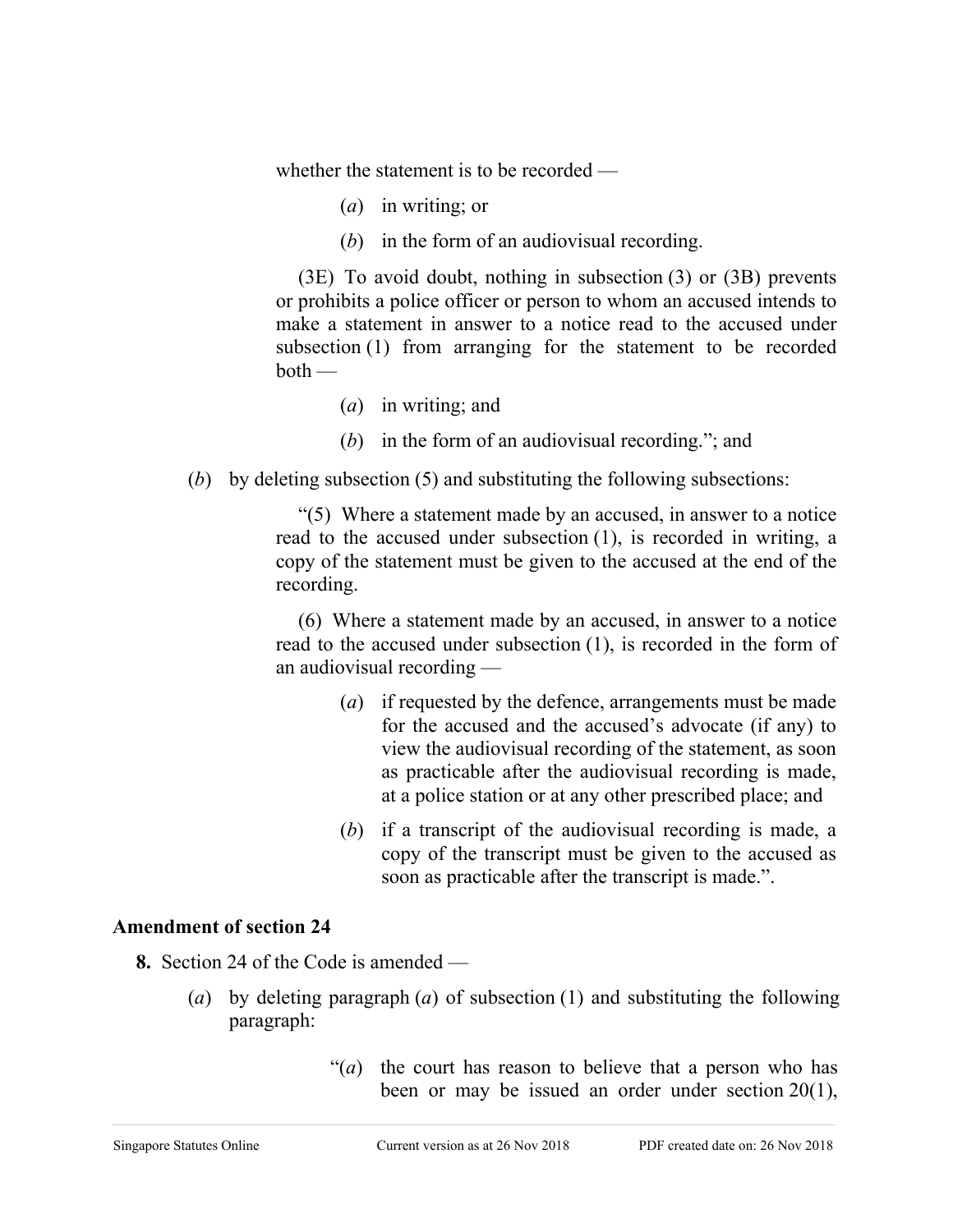$(1A)$ ,  $(3)$  or  $(3A)$ , or a summons under section  $235(1)$ , would not produce any document or other thing (including data), or a copy of the document or thing, as required by the order or summons;"; and

(*b*) by deleting the words "a document" in subsection (2) and substituting the words "any document or other thing (including data), or any copy of the document or thing,".

#### **Amendment of section 39**

- **9.** Section 39 of the Code is amended
	- (*a*) by deleting subsections (1), (2) and (3) and substituting the following subsections:

"(1) A police officer or an authorised person investigating an arrestable offence may, at any time —

- (*a*) access, inspect and check the operation in or from Singapore of a computer (whether in Singapore or elsewhere) that the police officer or authorised person has reasonable cause to suspect is or has been used in connection with, or contains or contained evidence relating to, the arrestable offence;
- (*b*) use any such computer in or from Singapore, or cause any such computer to be used in or from Singapore —
	- (i) to search any data contained in or available to such computer; and
	- (ii) to make a copy of any such data;
- (*c*) prevent any other person from gaining access to, or using, any such computer (including by changing any username, password or other authentication information required to gain access to the computer); or
- (*d*) order any person
	- (i) to stop accessing or using or to not access or use any such computer; or
	- (ii) to access or use any such computer only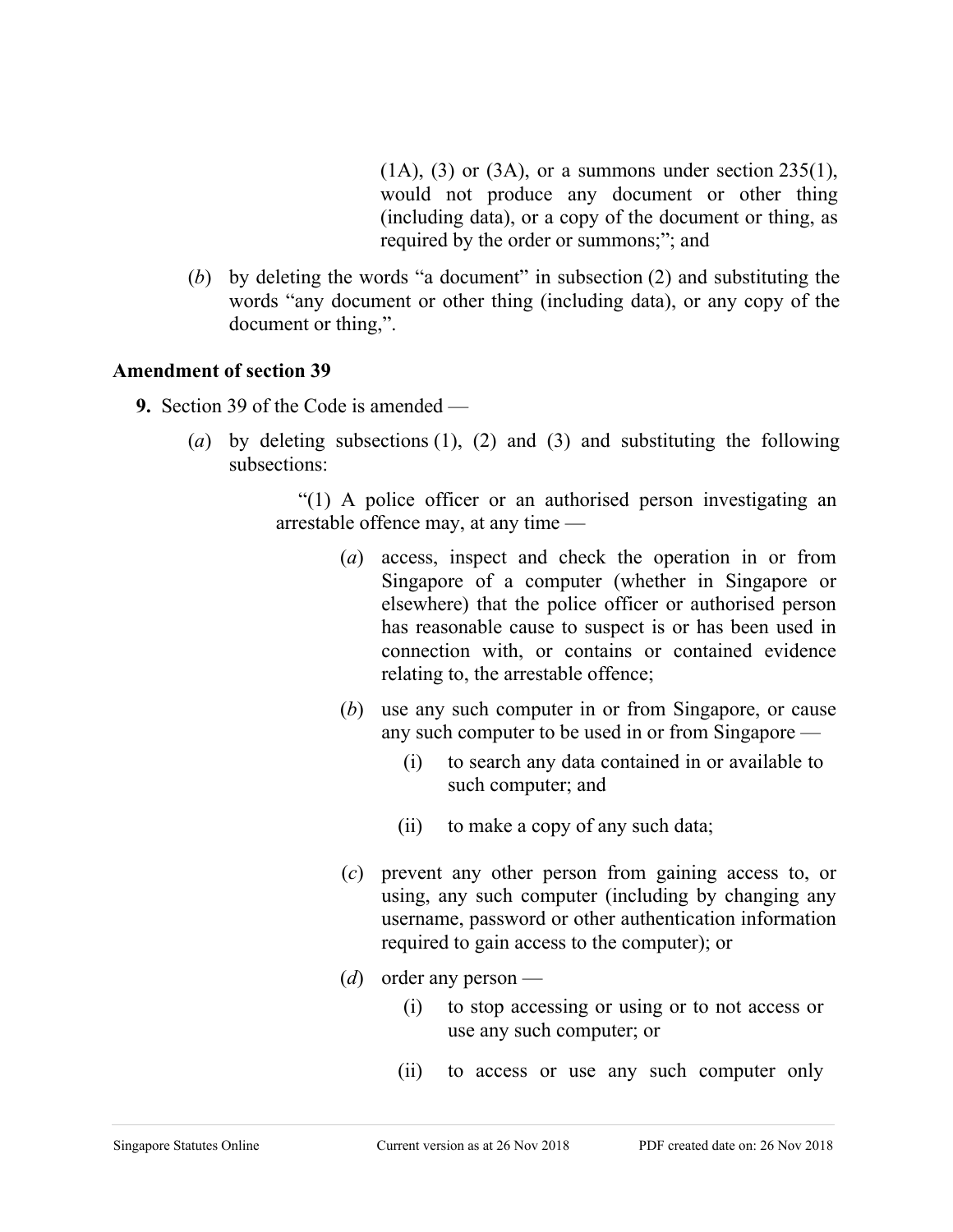under such conditions as the police officer or authorised person may specify.

(2) The police officer or authorised person may also order any of the following persons to provide any assistance mentioned in subsection (2A):

- (*a*) any person whom the police officer or authorised person reasonably suspects of using, or of having used, the computer in connection with the arrestable offence;
- (*b*) any person having charge of, or otherwise concerned with the operation of, the computer;
- (*c*) any person whom the police officer or authorised person reasonably believes has knowledge of or access to any username, password or other authentication information required to gain access to the computer.

(2A) For the purposes of subsection (2), the types of assistance are as follows:

- (*a*) assistance to gain access to the computer (including assistance through the provision of any username, password or other authentication information required to gain access to the computer);
- (*b*) assistance to prevent a person (other than the police officer or authorised person) from gaining access to, or using, the computer, including assistance in changing any username, password or other authentication information required to gain access to the computer.

(2B) Without limiting subsection (1), where the police officer or authorised person knows that the computer mentioned in that subsection is located outside Singapore, or does not know whether that computer is located in or outside Singapore, the police officer or authorised person —

- (*a*) may exercise the powers under subsection (1) in relation to that computer, or any data contained in or available to that computer, if —
	- (i) the owner of that computer consents to the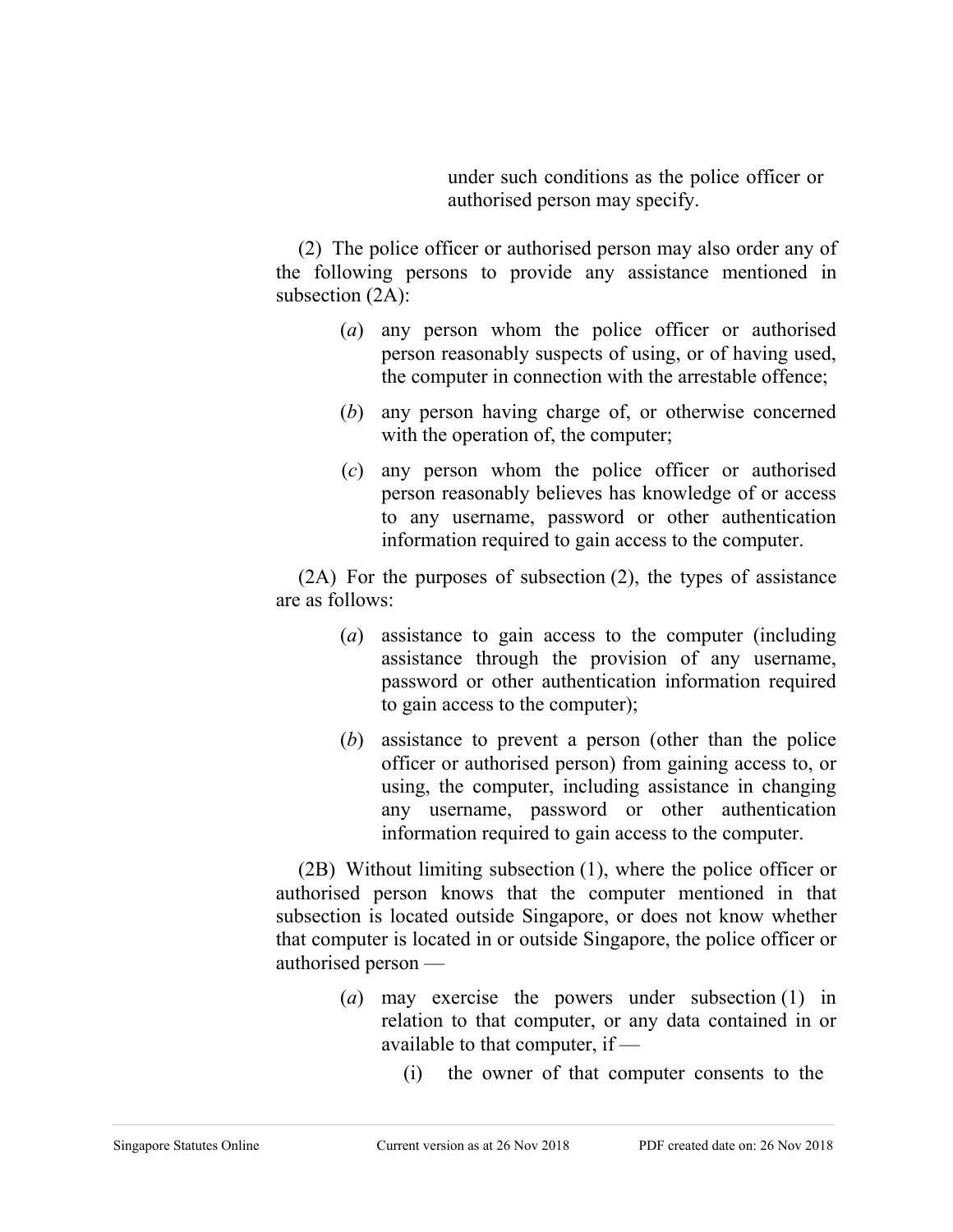exercise of those powers; or

- (ii) the police officer or authorised person obtains access to that computer through the exercise of any power of investigation under any written law, such as in any of the following circumstances:
	- (A) the access is obtained with the assistance mentioned in subsection (2A)(*a*) provided under subsection (2) by a person having charge of, or otherwise concerned with the operation of, that computer;
	- (B) the access is obtained through an active connection with, or through any username, password or other authentication information stored in, another computer, which has been seized under section 35 and accessed under subsection (1);
	- (C) the access is obtained through any username, password or other authentication information contained in any document seized under section 35;
	- (D) the access is obtained through any username, password or other authentication information provided in any statement made by any person examined under section 22; and
- (*b*) may exercise the powers under subsection (1)(*b*) in relation to any data contained in or available to that computer, if the owner of that data consents to the exercise of those powers.

(3) Any person who obstructs the lawful exercise by a police officer or an authorised person of any power under subsection (1)(*a*),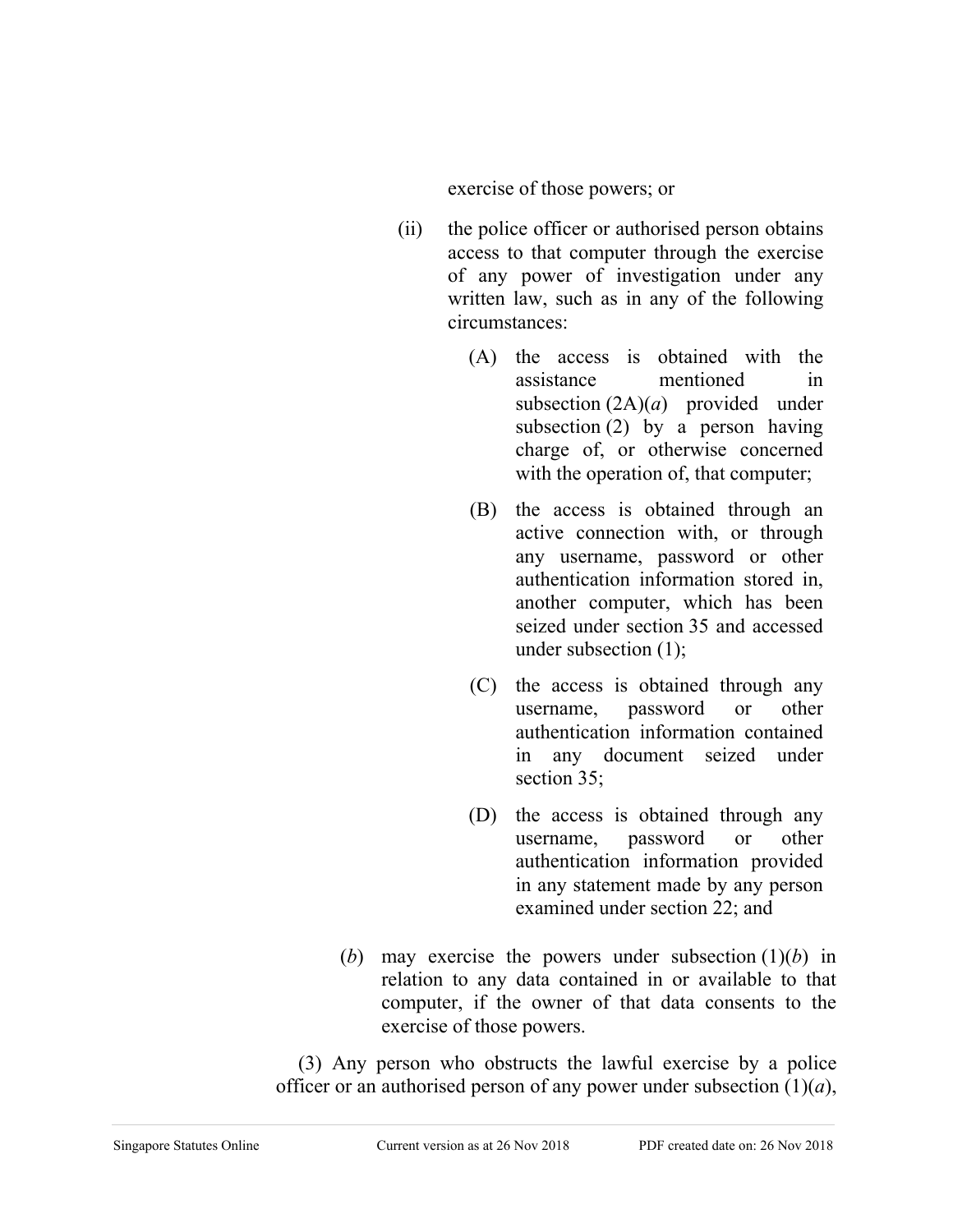(*b*) or (*c*), or who fails to comply with any order of the police officer or authorised person under subsection (1)(*d*) or (2), shall be guilty of an offence and shall be liable on conviction —

- (*a*) in any case where the person is a body corporate, a limited liability partnership, a partnership or an unincorporated association  $-$  to a fine not exceeding \$10,000; or
- (*b*) in any other case to a fine not exceeding \$5,000 or to imprisonment for a term not exceeding 6 months or to both.";
- (*b*) by deleting the words "subsection (2)" in subsection (5) and substituting the words "subsection  $(1)(d)$  or  $(2)$ "; and
- (*c*) by deleting subsection (6) and substituting the following subsection:
	- "(6) In this section and section  $40 -$

"authorised person" means —

- (*a*) a forensic specialist appointed under section 65A of the Police Force Act (Cap. 235), or any other person, who is authorised in writing by the Commissioner of Police for the purposes of this section or section 40 or both; or
- (*b*) any officer of a prescribed law enforcement agency who is authorised in writing, by the head of that law enforcement agency, for the purposes of this section or section 40 or both;
- "prescribed law enforcement agency" means a law enforcement agency prescribed, by order in the *Gazette*, by the Minister charged with the responsibility for that law enforcement agency.".

## **Amendment of section 60**

**10.** Section 60(1) of the Code is amended by deleting the words "or in any visiting force lawfully present in Singapore".

# **Amendment of section 61**

**11.** Section 61 of the Code is amended by deleting the words "or in any visiting force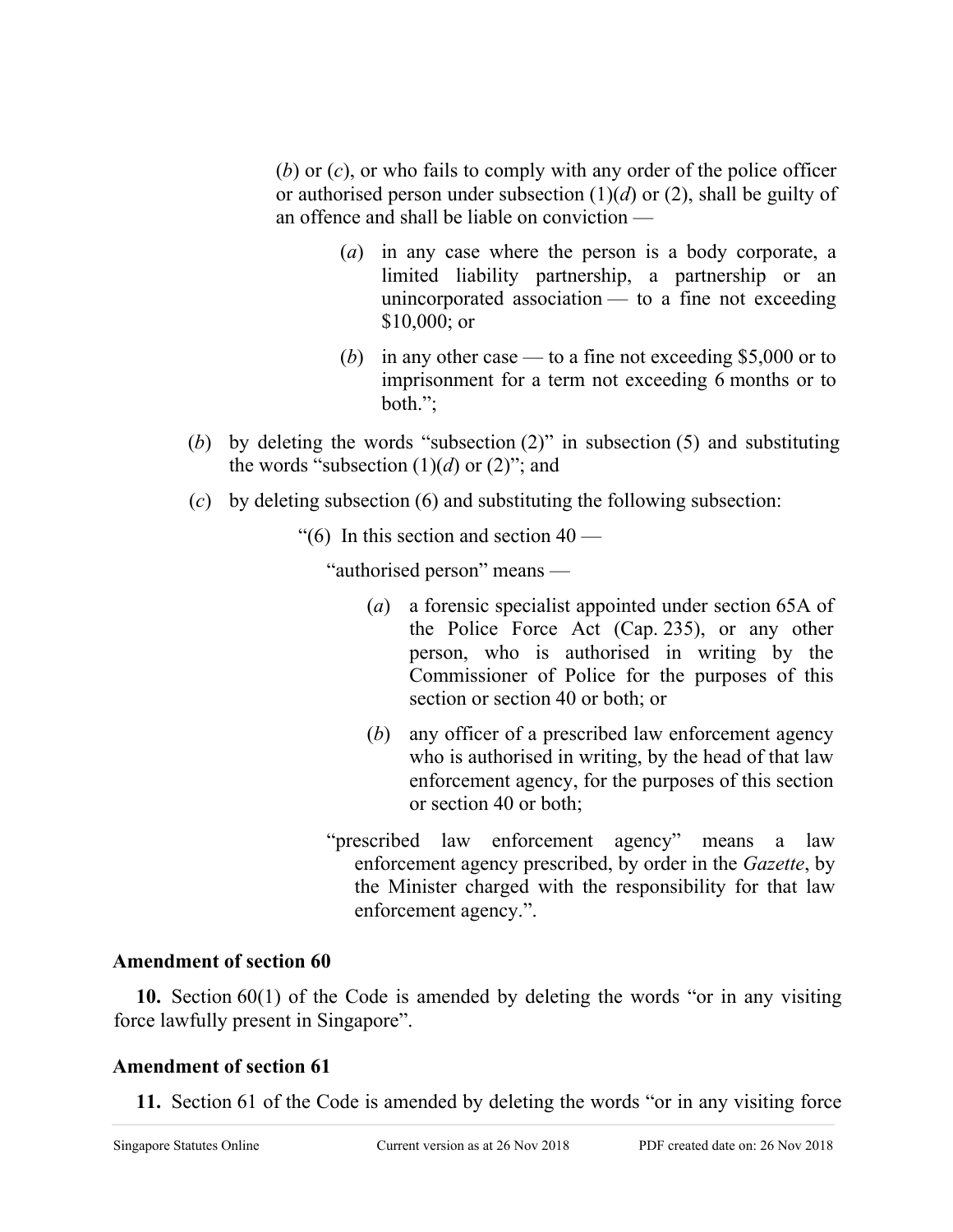lawfully present in Singapore".

# **Amendment of section 62**

**12.** Section 62 of the Code is amended —

- (*a*) by deleting the words "or in any visiting force lawfully present in Singapore"; and
- (*b*) by deleting the words "of any of the Singapore Armed Forces or of any visiting force lawfully present in Singapore" in paragraph (*d*) and substituting the words "of the Singapore Armed Forces".

# **Amendment of section 63**

**13.** Section 63 of the Code is amended by deleting subsection (3) and substituting the following subsection:

"(3) In this section, "lawful means" includes —

- (*a*) removing a person from any place; and
- (*b*) taking away any thing, which a person has in the person's possession, that the police officer reasonably suspects is intended to be used in the commission of the offence.".

# **Amendment of section 68**

**14.** Section 68(1) of the Code is amended by deleting the word "No" and substituting the words "Unless the court orders otherwise under section 92(3)(*a*) or 93(3B)(*a*), no".

# **Amendment of section 69**

**15.** Section 69 of the Code is amended —

- (*a*) by deleting the words "or director" in subsections (1) and (2)(*b*); and
- (*b*) by deleting the words "the head, director or any person of a similar rank" in subsection (2)(*b*) and substituting the words "the head or person of a similar rank".

# **Repeal and re-enactment of section 83**

**16.** Section 83 of the Code is repealed and the following section substituted therefor:

## "**Mode of searching women**

**83.**—(1) Except as provided in subsection (2), whenever it is necessary to cause a woman to be searched, the search must be made by a relevant officer who is a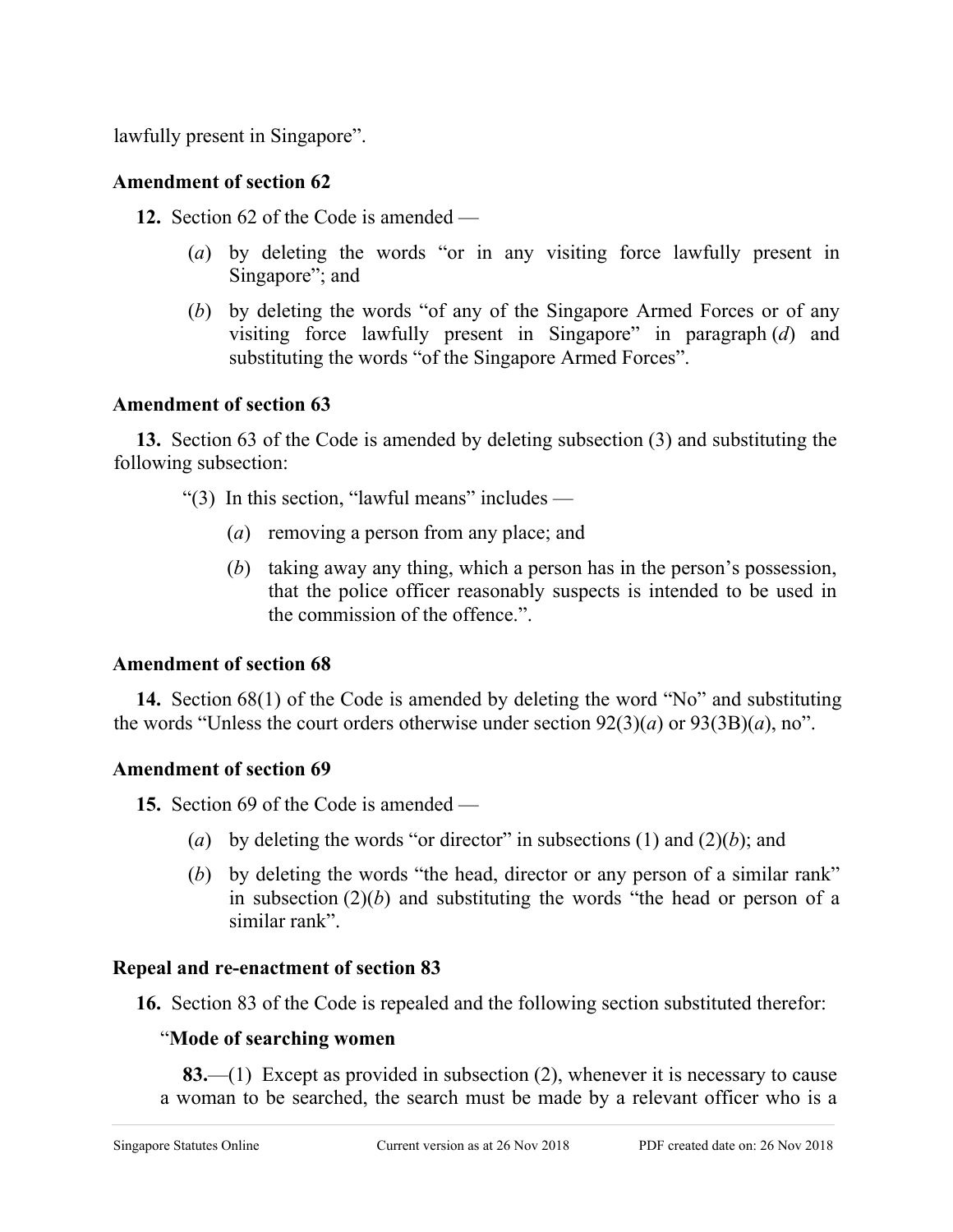woman.

(2) A search of a woman may be made by a relevant officer who is a man, if (and only if) all of the following conditions are satisfied:

- (*a*) the relevant officer reasonably suspects the woman of committing, attempting to commit, abetting the commission of, or being a party to a criminal conspiracy to commit, a terrorist act;
- (*b*) the relevant officer believes in good faith that the terrorist act is imminent;
- (*c*) the relevant officer believes in good faith that the search cannot be made within a reasonable time by a relevant officer who is a woman.

(3) Every search mentioned in subsection (1) or (2) must be made with strict regard to decency.

(4) In this section, "relevant officer" means a police officer or an officer of the Immigration & Checkpoints Authority.".

#### **Amendment of section 92**

**17.** Section 92 of the Code is amended —

- (*a*) by deleting subsection (2) and substituting the following subsections:
	- "(2) Despite subsection  $(1)$ 
		- (*a*) the police officer or the court may, instead of taking bail from the person, release the person if the person signs a personal bond without sureties; and
		- (*b*) the court may, instead of releasing the person on bail, release the person on bail and on personal bond by requiring the person to sign a personal bond without sureties, in addition to taking bail from the person.

(3) Despite subsections (1) and (2), where the person is accused of an offence that is not a fine-only offence, and a court believes, on any ground prescribed in the Criminal Procedure Rules, that the person, if released, will not surrender to custody, be available for investigations or attend court, the court may order as follows:

> (*a*) if the person is arrested or detained without warrant by a police officer — order the police officer not to release the person on bail or on personal bond;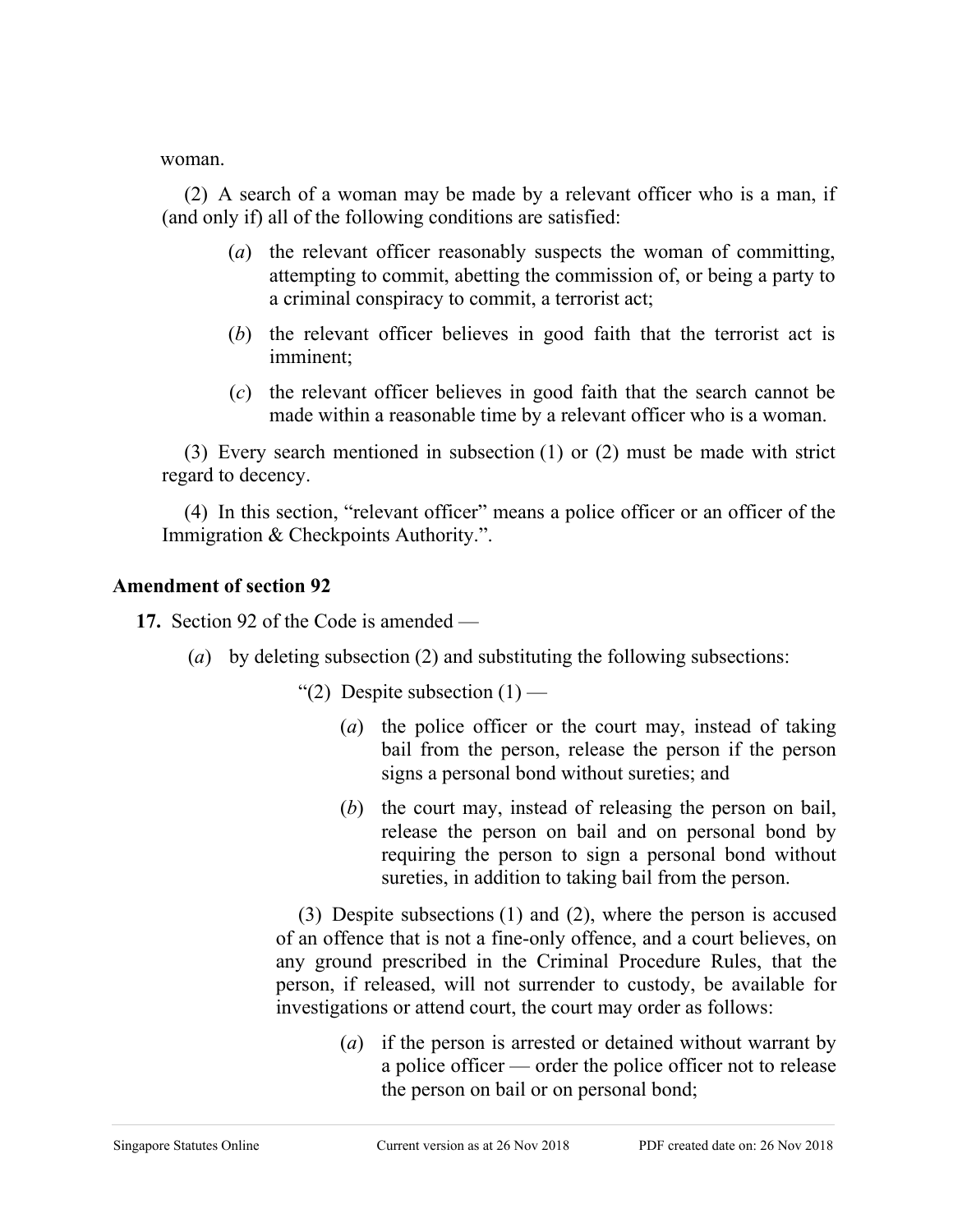- (*b*) if the person appears or is brought before the court refuse to release the person, whether on bail, on personal bond, or on bail and on personal bond.
- $(4)$  Where
	- (*a*) a State Court orders the release of a person under this section on bail, on personal bond, or on bail and on personal bond; and
	- (*b*) the prosecution applies to the State Court to stay execution on the order pending a review of the order by the High Court,

the State Court may stay execution on the order pending a review of the order."; and

(*b*) by deleting the section heading and substituting the following section heading:

## "**When person must normally be released on bail or personal bond, or on both**".

## **Amendment of section 93**

**18.** Section 93 of the Code is amended by inserting, immediately after subsection (3), the following subsections:

"(3A) Despite subsections (2) and (3), the court may, instead of releasing the accused on bail or on the accused's own personal bond, release the accused on bail and on personal bond by requiring the accused to sign a personal bond without sureties, in addition to taking bail from the accused.

(3B) Despite subsections (2), (3) and (3A), where there are grounds for further investigations as to whether the accused has committed a bailable offence that is not a fine-only offence, and a court believes, on any ground prescribed in the Criminal Procedure Rules, that the accused, if released, will not surrender to custody, be available for investigations or attend court, the court may —

- (*a*) order the police officer not to release the accused on bail or on personal bond; or
- (*b*) refuse to release the accused, whether on bail, on personal bond, or on bail and on personal bond.
- $(3C)$  Where —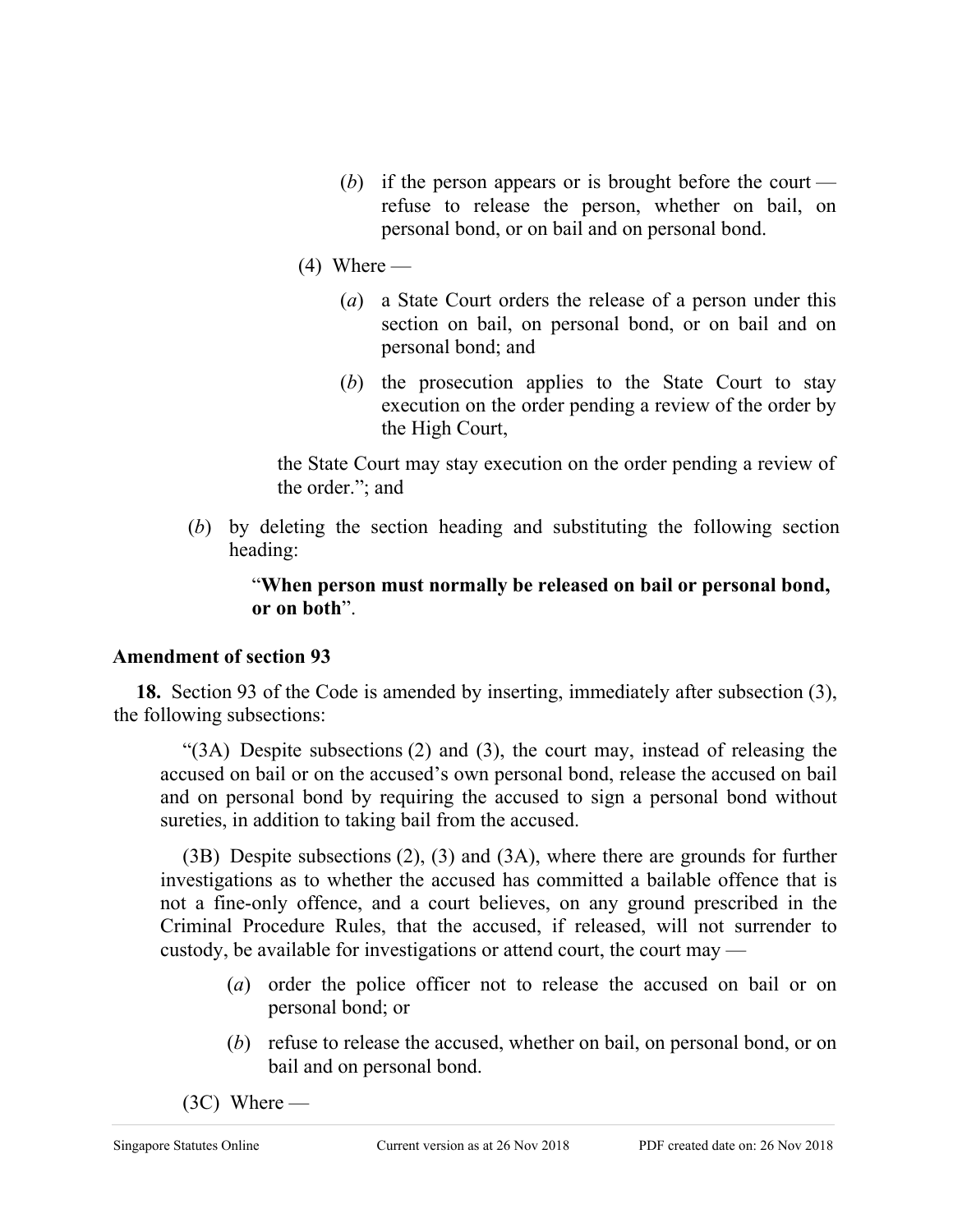- (*a*) a State Court orders the release on bail, on personal bond, or on bail and on personal bond, of a person accused of a non-bailable offence; and
- (*b*) the prosecution applies to the State Court to stay execution on the order pending a review of the order by the High Court,

the State Court must stay execution on the order pending a review of the order.".

## **Repeal and re-enactment of section 94**

**19.** Section 94 of the Code is repealed and the following section substituted therefor:

# "**Conditions of bail or personal bond**

**94.**—(1) All of the following conditions are imposed when a police officer or the court grants bail or releases the accused on personal bond under section 92 or 93, unless the police officer or the court (as the case may be) specifies otherwise:

- (*a*) the accused must surrender the accused's travel document;
- (*b*) the accused must surrender to custody, be available for investigations, or attend court, on the day and at the time and place appointed for the accused to do so, as the case may be;
- (*c*) the accused must not commit any offence while released on bail or on personal bond;
- (*d*) the accused must not interfere with any witness or otherwise obstruct the course of justice, whether in relation to the accused or in relation to any other person;
- (*e*) in the case of bail any person offered as surety for an accused in a criminal matter must not be a co-accused in the same matter.

(2) A police officer or the court may impose such other conditions as are necessary when granting bail or releasing the accused on personal bond under section 92 or 93.

(3) The conditions that may be imposed in relation to an accused under subsection (2) include a requirement for the electronic monitoring of the accused's whereabouts.

(4) However, if the prosecution applies to a police officer or the court to impose under subsection (2) the requirement under subsection (3), the police officer or court must do so.".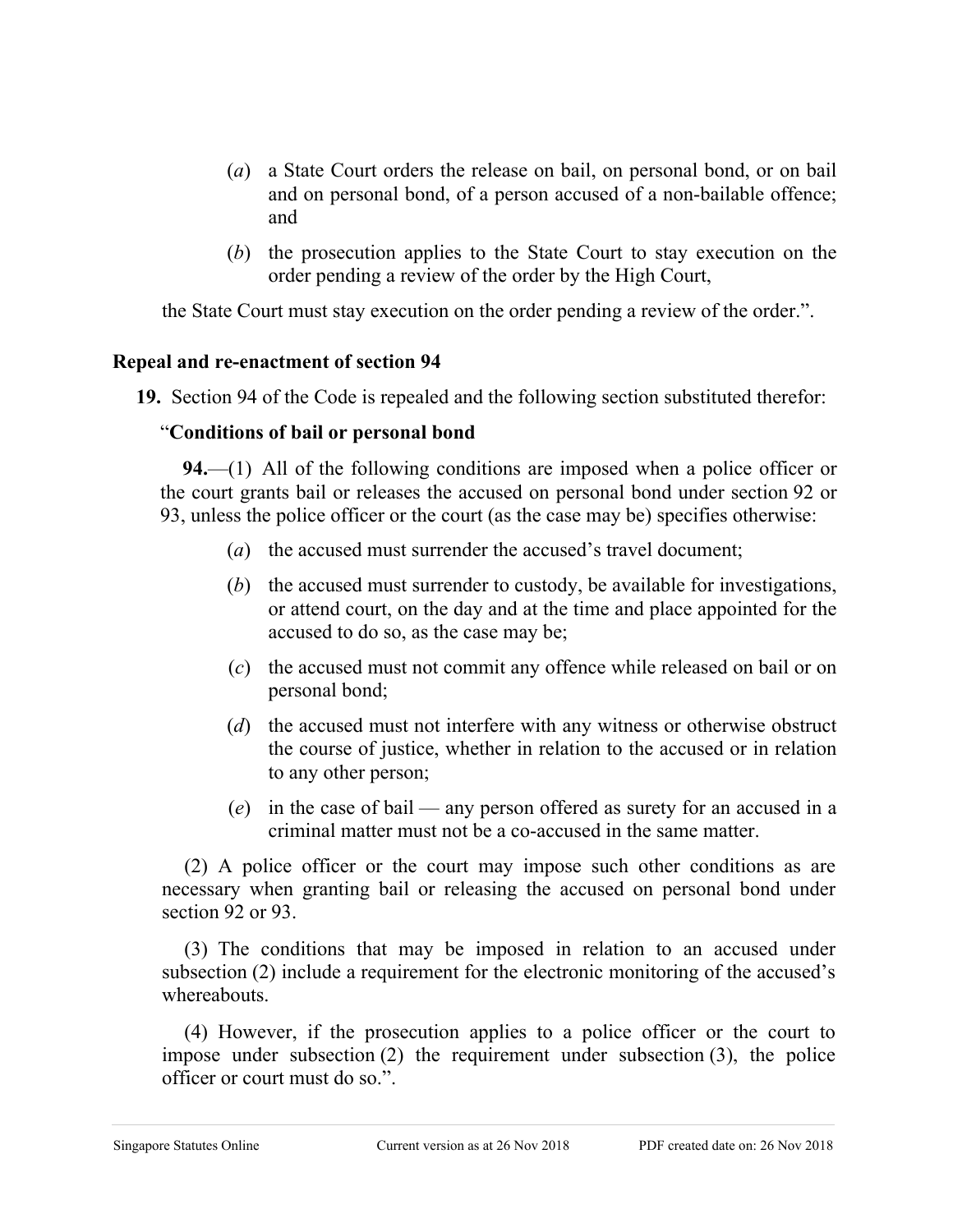## **Amendment of section 95**

- **20.** Section 95 of the Code is amended
	- (*a*) by deleting paragraph (*b*) of subsection (1) and substituting the following paragraph:
		- "(*b*) the accused is accused of any non-bailable offence, and the court believes, on any ground prescribed in the Criminal Procedure Rules, that the accused, if released, will not surrender to custody, be available for investigations or attend court; or";
	- (*b*) by deleting the word "or" at the end of subsection  $(2)(a)$ ; and
	- (*c*) by deleting the full-stop at the end of paragraph (*b*) of subsection (2) and substituting the word "; or", and by inserting immediately thereafter the following paragraph:
		- "(*c*) release on bail an accused who has been arrested or taken into custody under a warrant mentioned in subsection  $(1)(c)$ , if the conditions prescribed in the Criminal Procedure Rules for such release are satisfied.".

#### **Repeal and re-enactment of section 97**

**21.** Section 97 of the Code is repealed and the following section substituted therefor:

## "**Powers of High Court regarding bail**

**97.**—(1) Subject to section 95(1) and subsection (2), at any stage of any proceeding under this Code, the High Court may —

- (*a*) release any accused before the High Court on bail, on personal bond, or on bail and on personal bond;
- (*b*) vary the amount or conditions of the bail or personal bond required by a police officer or a State Court, or impose such other conditions for the bail or personal bond as the High Court thinks fit;
- (*c*) where a State Court orders the release of a person on bail, on personal bond, or on bail and on personal bond, stay execution on the order pending a review of the order by the High Court; or
- (*d*) direct that any person who has been released on bail, on personal bond, or on bail and on personal bond, under this Division be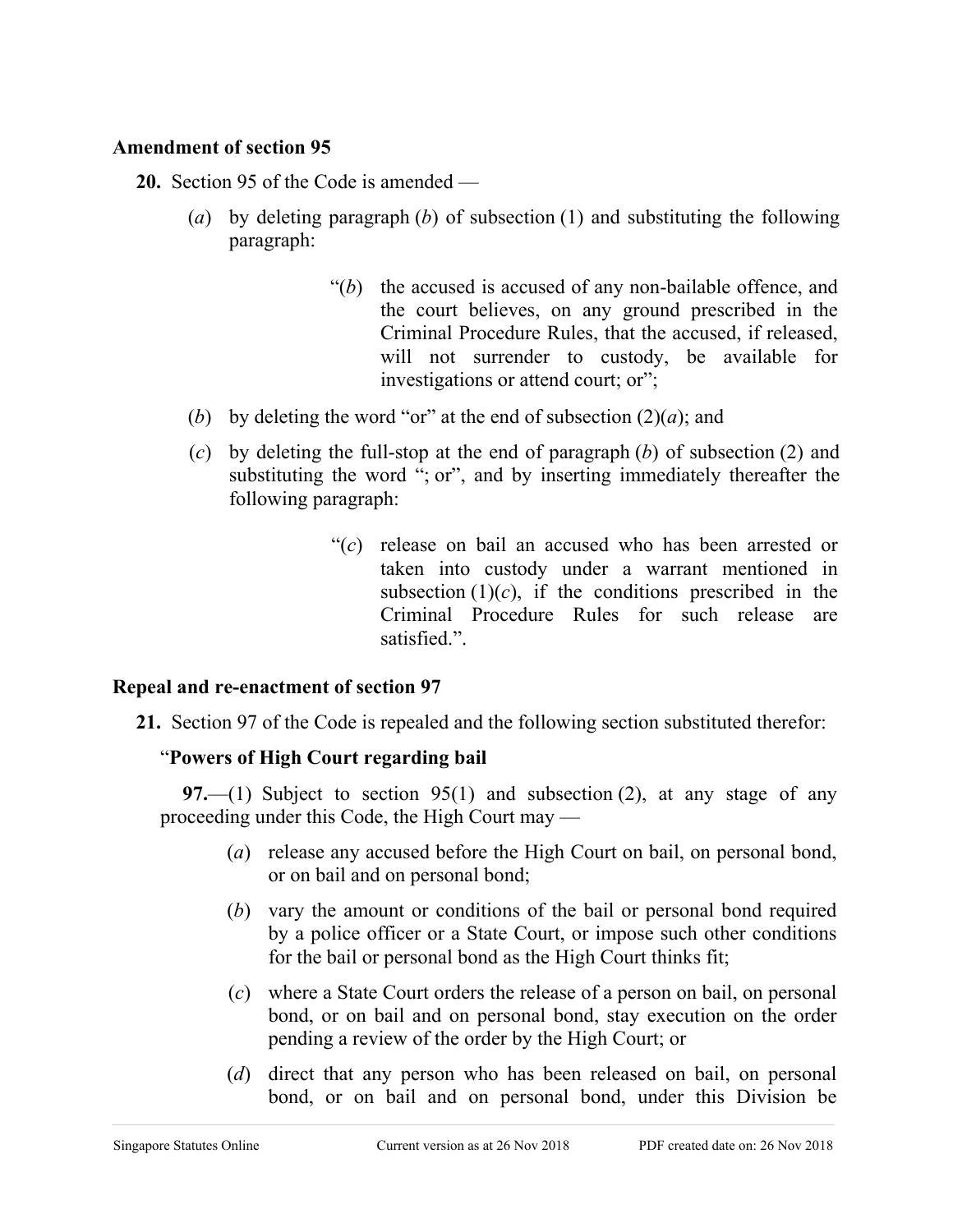arrested, and commit that person to custody.

- $(2)$  Where
	- (*a*) a State Court orders the release on bail, on personal bond, or on bail and on personal bond, of a person accused of a non-bailable offence; and
	- (*b*) the prosecution applies to the High Court to stay execution on the order pending a review of the order by the High Court,

the High Court must stay execution on the order pending a review of the order.".

## **Amendment of section 103**

**22.** Section 103 of the Code is amended —

(*a*) by inserting, immediately after subsection (4), the following subsections:

"(5) A released person shall be guilty of an offence and shall be liable on conviction to a fine or to imprisonment for a term not exceeding 3 years or to both, if the released person knowingly, and without reasonable excuse, fails to comply with any duty imposed on the released person —

- (*a*) to surrender to custody;
- (*b*) to be available for investigations; or
- (*c*) to attend court on the day and at the time and place appointed for the released person to do so.

(6) For the purposes of subsection (5), a released person is presumed, until the contrary is proved, to have no reasonable excuse  $if -$ 

- (*a*) on or before the date of the failure to comply with the duty, the released person left Singapore without the permission of a police officer or the court, as the case may be, and has not returned to Singapore; or
- (*b*) on the date of the failure to comply with the duty, the released person, being outside Singapore, remains outside Singapore without the permission of the police officer or the court, as the case may be."; and
- (*b*) by deleting the section heading and substituting the following section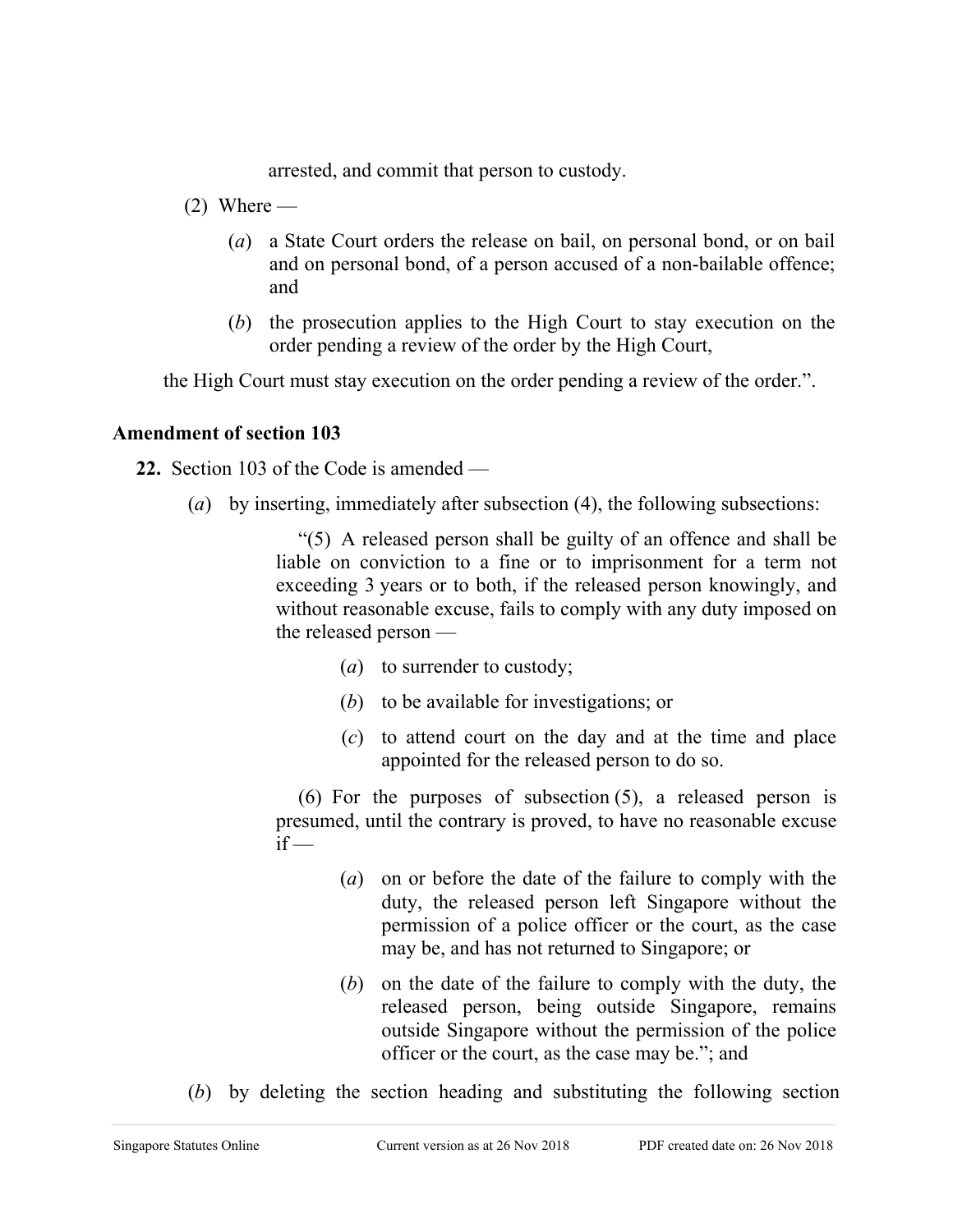heading:

# "**Absconding or breaking conditions of bail or personal bond, etc.**".

## **Amendment of section 104**

**23.** Section 104 of the Code is amended by deleting subsections (2) and (3).

# **New section 106A**

**24.** The Code is amended by inserting, immediately after section 106, the following section:

# "**Prohibition against agreements to indemnify surety, etc.**

**106A.**—(1) Any agreement (whether made before, on or after the date of commencement of section 24 of the Criminal Justice Reform Act 2018) indemnifying or purporting to indemnify any person against any liability which that person may incur as a surety to a bail bond is void.

(2) Any person who, on or after the date of commencement of section 24 of the Criminal Justice Reform Act 2018, knowingly enters into an agreement mentioned in subsection (1) shall be guilty of an offence and shall be liable on conviction to a fine or to imprisonment for a term not exceeding 3 years or to both.

- (3) An offence under subsection  $(2)$  is committed
	- (*a*) whether the agreement is entered into before or after the person to be indemnified becomes a surety;
	- (*b*) whether or not the person to be indemnified becomes a surety; and
	- (*c*) whether the agreement contemplates compensation in money or money's worth.".

# **Repeal and re-enactment of section 107 and new section 107A**

**25.** Section 107 of the Code is repealed and the following sections substituted therefor:

# "**Procedure on forfeiture of personal bond without sureties**

**107.**—(1) This section provides for the forfeiture of a personal bond without sureties.

(2) If it is proved to a court's satisfaction that the released person bound by the bond has failed, without reasonable excuse, to comply with any duty imposed on the released person to surrender to custody, to be available for investigations, or to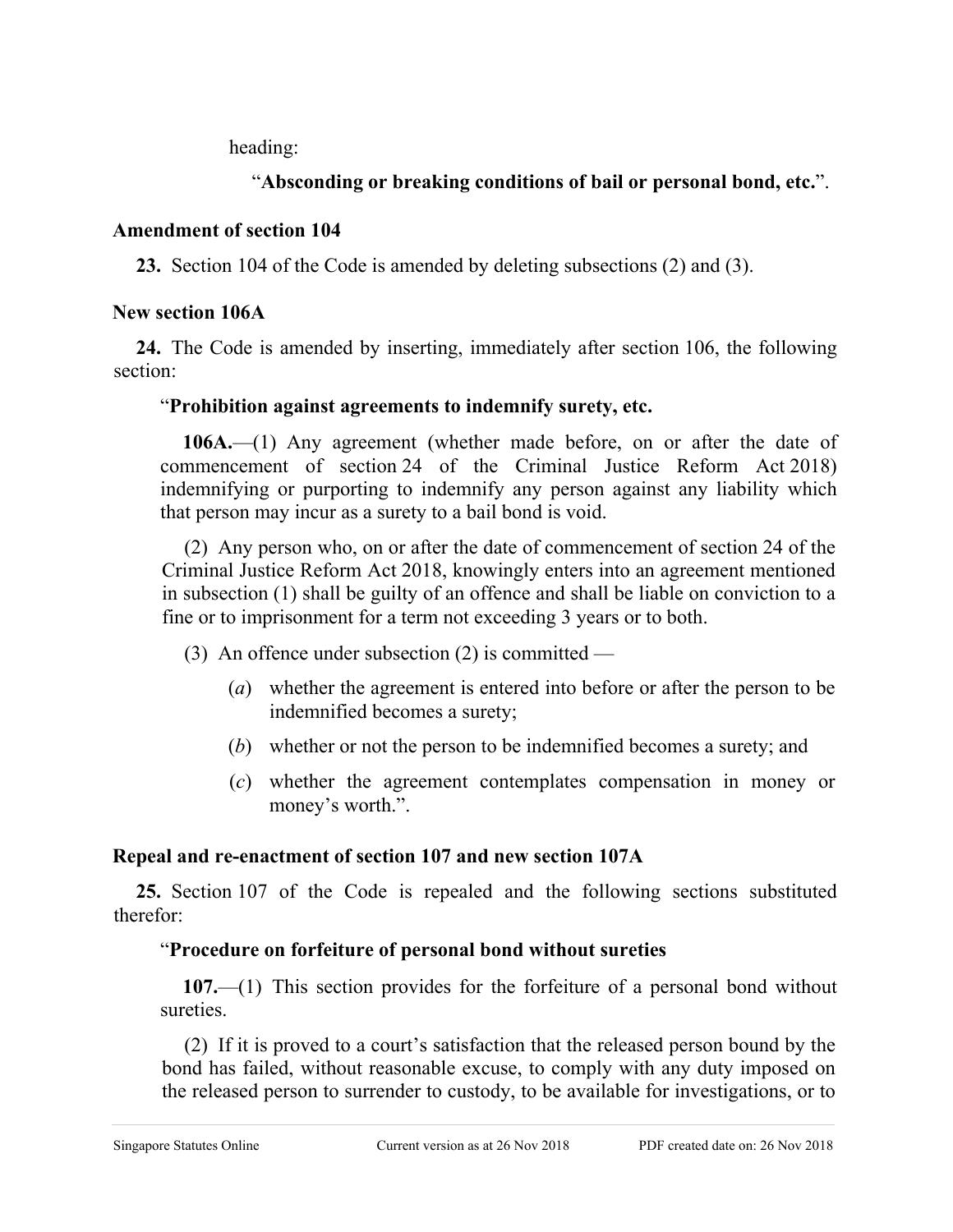attend court on the day and at the time and place appointed for the released person to do so, the court —

- (*a*) must record the basis of such proof;
- (*b*) must forfeit the bond;
- (*c*) may summon before the court the released person;
- (*d*) may call upon the released person to pay a sum, being the whole or any part of the amount of the bond, or to explain why the released person should not pay that sum; and
- (*e*) may order that the sum mentioned in paragraph (*d*) be paid by instalments.

(3) If the explanation is inadequate, and the sum mentioned in subsection (2)(*d*) is not paid in full, the court may recover the amount unpaid by issuing an order for the attachment of any property, movable or immovable, belonging to the released person —

- (*a*) by seizure of such property, which may be sold and the proceeds applied towards the payment of the amount; or
- (*b*) by appointing a receiver, who may take possession of and sell such property, and apply the proceeds towards the payment of the amount.

(4) Any person may, not later than 7 days after the date any property is seized under subsection  $(3)(a)$  or taken possession of by the receiver under subsection  $(3)(b)$ , as the case may be, make a claim against that property by applying to the court for the property to be excluded from the order of attachment issued under subsection (3), and the court may make such order as it sees fit.

(5) If immovable property attached under subsection (3) is sold, the officer under whose direction the attachment and sale was carried out may do any thing or act to transfer the title to the purchaser.

(6) If the sum mentioned in subsection  $(2)(d)$  is not paid in full and cannot be fully recovered by such attachment and sale, the court may commit to prison the released person for a term not exceeding 12 months.

(7) Any unsatisfied part of the sum mentioned in subsection (2)(*d*) constitutes a judgment debt in favour of the Government, and nothing in this section prevents the Government from recovering it as such.

(8) The court may, on the application of the released person at any time after the released person is called upon to pay the sum mentioned in subsection  $(2)(d)$ ,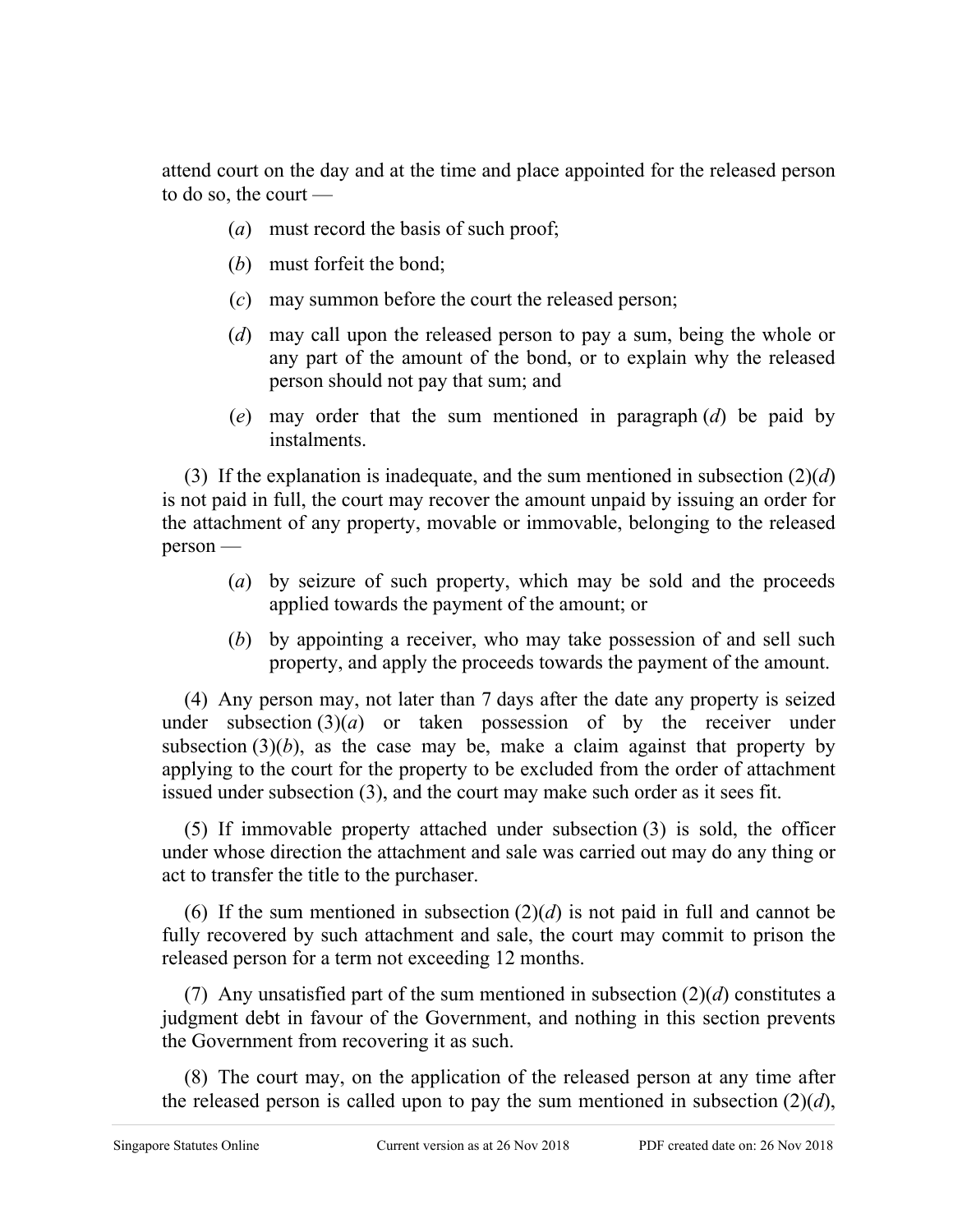reduce that sum and enforce part-payment only.

#### **Procedure on forfeiture of bond with sureties**

**107A.**—(1) This section provides for the forfeiture of a bond with one or more sureties.

(2) If it is proved to a court's satisfaction that the released person for whose appearance the bond was executed has failed, without reasonable excuse, to comply with any duty imposed on the released person to surrender to custody, to be available for investigations, or to attend court on the day and at the time and place appointed for the released person to do so, the court —

- (*a*) must record the basis of such proof;
- (*b*) must forfeit the bond, as far as it relates to the released person;
- (*c*) may summon before the court each person bound by the bond;
- (*d*) may call upon each surety bound by the bond to explain why the bond, as far as it relates to that surety, should not be forfeited; and
- (*e*) may call upon the released person to pay a sum, being the whole or any part of the amount of the bond, or to explain why the released person should not pay that sum.

(3) If the court calls upon the released person to pay the sum mentioned in subsection  $(2)(e)$ , or to explain why the released person should not pay that sum, section 107(3) to (8) applies to the released person as it applies to a released person bound by a personal bond without sureties.

(4) If the explanation given by a surety is inadequate, and it is proved to the court's satisfaction that the surety is in breach of any of the surety's duties mentioned in section 104, the court —

- (*a*) must record the basis of such proof; and
- (*b*) may, having regard to all the circumstances of the case
	- (i) forfeit the whole or any part of the amount of the bond, as far as it relates to the surety; and
	- (ii) order the surety to pay the amount forfeited.

(5) The court may order that any amount forfeited under subsection (4)(*b*) be paid by instalments.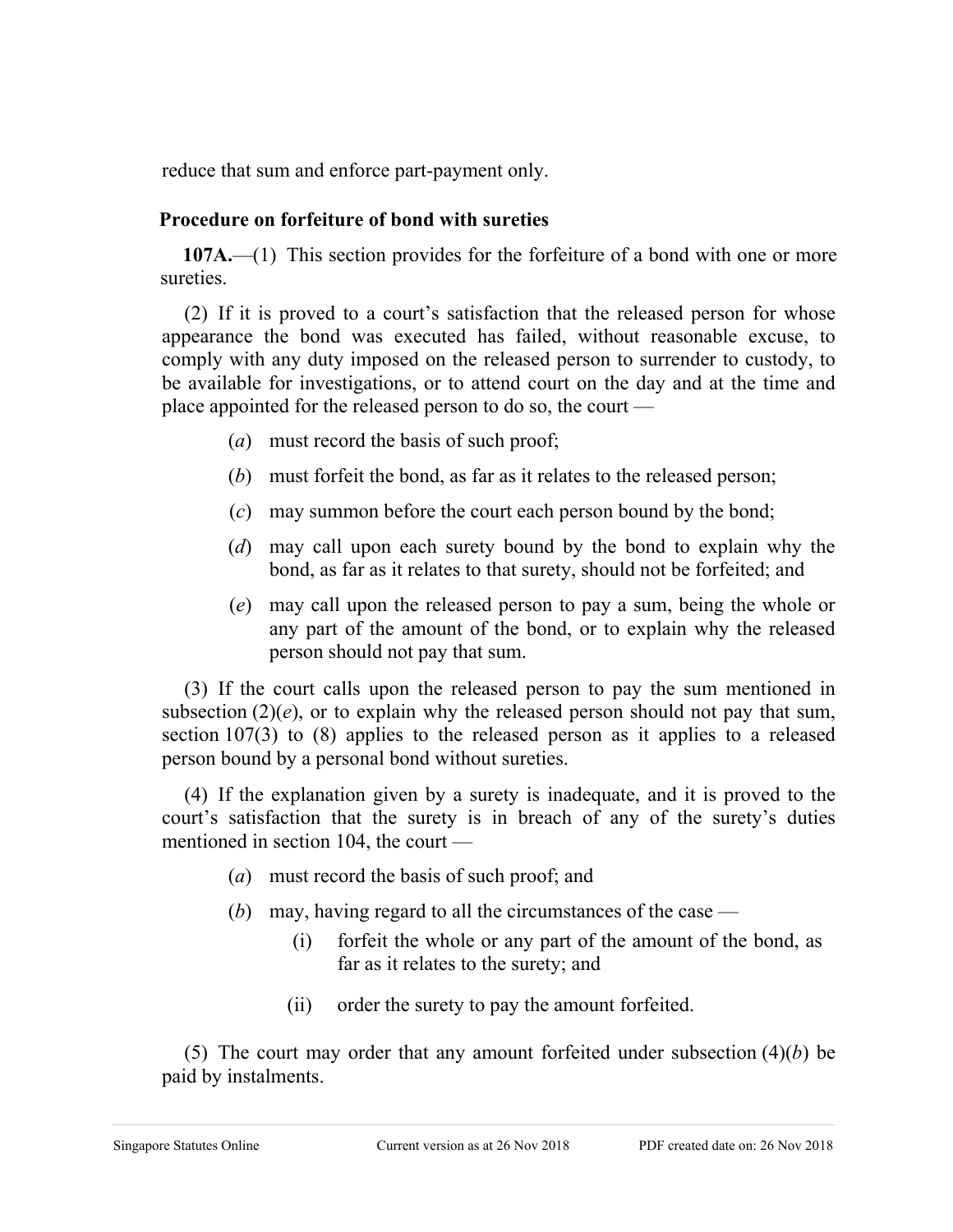(6) If any amount forfeited under subsection  $(4)(b)$  is not paid in full, the court may recover the amount unpaid by issuing an order for the attachment of any property, movable or immovable, belonging to the surety —

- (*a*) by seizure of such property, which may be sold and the proceeds applied towards the payment of the amount forfeited; or
- (*b*) by appointing a receiver, who may take possession of and sell such property, and apply the proceeds towards the payment of the amount forfeited.

(7) Any person may, not later than 7 days after the date any property is seized under subsection  $(6)(a)$  or taken possession of by the receiver under subsection  $(6)(b)$ , as the case may be, make a claim against that property by applying to the court for the property to be excluded from the order of attachment issued under subsection (6), and the court may make such order as it sees fit.

(8) If immovable property attached under subsection (6) is sold, the officer under whose direction the attachment and sale was carried out may do any thing or act to transfer the title to the purchaser.

(9) If the amount forfeited under subsection  $(4)(b)$  is not paid in full and cannot be fully recovered by such attachment and sale, the court may commit to prison the surety for a term not exceeding 12 months.

(10) Any unsatisfied part of the amount forfeited under subsection  $(4)(b)$ constitutes a judgment debt in favour of the Government, and nothing in this section prevents the Government from recovering it as such.

(11) The court may, on the application of a surety at any time after the surety is ordered to pay the amount forfeited under subsection (4)(*b*), reduce that amount and enforce part-payment only.".

## **Repeal and re-enactment of section 108**

**26.** Section 108 of the Code is repealed and the following section substituted therefor:

## "**Appeal from orders**

**108.** Every order made under section 107 or 107A by any Magistrate's Court or District Court is appealable.".

## **Amendment of section 109**

**27.** Section 109 of the Code is amended by inserting, immediately after the words "section 107", the words "or 107A".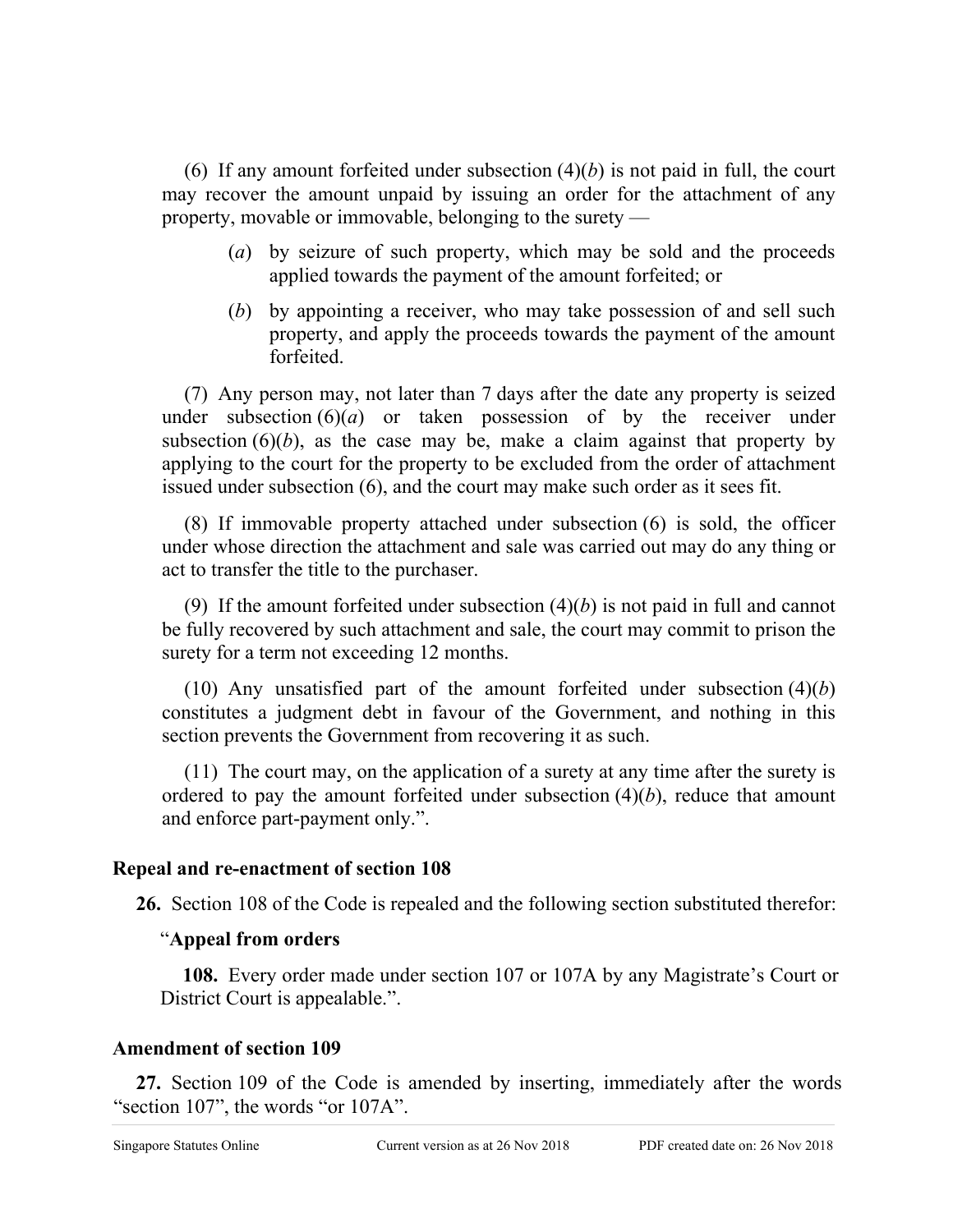#### **Amendment of section 112**

**28.** Section 112 of the Code is amended —

- (*a*) by deleting the words "the head or director" wherever they appear in subsections  $(1)(b)$  and  $(c)$  and  $(4)$  and substituting in each case the words "the head or an authorised director";
- (*b*) by inserting, immediately after subsection (4), the following subsections:

"(4A) Any person who has surrendered that person's travel document under this section must not leave, or attempt to leave, Singapore unless —

- (*a*) that person has applied under section 113 for the return of that travel document; and
- (*b*) that travel document is returned to that person.

(4B) Any person who knowingly contravenes subsection (4A) shall be guilty of an offence and shall be liable on conviction to a fine or to imprisonment for a term not exceeding 3 years or to both."; and

- (*c*) by inserting, immediately before the definition of "authorised officer" in subsection (5), the following definition:
	- " "authorised director", in relation to a law enforcement agency, means a director of that law enforcement agency who is authorised to perform the duties, and exercise the powers, under this section and section 113 of the head of that law enforcement agency;".

#### **Amendment of section 113**

**29.** Section 113(1) of the Code is amended by deleting the words "the head or director" wherever they appear and substituting in each case the words "the head or an authorised director".

## **Amendment of section 117**

**30.** Section 117 of the Code is amended by inserting, immediately after subsection (4), the following subsection:

"(4A) Subsections (3) and (4) do not apply to any proceeding under Part VIIA.".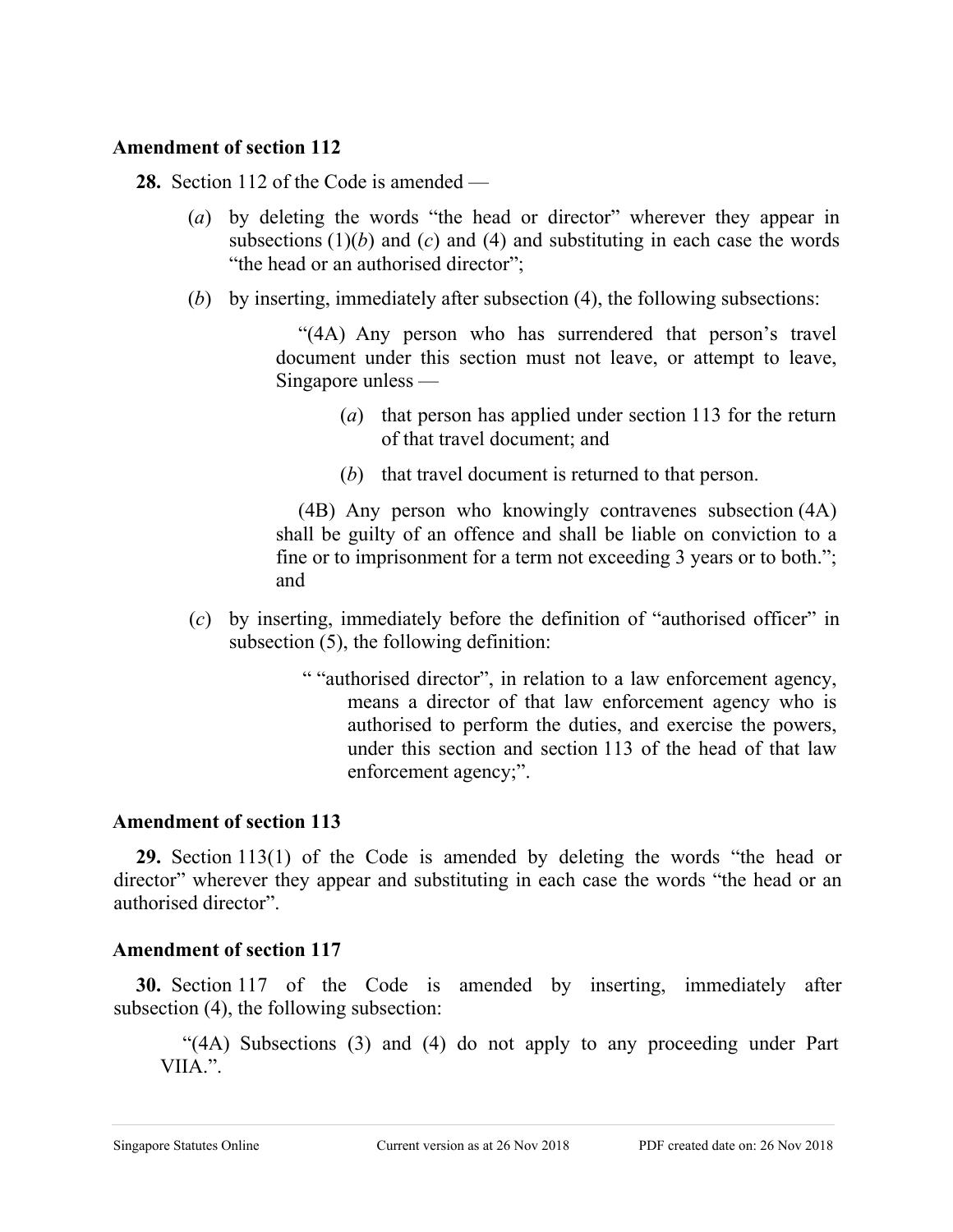#### **Amendment of section 122**

**31.** Section 122(3) of the Code is amended by deleting the words "or a committal hearing".

#### **Amendment of section 124**

**32.** Section 124 of the Code is amended by deleting subsection (2) and substituting the following subsections and illustrations:

"(2) Despite subsection  $(1)$ , where the accused is charged with any offence mentioned in subsection (3) —

- (*a*) it is sufficient for the charge
	- (i) to specify the gross sum in respect of which the offence is alleged to have been committed without specifying particular items; and
	- (ii) to specify the dates between which the offence is alleged to have been committed (being a period that does not exceed 12 months) without specifying exact dates; and
- (*b*) the charge so framed is deemed to be a charge of one offence.
- (3) For the purposes of subsection (2), the offences are as follows:
	- (*a*) any offence under section 403, 404, 406, 407, 408, 409, 411, 412, 413 or 414 of the Penal Code (Cap. 224);
	- (*b*) any offence under section 43, 44, 46 or 47 of the Corruption, Drug Trafficking and Other Serious Crimes (Confiscation of Benefits) Act (Cap. 65A);
	- (*c*) any other offence (being an offence involving property) that is prescribed.

(4) Despite subsections (1) and (2) and section 132, where 2 or more incidents of the commission of the same offence by the accused are alleged, and those alleged incidents taken together amount to a course of conduct (having regard to the time, place or purpose of each alleged incident) —

- (*a*) it is sufficient to frame one charge for all of those alleged incidents, if all of the following conditions are satisfied:
	- $(i)$  the charge
		- (A) contains a statement that the charge is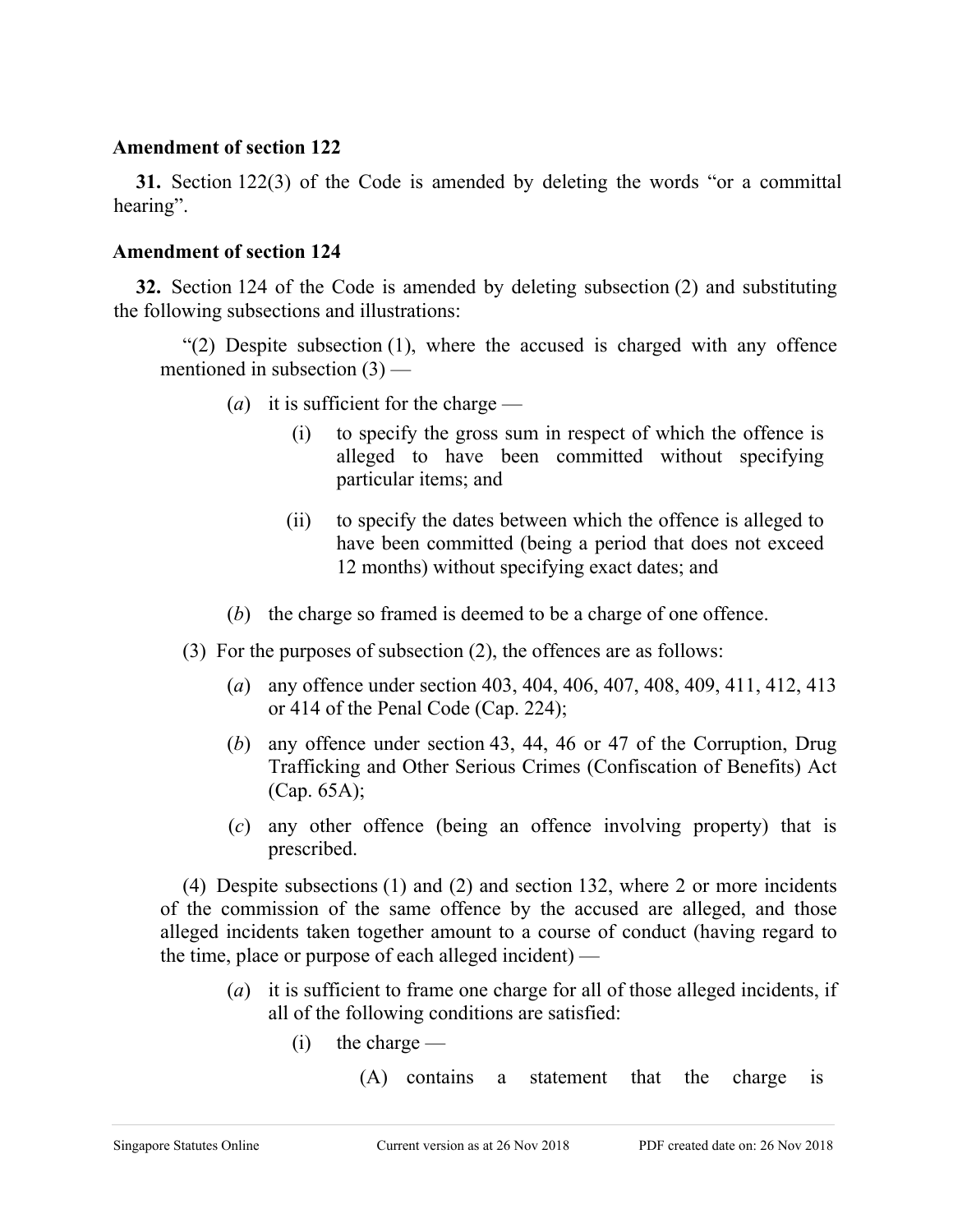amalgamated under this subsection;

- $(B)$  either
	- (BA) specifies the number of separate incidents of the commission of that offence that are alleged, without specifying each particular alleged incident; or
	- (BB) if the causing of a particular outcome is an element of that offence, contains details of the aggregate outcome caused by all of those alleged incidents, without specifying the particular outcome caused by each particular alleged incident;
- (C) contains a statement that all of those alleged incidents taken together amount to a course of conduct; and
- (D) specifies the dates between which all of those incidents are alleged to have occurred, without specifying the exact date for each particular alleged incident;
- (ii) if a separate charge had been framed in respect of each of those incidents, the maximum punishment for the offence specified in each separate charge would be the same maximum punishment;
- (iii) the charge so framed does not specify any offence punishable with death; and
- (*b*) the charge so framed is deemed to be a charge of one offence.

#### *Illustrations*

- (*a*) *A* is charged under section 465 of the Penal Code (Cap. 224) with committing forgery by making a false document. By virtue of section 463 of that Code, *A*'s conduct in making the false document is conduct that is an element of the offence that *A* is charged with.
- (*b*) *A* is charged under section 325 of the Penal Code with voluntarily causing grievous hurt to *B*. *A*'s conduct in causing grievous hurt to *B* is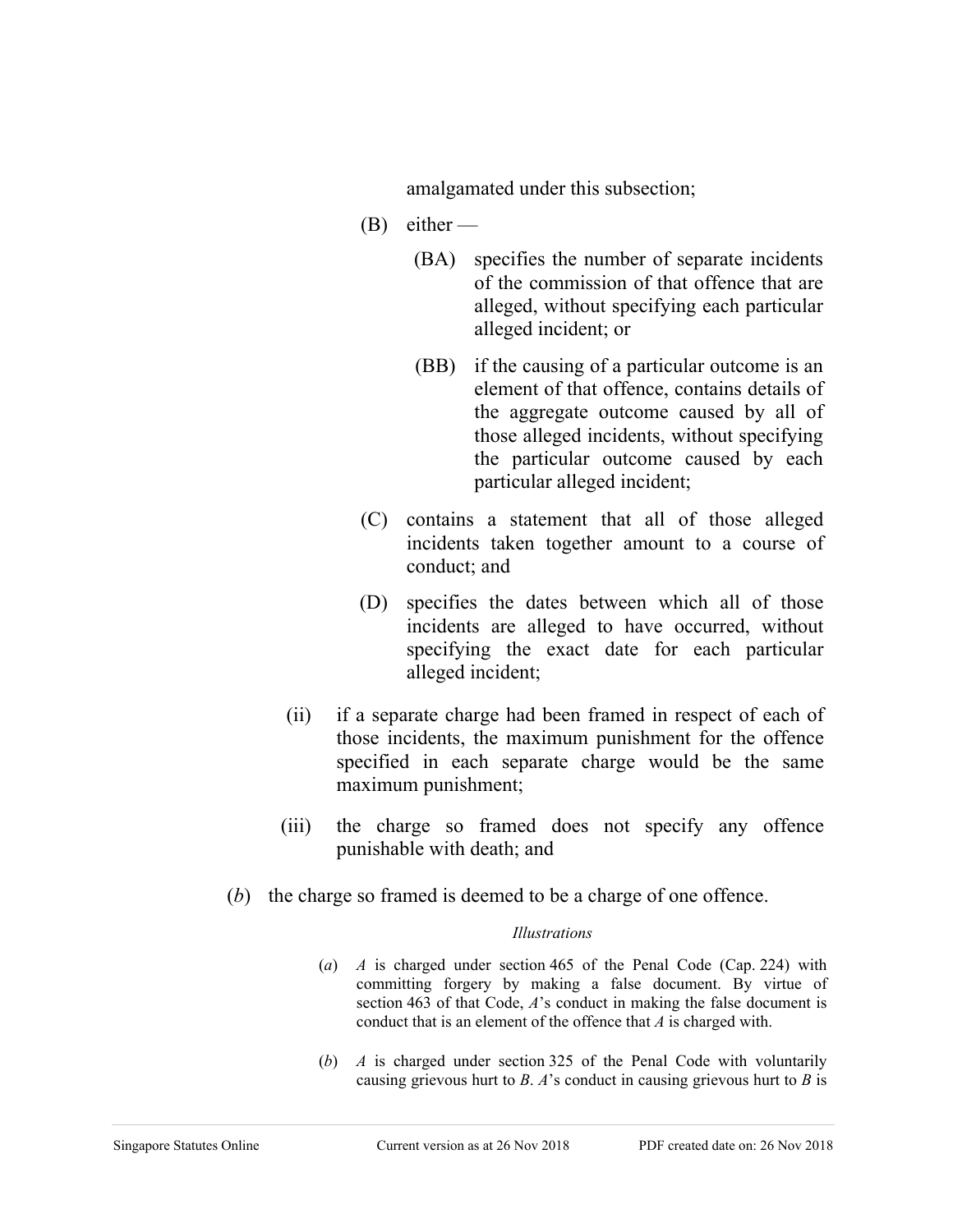conduct that is an element of the offence that *A* is charged with.

- (*c*) *A* is charged under section 426 of the Penal Code with committing mischief by setting fire to a dustbin, and thereby causing the destruction of the dustbin. By virtue of section 425 of that Code, the destruction of the dustbin is an outcome (caused by *A*'s conduct of setting fire to the dustbin) that is an element of the offence that *A* is charged with.
- (*d*) *A* is charged under section 417 of the Penal Code with cheating *B* by deceiving *B*, and thereby intentionally inducing *B* to do a thing which *B* would not do if *B* were not so deceived. By virtue of section 415 of that Code, the thing that *B* is induced to do is an outcome (caused by *A*'s conduct of deceiving *B*) that is an element of the offence that *A* is charged with.

(5) For the purposes of subsection (4), 2 or more alleged incidents of the commission of an offence, taken together, may amount to a course of conduct, if one or more of the following circumstances exist:

- (*a*) where the offence is one that has an identifiable victim, the victim in each alleged incident is the same person or belongs to the same class of persons;
- (*b*) all of the alleged incidents involve the employment of the same method or similar methods;
- (*c*) all of the alleged incidents occurred in the same place, in similar places, or in places that are located near to each other;
- (*d*) all of the alleged incidents occurred within a defined period that does not exceed 12 months.

(6) To avoid doubt, subsection (5) does not contain an exhaustive list of the circumstances where 2 or more alleged incidents of the commission of an offence, taken together, may amount to a course of conduct.

(7) Subsection (4) ceases to apply to 2 or more alleged incidents of the commission of the same offence by the accused, if the accused indicates that the accused intends to rely on a different defence in relation to each of those alleged incidents.

(8) Subject to subsection (7), where a charge is framed under subsection (2) or (4), and a person is convicted of the offence specified in that charge —

(*a*) the court may sentence that person —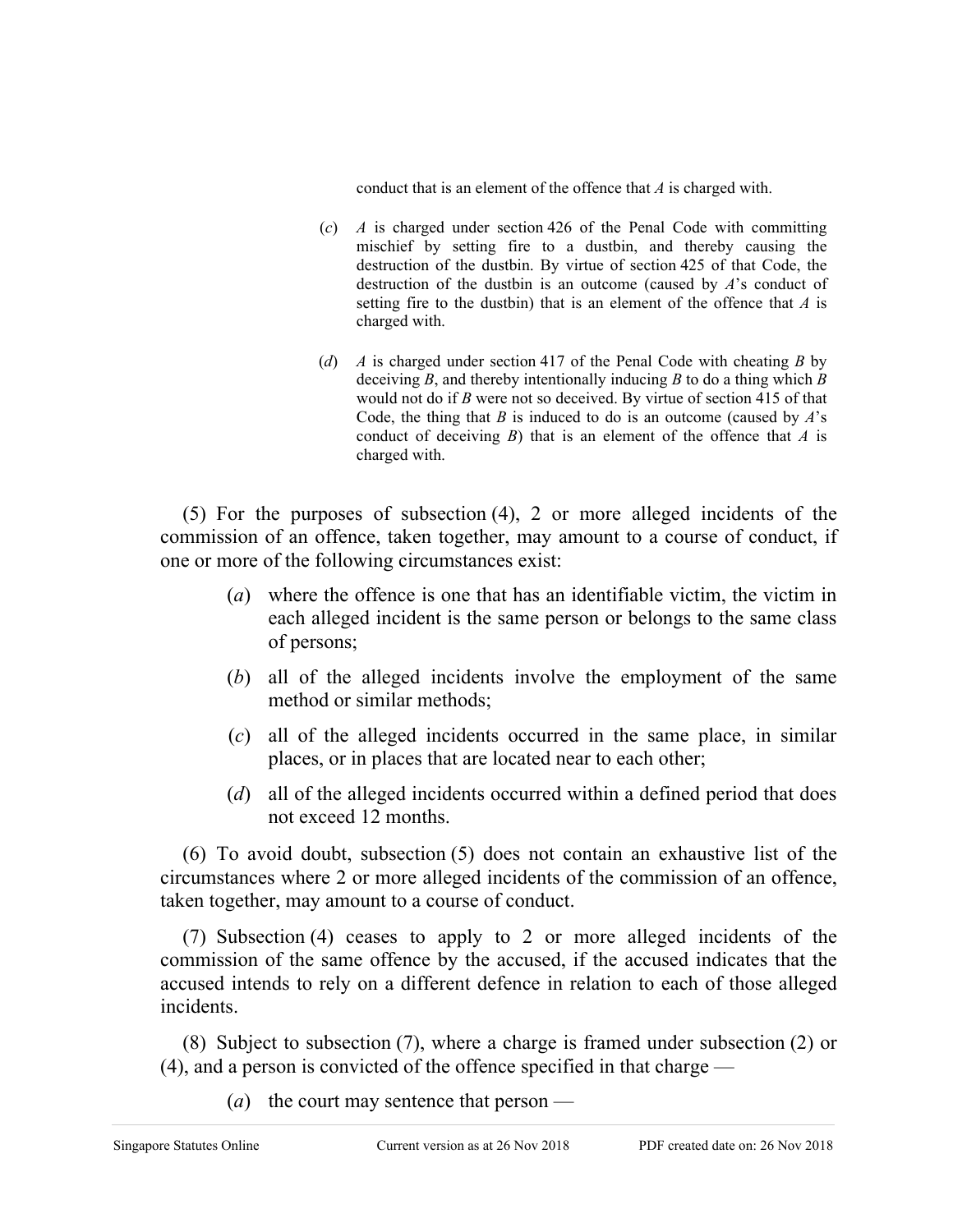- (i) in any case where the charge is framed under subsection  $(2)$  — to 2 times the amount of punishment to which that person would otherwise have been liable for that offence; or
- (ii) in any case where the charge is framed under subsection  $(4)$  — to 2 times the amount of punishment to which that person would otherwise have been liable if that person had been charged with and convicted of any one of the incidents of commission of the offence mentioned in that subsection; but
- (*b*) any sentence of caning imposed by the court in respect of that offence must not exceed the specified limit in section 328.

(9) Despite anything to the contrary in this Code, where a Magistrate's Court or District Court would (apart from this section) have jurisdiction and power to try a particular type of offence, and a charge specifying an offence of that type is framed under subsection  $(2)$  or  $(4)$  — the Magistrate's Court or District Court (as the case may be)  $-$ 

- (*a*) has jurisdiction to hear and determine all proceedings for the offence specified in that charge; and
- (*b*) has power to award the full punishment provided under subsection (8) in respect of the offence specified in that charge.

(10) Subsections (8) and (9) do not apply to a charge framed under subsection (2) or (4) in respect of any act or omission that took place before the date of commencement of section 32 of the Criminal Justice Reform Act 2018.".

## **Repeal and re-enactment of section 144**

**33.** Section 144 of the Code is repealed and the following section substituted therefor:

## "**Joint trials for connected offences**

**144.** Despite section 143, persons accused of different offences, whether under the same written law or under different written laws, may be charged separately and tried together, if either or both of the following apply:

- (*a*) those offences arise from the same series of acts, whether or not those acts form the same transaction;
- (*b*) there is any agreement between those persons for each person to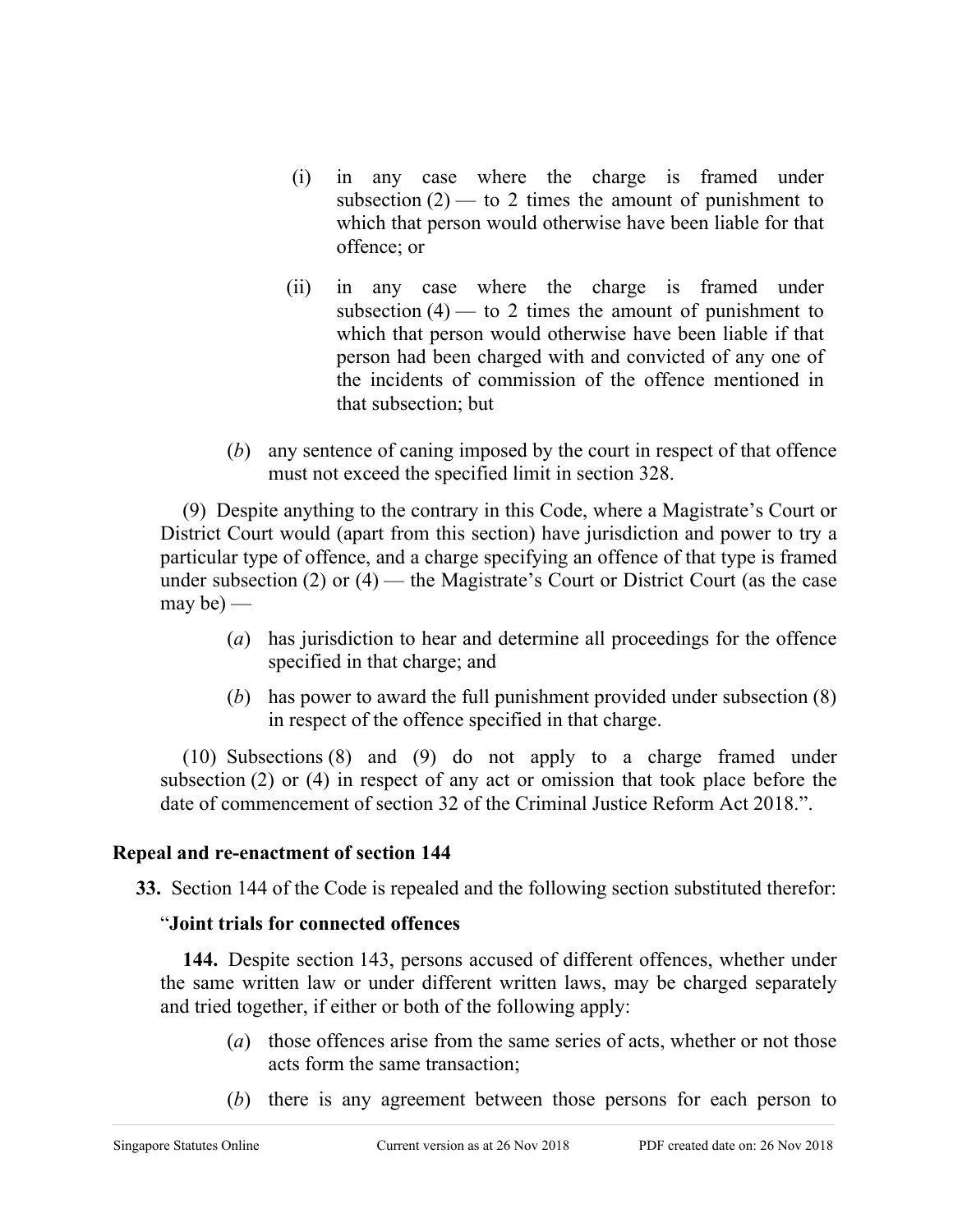engage in conduct from which arises the offence that person is charged with.

#### *Illustrations*

- (*a*) *A* agrees to let *B* keep his benefits of drug trafficking in *A*'s bank account to avoid detection. *A* and *B* may be separately charged and tried together for offences under sections 43(1)(*a*) and  $46(1)(a)$  of the Corruption, Drug Trafficking and Other Serious Crimes (Confiscation of Benefits) Act (Cap. 65A), respectively, as the offences arise from the same series of acts.
- (*b*) *A* sells 10 grams of diamorphine to *B*. Out of the 10 grams of diamorphine, *B* sells 5 grams to *C*. *A*, *B* and *C* may be separately charged and tried together for offences under section 5(1)(*a*) of the Misuse of Drugs Act (Cap. 185) as the offences arise from the same series of acts.
- (*c*) *A* has in his possession a secret official code word which has been entrusted in confidence to him by a person holding office under the Government and fails to take reasonable care of the secrecy of the information. As a result of *A*'s failure, *B* comes into possession of the secret official code word and retains it for a purpose prejudicial to the safety of Singapore when he has no right to retain it. *A* and *B* may be separately charged and tried together for offences under sections  $5(1)(iv)$  and  $6(2)(a)$  of the Official Secrets Act (Cap. 213), respectively, as the offences arise from the same series of acts.
- (*d*) *A* gives *B* a gratification as an inducement for awarding a contract by *B*'s company to *A*. *A* and *B* may be separately charged and tried together for offences under section 6(*b*) and (*a*), respectively, of the Prevention of Corruption Act (Cap. 241) as the offences arise from the same series of acts.
- (*e*) Members of opposing factions in an unlawful assembly or a riot may be separately charged and tried jointly as the offence of unlawful assembly or rioting arises from the same series of acts.
- (*f*) *A*, *B* and *C* are present when officers from the Corrupt Practices Investigation Bureau conduct a search of certain premises during an investigation into an offence under the Prevention of Corruption Act. *A* states to the officers that there is no evidence of the offence in those premises, when *A* knows the statement is false. *B* overhears *A*'s statement and, knowing *A*'s statement is false, tells *C* to repeat the same false account to the officers. *A* and *B* are charged separately with an offence under section 28(*b*) of the Prevention of Corruption Act and an offence under section 204A of the Penal Code (Cap. 224), respectively. *A* and *B*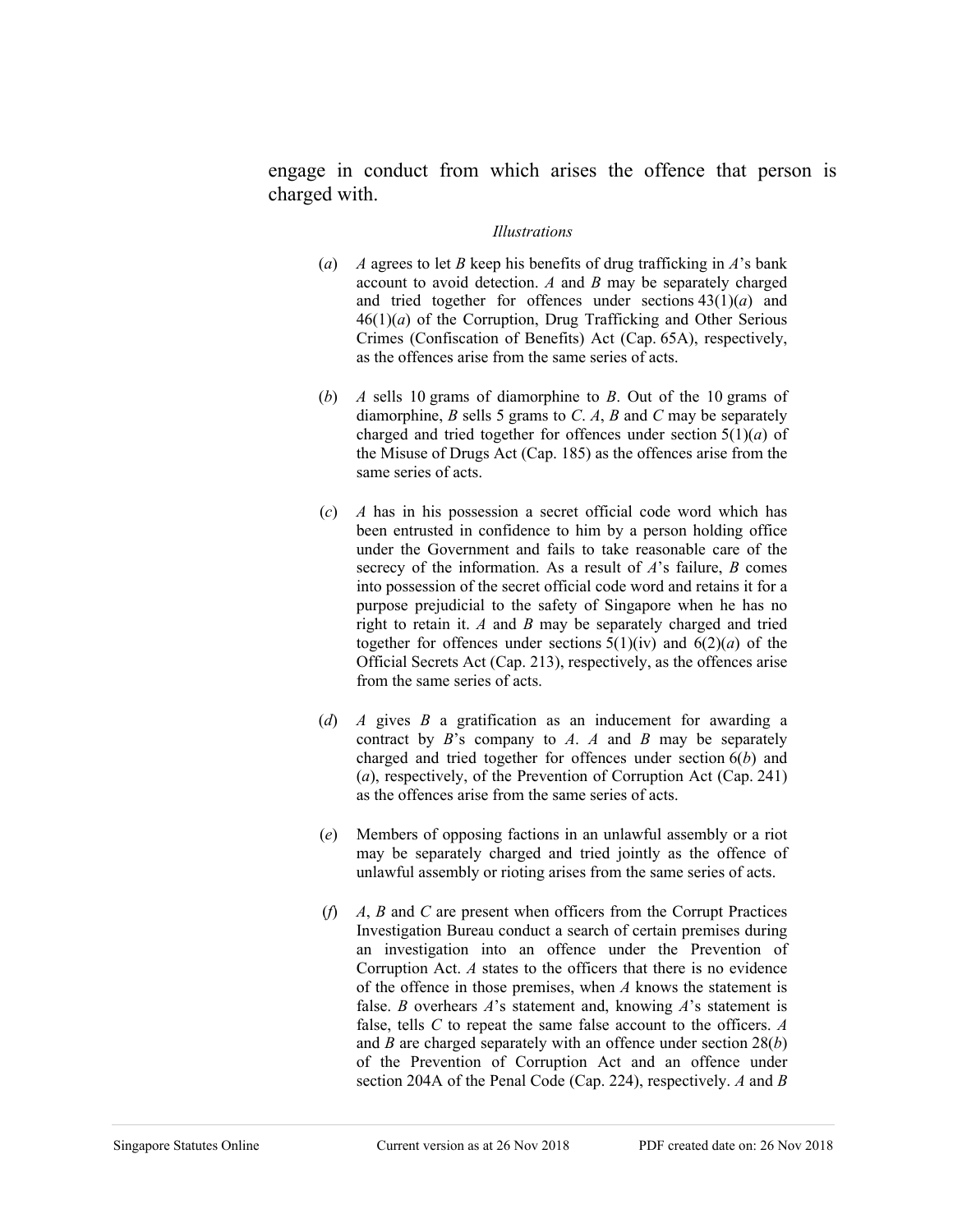may be tried together for those offences, as those offences arise from the same series of acts.

(*g*) *A*, *B* and *C* enter into an agreement for *A* to traffic in a controlled drug, *B* to manage a brothel and *C* to import uncustomed goods, with the profits from these activities to be shared among them. *A*, *B* and *C* are charged separately for an offence under section 5(1)(*a*) of the Misuse of Drugs Act, an offence under section 148(1) of the Women's Charter (Cap. 353) and an offence under section 128F of the Customs Act (Cap. 70), respectively. *A*, *B* and *C* may be tried together for those offences, as there was an agreement between those persons for each person to engage in conduct from which arose the offence that person is charged with.

".

#### **Amendment of section 148**

**34.** Section 148(3) of the Code is amended by deleting the words "no committal hearing under Division 2 of Part X or".

### **New Part VIIA**

**35.** The Code is amended by inserting, immediately after section 149, the following Part:

### "PART VIIA

### DEFERRED PROSECUTION AGREEMENTS

### **Interpretation of this Part**

**149A.** In this Part —

"alleged offence" means an offence specified in the Sixth Schedule;

- "deferred prosecution agreement" or "DPA" means an agreement entered into between the Public Prosecutor and a person who has been charged with, or whom the Public Prosecutor is considering prosecuting for, an alleged offence, under which —
	- (*a*) the person agrees to comply with the requirements imposed on the person by the agreement; and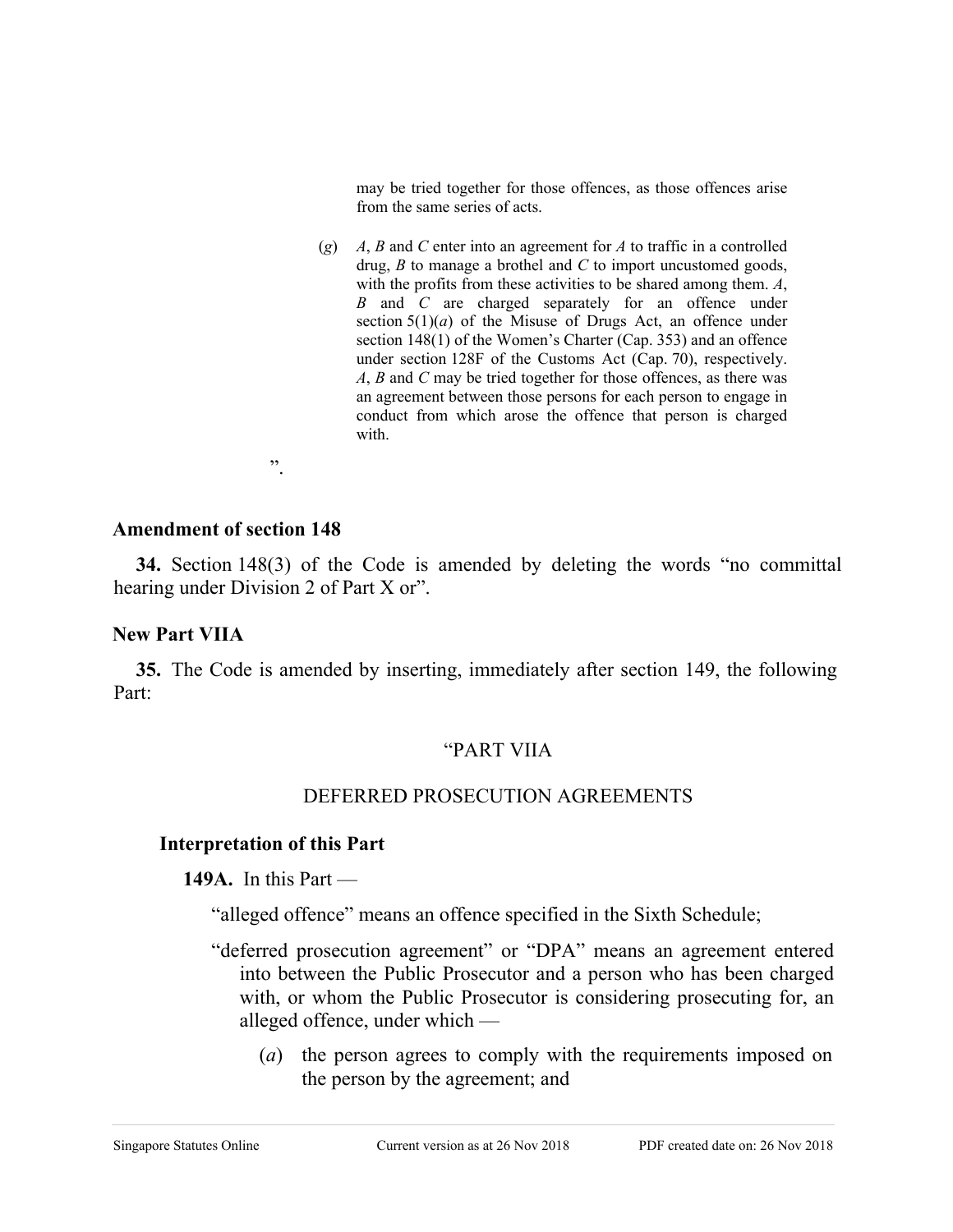(*b*) the Public Prosecutor agrees that, upon the approval of the agreement by the High Court under section 149F, sections 149C and 149I apply in relation to the prosecution of the person for the alleged offence;

"give public notice", in relation to a matter, means to cause a notice of the matter to be published in the *Gazette*;

"subject" means a person who enters into a DPA with the Public Prosecutor.

### **Entering into DPA, etc.**

**149B.**—(1) A DPA may be entered into in respect of any alleged offence, whether alleged to have been committed before, on or after the date of commencement of section 35 of the Criminal Justice Reform Act 2018.

- (2) A DPA in respect of an alleged offence
	- (*a*) may be entered into before, on or after the date on which a subject is charged with the alleged offence; but
	- (*b*) cannot be entered into after the commencement of the trial for that alleged offence.

(3) One DPA may be entered into in respect of 2 or more different alleged offences.

(4) A person may choose whether to enter into a DPA with the Public Prosecutor.

(5) Before a DPA is in force, any party to the DPA may withdraw from any negotiation concerning the DPA, from the DPA itself, and from any proceeding under section 149F relating to the DPA, without giving any reason for the withdrawal.

## **Effect of DPA on court proceedings while DPA is in force**

**149C.** After a DPA is entered into between the Public Prosecutor and a subject in respect of an alleged offence, the following apply:

(*a*) if the subject has been charged with the alleged offence, the subject is deemed to have been granted a discharge not amounting to an acquittal in relation to the alleged offence, when the DPA comes into force;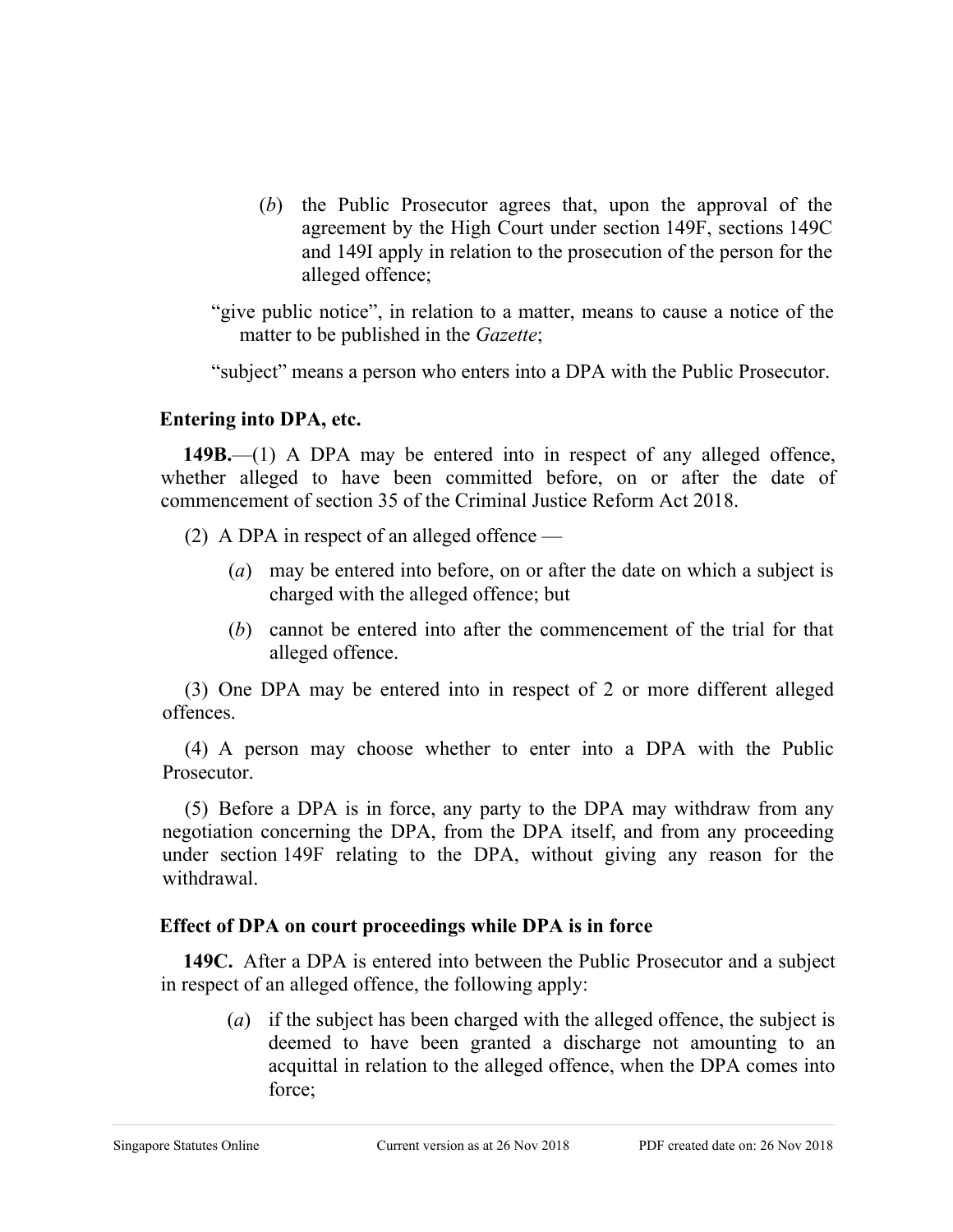- (*b*) while the DPA is in force, the subject cannot be prosecuted for the alleged offence in any criminal proceedings;
- (*c*) while the DPA is in force, any limitation period or time limit for the commencement of any of the following matters is suspended:
	- (i) the prosecution of the alleged offence;
	- (ii) any civil penalty action in respect of the alleged offence;
	- (iii) any proceedings for an order for disgorgement of a benefit derived from the alleged offence;
	- (iv) any proceedings for the confiscation of any property that
		- (A) is used, or intended to be used, for the commission of the alleged offence; or
		- (B) constitutes a benefit derived from the alleged offence;
	- (v) any disciplinary proceedings, or other proceedings relating to the imposition of any regulatory measure, under any written law, that arise from the facts of the alleged offence.

### **Persons who may enter into DPA with Public Prosecutor**

**149D.**—(1) A subject may be a body corporate, a limited liability partnership, a partnership or an unincorporated association, but cannot be an individual.

- (2) In the case of a DPA between the Public Prosecutor and a partnership
	- (*a*) the DPA must be entered into in the name of the partnership (and not in the name of any of the partners); and
	- (*b*) any money payable under the DPA must be paid out of the funds of the partnership.

(3) In the case of a DPA between the Public Prosecutor and an unincorporated association —

- (*a*) the DPA must be entered into in the name of the association (and not in the name of any of its members); and
- (*b*) any money payable under the DPA must be paid out of the funds of the association.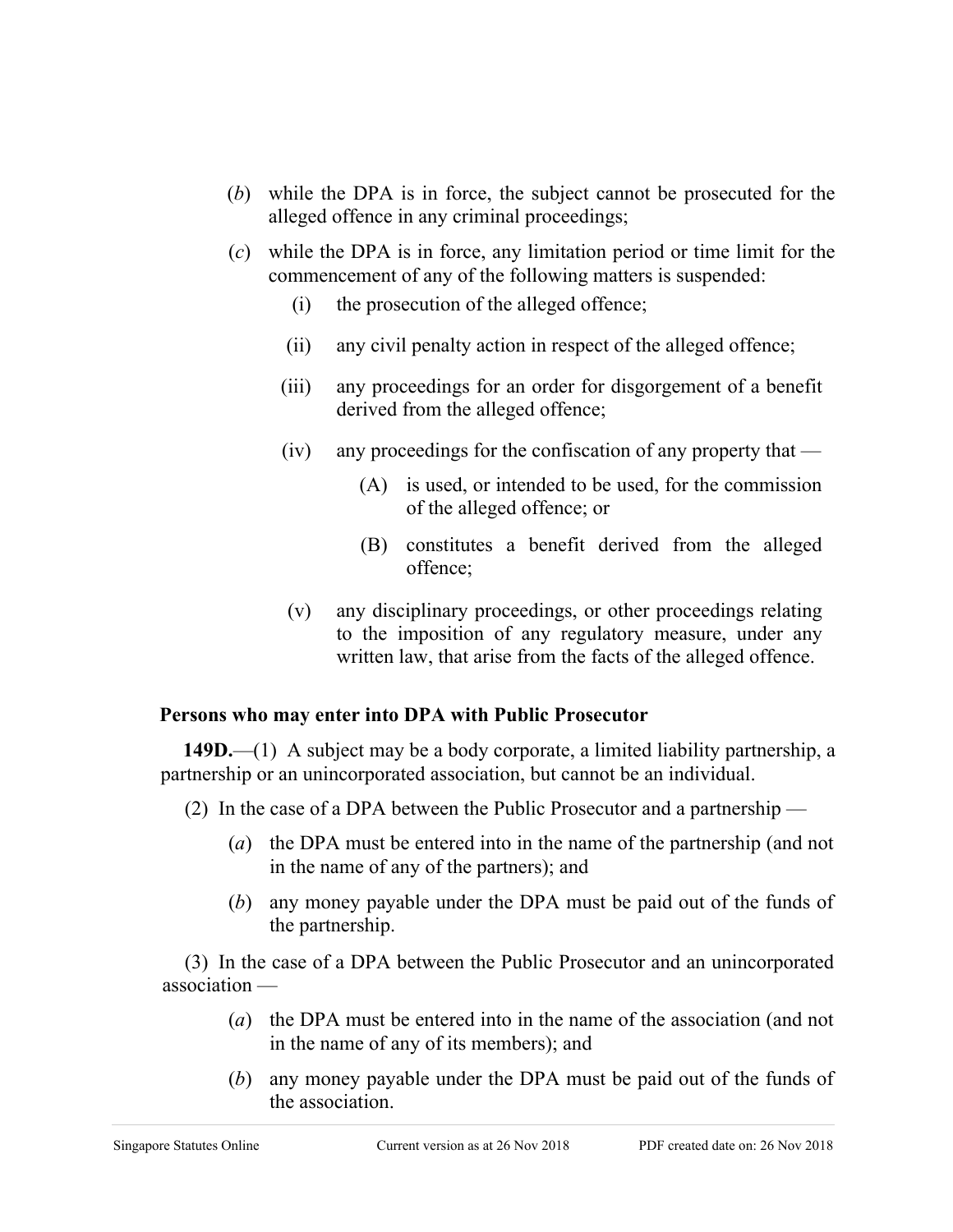(4) A subject must be represented by an advocate at the time the subject enters into a DPA.

### **Content of DPA**

**149E.**—(1) A DPA must contain —

- (*a*) a charge or draft charge (prepared by the Public Prosecutor) relating to the alleged offence; and
- (*b*) a statement of facts relating to the alleged offence, which may include admissions made by the subject that enters into the DPA.

(2) A DPA must specify a date (called in this Part the expiry date) on which the DPA ceases to have effect if the DPA is not already terminated under section 149G.

(3) The requirements that a DPA may impose on the subject that enters into the DPA include, but are not limited to, the following requirements:

- (*a*) to pay to the Public Prosecutor a financial penalty;
- (*b*) to compensate victims of the alleged offence;
- (*c*) to donate money to a charity or any other third party;
- (*d*) to disgorge any profits made by the subject from the alleged offence;
- (*e*) to implement a compliance programme, or make changes to an existing compliance programme, relating to the subject's policies or to the training of the subject's employees or both;
- (*f*) to appoint a person
	- (i) to assess and monitor the subject's internal controls;
	- (ii) to advise the subject, and the Public Prosecutor, of any improvements to the subject's compliance programme that are necessary, or that will reduce the risk of a recurrence of any conduct prohibited by the DPA; and
	- (iii) to report to the Public Prosecutor any misconduct in the implementation of the subject's compliance programme or internal controls;
- $(g)$  to cooperate in —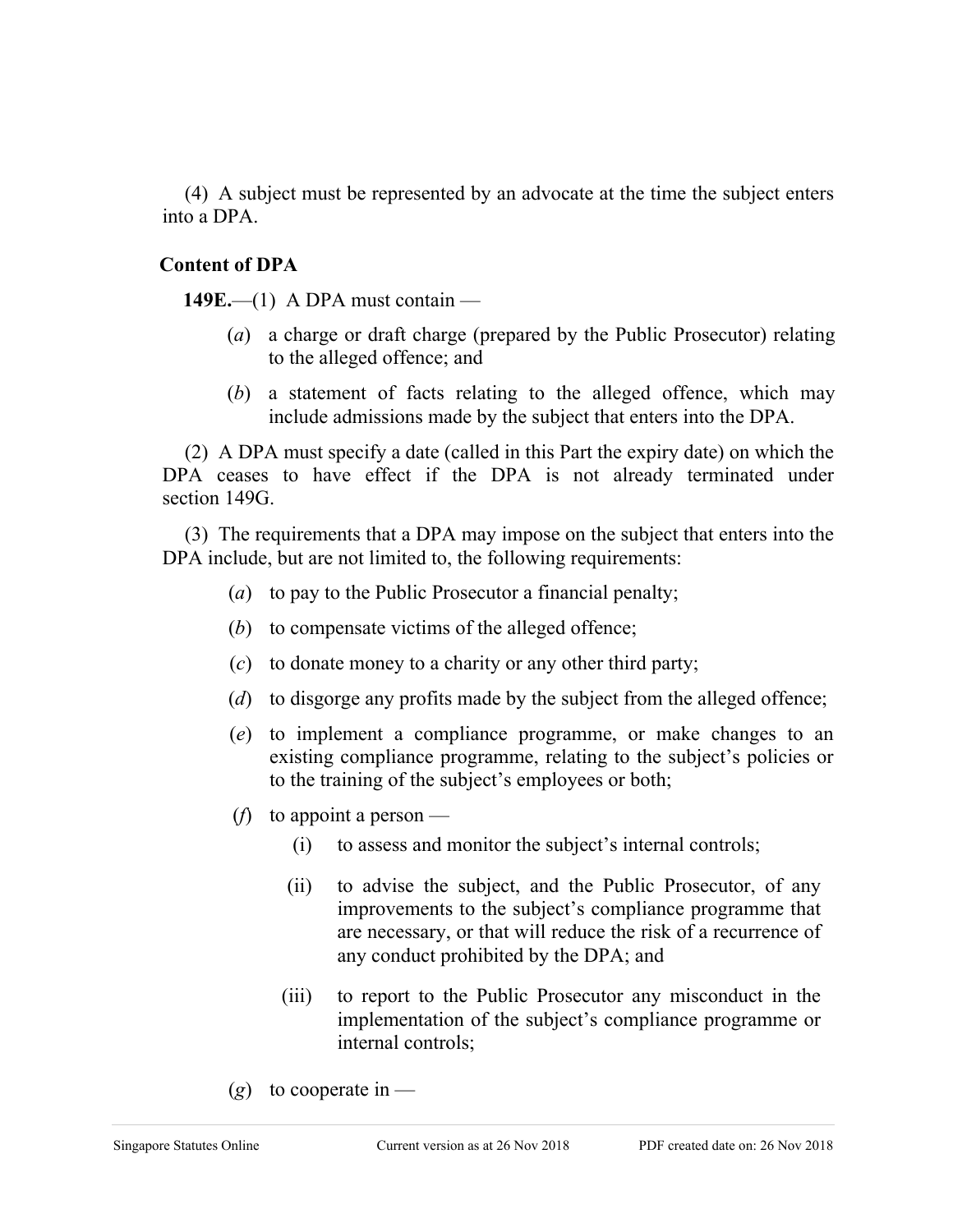- (i) any investigation relating to the alleged offence; and
- (ii) any investigation relating to any possible offence, committed by any officer, employee or agent of the subject, that arises from the same or substantially the same facts as the alleged offence;
- (*h*) to pay any reasonable costs of the Public Prosecutor in relation to the alleged offence or the DPA.

(4) A DPA may impose time limits within which the subject of the DPA must comply with the requirements imposed on the subject.

(5) A DPA may include a term setting out the consequences of a failure by the subject of the DPA to comply with any of its terms.

## **Court approval of DPA**

**149F.**—(1) When the Public Prosecutor and the subject have agreed on the terms of a DPA, the Public Prosecutor must apply by criminal motion to the High Court for a declaration (called in this section the relevant declaration) that —

- (*a*) the DPA is in the interests of justice; and
- (*b*) the terms of the DPA are fair, reasonable and proportionate.

(2) At the hearing of an application under subsection  $(1)$  —

- (*a*) the Public Prosecutor and the subject may submit on the application jointly or separately; and
- (b) the High Court may
	- (i) make the relevant declaration;
	- (ii) refuse the application; or
	- $(iii)$  adjourn the hearing of the application
		- (A) for the Public Prosecutor and the subject to amend the DPA; or
		- (B) for any other reason.
- (3) A DPA comes into force only when the High Court approves the DPA by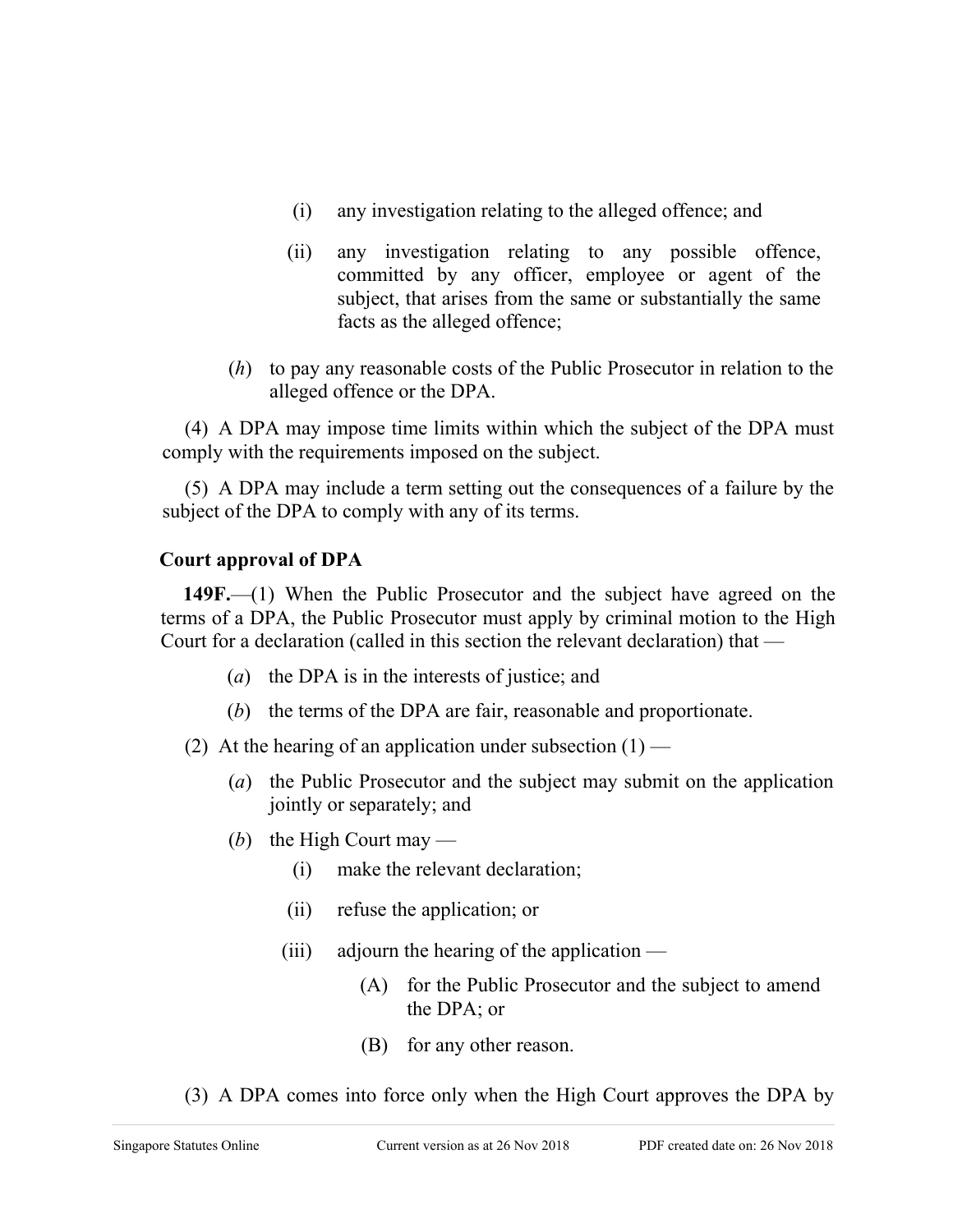making the relevant declaration.

(4) An application under subsection (1) must be heard and dealt with in camera.

(5) Upon the High Court making a relevant declaration, the Public Prosecutor must give public notice of the following, unless the Public Prosecutor is prohibited from doing so by or under any written law or by an order of the High Court under section 149J(1) or (2):

- (*a*) the DPA to which the relevant declaration relates;
- (*b*) the relevant declaration;
- (*c*) if any reasons are given by the High Court for its decision to make the relevant declaration, those reasons.

(6) A refusal by the High Court of an application under subsection (1) in respect of a DPA entered into between the Public Prosecutor and a subject in respect of an alleged offence, does not prevent the Public Prosecutor from making another application under that subsection, for a relevant declaration in respect of a different DPA entered into with the same subject in respect of the same alleged offence.

# **Breach of DPA**

**149G.**—(1) If the Public Prosecutor believes that the subject that entered into a DPA has failed to comply with the terms of the DPA, the Public Prosecutor may make an application to the High Court under this section.

(2) On an application under subsection (1), the Public Prosecutor must prove, on a balance of probabilities, that the subject that entered into a DPA has failed to comply with the terms of the DPA.

(3) If the High Court is satisfied that the subject that entered into a DPA has failed to comply with the terms of the DPA, the High Court must terminate the DPA.

(4) Where the High Court decides that the subject that entered into a DPA did not fail to comply with the terms of the DPA, the Public Prosecutor must give public notice of the following, unless the Public Prosecutor is prohibited from doing so by or under any written law or by an order of the High Court under section 149J(1) or (2):

(*a*) the decision of the High Court;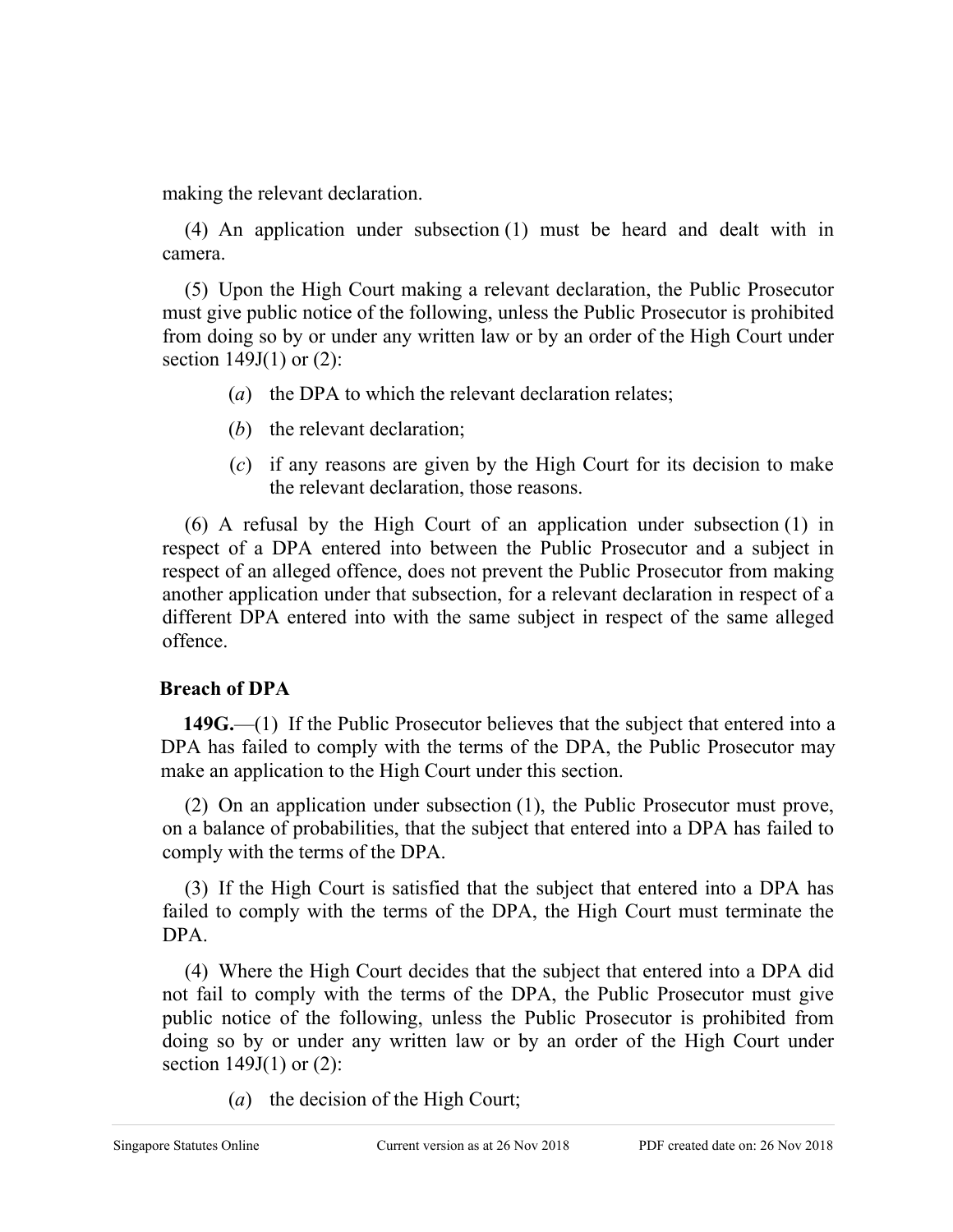(*b*) if any reasons are given by the High Court for that decision, those reasons.

(5) Where the High Court terminates a DPA under subsection (3), the Public Prosecutor must give public notice of the following, unless the Public Prosecutor is prohibited from doing so by or under any written law or by an order of the High Court under section 149J(1) or (2):

- (*a*) the fact that the DPA has been terminated by the High Court following a failure by the subject that entered into the DPA to comply with the terms of the DPA;
- (*b*) if any reasons are given by the High Court for its decisions under subsections (2) and (3), those reasons.

(6) Where the High Court terminates a DPA under subsection (3), the subject —

- (*a*) is not entitled to recover any money that the subject had paid, before the termination, pursuant to any requirement imposed by the DPA; and
- (*b*) is not entitled to any relief for any detriment caused to the subject by the subject's compliance with the terms of the DPA before the termination.

## **Variation of terms of DPA**

**149H.**—(1) At any time when a DPA is in force, the Public Prosecutor and the subject that entered into the DPA may agree to vary the terms of the DPA.

(2) When the Public Prosecutor and the subject that entered into a DPA have agreed to vary the terms of the DPA, the Public Prosecutor must apply by criminal motion to the High Court for a declaration (called in this section the relevant declaration) that —

- (*a*) the variation is in the interests of justice; and
- (*b*) the terms of the DPA as varied are fair, reasonable and proportionate.

(3) A variation of the terms of a DPA only takes effect when the High Court approves the variation by making the relevant declaration.

(4) Where the High Court decides to approve the variation, the Public Prosecutor must give public notice of the following, unless the Public Prosecutor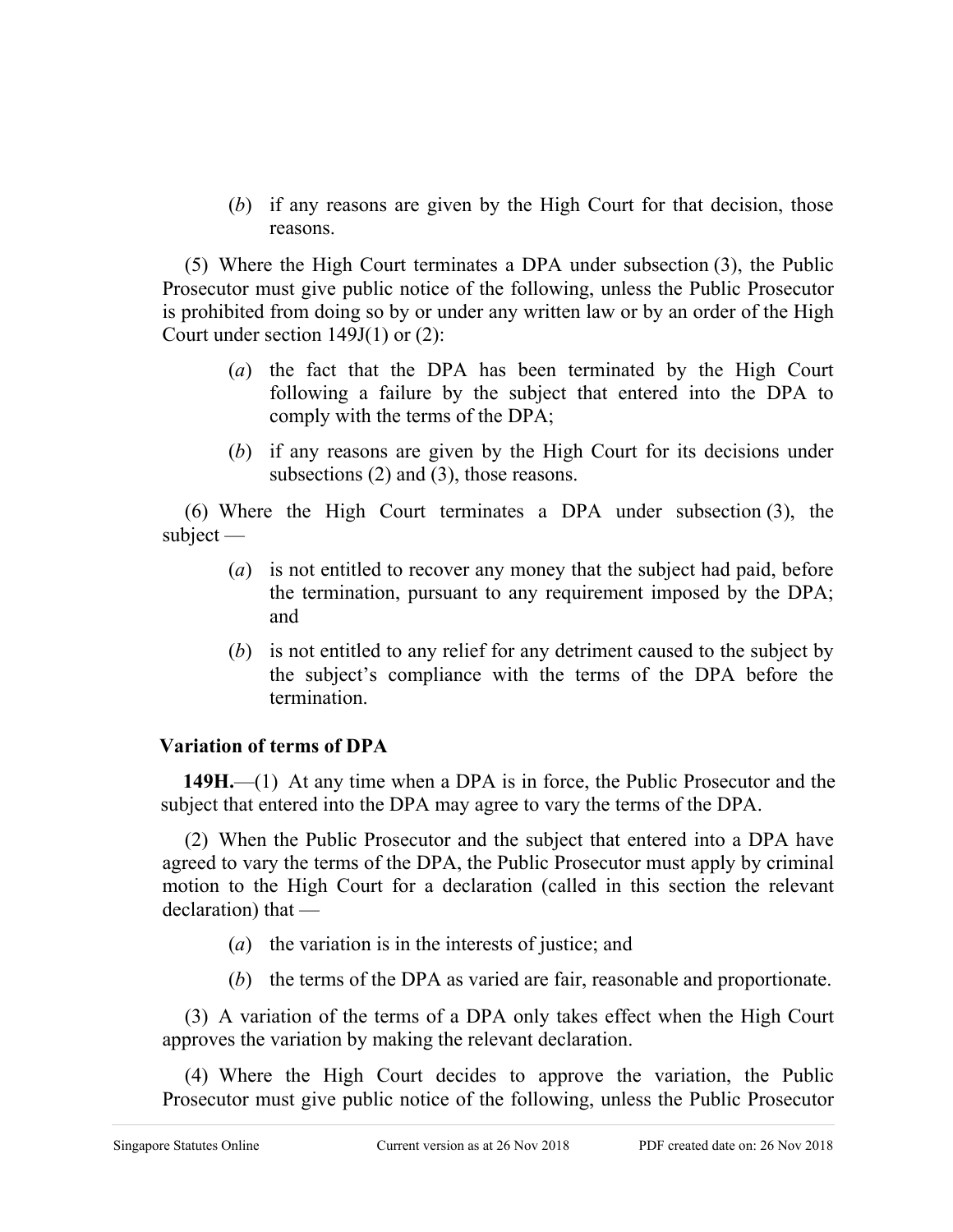is prohibited from doing so by or under any written law or by an order of the High Court under section 149J(1) or (2):

- (*a*) the DPA as varied;
- (*b*) the relevant declaration;
- (*c*) if any reasons are given by the High Court for its decision to make the relevant declaration, those reasons.

(5) Where the High Court decides not to approve the variation, the Public Prosecutor must give public notice of the following, unless the Public Prosecutor is prohibited from doing so by or under any written law or by an order of the High Court under section 149J(1) or (2):

- (*a*) the decision of the High Court;
- (*b*) if any reasons are given by the High Court for that decision, those reasons.

## **Expiry of DPA**

**149I.**—(1) If a DPA in respect of an alleged offence remains in force until its expiry date, then after the DPA has expired —

- (*a*) the Public Prosecutor must
	- (i) give written notice to the High Court that the Public Prosecutor does not intend to prosecute the subject for the alleged offence; and
	- (ii) give public notice that the Public Prosecutor has given that written notice to the High Court, unless the Public Prosecutor is prohibited from doing so by or under any written law or by an order of the High Court under section  $149J(1)$  or  $(2)$ ; and
- (*b*) except as provided in subsection (2), the subject cannot be prosecuted for the alleged offence after the Public Prosecutor gives that written notice to the High Court.

(2) Despite subsection (1), the Public Prosecutor may initiate new criminal proceedings against the subject that entered into a DPA in respect of the alleged offence in that DPA, if the Public Prosecutor finds (whether before, on or after the expiry date of the DPA) that during the course of the negotiations for the DPA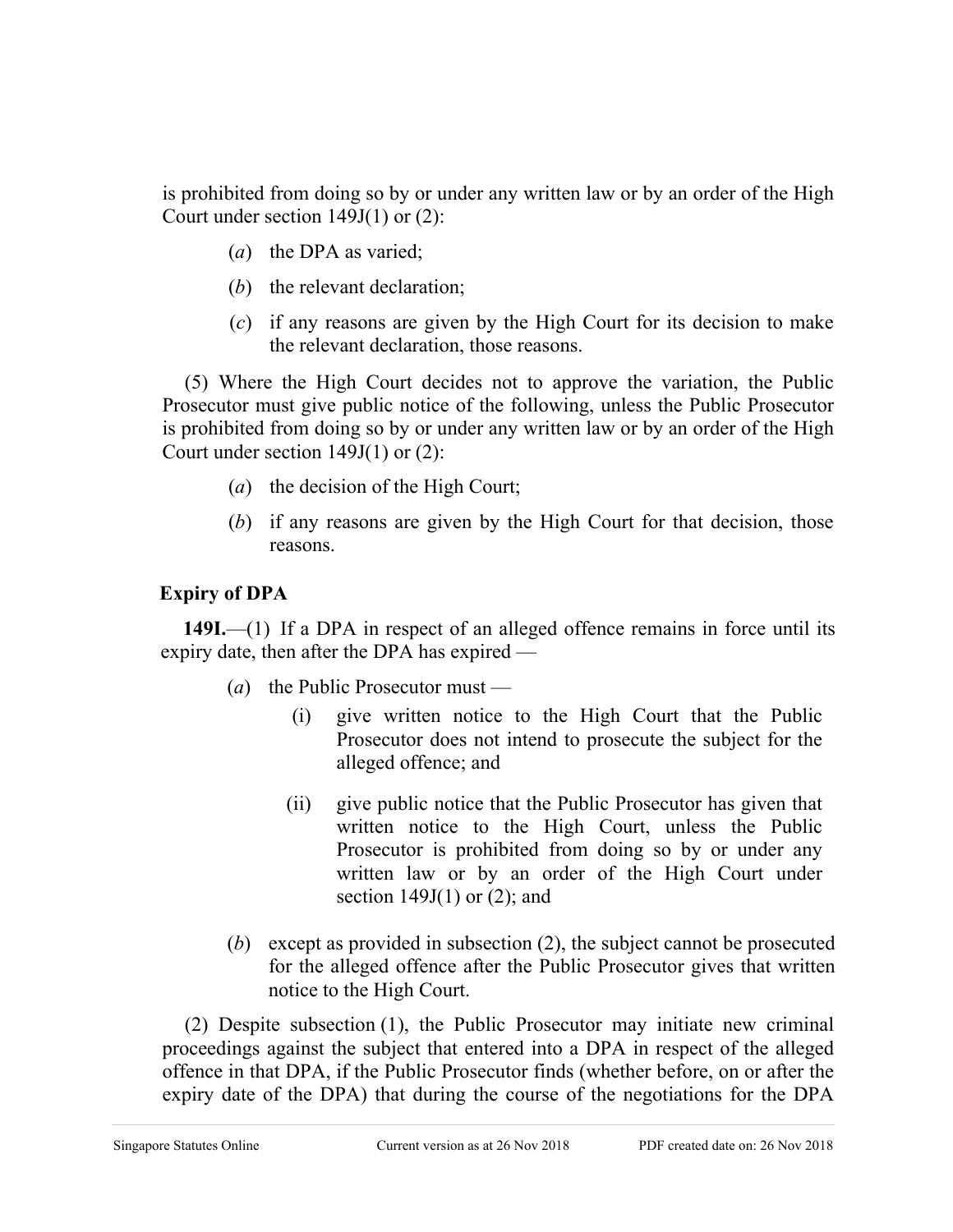(including any variation of the terms of the DPA that is approved by the High Court under section 149H) —

- (*a*) the subject provided inaccurate, misleading or incomplete information to the Public Prosecutor; and
- (*b*) the subject knew or ought to have known that the information was inaccurate, misleading or incomplete.

 $(3)$  Where —

- (*a*) a DPA is entered into between the Public Prosecutor and a subject in respect of an alleged offence;
- (*b*) the subject is deemed under section 149C(*a*) to have been granted a discharge not amounting to an acquittal in relation to the alleged offence; and
- (*c*) the DPA remains in force until its expiry date,

after the DPA has expired, the High Court may, on the application of the Public Prosecutor, grant the subject a discharge amounting to an acquittal in relation to the alleged offence.

(4) For the purposes of subsections (1) and (3), a DPA is not to be treated as having expired if an application by the Public Prosecutor under section 149G, about an alleged failure by the subject that entered into the DPA to comply with the terms of the DPA, is pending on the expiry date of the DPA.

- (5) In the case mentioned in subsection  $(4)$ 
	- (*a*) if the High Court decides that the subject did not fail to comply with the terms of the DPA, the DPA is to be treated as expiring when the application under section 149G is decided; or
	- (*b*) if the High Court terminates the DPA
		- (i) the DPA is to be treated as not having remained in force until its expiry date; and
		- (ii) therefore, subsections (1) and (3) do not apply.

## **Publication of information**

**149J.**—(1) The High Court may postpone the giving of public notice under section 149F(5), 149G(4) or (5), 149H(4) or (5) or  $149I(1)(a)(ii)$  for such period as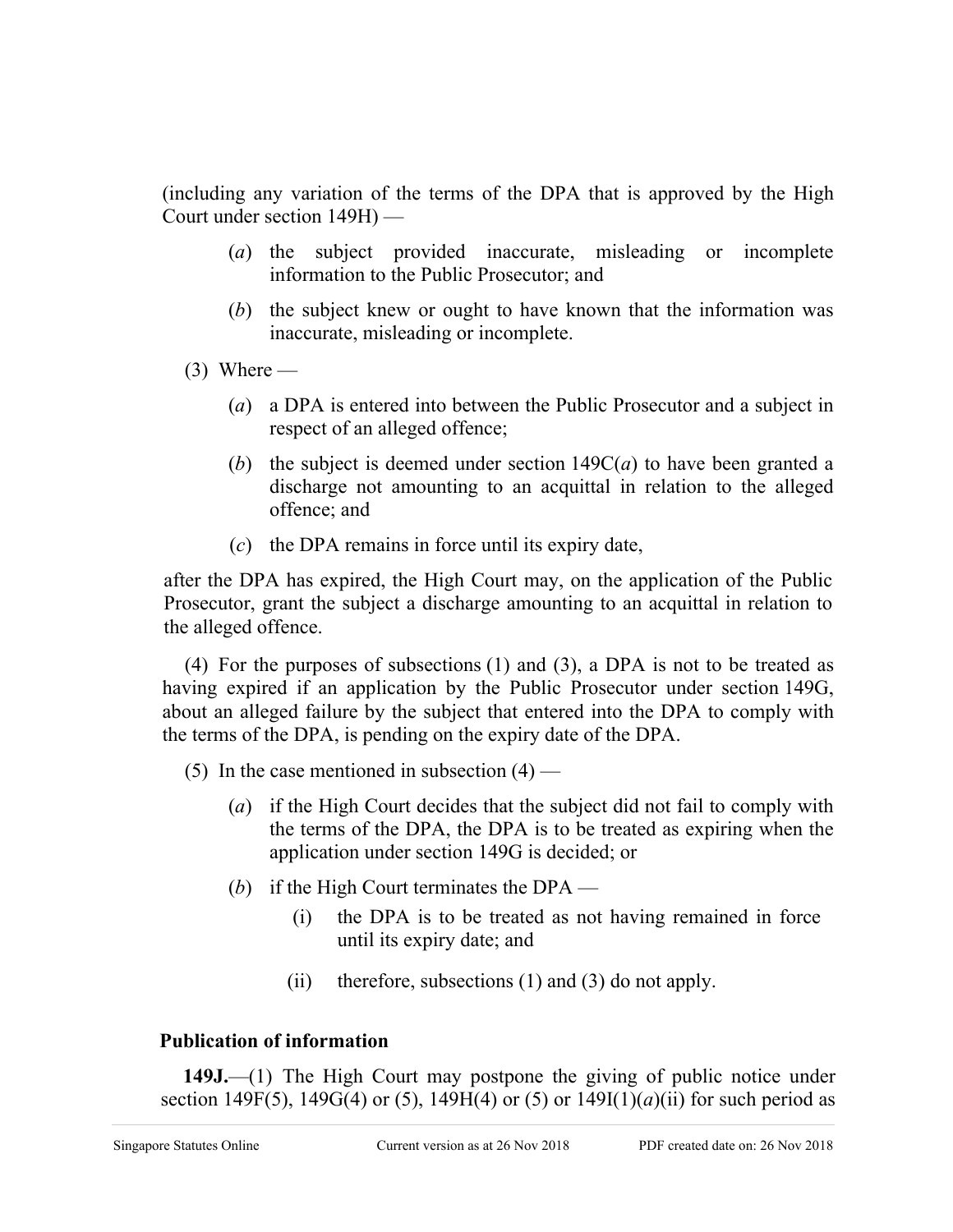the High Court considers necessary, if it appears to the High Court that the postponement is necessary to avoid substantial risk of prejudice to the administration of justice in —

- (*a*) any legal proceedings;
- (*b*) any investigation under this Code; or
- (*c*) any criminal investigation under any other written law.

(2) In any proceedings under this Part, the High Court may, if satisfied that it is expedient in the interests of justice, public safety, public security or propriety, or for other sufficient reason, to do so, make either or both of the following orders:

- (*a*) an order that any information, which is contained in any court document intended to be produced before the court, be removed or be sufficiently redacted;
- (*b*) an order that no person is to publish any such information, or do any other act that is likely to lead to the publication of any such information.

(3) Any person who does any act in contravention of an order under subsection (2) shall be guilty of an offence and shall be liable on conviction to a fine not exceeding \$5,000 or to imprisonment for a term not exceeding 3 years or to both.

## **Use of material in criminal proceedings**

**149K.**—(1) Subsections (2) and (3) apply where a DPA in respect of an alleged offence is approved by the High Court under section 149F.

(2) The statement of facts contained in the DPA is, in any criminal proceedings brought against the subject for the alleged offence, to be treated as an admission by the subject under section 267.

(3) However, the admission mentioned in subsection (2) cannot be withdrawn by the subject under section 267(4).

(4) Subsections (5) and (6) apply where the Public Prosecutor and a subject have entered into negotiations for a DPA in respect of an alleged offence, but the DPA has not been approved by the High Court under section 149F.

(5) The material described in subsection (6) may be used in evidence against the subject only  $-$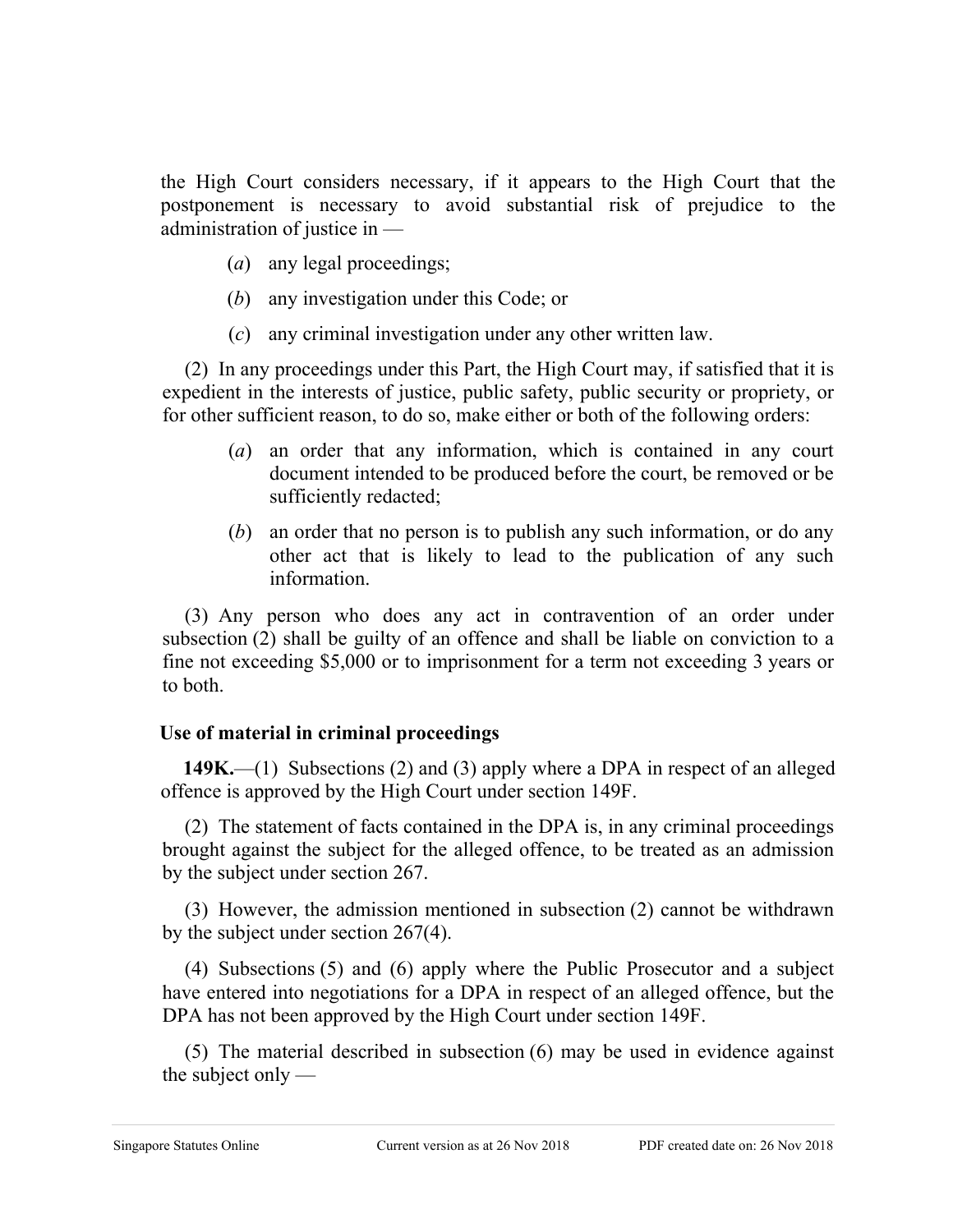- (*a*) on a prosecution for an offence consisting of the provision of inaccurate, misleading or incomplete information; or
- (*b*) on a prosecution for some other offence, if both of the following apply:
	- (i) in giving evidence, the subject makes a statement that is not consistent with the material;
	- (ii) evidence relating to the material is adduced, or a question relating to the material is asked, by or on behalf of the subject in the proceedings arising out of the prosecution.

(6) For the purposes of subsection (5), the material is either or both of the following:

- (*a*) material that shows that the subject entered into negotiations for a DPA, including, in particular —
	- (i) any draft of the DPA;
	- (ii) any draft of a statement of facts intended to be included within the DPA; and
	- (iii) any statement indicating that the subject entered into such negotiations;
- (*b*) material that was created solely for the purpose of preparing the DPA or statement of facts.

(7) Any material or information obtained by the Public Prosecutor in the course of negotiations for a DPA or proceedings under this Part (other than the material described in subsection (6)) may, if determined (in accordance with the rules of evidence under written law and any relevant rules of law) to be admissible in evidence, be used against the subject that enters into the DPA or any other person in any criminal proceedings relating to any offence.

## **Money received by prosecutor under DPA**

**149L.** Any money received by the Public Prosecutor under any of the following terms of a DPA must be paid into the Consolidated Fund:

(*a*) a term requiring the subject that enters into the DPA to pay a financial penalty to the Public Prosecutor;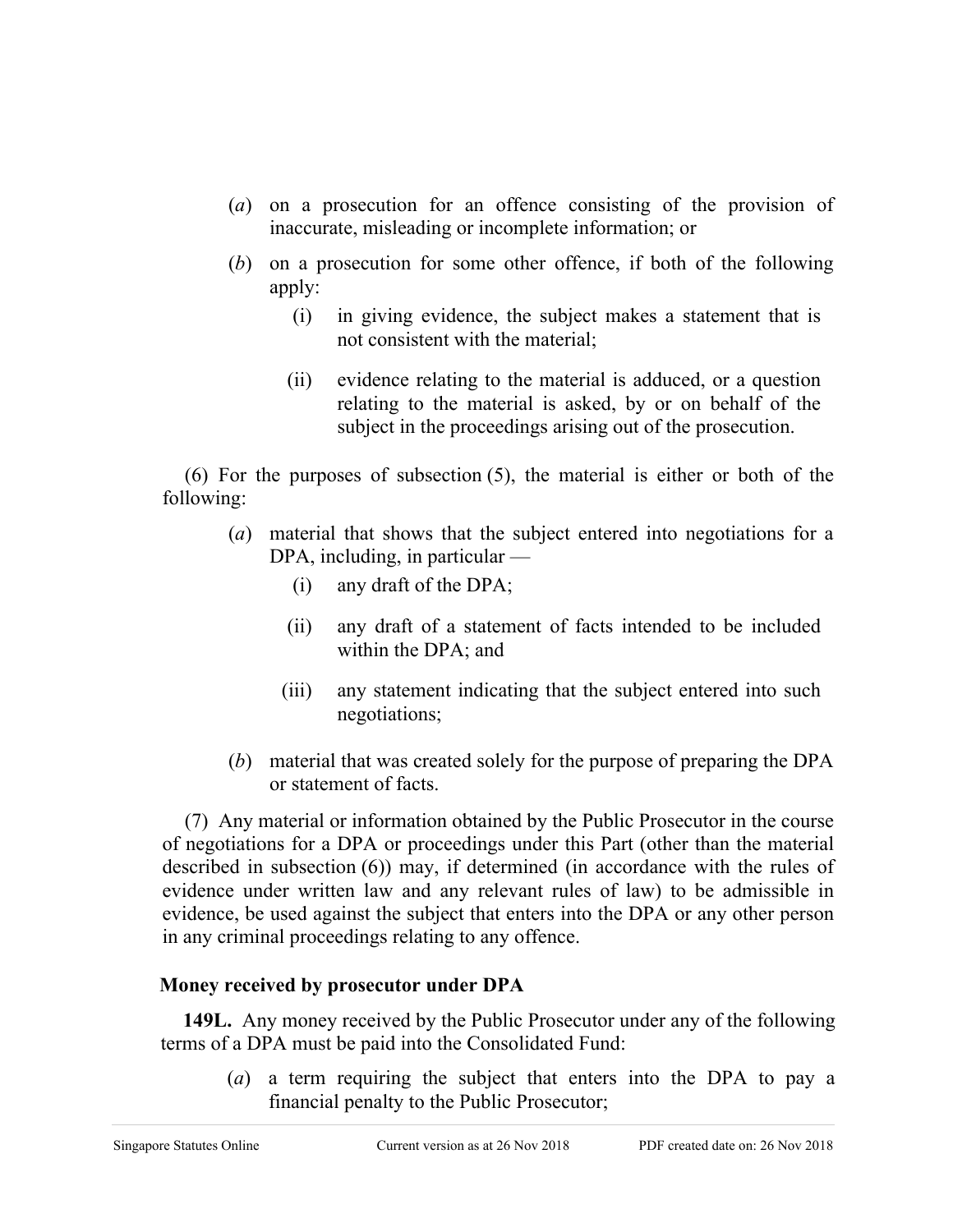(*b*) a term requiring the subject that enters into the DPA to disgorge any profits made by the subject from the alleged offence.

### **Appeals from certain decisions under this Part**

**149M.**—(1) The following decisions of the High Court under this Part are appealable:

- (*a*) a decision, on an application under section 149F(1), not to approve a DPA;
- (*b*) a decision, on an application under section 149G(1), that the subject that entered into a DPA has failed to comply with the terms of the DPA;
- (*c*) a decision, on an application under section 149G(1), that the subject that entered into a DPA did not fail to comply with the terms of the DPA;
- (*d*) a decision, on an application under section 149H(2), not to approve a variation of the terms of a DPA.

(2) An appeal against a decision mentioned in subsection (1)(*a*) or (*d*) may only be made by the Public Prosecutor.

(3) An appeal against a decision mentioned in subsection (1)(*b*) or (*c*) may be made by the Public Prosecutor or the subject concerned.

(4) An appeal against a decision mentioned in subsection (1)(*a*) must be heard and dealt with in camera.

(5) A refusal by the Court of Appeal, on an appeal against a decision mentioned in subsection  $(1)(a)$ , to approve a DPA entered into between the Public Prosecutor and a subject in respect of an alleged offence, does not prevent the Public Prosecutor from making another application under section 149F(1), for the approval of a different DPA entered into with the same subject in respect of the same alleged offence.".

## **Repeal and re-enactment of section 156**

**36.** Section 156 of the Code is repealed and the following section substituted therefor:

### "**Absence of accused**

**156.**—(1) The following apply where an accused does not appear at the time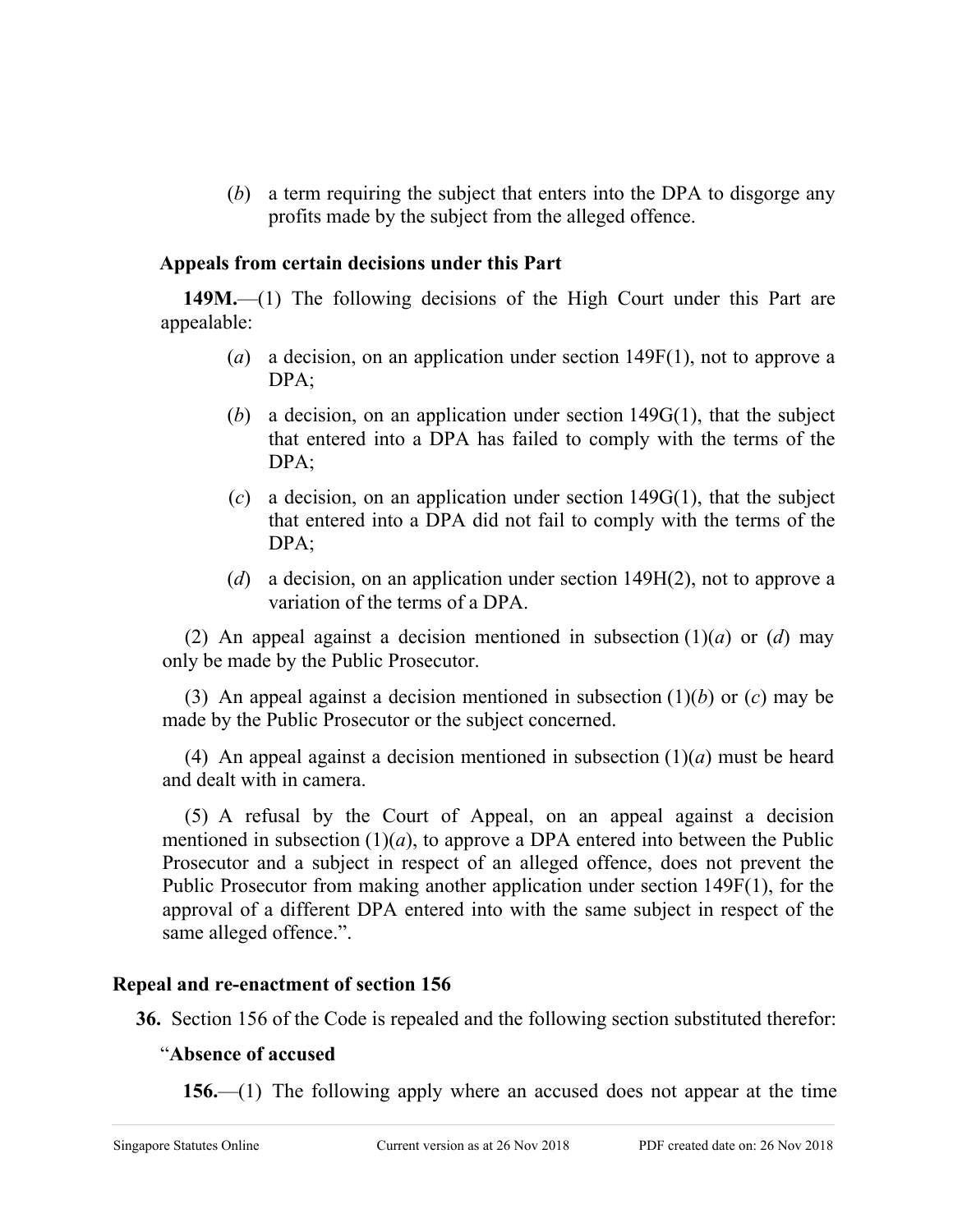and place mentioned in the summons or notice to attend court:

- (*a*) the court may proceed ex parte to hear and determine the complaint  $if -$ 
	- (i) the court is satisfied on oath that  $-$ 
		- (A) the summons or notice was duly served on the accused at least 7 days (or such shorter period as the court may consider reasonable in a particular case) before the time appointed in the summons or notice for appearing; and
			- (B) the accused was notified, when the summons or notice was served on the accused, that the court may hear and determine the complaint in the absence of the accused, if the accused fails to appear at the time and place mentioned in the summons or notice; and
	- (ii) no sufficient ground is shown for an adjournment;
- (*b*) unless the court proceeds ex parte under paragraph (*a*) to hear and determine the complaint, the court must postpone the hearing to a future day.

(2) Where the court has proceeded ex parte under subsection  $(1)(a)$  to hear and determine the complaint, the accused may apply to the court to declare the ex parte proceedings to be void.

(3) The court can and must make a declaration that the ex parte proceedings are void only if the accused proves, on a balance of probabilities, that —

- (*a*) the accused was unaware of both of the following until after the ex parte proceedings began:
	- (i) the summons or notice to attend court;
	- (ii) the ex parte proceedings; and
- (*b*) the accused made the application under subsection (2) within 21 days after the date on which the accused first knew of either of the following:
	- (i) the summons or notice to attend court;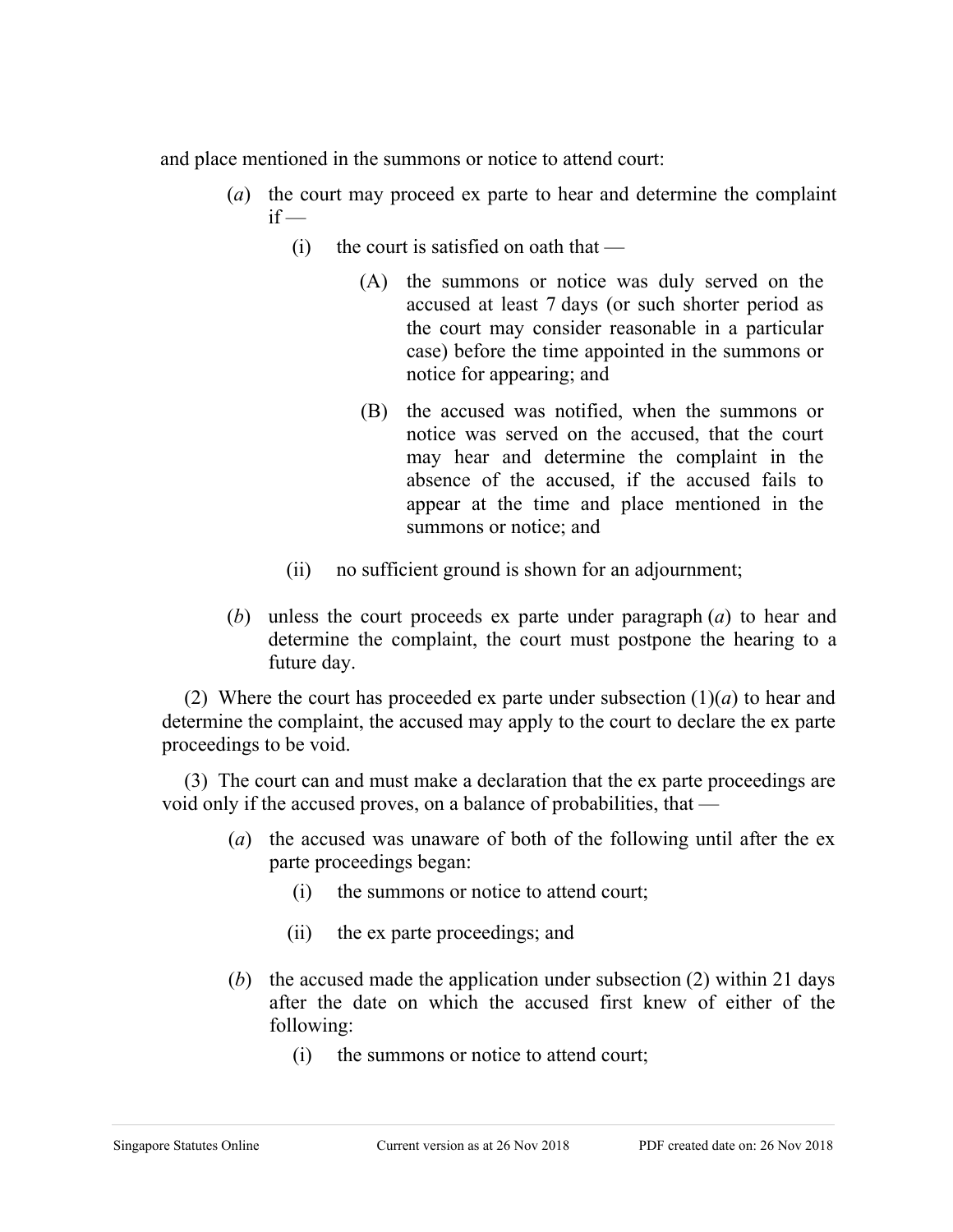(ii) the ex parte proceedings.

(4) Subsections (2) and (3) do not apply to an accused body corporate, limited liability partnership, partnership or unincorporated association that —

- (*a*) does not appear at the time and place mentioned in the summons or notice to attend court; or
- (*b*) fails to comply with the legal formalities relating to the appointment of a representative who purports to appear for the accused body corporate, limited liability partnership, partnership or unincorporated association at the time and place mentioned in the summons or notice to attend court.
- (5) The accused is not discharged by a declaration made under subsection (3).

(6) Subsections (2) and (3) do not affect any right to appeal against any decision made by the court in the ex parte proceedings.".

### **Amendment of section 159**

**37.** Section 159(2) of the Code is amended —

- (*a*) by deleting the words "the accused" and substituting the words "the defence"; and
- (*b*) by deleting the word "he" and substituting the words "the accused".

### **Amendment of section 160**

**38.** Section 160 of the Code is amended —

- (*a*) by deleting the words "the accused" in subsection (1) and substituting the words "the defence"; and
- (*b*) by deleting subsection (4) and substituting the following subsection:

"(4) Where the defence informs the court during any criminal case disclosure conference conducted under this Division that the accused intends to plead guilty to the charge, the court must fix a date for the accused's plea to be taken in accordance with Division 3 of Part XI.".

### **Amendment of section 161**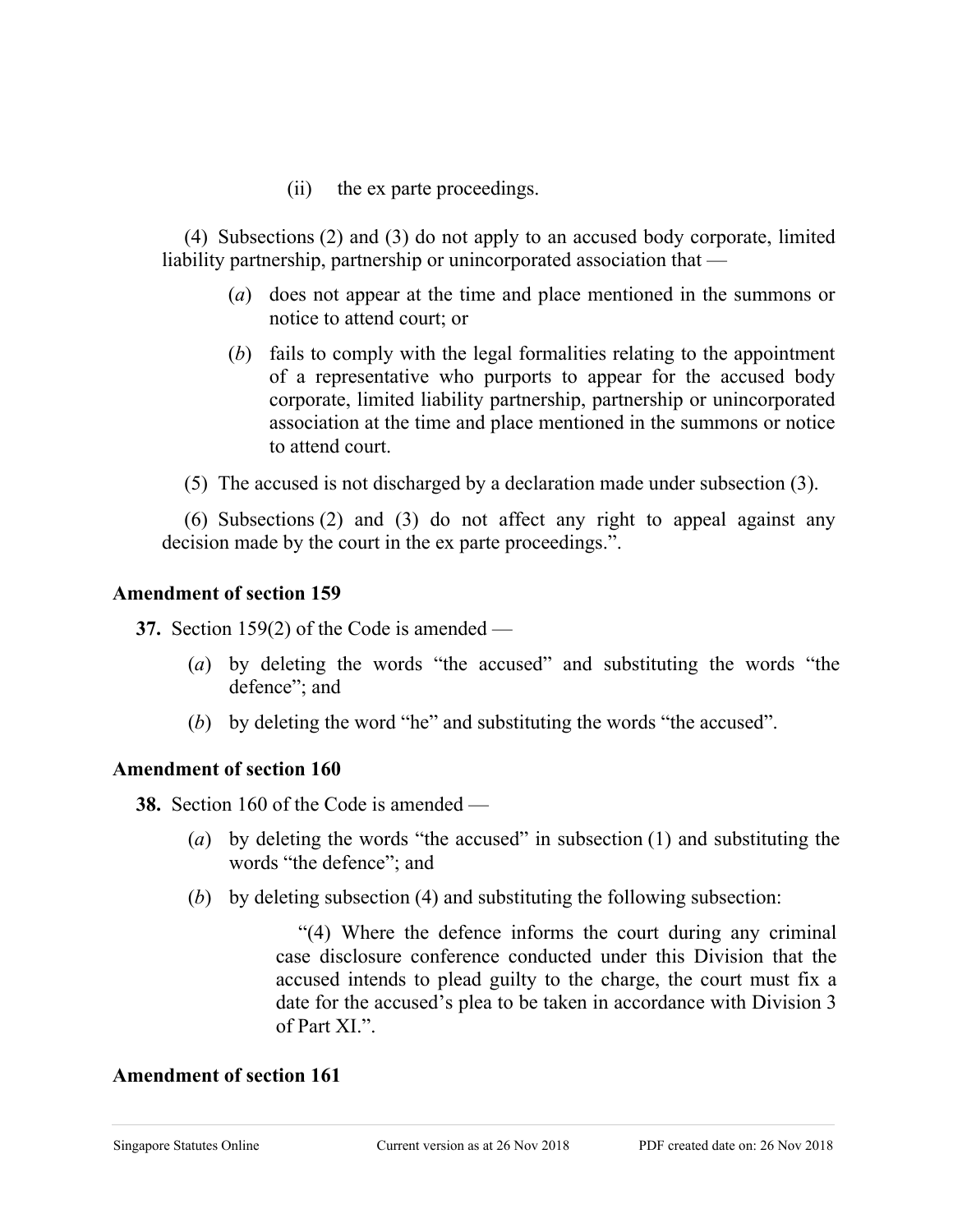- **39.** Section 161 of the Code is amended
	- (*a*) by deleting the words "the accused does not indicate that he wishes to plead guilty" in subsection (2) and substituting the words "the defence does not indicate that the accused wishes to plead guilty"; and
	- (*b*) by deleting the words "the accused indicates that he wishes to claim trial" in subsection (3) and substituting the words "the defence indicates that the accused wishes to claim trial".

### **Amendment of section 162**

- **40.** Section 162 of the Code is amended
	- (*a*) by deleting the word "and" at the end of paragraph (*d*);
	- (*b*) by deleting the words "any statement" in paragraph (*e*) and substituting the words "any written statement";
	- (*c*) by deleting the full-stop at the end of paragraph (*e*) and substituting a semi-colon, and by inserting immediately thereafter the following paragraphs:
		- "(*f*) a list of every statement, made by the accused at any time to an officer of a law enforcement agency under any law, that is recorded in the form of an audiovisual recording, and that the prosecution intends to adduce in evidence as part of the case for the prosecution; and
		- (*g*) for every statement mentioned in paragraph (*f*), a transcript (if any) of the audiovisual recording of that statement.";
	- (*d*) by deleting the words "3 separate statements" in paragraph (*c*) of the *Illustrations* and substituting the words "3 separate written statements"; and
	- (*e*) by renumbering the section as subsection (1) of that section, and by inserting immediately thereafter the following subsection:

"(2) Where the Case for the Prosecution has been served on the defence, the prosecution must, if requested by the defence, arrange for the defence to view the audiovisual recording of each statement mentioned in subsection  $(1)(f)$  at a police station or at any other prescribed place.".

### **Amendment of section 163**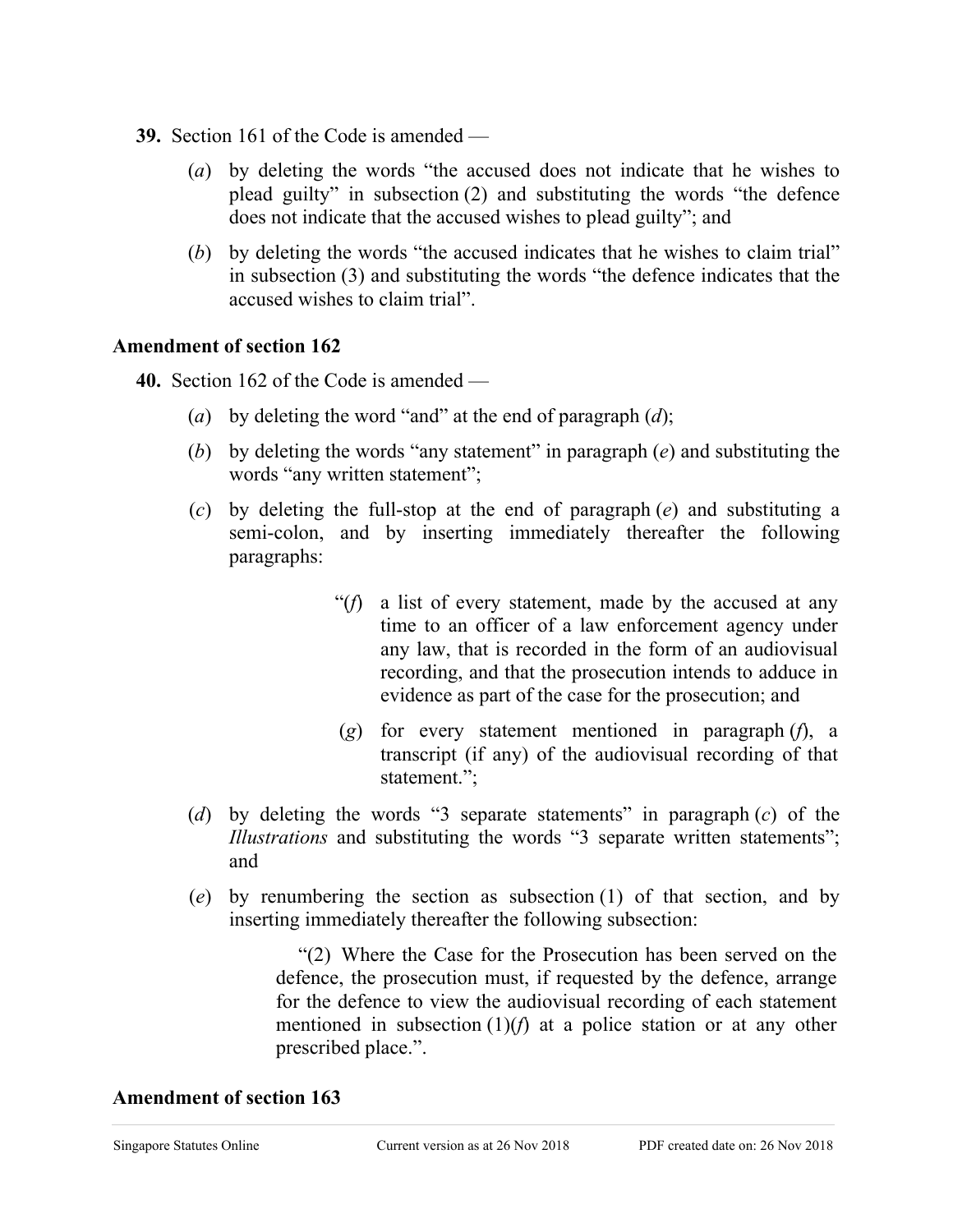- **41.** Section 163 of the Code is amended
	- (*a*) by deleting subsection (1) and substituting the following subsection:

"(1) At the further criminal case disclosure conference held on the date mentioned in section 161(4), or such other date to which the further criminal case disclosure conference has been adjourned under section 238, if the defence does not indicate that the accused wishes to plead guilty, the defence must —

- (*a*) file in court the Case for the Defence; and
- (*b*) serve a copy of that Case on the prosecution and on every co-accused who is claiming trial with the accused (if any),

not later than 2 weeks after the date on which the further criminal case disclosure conference is held."; and

(*b*) by deleting the words "the accused" in subsection (2) and substituting the words "the defence".

## **Amendment of section 166**

**42.** Section 166 of the Code is amended —

- (*a*) by deleting the words "within 2 weeks from the date of service, serve on the accused" in subsection (1) and substituting the words "within 2 weeks after the date on which the Case for the Defence is served, serve on the defence";
- (*b*) by deleting the words "all other statements" in subsection  $(1)(a)$  and substituting the words "every other written statement";
- (*c*) by deleting paragraph (*b*) of subsection (1) and substituting the following paragraphs:
	- "(*aa*) for every other statement given by the accused and recorded, in the form of an audiovisual recording, by an officer of a law enforcement agency under any law in relation to the charge or charges that the prosecution intends to proceed with at the trial, a transcript (if any) of the audiovisual recording of that statement;
		- (*b*) each documentary exhibit mentioned in section 162(*d*); and"; and
- (*d*) by deleting subsection (2) and substituting the following subsections: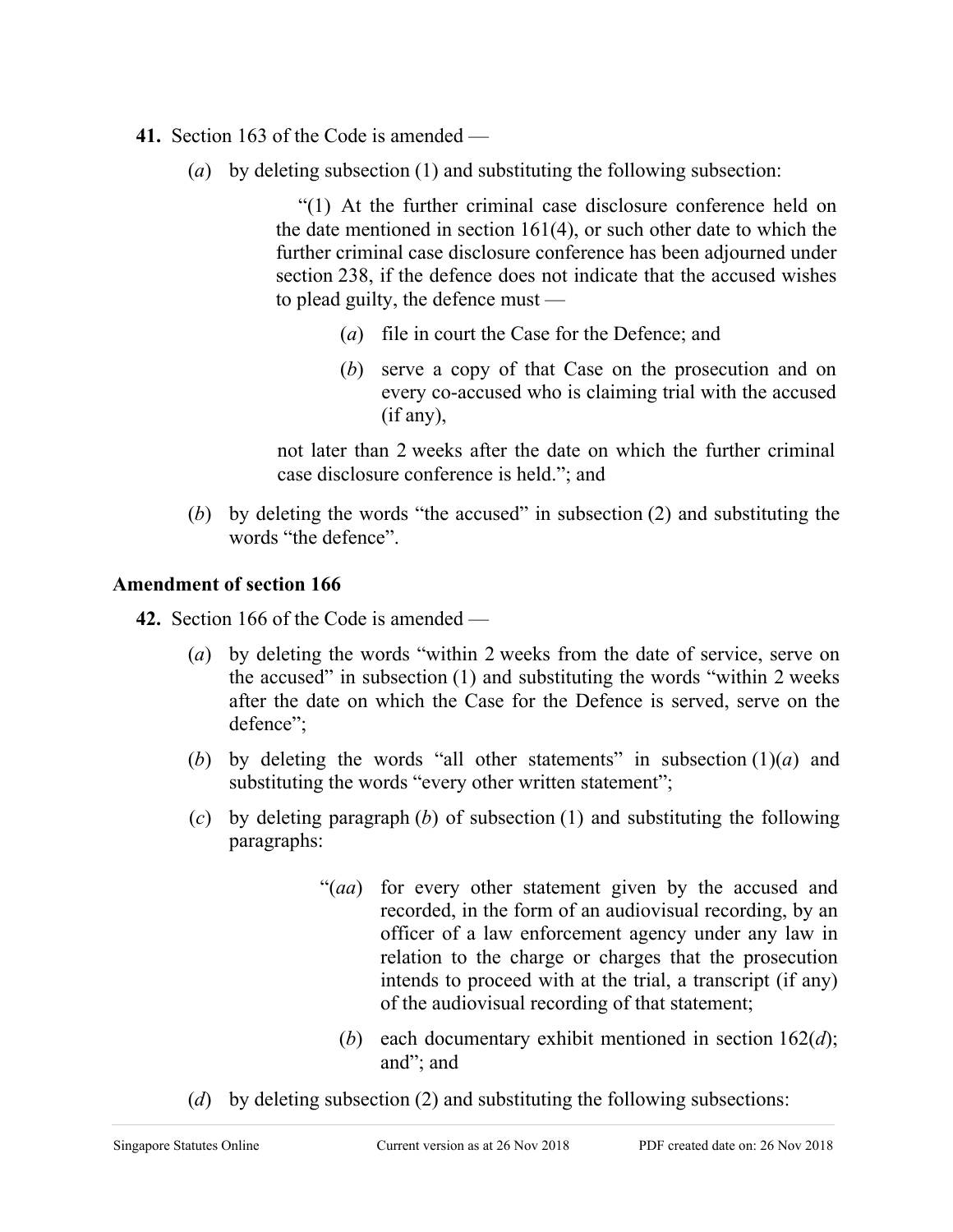"(2) Where the documents mentioned in subsection (1) have been served on the defence, the prosecution must, if requested by the defence, arrange for the defence to view the audiovisual recording of each statement mentioned in subsection (1)(*aa*) at a police station or at any other prescribed place.

(3) Where the Case for the Defence has not been served on the prosecution, the prosecution —

- (*a*) need not serve on the defence any written statement, exhibit, transcript or record mentioned in subsection (1);
- (*b*) need not arrange for the viewing mentioned in subsection (2) of the audiovisual recording of any statement mentioned in subsection (1)(*aa*); and
- (*c*) may use any such statement, exhibit, transcript, record or audiovisual recording at the trial.

(4) Where the Case for the Defence has been served on the prosecution, the defence must, within 2 weeks after the date on which the Case for the Defence is served, serve on the prosecution a copy of each documentary exhibit that is set out in the list mentioned in section  $165(1)(c)$  and is in the possession, custody or power of the accused.

(5) The obligations of the prosecution under subsections (1) and (2) and the obligation of the defence under subsection (4) are independent of each other.".

## **Amendment of section 167**

**43.** Section 167 of the Code is amended by deleting the words "the accused does not indicate that he wishes to plead guilty" and substituting the words "the defence does not indicate that the accused wishes to plead guilty".

## **Amendment of section 169**

**44.** Section 169 of the Code is amended —

(*a*) by deleting paragraph (*a*) of subsection (1) and substituting the following paragraph:

"(*a*) the prosecution fails to serve the Case for the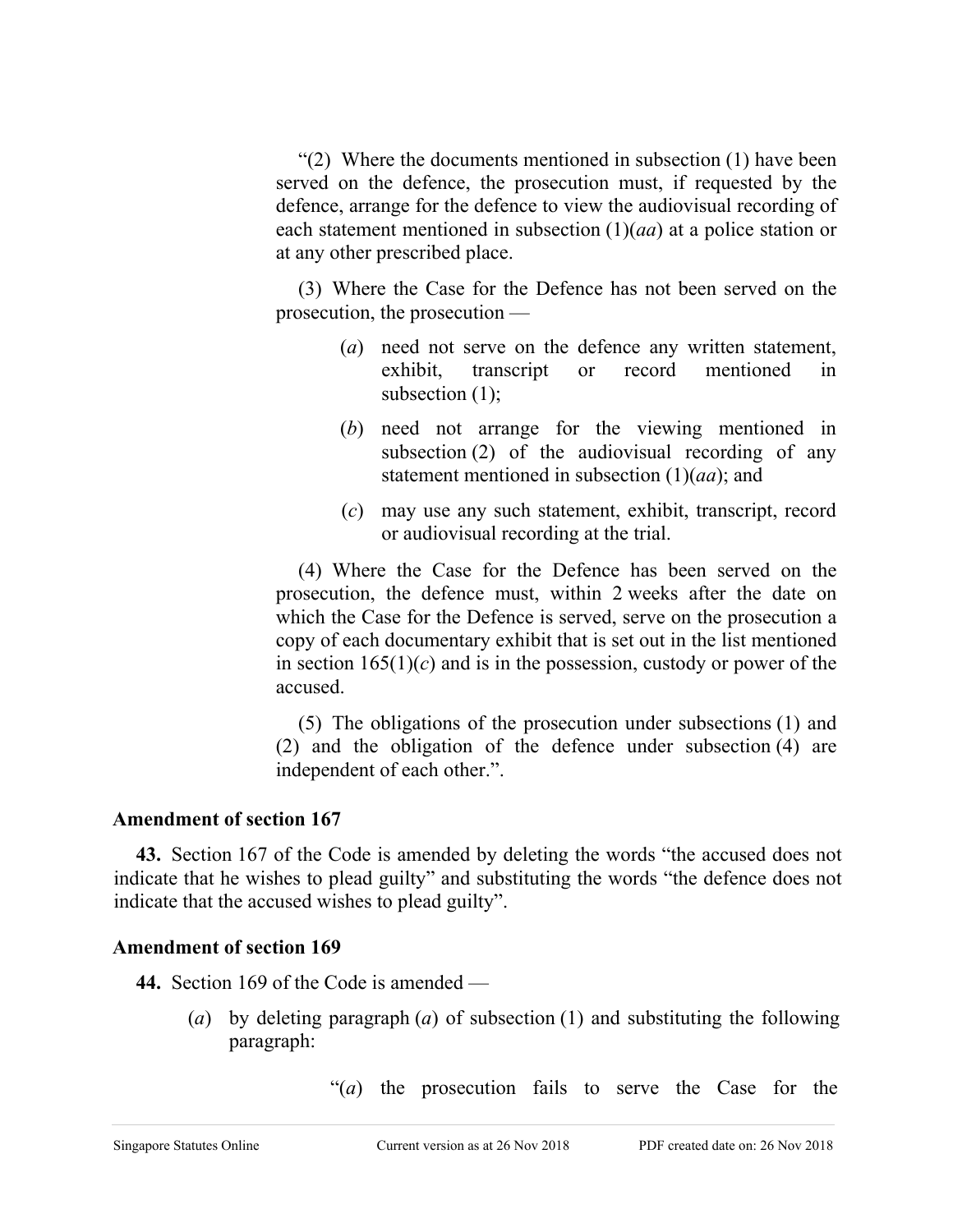Prosecution on the defence, or the defence fails to serve the Case for the Defence after the Case for the Prosecution has been served on the defence;":

- (*b*) by deleting the word "or" at the end of paragraph (*b*) of subsection (1), and by inserting immediately thereafter the following paragraphs:
	- "(*ba*) the prosecution fails to serve on the defence any copy of a statement, transcript, documentary exhibit or criminal record that the prosecution is required under section 166(1) to serve on the defence;
	- (*bb*) the defence fails to serve on the prosecution a copy of each documentary exhibit that is set out in the list mentioned in section  $165(1)(c)$  and is in the possession, custody or power of the accused; or"; and
- (*c*) by deleting subsection (2) and substituting the following subsection:

"(2) A court may order a discharge not amounting to an acquittal in relation to a charge that the prosecution intends to proceed with at trial, if  $-$ 

- (*a*) the prosecution fails to serve the Case for the Prosecution in respect of that charge within the time permitted under section 161;
- (*b*) the Case for the Prosecution does not contain any or any part of the items specified in section 162; or
- (*c*) the prosecution fails to serve on the defence, within the time permitted under section 166(1), any copy of a statement, transcript, documentary exhibit or criminal record that the prosecution is required under that provision to serve on the defence.".

## **Amendment of section 172**

**45.** Section 172 of the Code is amended —

- (*a*) by deleting the words "sections 195 and 217" in the definition of "Case for the Defence" and substituting the words "section 217"; and
- (*b*) by deleting the words "sections 176(4) and 214" in the definition of "Case for the Prosecution" and substituting the words "section 214".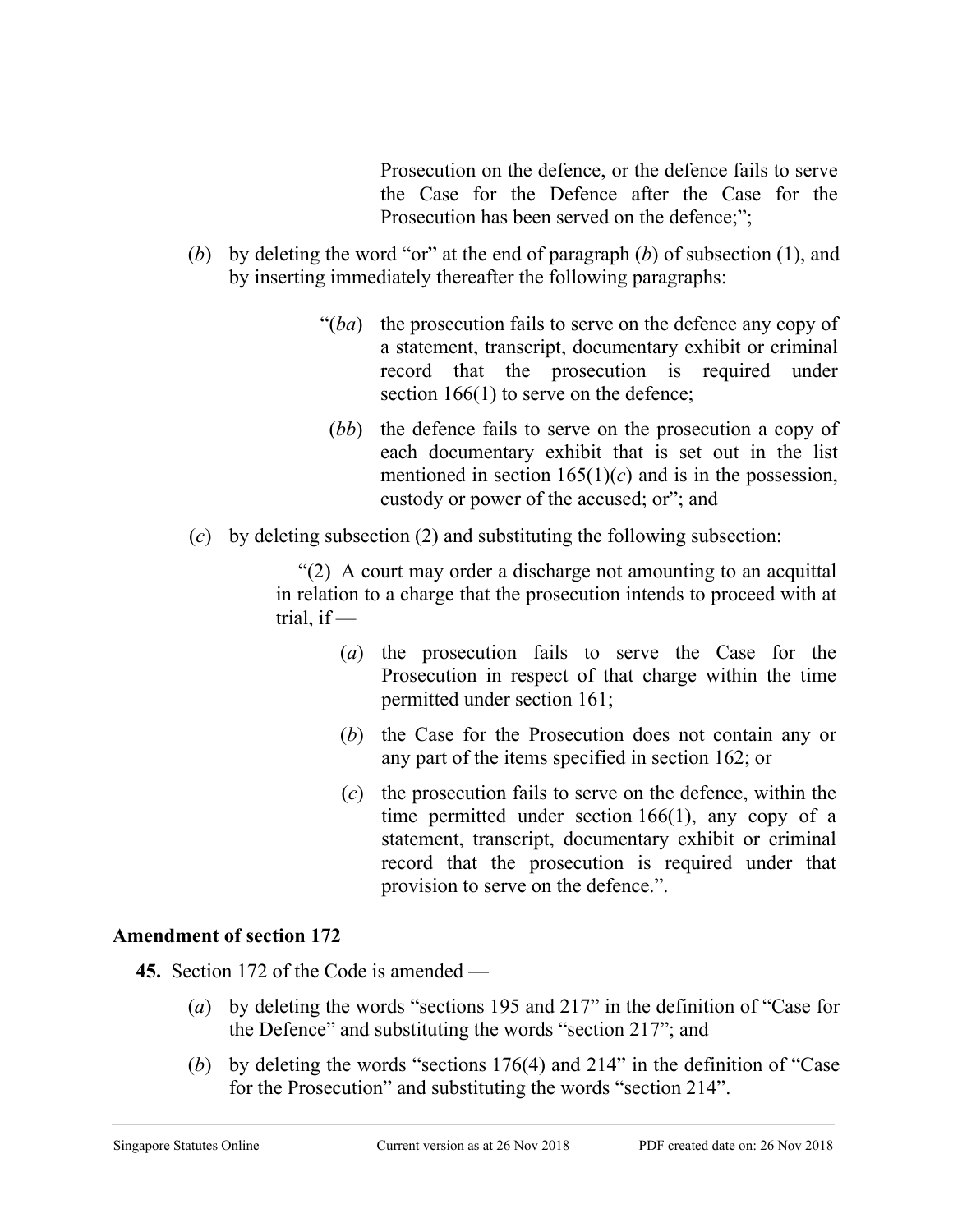### **Repeal and re-enactment of section 175**

**46.** Section 175 of the Code is repealed and the following section substituted therefor:

## "**Procedure for cases to be tried in High Court**

**175.** The transmission procedures under Division 5 apply to every offence that is to be tried in the High Court.".

## **Repeal of Divisions 2, 3 and 4 of Part X**

**47.** The Code is amended by repealing Divisions 2, 3 and 4 of Part X.

## **Amendment of section 210**

**48.** Section 210 of the Code is amended —

(*a*) by deleting subsection (1) and substituting the following subsection:

"(1) Where the Public Prosecutor is of the opinion that an offence must or ought to be tried in the High Court, the Public Prosecutor must, by fiat in writing signed by the Public Prosecutor, designate the High Court to try the offence."; and

(*b*) by inserting, immediately after subsection (2), the following subsection:

"(3) To avoid doubt, a Magistrate's Court can continue to exercise powers under Division 5 of Part VI in relation to a case that has been transmitted under subsection (2) to the High Court for the purpose of trial.".

## **New section 211A**

**49.** The Code is amended by inserting, immediately after section 211, the following section:

## "**When criminal case disclosure procedures apply**

**211A.**—(1) The criminal case disclosure procedures in this Division apply to any offence —

- (*a*) that must be tried in the High Court; or
- (b) that
	- (i) is set out in a written law specified in the Second Schedule; and
	- (ii) the Public Prosecutor designates the High Court to try.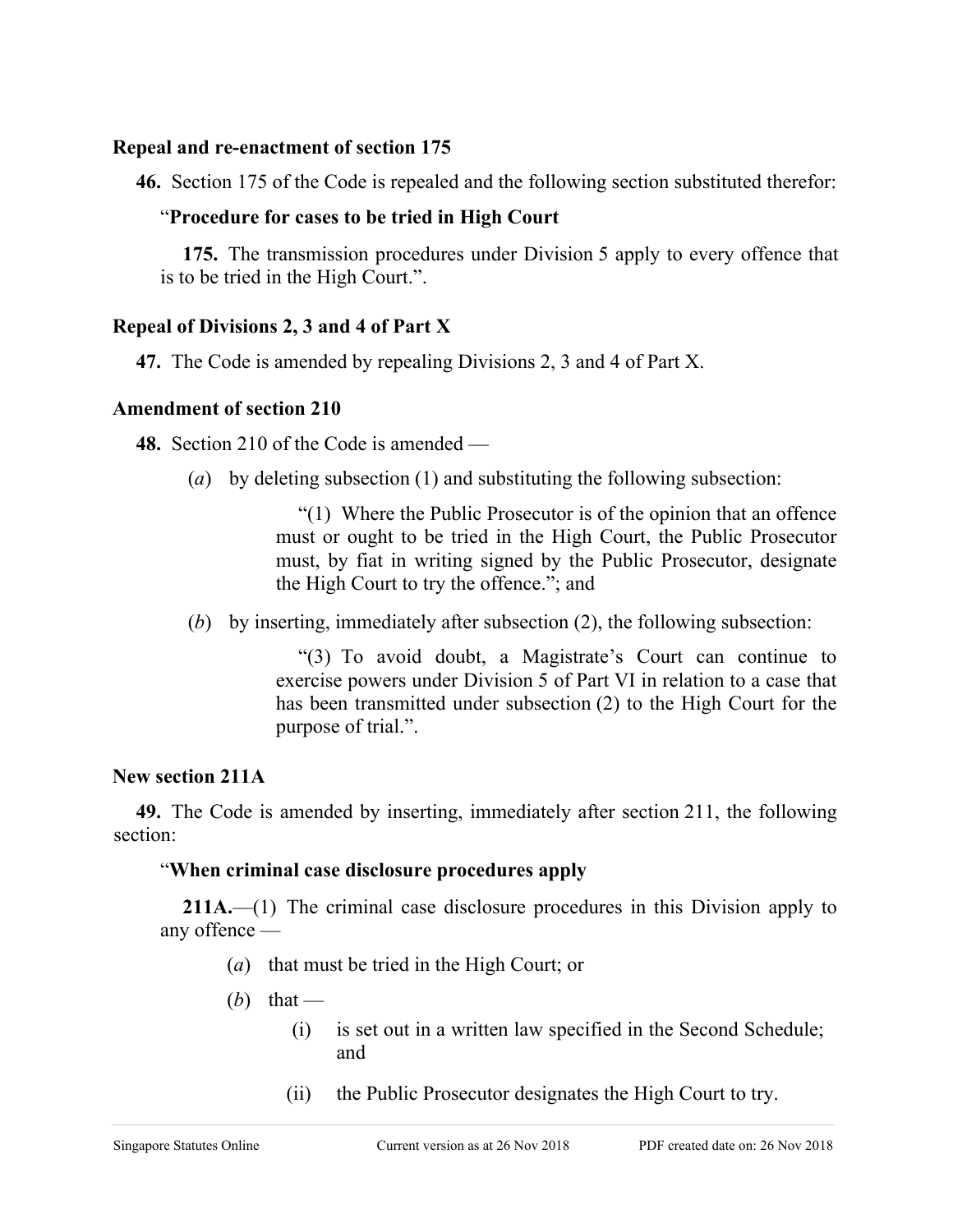(2) The criminal case disclosure procedures in this Division also apply to any offence that is to be tried in the High Court, but is not mentioned in subsection (1), if all parties consent to have those procedures apply to that offence.".

### **Amendment of section 212**

**50.** Section 212 of the Code is amended —

- (*a*) by deleting the word "After" in subsection (1) and substituting the words "Where the criminal case disclosure procedures in this Division apply by virtue of section 211A, after";
- (*b*) by deleting the words "the accused and the prosecution" in subsection (1) and substituting the words "the prosecution and the defence"; and
- (*c*) by deleting subsection (3) and substituting the following subsection:

"(3) Where the defence informs the Registrar of the Supreme Court during any criminal case disclosure conference conducted under this Division that the accused intends to plead guilty to the charge, the Registrar must fix a date for the accused's plea to be taken in accordance with Division 3 of Part XI.".

## **Amendment of section 213**

**51.** Section 213 of the Code is amended —

- (*a*) by deleting the words "the accused does not indicate that he wishes to plead guilty" in subsection (1) and substituting the words "the defence does not indicate that the accused wishes to plead guilty"; and
- (*b*) by deleting the words "the accused indicates that he wishes to claim trial" in subsection (2) and substituting the words "the defence indicates that the accused wishes to claim trial".

## **Amendment of section 214**

- **52.** Section 214 of the Code is amended
	- (*a*) by deleting the word "and" at the end of paragraph (*d*);
	- (*b*) by deleting the words "any statement" in paragraph (*e*) and substituting the words "any written statement";
	- (*c*) by deleting the full-stop at the end of paragraph (*e*) and substituting a semi-colon, and by inserting immediately thereafter the following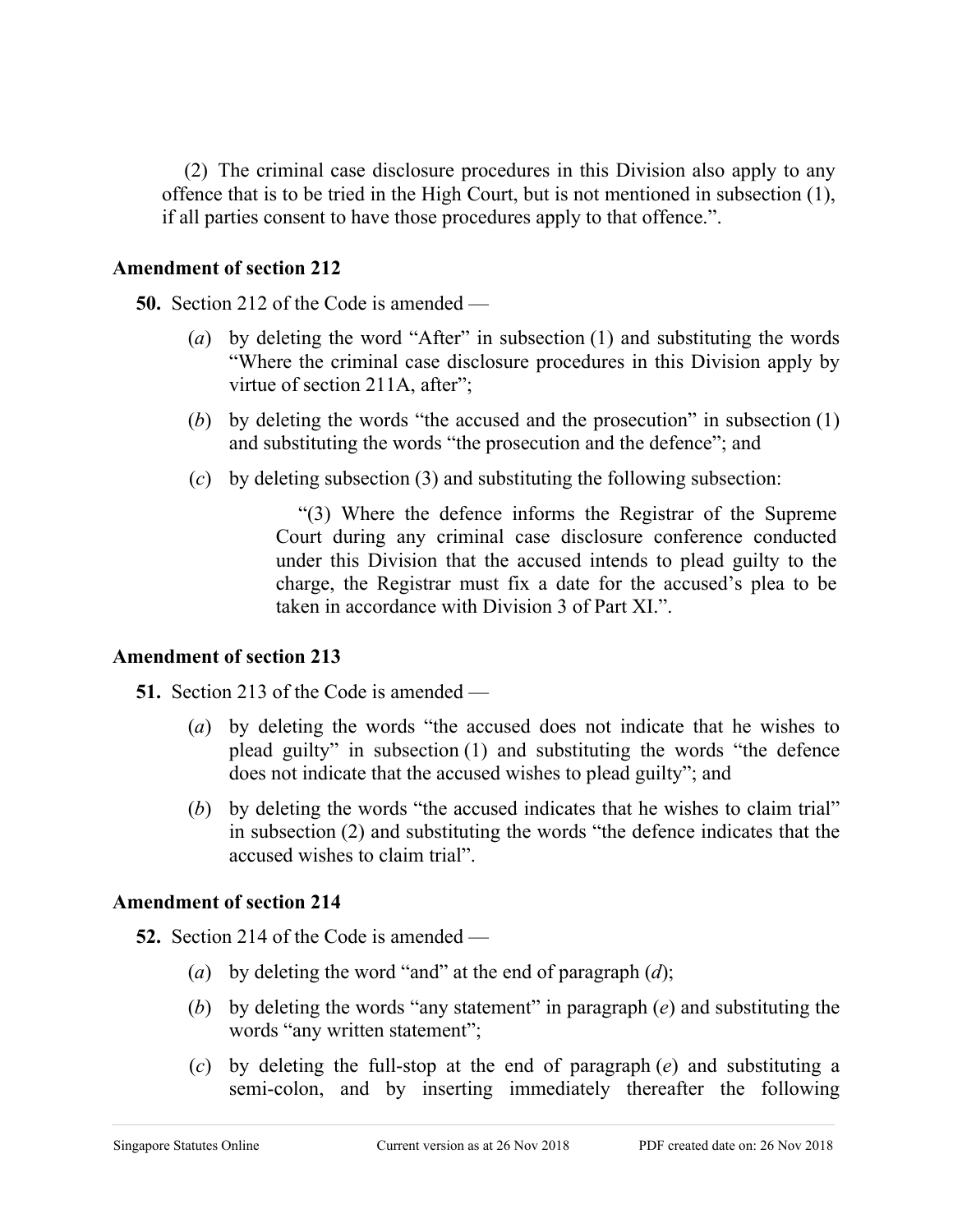paragraphs:

- "(*f*) a list of every statement, made by the accused at any time to an officer of a law enforcement agency under any law, that is recorded in the form of an audiovisual recording, and that the prosecution intends to adduce in evidence as part of the case for the prosecution;
- (*g*) for every statement mentioned in paragraph (*f*), a transcript (if any) of the audiovisual recording of that statement."; and
- (*d*) by renumbering the section as subsection (1) of that section, and by inserting immediately thereafter the following subsection:

"(2) Where the Case for the Prosecution has been served on the defence, the prosecution must, if requested by the defence, arrange for the defence to view the audiovisual recording of each statement mentioned in subsection (1)(*f*) at a police station or at any other prescribed place.".

## **Amendment of section 215**

**53.** Section 215(1) of the Code is amended —

- (*a*) by deleting the words "the accused does not indicate that he" in paragraph (*a*) and substituting the words "the defence does not indicate that the accused";
- (*b*) by deleting the word "him" in paragraph (*a*) and substituting the words "the accused"; and
- (*c*) by deleting the words "the accused indicates that he" in paragraph (*b*) and substituting the words "the defence indicates that the accused".

## **Amendment of section 218**

**54.** Section 218 of the Code is amended —

- (*a*) by deleting the words "within 2 weeks from the date of service, serve on the accused or his advocate" in subsection (1) and substituting the words "within 2 weeks after the date on which the Case for the Defence is served, serve on the defence":
- (*b*) by deleting the words "all other statements" in subsection  $(1)(a)$  and substituting the words "every other written statement";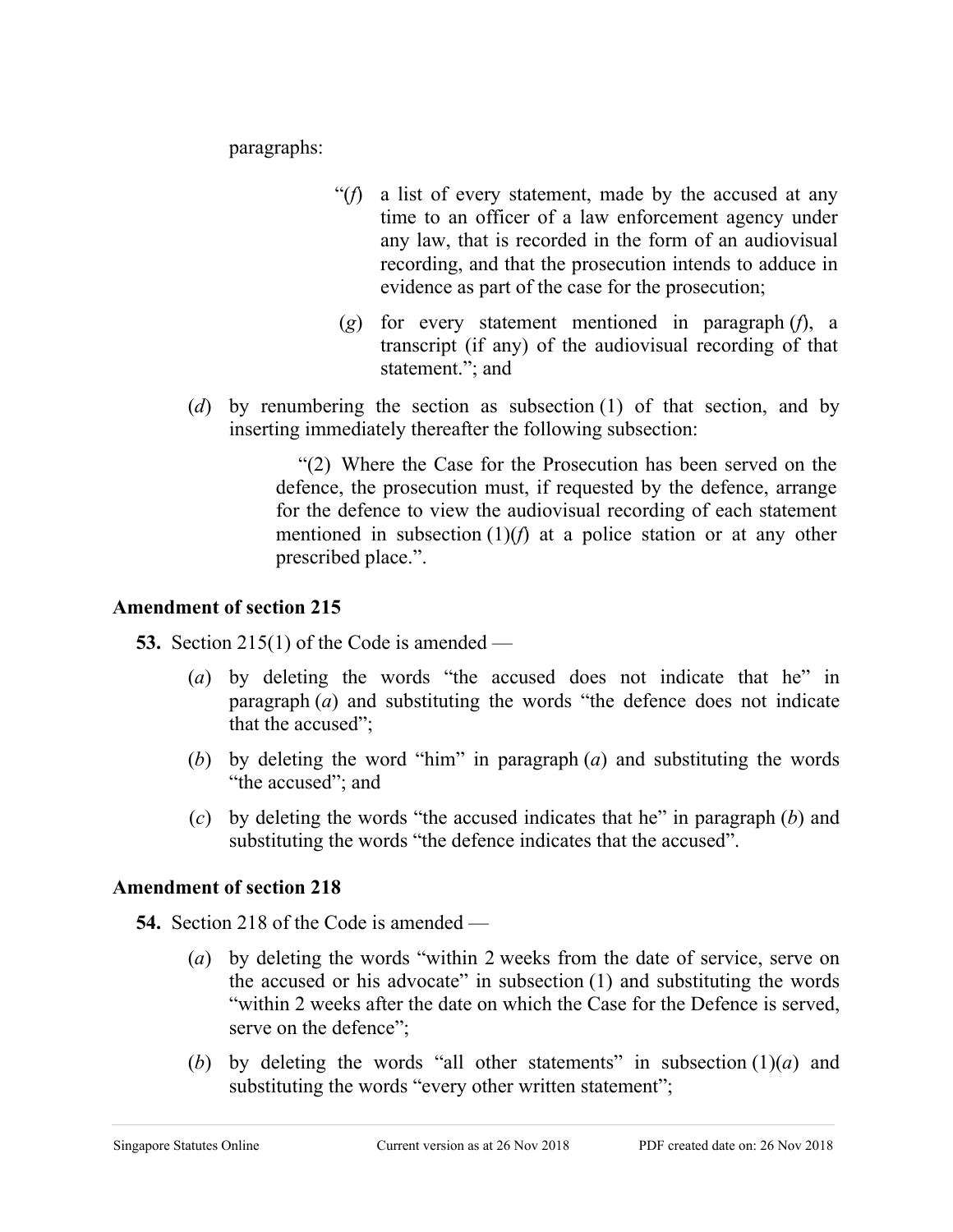- (*c*) by deleting the word "and" at the end of paragraph (*a*) of subsection (1), and by inserting immediately thereafter the following paragraph:
	- "(*aa*) for every other statement given by the accused and recorded, in the form of an audiovisual recording, by an officer of a law enforcement agency under any law in relation to the charge or charges that the prosecution intends to proceed with at the trial, a transcript (if any) of the audiovisual recording of that statement; and"; and
- (*d*) by deleting subsection (2) and substituting the following subsections:

"(2) Where the documents mentioned in subsection (1) have been served on the defence, the prosecution must, if requested by the defence, arrange for the defence to view the audiovisual recording of each statement mentioned in subsection (1)(*aa*) at a police station or at any other prescribed place.

(3) Where the Case for the Defence has not been served on the prosecution, the prosecution —

- (*a*) need not serve on the defence any written statement, transcript or record mentioned in subsection (1);
- (*b*) need not arrange for the viewing mentioned in subsection (2) of the audiovisual recording of any statement mentioned in subsection (1)(*aa*); and
- (*c*) may use any such statement, transcript, record or audiovisual recording at the trial.

(4) Where the Case for the Defence has been served on the prosecution, the defence must, within 2 weeks after the date on which the Case for the Defence is served, serve on the prosecution a copy of each documentary exhibit that is set out in the list mentioned in section  $217(1)(c)$  and is in the possession, custody or power of the accused.

(5) The obligations of the prosecution under subsections (1) and (2) and the obligation of the defence under subsection (4) are independent of each other.".

### **Amendment of section 219**

**55.** Section 219 of the Code is amended by deleting the words "the accused does not indicate that he" and substituting the words "the defence does not indicate that the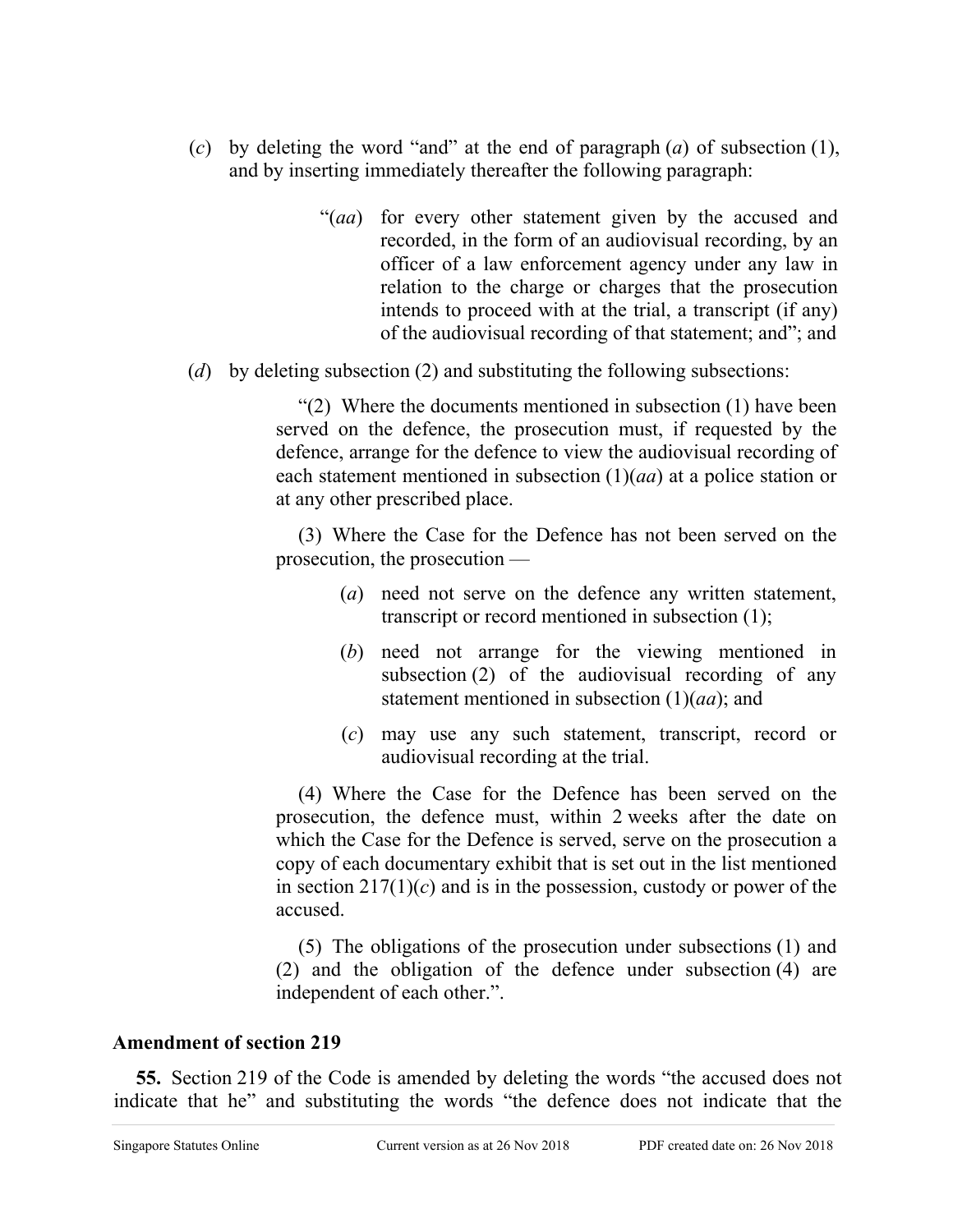accused".

### **New section 220A**

**56.** The Code is amended by inserting, immediately after section 220, the following section:

### "**Pre-trial conference**

**220A.** Regardless whether the criminal case disclosure procedures in this Division apply by virtue of section 211A, the Registrar of the Supreme Court may, at any time, fix the date for and conduct a pre-trial conference to settle any administrative matter in relation to a trial.".

## **Amendment of section 221**

**57.** Section 221 of the Code is amended by deleting the word "or" at the end of paragraph (*a*), and by inserting immediately thereafter the following paragraphs:

- "(*aa*) the prosecution fails to serve on the defence any copy of a statement, transcript or criminal record that the prosecution is required under section 218(1) to serve on the defence;
- (*ab*) the defence fails to serve on the prosecution a copy of each documentary exhibit that is set out in the list mentioned in section  $217(1)(c)$  and is in the possession, custody or power of the accused; or".

## **Amendment of section 224**

**58.** Section 224(1) of the Code is amended —

- (*a*) by deleting ",  $176(4)$ " in paragraph (*a*);
- (*b*) by deleting ", 195(1)" in paragraph (*b*); and
- (*c*) by deleting ", 196(1)" in paragraph (*c*).

## **Amendment of section 225**

**59.** Section 225(1) of the Code is amended —

- (*a*) by deleting ",  $176(4)$ " in paragraph (*a*);
- (*b*) by deleting ", 195(1)" in paragraph (*b*); and
- (*c*) by deleting ", 196(1)" in paragraph (*c*).

## **New sections 225A and 225B**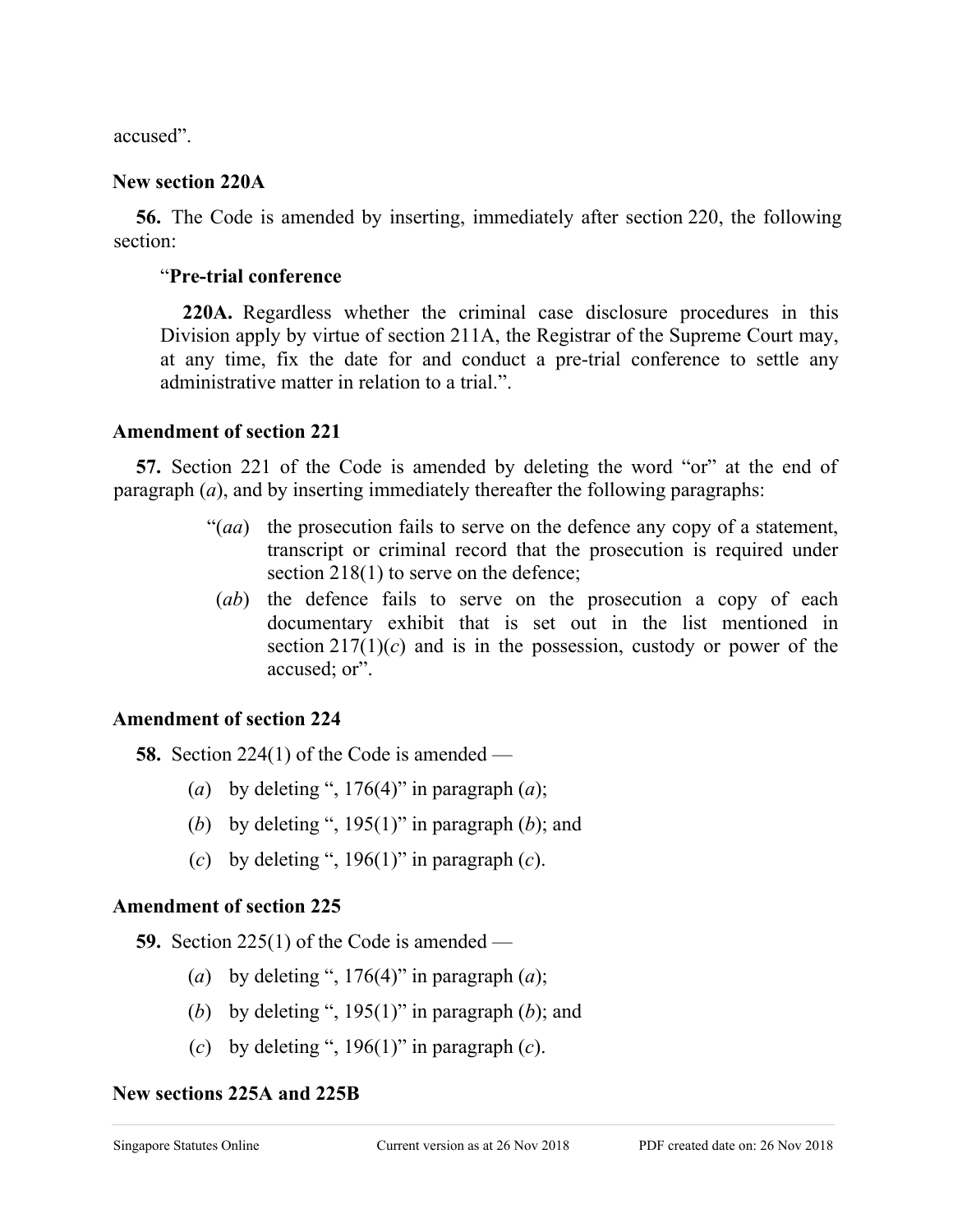**60.** The Code is amended by inserting, immediately after section 225, the following sections:

## "**Restrictions on use of material disclosed by prosecution**

**225A.**—(1) Where the prosecution discloses (whether before, on or after the date of commencement of section 60 of the Criminal Justice Reform Act 2018) any material to the accused or the accused's advocate (if any) for the purposes of any criminal proceedings —

- (*a*) that material may be disclosed, for the purposes of those criminal proceedings, to any co-accused in those criminal proceedings, or to the advocate (if any) of any such co-accused, by any of the following persons:
	- (i) the accused;
	- (ii) the accused's advocate (if any);
	- (iii) any other co-accused or advocate to whom that material was disclosed under this paragraph; and
- (*b*) on and after the date of commencement of section 60 of the Criminal Justice Reform Act 2018, each of the following persons is deemed to give an undertaking to the court not to use that material for any purpose (other than the purposes of those criminal proceedings) without the permission of the Public Prosecutor:
	- (i) the accused;
	- (ii) the accused's advocate (if any);
	- (iii) any co-accused or advocate to whom that material is disclosed under paragraph (*a*).

(2) Subsection (1) applies regardless whether the material is disclosed by the prosecution voluntarily or pursuant to any written law or rule of law or any order of court.

(3) The undertaking in subsection  $(1)(b)$  ceases to apply to that material after that material is adduced as evidence in court in those criminal proceedings.

## **Mode of disclosing statement recorded in form of audiovisual recording**

**225B.**—(1) This section applies where any rule of law requires the prosecution to disclose to the defence any statement made by a person examined under section 22 that is recorded in the form of an audiovisual recording.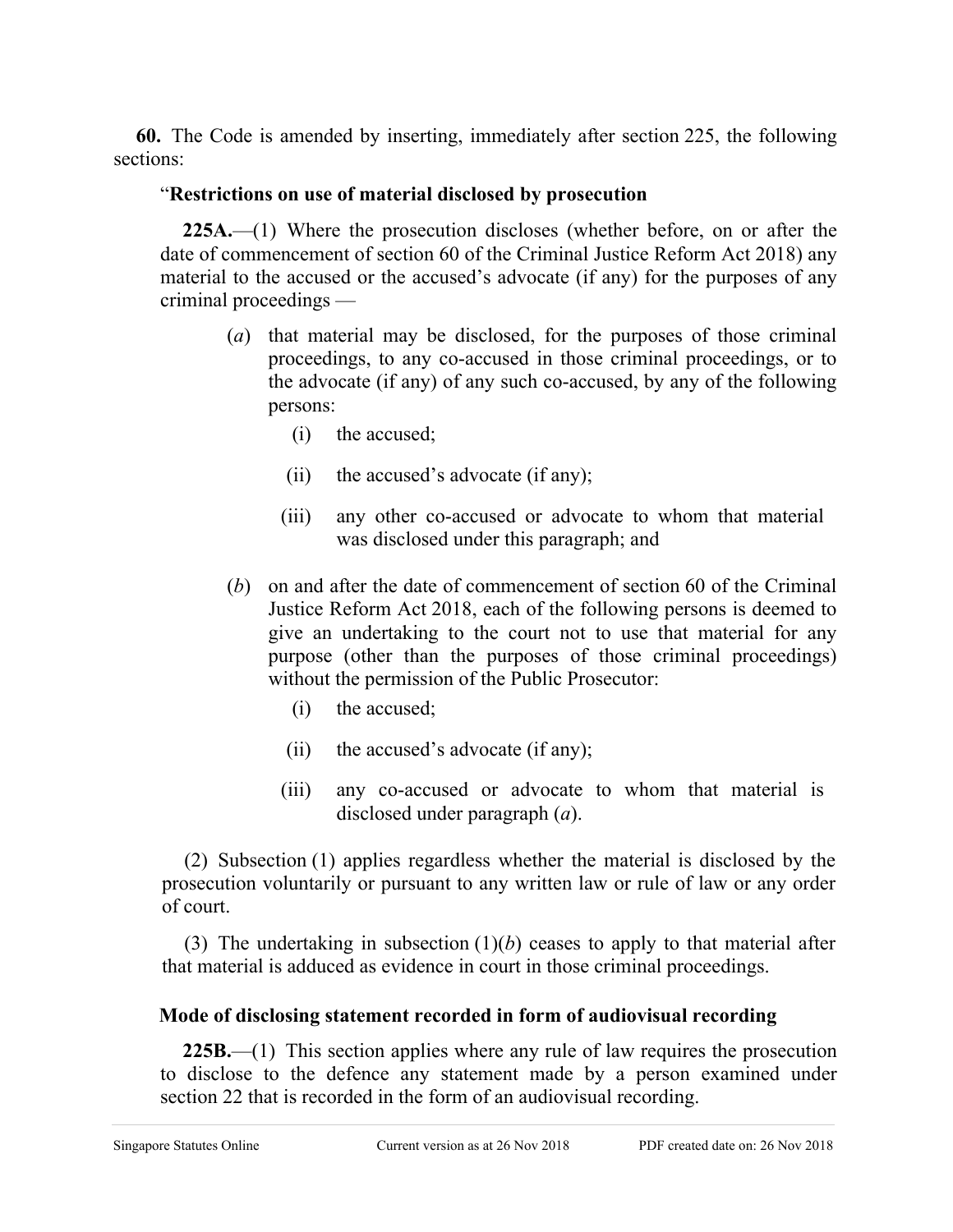(2) The prosecution is not required to produce either of the following to the defence:

- (*a*) the audiovisual recording of the statement;
- (*b*) a copy of that audiovisual recording.

(3) The prosecution must, if requested by the defence, arrange for the defence to view the audiovisual recording of the statement at a police station or at any other prescribed place.".

### **Amendment of section 227**

**61.** Section 227 of the Code is amended —

- (*a*) by deleting the words "the accused has been committed to stand trial in the High Court under Division 2 of Part X for the offence, and" in subsection (3); and
- (*b*) by deleting subsection (4) and substituting the following subsection:

"(4) Where a case is transmitted for trial in the High Court under Division 5 of Part X, the court may order the parties to the case to attend a criminal case disclosure conference for the purpose of settling the matters mentioned in section 212, and the criminal case disclosure procedures in Division 5 of Part X apply, with the necessary modifications, in relation to the case, if —

- (*a*) either of the following applies:
	- (i) the accused is charged with an offence mentioned in section 211A(1);
	- (ii) the accused is charged with any other offence that is to be tried in the High Court, and all parties consent to have those procedures apply to that offence;
- (*b*) a date is fixed for a plea of guilty to be taken from the accused; and
- (*c*) on that date, the accused refuses to plead, does not plead or claims trial.".

### **Amendment of section 235**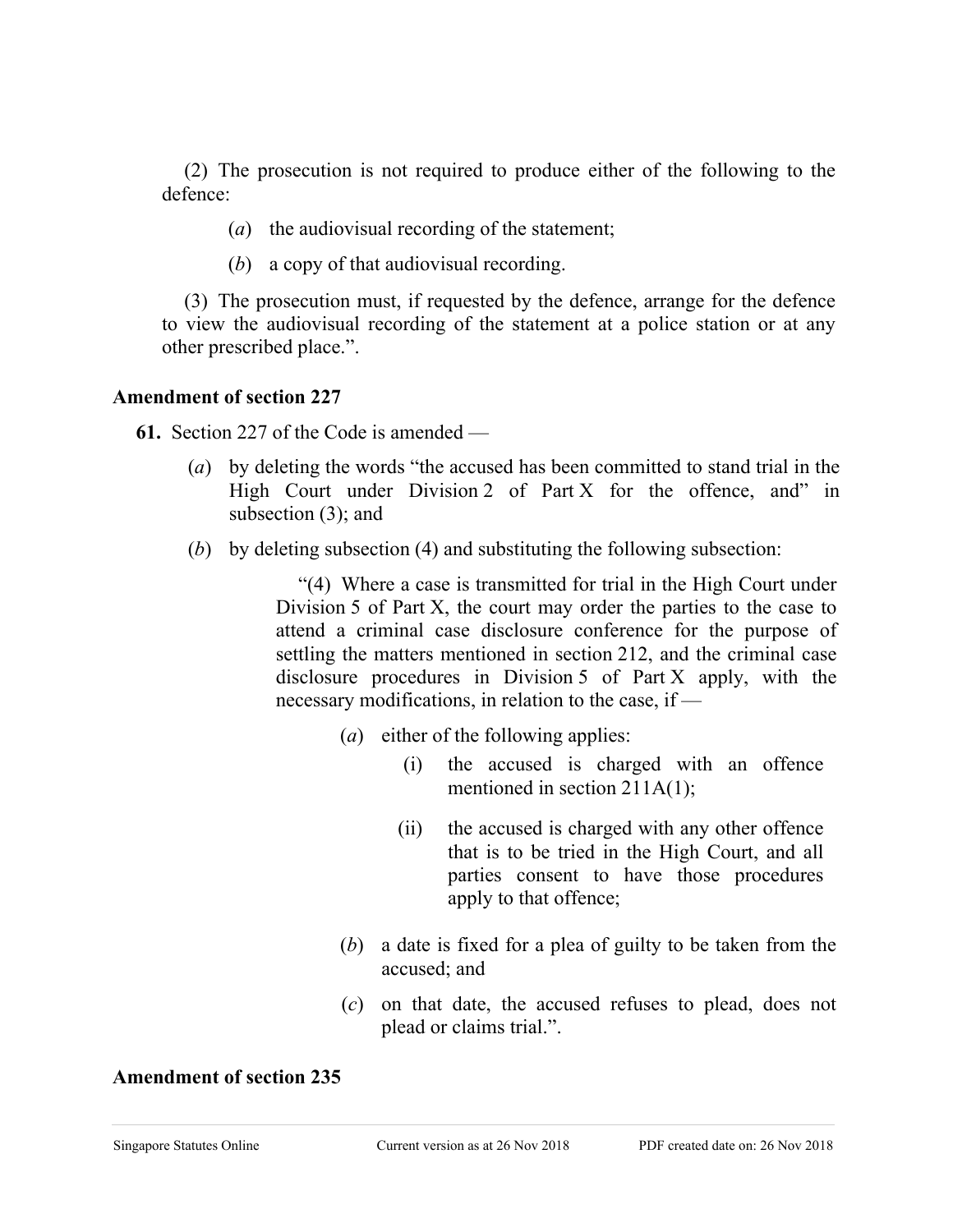**62.** Section 235 of the Code is amended by inserting, immediately after subsection (6), the following subsection:

"(7) Despite subsection (1), where a statement made by a person is recorded in the form of an audiovisual recording, if a court considers that the production of the audiovisual recording is necessary or desirable for the purposes of any inquiry, trial or other proceeding under this Code by or before the court, the court may only order the prosecution to do either or both of the following:

- (*a*) to produce the audiovisual recording in court;
- (*b*) to arrange for the defence to view the audiovisual recording at a police station or at any other prescribed place.".

## **Amendment of section 240**

**63.** Section 240 of the Code is amended —

- (*a*) by inserting the word "or" at the end of subsection  $(1)(a)$ ;
- (*b*) by deleting paragraphs (*b*) and (*c*) of subsection (1) and substituting the following paragraph:
	- "(*b*) forward the case to the Public Prosecutor, to enable the transmission procedures under Division 5 of Part X to be held."; and
- (*c*) by deleting subsection (2) and substituting the following subsections:

"(2) In any trial before a District Court in which it appears at any stage of the proceedings that from any cause the case is one that the District Court is not competent to try or one that in the opinion of the District Court ought to be tried by the High Court, or if before or during the trial an application is made by the Public Prosecutor, the District Court must —

- (*a*) stay proceedings; and
- (*b*) forward the case to the Public Prosecutor, to enable the transmission procedures under Division 5 of Part X to be held.

(2A) Where the case is forwarded to the Public Prosecutor under subsection  $(1)(b)$  or  $(2)(b)$ , Division 5 of Part X applies in relation to the case.".

## **Amendment of heading to Division 5 of Part XIII**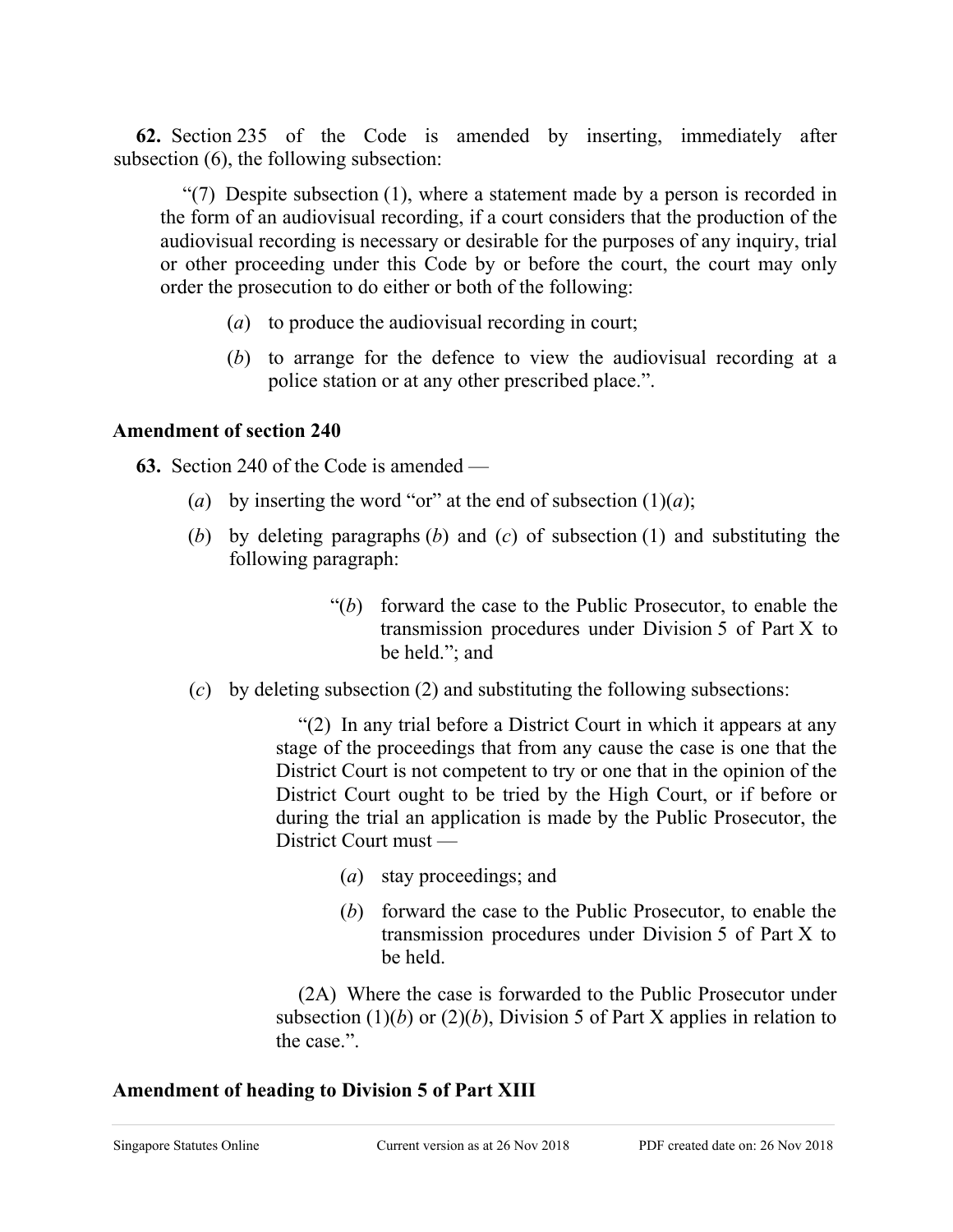**64.** Division 5 of Part XIII of the Code is amended by inserting, immediately after the words "of unsound mind" in the Division heading, the words "or otherwise incapable of making defence".

### **Amendment of section 246**

**65.** Section 246 of the Code is amended —

- (*a*) by deleting the words "Mental Health (Care and Treatment) Act 2008 (Act 21 of 2008)" in the definition of "designated medical practitioner" and substituting the words "Mental Health (Care and Treatment) Act (Cap. 178A)"; and
- (*b*) by deleting "2008" in the definitions of "principal officer" and "psychiatric institution".

### **Repeal and re-enactment of section 247**

**66.** Section 247 of the Code is repealed and the following section substituted therefor:

## "**Procedure if accused is suspected to be incapable of making defence**

**247.**—(1) When a court, which is holding or about to hold any inquiry, trial or other proceeding, has reason to suspect that the accused, by reason of unsoundness of mind or any physical or mental condition, is incapable of making the accused's defence, the court must in the first instance investigate whether the accused is in fact so incapable.

(2) The investigation may be held in the absence of the accused if the court is satisfied that, owing to the accused's state of mind or physical or mental condition, it would be in the interests of the safety of the accused or of any other person, or in the interests of public decency, that the accused should be absent.

(3) For the purposes of the investigation, the court may —

- (*a*) receive as evidence a certificate in writing signed by a medical practitioner stating that, in the opinion of the medical practitioner, the accused —
	- (i) is incapable of making the accused's defence by reason of unsoundness of mind or any physical or mental condition; or
	- (ii) is a proper person to be detained for observation and treatment in a psychiatric institution; or
- (*b*) if the court sees fit, take oral evidence from a medical practitioner on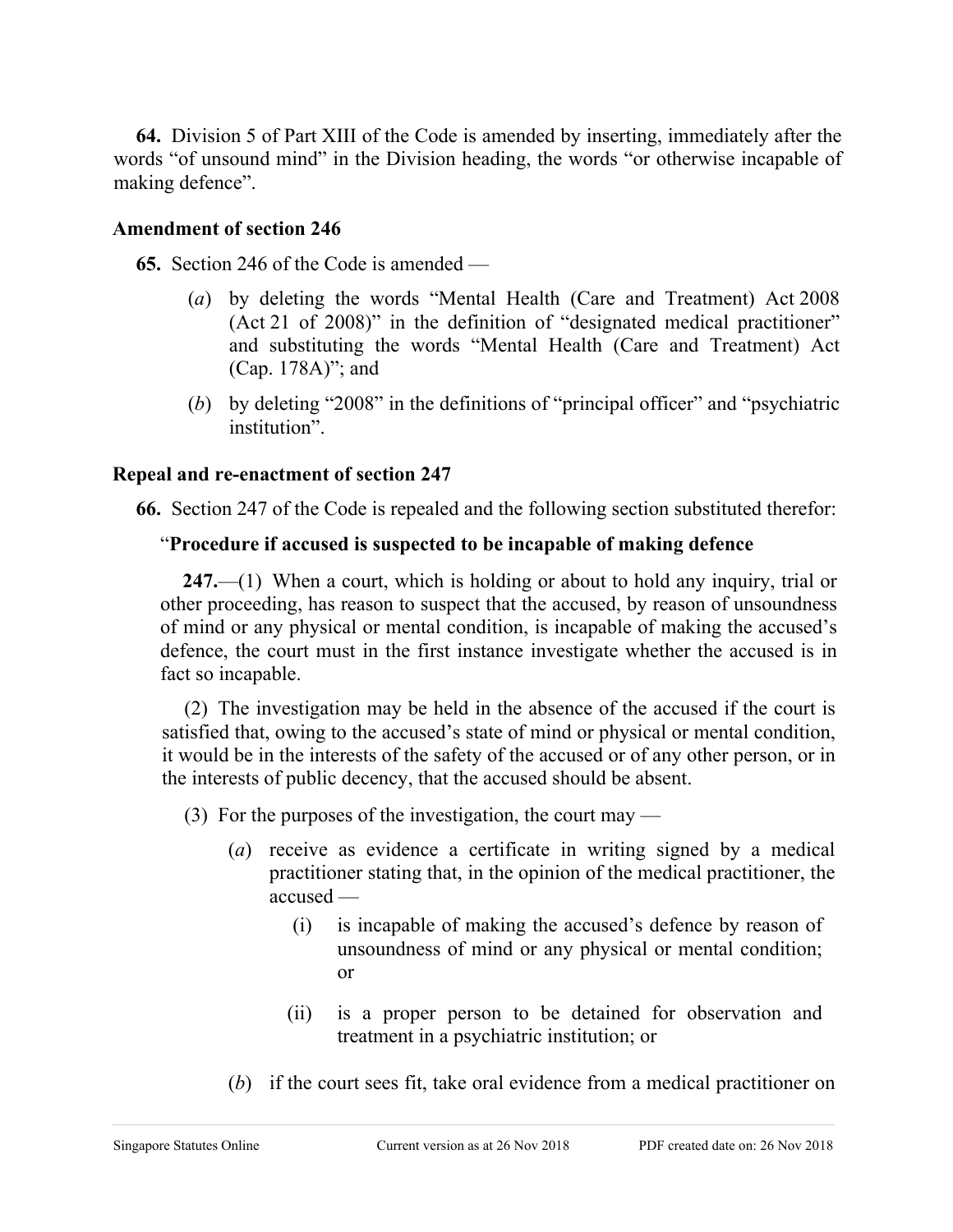the accused's state of mind or physical or mental condition.

(4) If the court, on its own motion or on the application of the Public Prosecutor, is not satisfied that the accused is capable of making the accused's defence, the court must —

- (*a*) postpone the inquiry, trial or other proceeding; and
- (*b*) order that the accused be remanded for observation in a psychiatric institution for a period not exceeding one month.

(5) During the period of the accused's remand (including any extension under subsection (8) of that period), a designated medical practitioner must —

- (*a*) keep the accused under observation; and
- (*b*) provide any necessary treatment.

(6) Before the expiry of the period of the accused's remand (including any extension under subsection (8) of that period) —

- (*a*) the designated medical practitioner must certify in writing to the court the designated medical practitioner's opinion on the following matters:
	- (i) the accused's state of mind or physical or mental condition and, consequently, the accused's ability to make the accused's defence;
	- (ii) whether there is any risk that the accused, if released, may injure himself or any other person;
	- (iii) if there is any such risk
		- (A) the extent of that risk;
		- (B) the conditions (if any) that may be imposed to minimise that risk; and
		- (C) the extent to which each such condition (if any) will minimise that risk; or
- (*b*) if the designated medical practitioner is unable within that period to form a conclusion on one or more of the matters mentioned in paragraph  $(a)(i)$ , (ii) and (iii), the designated medical practitioner  $must$ —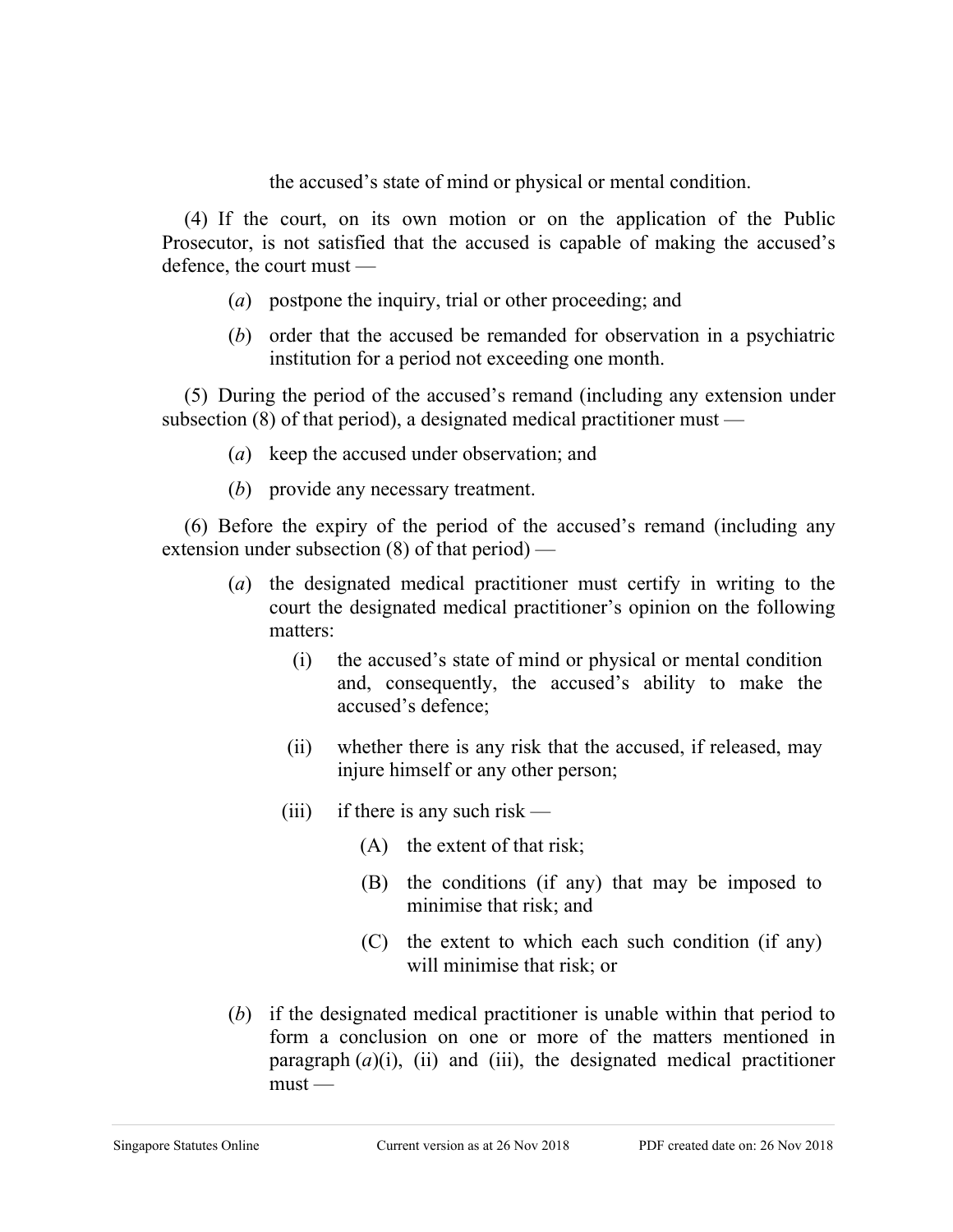- (i) certify in writing to the court the matters mentioned in paragraph  $(a)(i)$ ,  $(ii)$  and  $(iii)$  on which the designated medical practitioner is unable within that period to form a conclusion; and
- (ii) request for the accused to be further remanded for observation in a psychiatric institution for a period not exceeding 2 months at any one time.

(7) For the purposes of subsection  $(6)(a)(iii)(B)$ , the conditions that the designated medical practitioner may certify to be conditions that may be imposed to minimise the risk that the accused, if released, may injure himself or any other person, include the following conditions:

- (*a*) the accused must reside at a place, such as a nursing home for which there is in force a licence issued under the Private Hospitals and Medical Clinics Act (Cap. 248), that is specified by the designated medical practitioner;
- (*b*) the accused must present himself for any medical treatment that is specified by the designated medical practitioner;
- (*c*) the accused must take any medication that is specified by the designated medical practitioner;
- (*d*) a person must supervise the accused's compliance with any conditions that are imposed on the accused to minimise that risk.

(8) The court may, on a request under subsection  $(6)(b)(ii)$ , extend the period of the accused's remand for observation in a psychiatric institution.".

## **Amendment of section 248**

**67.** Section 248 of the Code is amended —

- (*a*) by deleting the words "of sound mind and" in subsections (1), (2) and (3);
- (*b*) by deleting the words "of unsound mind and" in subsections (2), (3) and (5) and substituting in each case the words ", by reason of unsoundness of mind or any physical or mental condition,"; and
- (*c*) by deleting the words "and he may be detained in a psychiatric institution" in subsection (5) and substituting the words ", and the court may order that the accused be remanded in a psychiatric institution, a prison or any other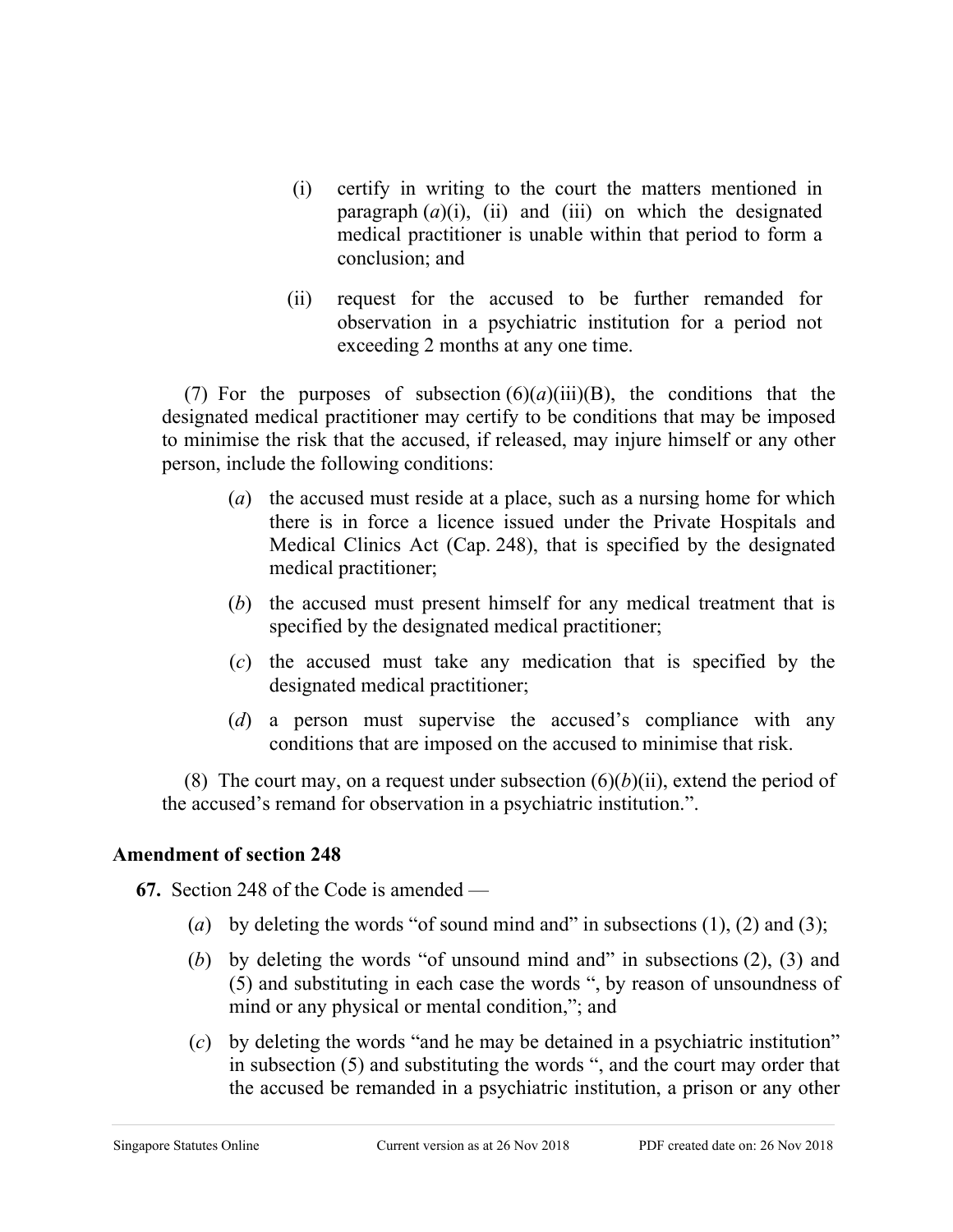suitable place of safe custody".

### **Repeal and re-enactment of sections 249 and 250**

**68.** Sections 249 and 250 of the Code are repealed and the following sections substituted therefor:

## "**Release, pending investigation or trial, of person incapable of making defence**

**249.**—(1) This section applies where the court finds, under section 248, that an accused is incapable of making the accused's defence by reason of unsoundness of mind or any physical or mental condition.

(2) If every offence that the accused is charged with is bailable, the court may order the release of the accused on the following conditions:

- (*a*) the accused will be properly taken care of;
- (*b*) the accused will be prevented from injuring himself or any other person;
- (*c*) the accused will, when required, appear in court or before any officer that the court appoints for that purpose;
- (*d*) any other conditions that the court may impose in any particular case.
- (3) An order under subsection (2) may (but need not) specify
	- (*a*) for the purposes of subsection  $(2)(a)$ , a person by whom the accused will be properly taken care of; or
	- (*b*) for the purposes of subsection  $(2)(b)$ , a person by whom the accused will be prevented from injuring himself or any other person.

(4) For the purposes of subsection  $(2)(d)$ , the conditions that the court may impose in any particular case, when the court makes an order under subsection (2), include the following conditions:

- (*a*) the accused must reside at a place, such as a nursing home for which there is in force a licence issued under the Private Hospitals and Medical Clinics Act (Cap. 248), that is specified in the order;
- (*b*) the accused must present himself for any medical treatment that is specified in the order;
- (*c*) the accused must take any medication that is specified in the order;
- (*d*) the accused, or any other person or persons specified in the order, or 2 or more of them, must give sufficient security for compliance with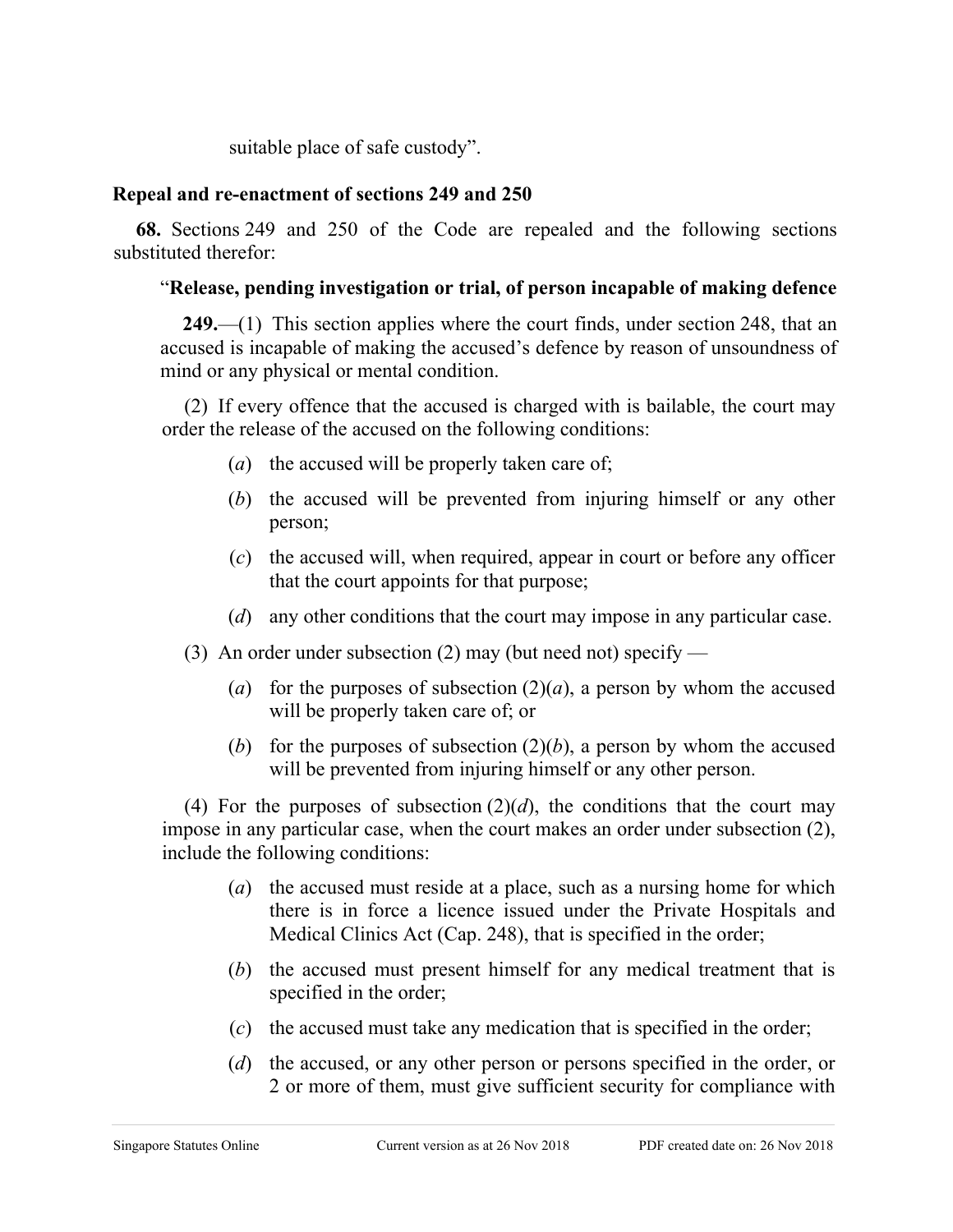the conditions of the order;

- (*e*) a person specified in the order must supervise the accused's compliance with any conditions of the order that are imposed on the accused.
- (5) The court may, on the application of any party
	- (*a*) vary any condition mentioned in subsection  $(2)(a)$ , (*b*) and (*c*); and
	- (*b*) vary, revoke or add to any condition mentioned in subsection (2)(*d*).

(6) The court may, after considering the matters reported under section 253(3) in relation to the accused, revoke an order under subsection (2) for the release of the accused.

(7) The court may also revoke an order under subsection (2) for the release of the accused if —

- (*a*) the accused fails, without reasonable excuse, to comply with any condition of the order that is imposed on the accused; or
- (*b*) any other person specified in the order fails, without reasonable excuse, to comply with any condition of the order that is imposed on that person.
- (8) The court must report a case to the Minister if  $-$ 
	- (*a*) any offence that the accused is charged with is not bailable;
	- (*b*) every offence that the accused is charged with is bailable, but the court does not order under subsection (2) the release of the accused; or
	- (*c*) the court revokes under subsection (6) or (7) an order under subsection (2) for the release of the accused.

(9) Where the court reports a case to the Minister under subsection (8), the following apply:

- (*a*) the court must specify in the report the notional period of imprisonment that the accused would have been required to undergo, if the accused was convicted of every offence that the accused is charged with (called in this section the notional imprisonment period);
- (*b*) if any offence that the accused is charged with is a capital or life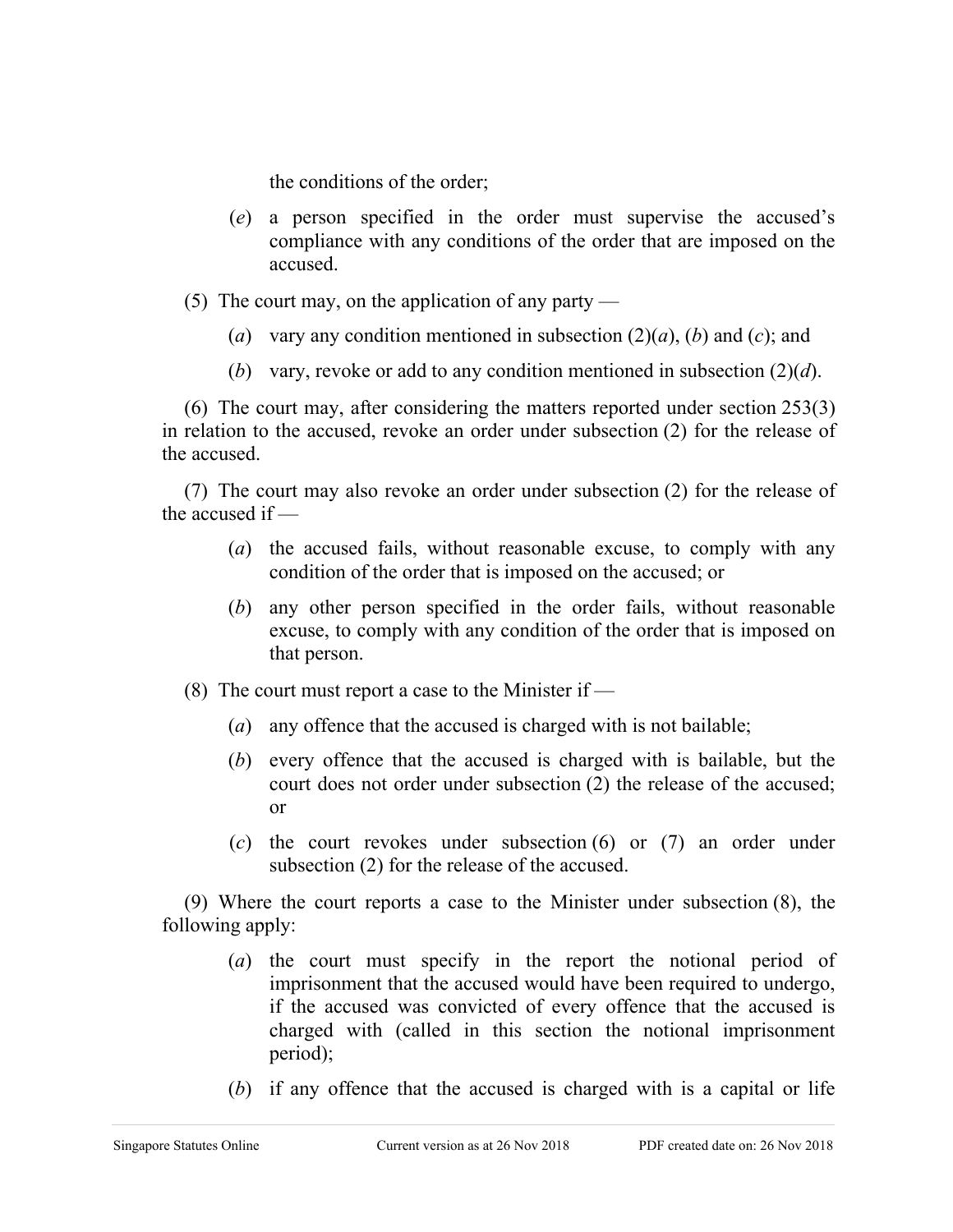imprisonment offence, the Minister must make an order that the accused be confined in a psychiatric institution, a prison or any other suitable place of safe custody specified in the Minister's order, for a period that may extend to the term of the accused's natural life;

- (*c*) if no offence that the accused is charged with is a capital or life imprisonment offence, the Minister must make either of the following orders:
	- (i) an order that the accused be confined in a psychiatric institution, a prison or any other suitable place of safe custody specified in the Minister's order, for a period in relation to which the following conditions are satisfied:
		- (A) the period of confinement under the Minister's order must not exceed the notional imprisonment period;
		- (B) the total period of confinement under the Minister's order, and under every earlier order (if any) made by the Minister under paragraph (*b*) or sub-paragraph (i) in respect of any offence that the accused is charged with, does not exceed the notional imprisonment period;
	- (ii) an order that the accused be released on the following conditions:
		- (A) the accused will be properly taken care of;
		- (B) the accused will be prevented from injuring himself or any other person;
		- (C) the accused will, when required, appear in court or before any officer that the court appoints for that purpose;
		- (D) any other conditions that the Minister may impose in any particular case;
- (*d*) the court must give effect to the Minister's order under paragraph (*b*) or  $(c)(i)$  or  $(ii)$ .

(10) For the purposes of subsection (9), the notional imprisonment period is to be determined by the court in the following manner: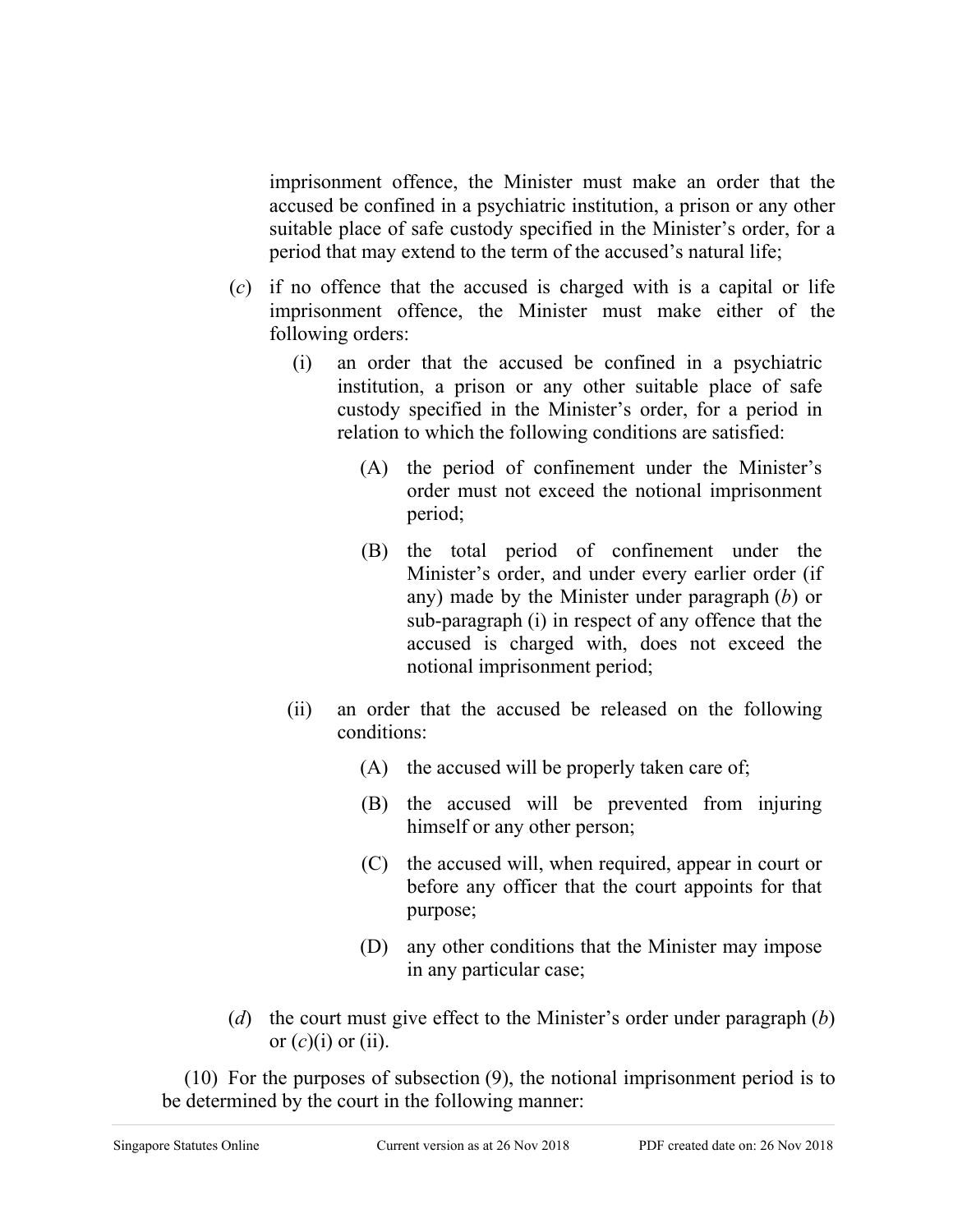- (*a*) the notional imprisonment period is the total period of imprisonment that the court making the determination would have required the accused to undergo, if the accused had been convicted of, and sentenced to imprisonment (including imprisonment in default of payment of a fine) for, every offence that the accused is charged with, having regard to —
	- (i) the possible combinations of consecutive sentences and concurrent sentences that might be imposed on the accused if the accused had been convicted of those offences; and
	- (ii) the need for the total period of imprisonment to be just and appropriate, taking into account the totality of the criminal conduct of the accused, after assuming that the accused committed every offence that the accused is charged with;
- (*b*) the court may, in its discretion, hear any evidence that it is satisfied will assist it in making its determination.

(11) The determination of the notional imprisonment period by a court under subsection  $(10)$  —

- (*a*) cannot be appealed against;
- (*b*) may, if the court is a State Court, be revised under Division 3 of Part XX; and
- (*c*) does not affect any sentence that a court may impose on the accused, when the accused is convicted of all or any of the offences that the accused is charged with.

(12) Pending an order of the Minister under subsection (9)(*b*) or (*c*), the court may order that the accused be remanded in a psychiatric institution, a prison or any other suitable place of safe custody.

(13) The Minister must not order under subsection  $(9)(c)(ii)$  that the accused be released unless —

- (*a*) a designated medical practitioner has certified under section  $247(6)(a)$  the designated medical practitioner's opinion that there is no risk that the accused, if released, may injure himself or any other person; or
- (*b*) after taking into account the extent of any risk that the accused, if released, may injure himself or any other person, the Minister is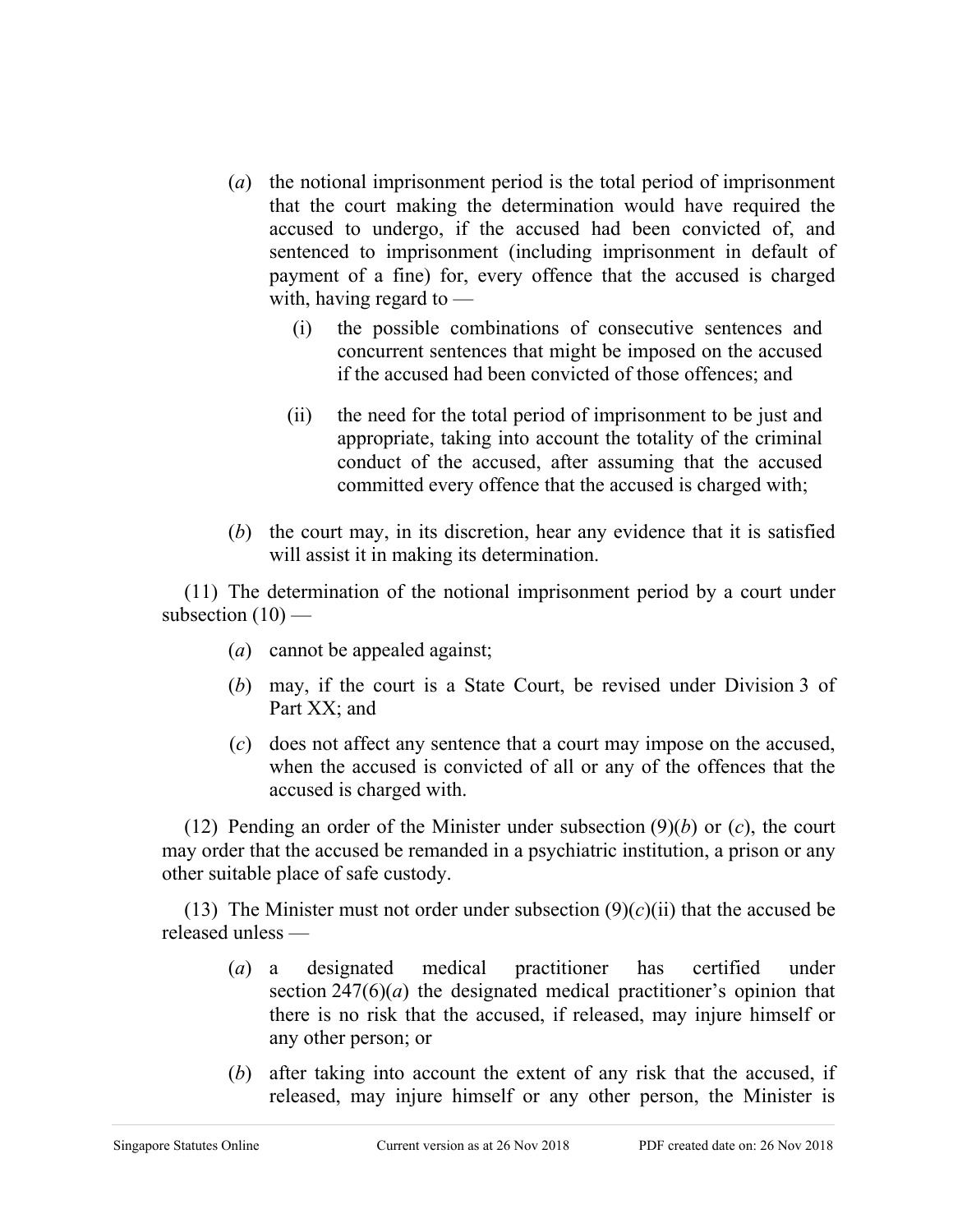satisfied that it is not against the public interest to order the release of the accused on the conditions mentioned in subsection  $(9)(c)(ii)(A)$ and  $(B)$ .

(14) An order of the Minister under subsection  $(9)(c)(ii)$  may (but need not)  $\text{specify}$  —

- (*a*) for the purposes of subsection  $(9)(c)(ii)(A)$ , a person by whom the accused will be properly taken care of; or
- (*b*) for the purposes of subsection  $(9)(c)(ii)(B)$ , a person by whom the accused will be prevented from injuring himself or any other person.

(15) For the purposes of subsection  $(9)(c)(ii)(D)$ , the conditions that the Minister may impose in any particular case, when the Minister makes an order under subsection  $(9)(c)(ii)$ , include the following conditions:

- (*a*) the accused must reside at a place, such as a nursing home for which there is in force a licence issued under the Private Hospitals and Medical Clinics Act, that is specified in the order;
- (*b*) the accused must present himself for any medical treatment that is specified in the order;
- (*c*) the accused must take any medication that is specified in the order;
- (*d*) the accused, or any other person or persons specified in the order, or 2 or more of them, must give sufficient security for compliance with the conditions of the order;
- (*e*) a person specified in the order must supervise the accused's compliance with any conditions of the order that are imposed on the accused;
- (*f*) the accused must be delivered to the care and custody of a person specified in the order.
- (16) The Minister may, on the application of any party
	- (*a*) vary any condition mentioned in subsection  $(9)(c)(ii)(A)$ , (B) and (C); and
	- (*b*) vary, revoke or add to any condition mentioned in subsection  $(9)(c)(ii)(D)$ .

(17) The Minister may, after considering the matters reported under section 253(3) in relation to the accused —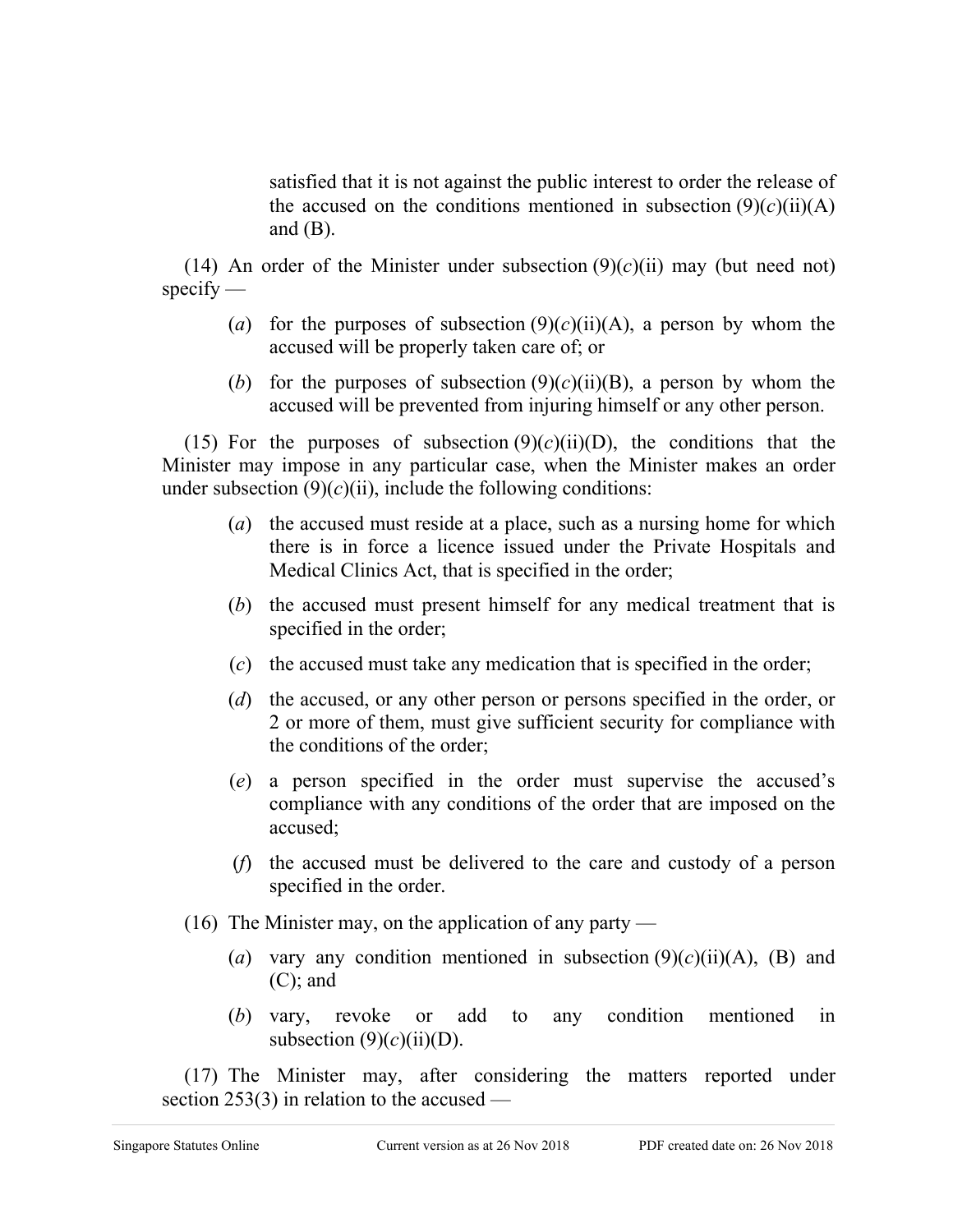- (*a*) revoke an order under subsection (9)(*b*) or (*c*)(i) or (ii) in relation to the accused; and
- (*b*) make another order under subsection  $(9)(b)$  or  $(c)(i)$  or (ii) in relation to the accused.

(18) The Minister may also revoke an order under subsection  $(9)(c)(ii)$  in relation to the accused, and make another order under subsection  $(9)(c)(i)$  or (ii) in relation to the accused, if —

- (*a*) the accused fails, without reasonable excuse, to comply with any condition of the order that is imposed on the accused; or
- (*b*) any other person, specified in that order, fails, without reasonable excuse, to comply with any condition of the order that is imposed on that person.

(19) The following apply upon the withdrawal of every charge against a person who is released pursuant to an order under subsection  $(2)$  or  $(9)(c)(ii)$ , or is confined in a psychiatric institution, a prison, or any other suitable place of safe custody pursuant to an order under subsection  $(9)(b)$  or  $(c)(i)$ :

- (*a*) the order lapses;
- (*b*) if, when the sole or last charge against the person is withdrawn before a court, the person is not before that court —
	- (i) in any case where the person is released pursuant to an order under subsection (2) or  $(9)(c)(ii)$  — the person must be issued, as soon as practicable, a summons to appear before a court; or
	- (ii) in any case where the person is confined in a psychiatric institution, a prison, or any other suitable place of safe custody pursuant to an order under subsection (9)(*b*) or  $(c)(i)$  —
		- (A) the person must be produced, as soon as practicable, before a court; and
		- (B) the period, beginning at the time the order lapses and ending at the time the person is produced before the court mentioned in sub-paragraph (A), must not exceed 24 hours, exclusive of the time necessary for the journey from the place of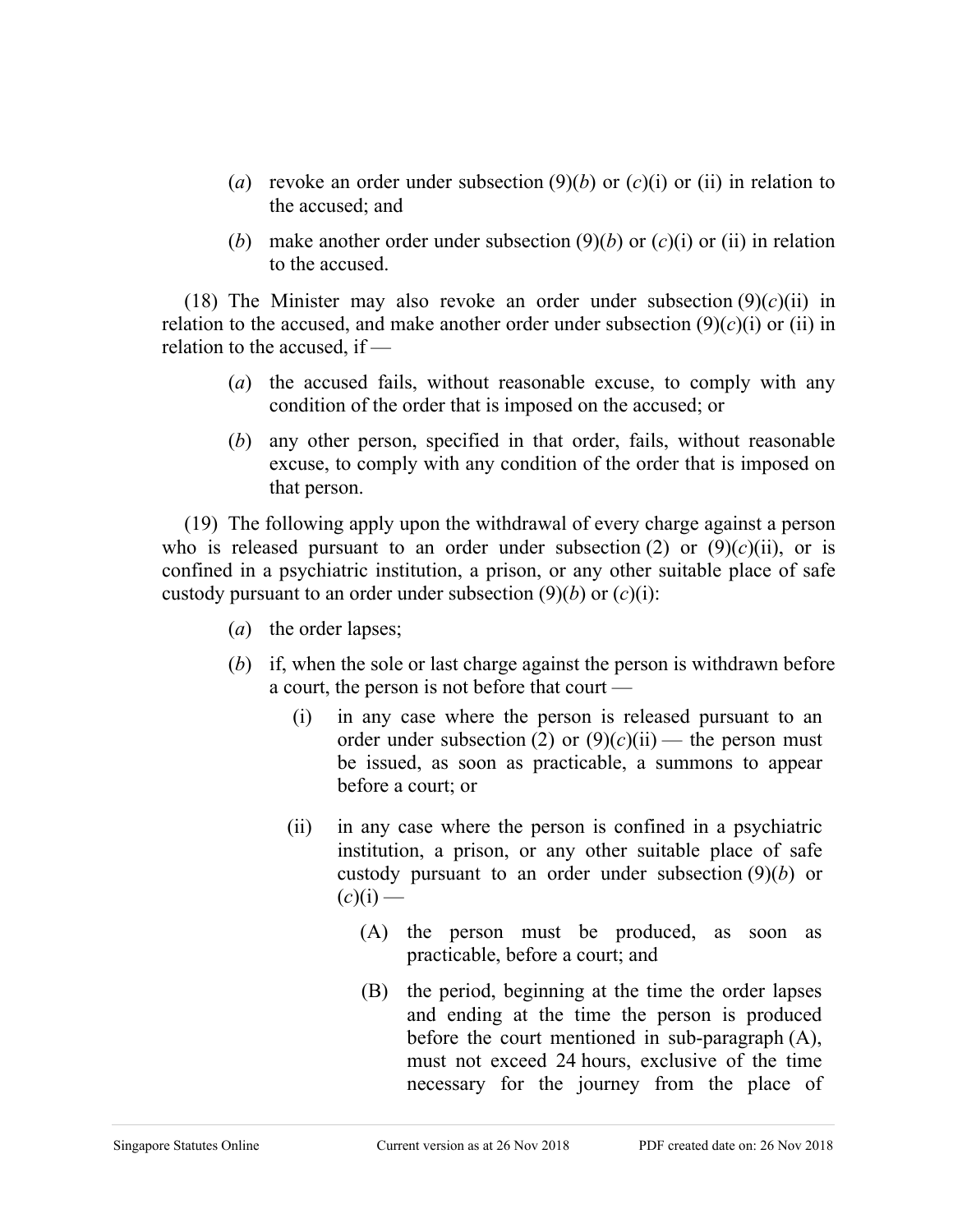### confinement to that court;

- (*c*) the court before which the sole or last charge against the person is withdrawn or before which the person appears pursuant to a summons issued under paragraph (*b*)(i) or is produced under paragraph  $(b)(ii)$  (as the case may be) may —
	- (i) after due inquiry, send the person to a designated medical practitioner at a psychiatric institution for treatment; or
	- (ii) direct that the person be released;
- (*d*) where paragraph (*c*)(i) applies, the person may be dealt with in accordance with the provisions of the Mental Health (Care and Treatment) Act (Cap. 178A).

(20) The following apply to an accused who is confined in a psychiatric institution, a prison, or any other suitable place of safe custody pursuant to an order of the Minister under subsection  $(9)(b)$  or  $(c)(i)$ , when the period of confinement under the order expires:

- (*a*) the accused must be produced, as soon as practicable, before a court;
- (*b*) the period, beginning at the time the period of confinement under the order expires and ending at the time the accused is produced before the court, must not exceed 24 hours, exclusive of the time necessary for the journey from the place of confinement to the court;
- $(c)$  the court may
	- (i) after due inquiry, send the accused to a designated medical practitioner at a psychiatric institution for treatment;
	- (ii) remand the accused in custody in accordance with section 238; or
	- (iii) release the accused on bail, on personal bond, or on bail and on personal bond, under section 92 or 93;
- (*d*) where paragraph (*c*)(i) applies, the accused may be dealt with in accordance with the provisions of the Mental Health (Care and Treatment) Act.
- (21) In this section, "capital or life imprisonment offence" means an offence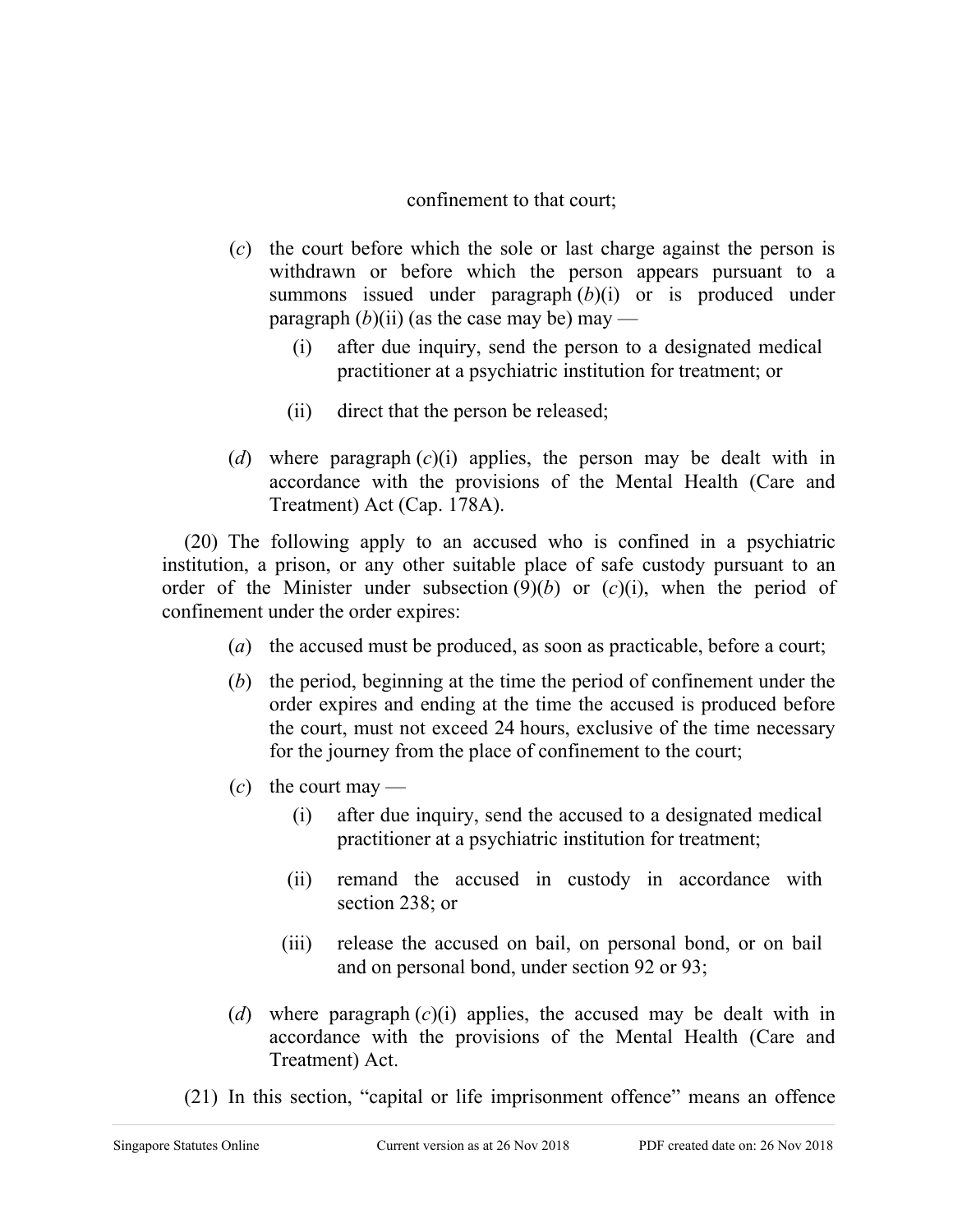that —

- (*a*) is punishable with death or imprisonment for life; and
- (*b*) is not
	- (i) also punishable with an alternative punishment other than death or imprisonment for life; and
	- (ii) to be tried before a District Court or a Magistrate's Court.

### **Resumption of proceedings**

**250.**—(1) When any inquiry, trial or other proceeding —

- (*a*) is postponed under section 247(4) for the accused to be remanded for observation in a psychiatric institution; or
- (*b*) is stayed under section 248(2),

the court may at any time begin the inquiry, trial or other proceeding afresh, and require the accused to appear or be brought before the court.

(2) If the court has ordered the release of the accused under section 249(2), the court may require the accused to appear or be brought before the court, and may again proceed under section 247.".

### **Amendment of section 252**

- **69.** Section 252 of the Code is amended
	- (*a*) by deleting the words "order that person to be kept in safe custody in such place and manner as the court thinks fit and shall report the case for the orders of" in subsection (1) and substituting the words "order that the person concerned (called in this section the subject) be kept in safe custody in a psychiatric institution, a prison or any other suitable place of safe custody, and report the case to"; and
	- (*b*) by deleting subsection (2) and substituting the following subsections:

"(2) During the period that the subject is kept in safe custody under subsection (1), a designated medical practitioner must —

- (*a*) keep the subject under observation; and
- (*b*) provide any necessary treatment.
- (3) Within one month after the date on which the period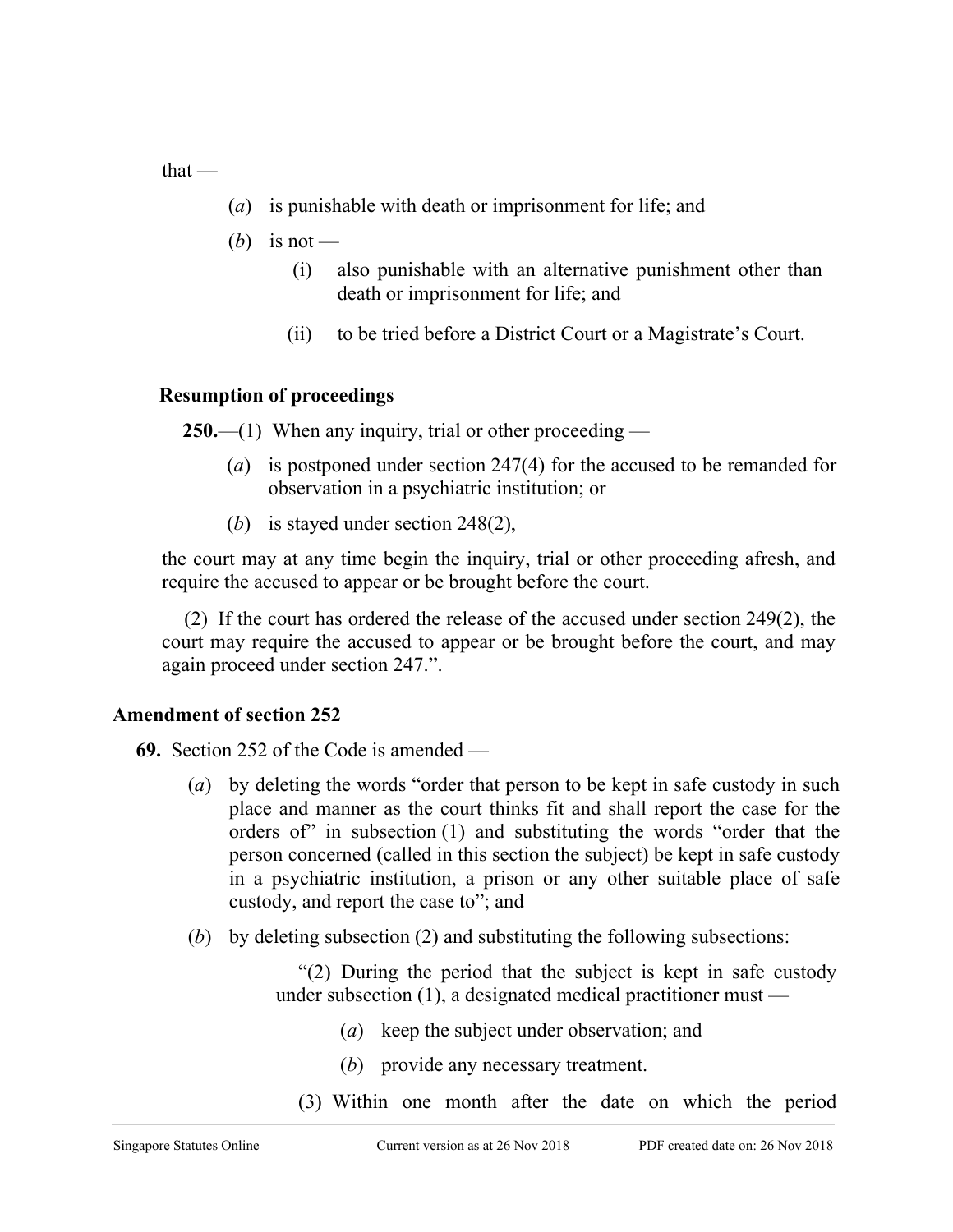mentioned in subsection (2) begins, the designated medical practitioner must certify in writing to the Minister the designated medical practitioner's opinion on the following matters:

- (*a*) whether there is any risk that the subject, if released, may injure himself or any other person;
- (b) if there is any such risk
	- (i) the extent of that risk;
	- (ii) the conditions (if any) that may be imposed to minimise that risk; and
	- (iii) the extent to which each such condition (if any) will minimise that risk.

(4) For the purposes of subsection  $(3)(b)(ii)$ , the conditions that the designated medical practitioner may certify to be conditions that may be imposed to minimise the risk that the subject, if released, may injure himself or any other person, include the following conditions:

- (*a*) the subject must reside at a place, such as a nursing home for which there is in force a licence issued under the Private Hospitals and Medical Clinics Act (Cap. 248), that is specified by the designated medical practitioner;
- (*b*) the subject must present himself for any medical treatment that is specified by the designated medical practitioner;
- (*c*) the subject must take any medication that is specified by the designated medical practitioner;
- (*d*) a person must supervise the subject's compliance with any conditions that are imposed on the subject to minimise that risk.

(5) The Minister must consider the certification under subsection (3) before deciding which order to make under subsection  $(6)$ .

(6) The Minister may make any of the following orders: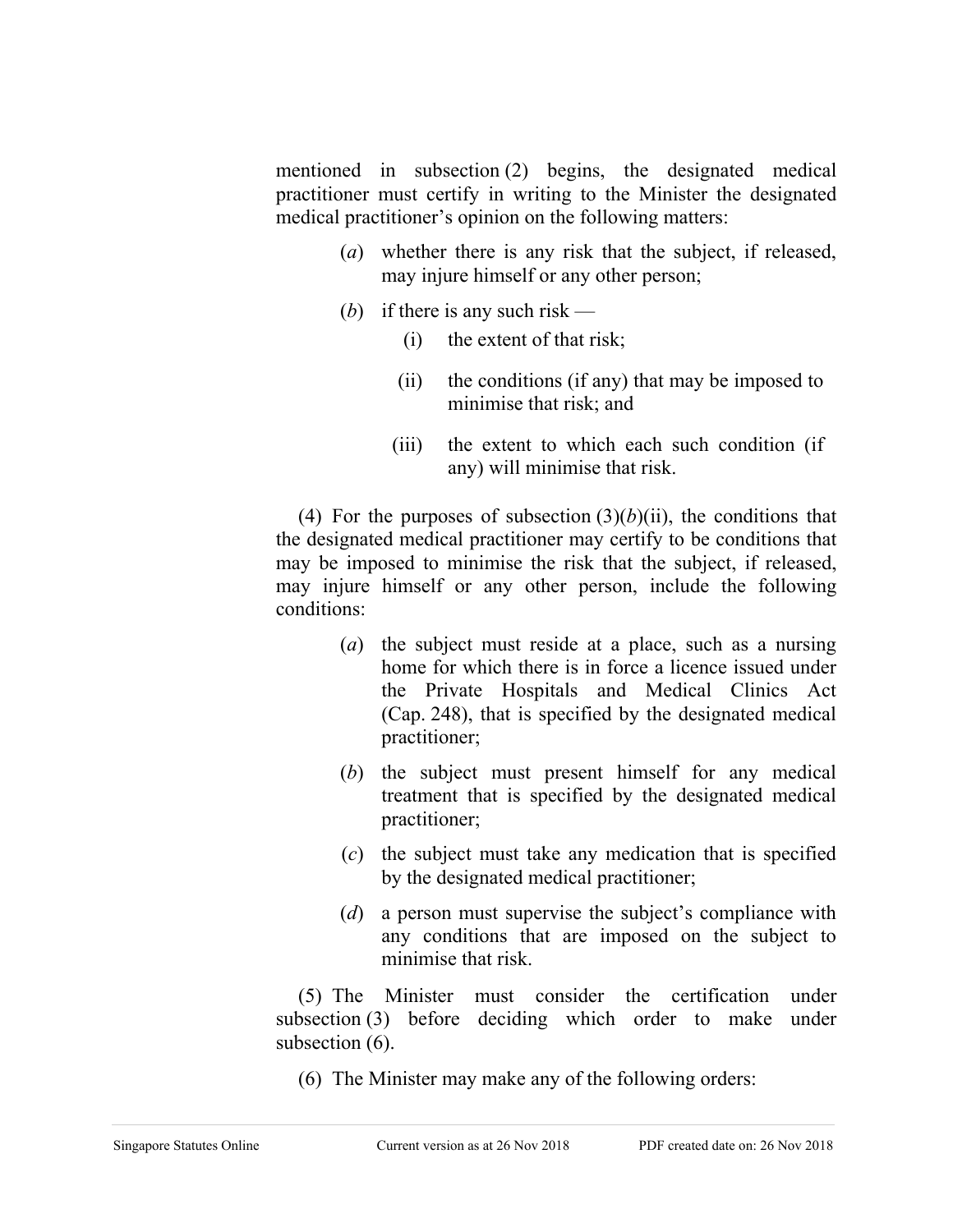- (*a*) an order that the subject be confined in a psychiatric institution, a prison or any other suitable place of safe custody specified in the Minister's order, for a period not exceeding 12 months;
- (*b*) an order that the subject be released on the following conditions:
	- (i) the subject will be properly taken care of;
	- (ii) the subject will be prevented from injuring himself or any other person;
	- (iii) the subject will, when required, appear in court or before any officer that the court appoints for that purpose;
	- (iv) any other conditions that the Minister may impose in any particular case;
- (*c*) an order that the subject be released unconditionally.

(7) Where the subject is confined under an order made by the Minister under subsection (6)(*a*) or by the court under paragraph (*b*), the total period of confinement of the subject under every such order does not exceed the notional imprisonment period under subsection (8), and the Minister cannot, or does not wish to, order the discharge of the subject under section 256 —

- (*a*) the Minister must, before the expiry of the period of confinement of the subject, apply to the court for an order for the further confinement of the subject —
	- (i) for care and treatment; or
	- (ii) to minimise the risk that the subject may injure himself or any other person; and
- (*b*) the court may, on an application under paragraph (*a*), with or without further inquiry at the court's discretion, order the further confinement of the subject for a period in relation to which the following conditions are satisfied: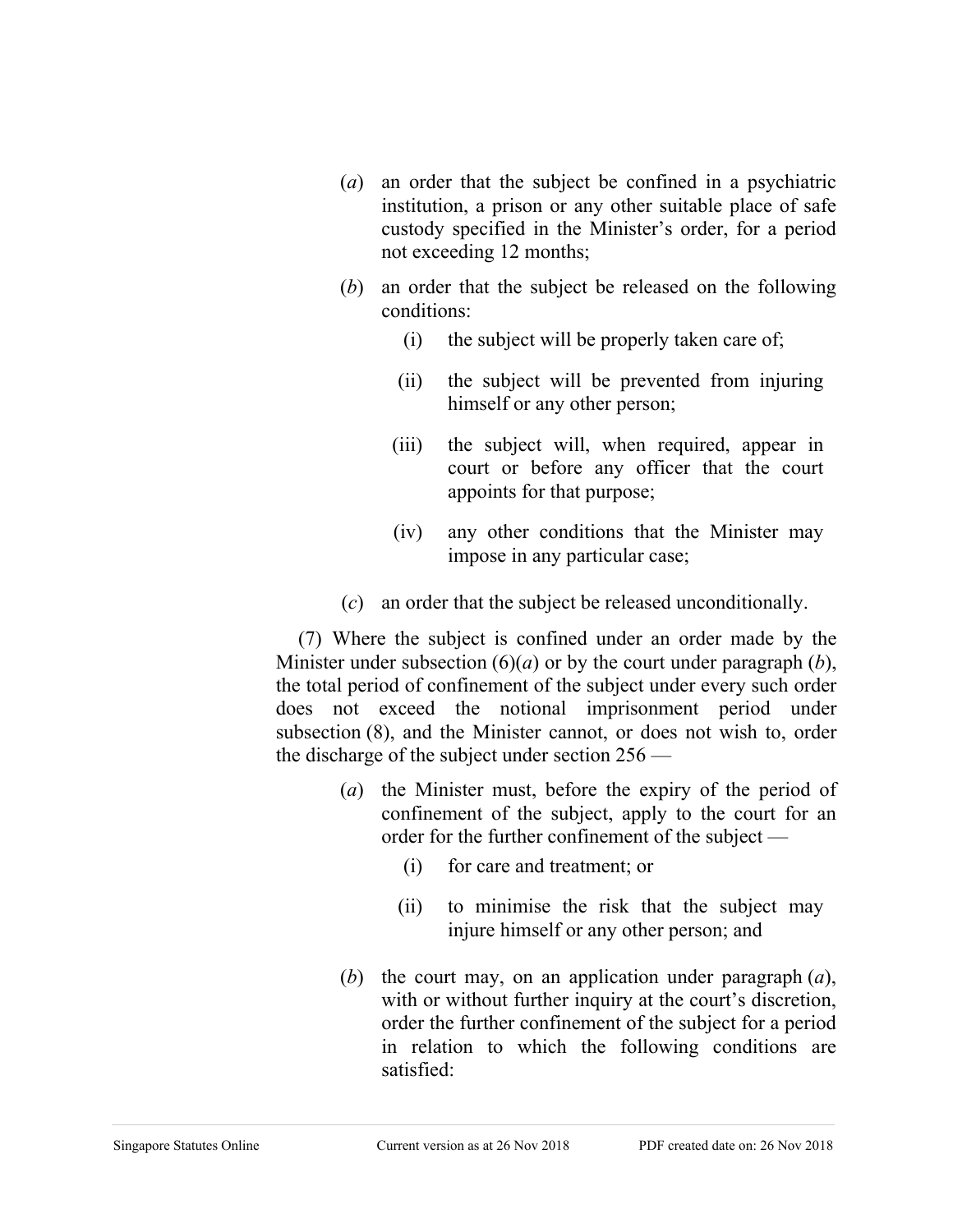- (i) the period of the further confinement of the subject must not exceed 12 months;
- (ii) the total period of confinement of the subject under every order made by the Minister under subsection  $(6)(a)$  or by the court under this paragraph does not exceed the notional imprisonment period.

(8) For the purposes of subsection (7), the notional imprisonment period —

- (*a*) is the maximum term of imprisonment that may be awarded for the offence mentioned in subsection (1) (or, if there are 2 or more such offences, the most serious of those offences); or
- (*b*) where the offence mentioned in subsection (1) (or, if there are 2 or more such offences, the most serious of those offences) is punishable with death, or with imprisonment for life  $-$  is the term of the subject's natural life.

(9) The following apply when the period of confinement of the subject under the sole or last order made by the Minister under subsection  $(6)(a)$  or by the court under subsection  $(7)(b)$  expires (for example, after the court decides not to make an order under subsection  $(7)(b)$  for the further confinement of the subject):

- (*a*) the subject must be produced, as soon as practicable, before a court;
- (*b*) the period, beginning at the time the period of confinement under the order expires and ending at the time the subject is produced before the court, must not exceed 24 hours, exclusive of the time necessary for the journey from the place of confinement to the court;
- $(c)$  the court may
	- (i) after due inquiry, send the subject to a designated medical practitioner at a psychiatric institution for treatment; or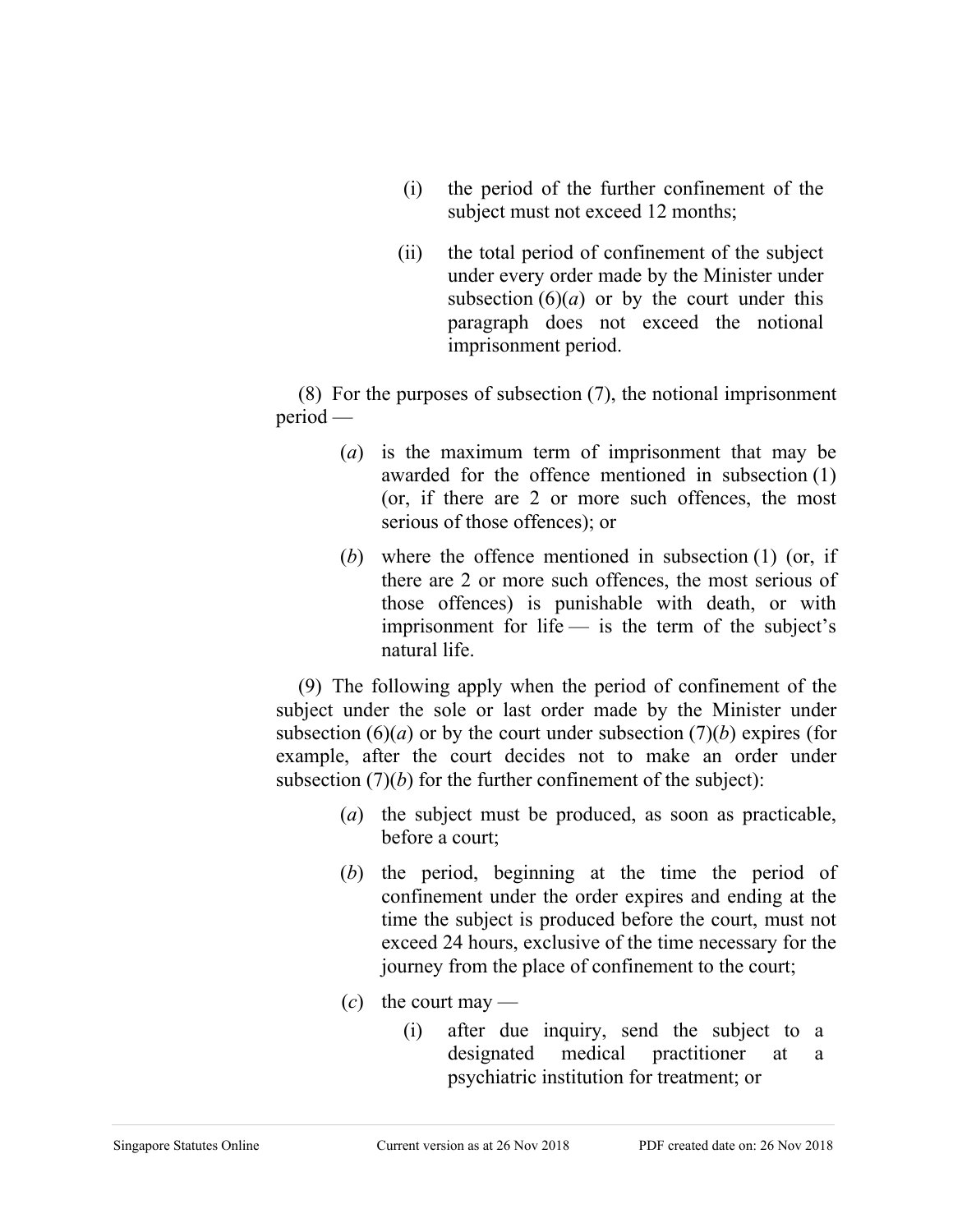- (ii) direct that the subject be released;
- (*d*) where paragraph (*c*)(i) applies, the subject may be dealt with in accordance with the provisions of the Mental Health (Care and Treatment) Act (Cap. 178A).
- $(10)$  The Minister
	- (*a*) must not order the release of the subject under subsection  $(6)(b)$  unless —
		- (i) a designated medical practitioner has certified under subsection (3) the designated medical practitioner's opinion that there is no risk that the subject, if released, may injure himself or any other person; or
		- (ii) after taking into account the extent of any risk that the subject, if released, may injure himself or any other person, the Minister is satisfied that it is not against the public interest to order the release of the subject on the conditions mentioned in subsection  $(6)(b)(i)$  to (iv); and
	- (*b*) must not order the release of the subject under subsection  $(6)(c)$  unless a designated medical practitioner has certified under subsection (3) the designated medical practitioner's opinion that there is no risk that the subject, if released, may injure himself or any other person.

(11) An order of the Minister under subsection  $(6)(b)$  may (but need not) specify —

- (*a*) for the purposes of subsection  $(6)(b)(i)$ , a person by whom the subject will be properly taken care of; or
- (*b*) for the purposes of subsection  $(6)(b)(ii)$ , a person by whom the subject will be prevented from injuring himself or any other person.

(12) For the purposes of subsection  $(6)(b)(iv)$ , the conditions that the Minister may impose in any particular case, when the Minister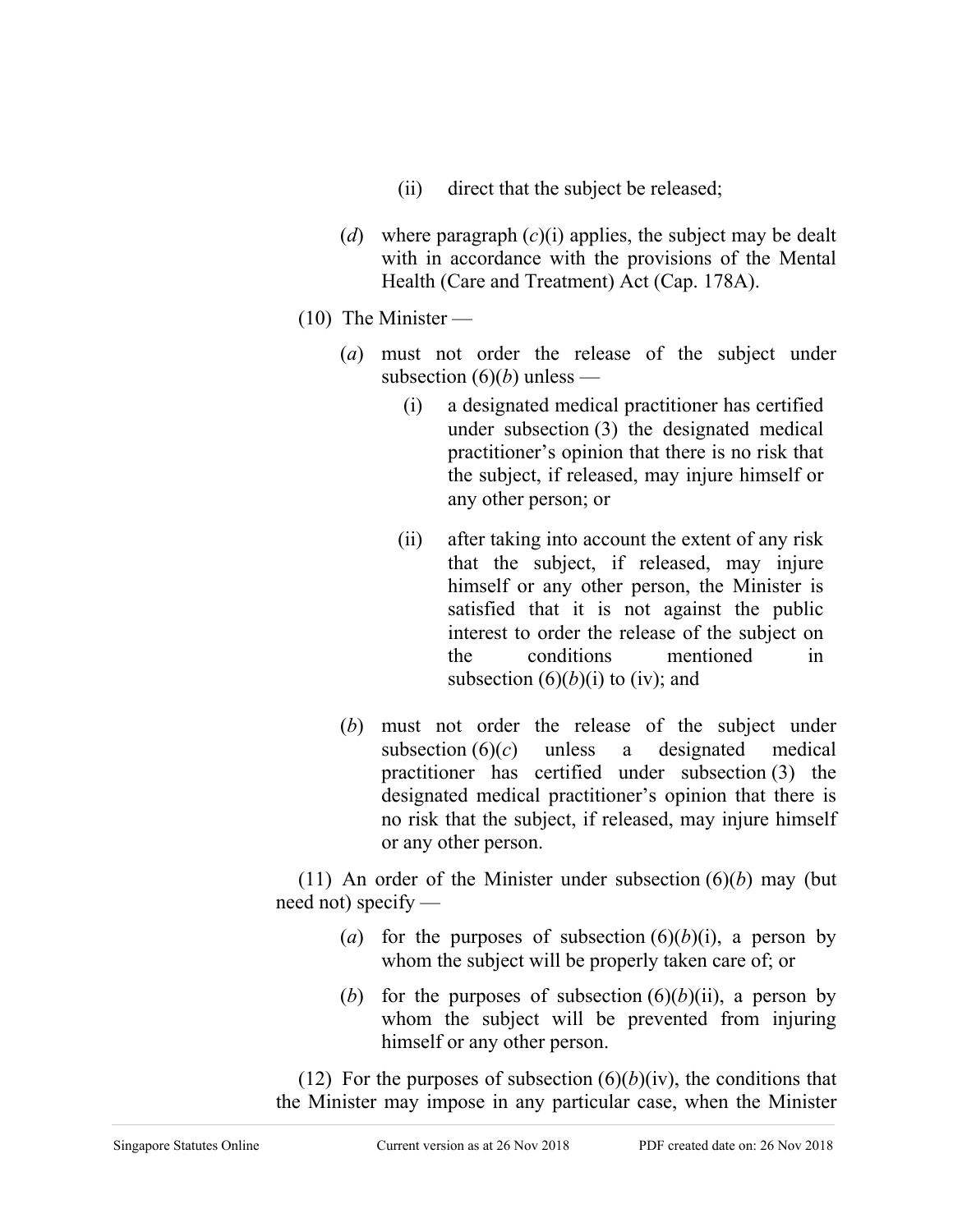makes an order under subsection (6)(*b*), include the following conditions:

- (*a*) the subject must reside at a place, such as a nursing home for which there is in force a licence issued under the Private Hospitals and Medical Clinics Act, that is specified in the order;
- (*b*) the subject must present himself for any medical treatment that is specified in the order;
- (*c*) the subject must take any medication that is specified in the order;
- (*d*) the subject, or any other person or persons specified in the order, or 2 or more of them, must give sufficient security for compliance with the conditions of the order;
- (*e*) a person specified in the order must supervise the subject's compliance with any conditions of the order that are imposed on the subject;
- (*f*) the subject must be delivered to the care and custody of a person specified in the order.
- (13) The Minister may, on the application of any party
	- (*a*) vary any condition mentioned in subsection  $(6)(b)(i)$ , (ii) and (iii); and
	- (*b*) vary, revoke or add to any condition mentioned in subsection  $(6)(b)(iv)$ .

(14) The Minister may, after considering the matters reported under section 253(3) in relation to the subject —

- (*a*) revoke an order under subsection (6)(*a*) or (*b*) in relation to the subject; and
- (*b*) make another order under subsection (6)(*a*) or (*b*) in relation to the subject.

(15) The Minister may also revoke an order under subsection  $(6)(b)$ , and make another order under subsection  $(6)(a)$  or (*b*) in relation to the subject, if —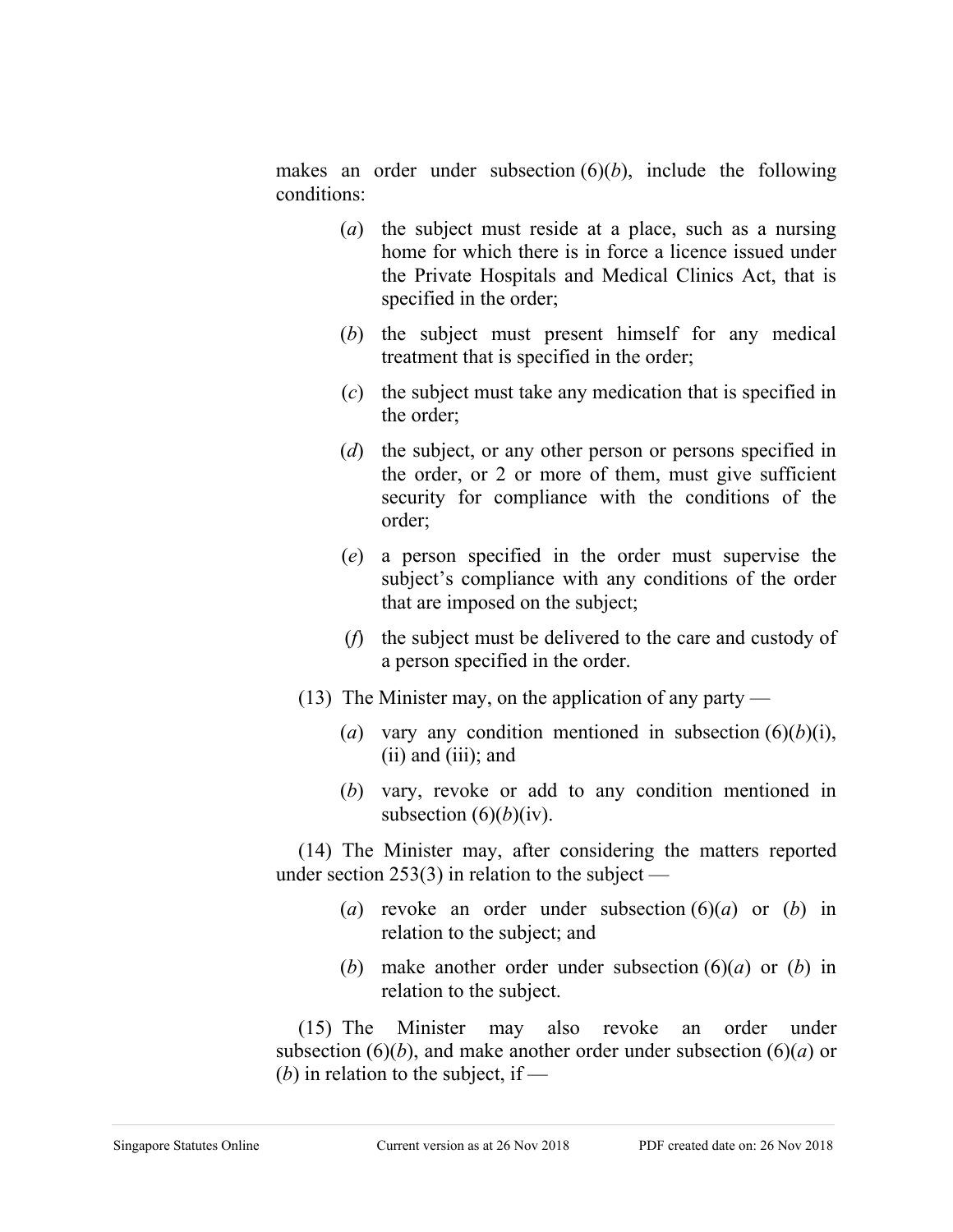- (*a*) the subject fails, without reasonable excuse, to comply with any condition of the order that is imposed on the subject; or
- (*b*) any other person, specified in the order, fails, without reasonable excuse, to comply with any condition of the order that is imposed on that person.".

### **Repeal and re-enactment of section 253**

**70.** Section 253 of the Code is repealed and the following section substituted therefor:

### "**Visiting of person confined under section 249 or 252, or released under section 249, 252 or 255 on any condition**

**253.**—(1) This section applies to a person who is confined pursuant to an order under section 249(9)(*b*) or (*c*)(*i*) or 252(6)(*a*) or (7)(*b*) in a psychiatric institution, a prison or any other suitable place of safe custody, or who is released pursuant to an order under section 249(2) or  $(9)(c)(ii)$ , 252(6)(*b*) or 255(1)(*b*) or (8)(*b*) on any condition.

(2) At least once every 6 months, 2 of the visitors of a psychiatric institution must visit the person to ascertain the following matters:

- (*a*) the person's state of mind or physical or mental condition;
- (*b*) whether there is any risk that the person may injure himself or any other person, if the person is or continues to be released; and
- $(c)$  if there is any such risk
	- (i) the extent of that risk;
	- (ii) the conditions (if any) that may be imposed to minimise that risk; and
	- (iii) the extent to which each such condition (if any) will minimise that risk.

(3) The visitors mentioned in subsection (2) must, after ascertaining the matters mentioned in that subsection —

- (*a*) in any case where the person was released pursuant to an order of the court under section 249(2) — report those matters to the court; or
- (*b*) in any other case report those matters to the Minister.".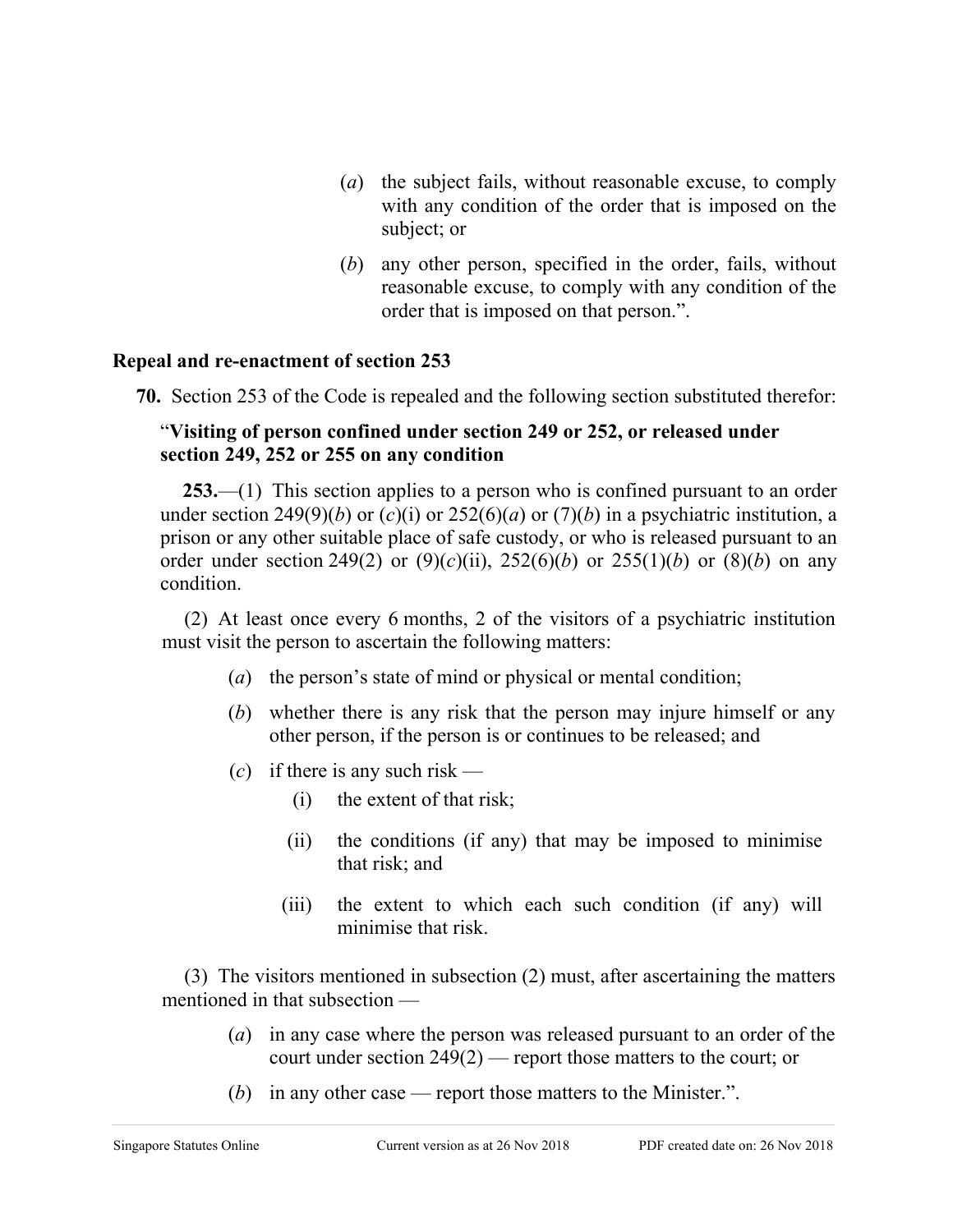### **Amendment of section 254**

- **71.** Section 254 of the Code is amended
	- (*a*) by deleting the words "is confined under section 249 and" in subsection (1) and substituting the words ", who is confined pursuant to an order under section 249(9)(*b*) or (*c*)(i) or released pursuant to an order under section 249(2) or  $(9)(c)(ii)$  or 255(1)(*b*),";
	- (*b*) by deleting the words "Mental Health (Care and Treatment) Act 2008 (Act 21 of 2008)" in subsection (2) and substituting the words "Mental Health (Care and Treatment) Act (Cap. 178A)";
	- (*c*) by deleting subsection (3) and substituting the following subsection:

"(3) An order made by the court under section 249(2) or by the Minister under section 249(9)(*b*) or (*c*)(*i*) or (*ii*) or 255(1)(*b*) —

- (*a*) remains in force while the trial is proceeded with against a person mentioned in subsection (1); and
- (*b*) lapses only after
	- (i) the person is convicted of an offence, or is acquitted, at the end of the trial; or
	- (ii) the charge against the person is withdrawn at any time after the commencement of the trial."; and
- (*d*) by deleting the words "of unsound mind" in the section heading and substituting the words "confined under section 249 or released under section 249 or 255(1)".

### **Repeal and re-enactment of sections 255 and 256**

**72.** Sections 255 and 256 of the Code are repealed and the following sections substituted therefor:

## "**Delivery of person confined under section 249 or 252 to care of relative or friend**

**255.**—(1) If a relative or friend of an accused confined pursuant to an order under section 249(9)(*b*) or (*c*)(i) wishes the accused to be delivered to the care and custody of the relative or friend —

(*a*) the relative or friend may apply for this; and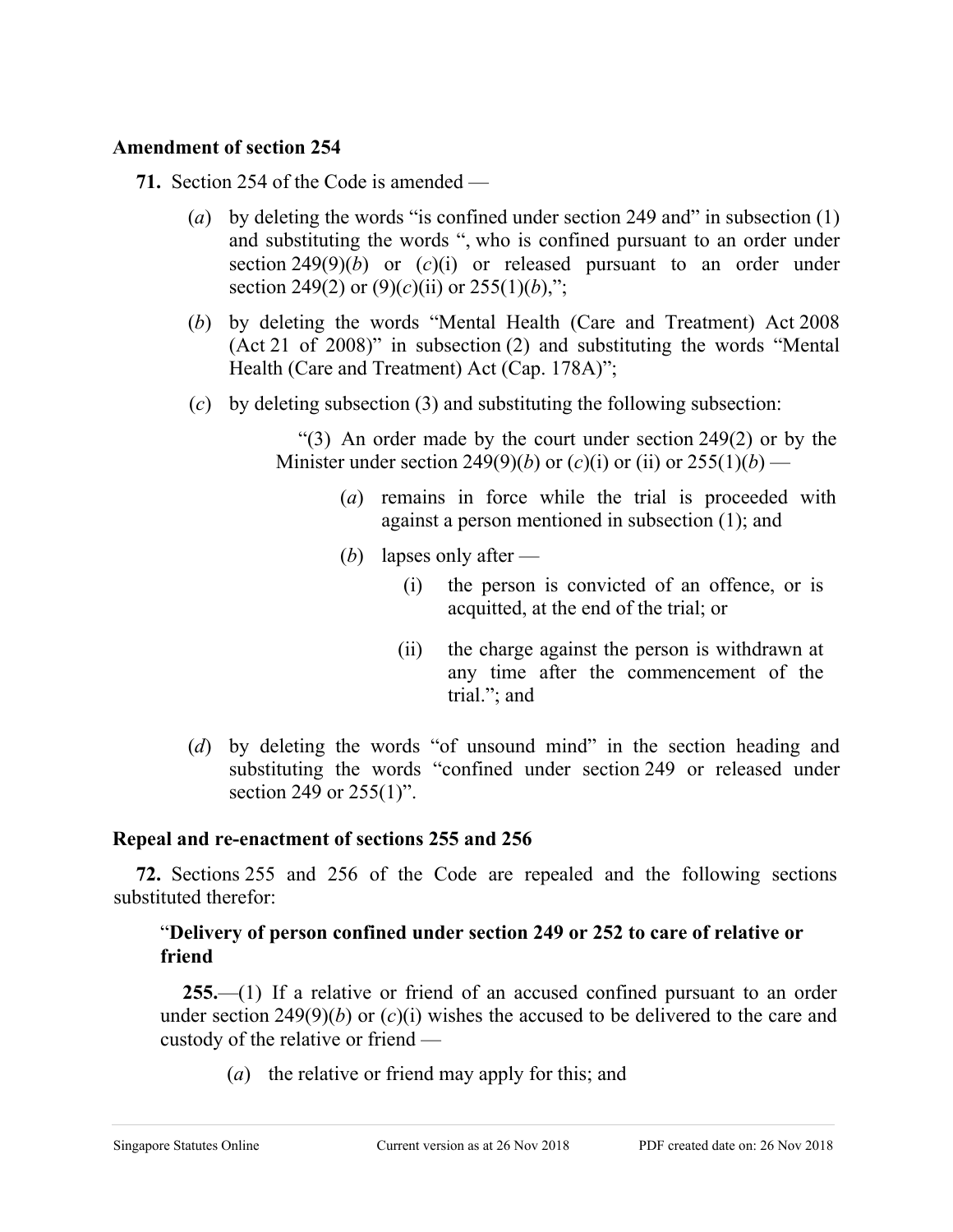- (*b*) the Minister may make an order that the accused be released on the following conditions:
	- (i) the accused will be properly taken care of;
	- (ii) the accused will be prevented from injuring himself or any other person;
	- (iii) the accused will, when required, appear in court or before any officer that the court appoints for that purpose;
	- (iv) any other conditions that the Minister may impose in any particular case.

(2) The Minister must not order under subsection (1)(*b*) that the accused be released unless —

- (*a*) a designated medical practitioner has certified under section  $247(6)(a)$  the designated medical practitioner's opinion that there is no risk that the accused, if released, may injure himself or any other person; or
- (*b*) after taking into account the extent of any risk that the accused, if released, may injure himself or any other person, the Minister is satisfied that it is not against the public interest to order the release of the accused on the conditions mentioned in subsection  $(1)(b)(i)$  to (iv).

(3) An order of the Minister under subsection (1)(*b*) may (but need not)  $specify$  —

- (*a*) for the purposes of subsection  $(1)(b)(i)$ , a person by whom the accused will be properly taken care of; or
- (*b*) for the purposes of subsection  $(1)(b)(ii)$ , a person by whom the accused will be prevented from injuring himself or any other person.

(4) For the purposes of subsection  $(1)(b)(iv)$ , the conditions that the Minister may impose in any particular case, when the Minister makes an order under subsection  $(1)(b)$ , include the following conditions:

- (*a*) the accused must reside at a place, such as a nursing home for which there is in force a licence issued under the Private Hospitals and Medical Clinics Act (Cap. 248), that is specified in the order;
- (*b*) the accused must present himself for any medical treatment that is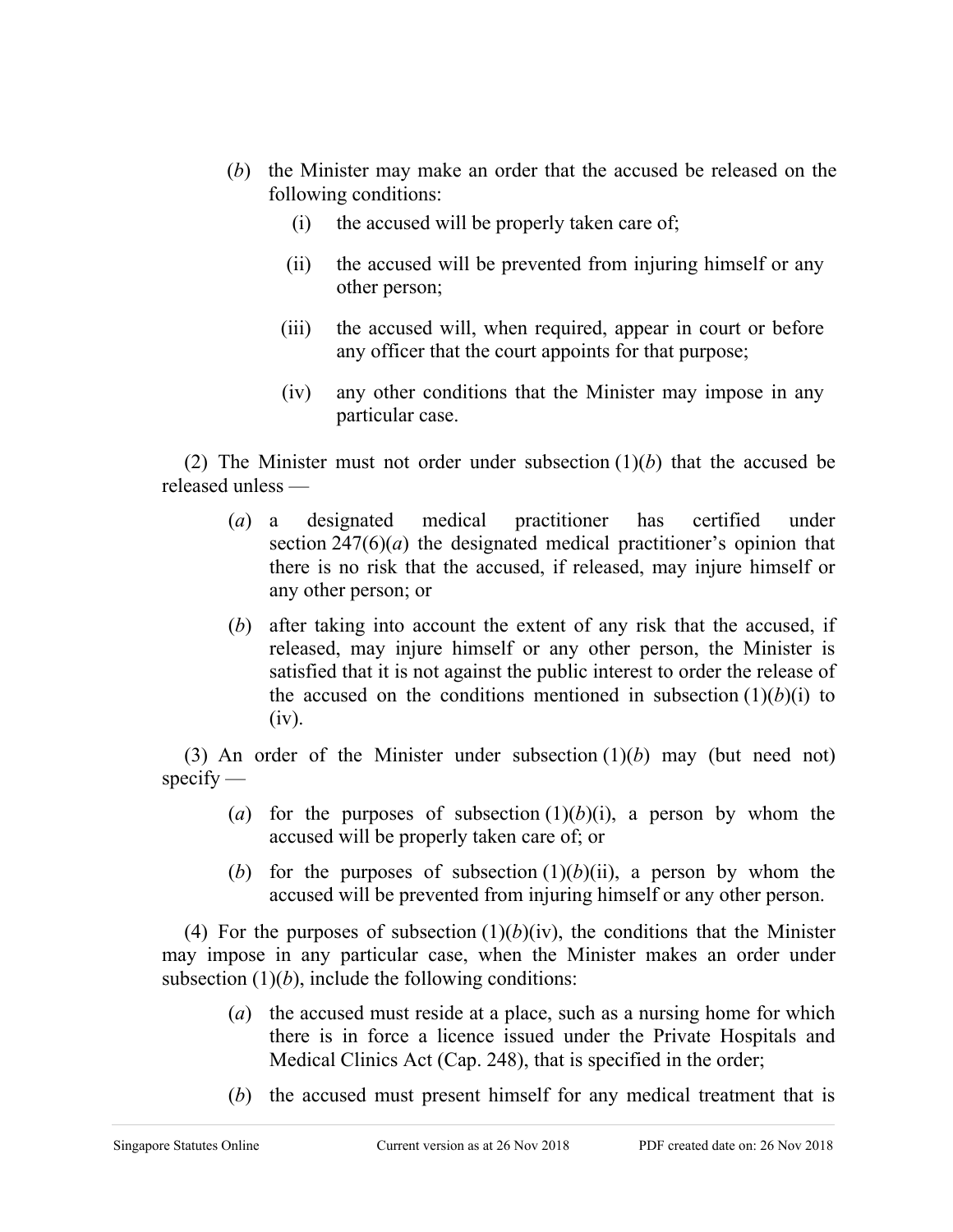specified in the order;

- (*c*) the accused must take any medication that is specified in the order;
- (*d*) the accused, or the relative or friend, or both of them, must give sufficient security for compliance with the conditions of the order;
- (*e*) a person specified in the order must supervise the accused's compliance with any conditions of the order that are imposed on the accused.
- (5) The Minister may, on the application of any party
	- (*a*) vary any condition mentioned in subsection  $(1)(b)(i)$ , (ii) and (iii); and
	- (*b*) vary, revoke or add to any condition mentioned in subsection  $(1)(b)(iv)$ .

(6) The Minister may, after considering the matters reported under section 253(3) in relation to the accused —

- (*a*) revoke an order under subsection  $(1)(b)$  in relation to the accused; and
- (*b*) make another order under subsection  $(1)(b)$ , or an order under section 249(9)(*b*) or  $(c)(i)$  or (ii), in relation to the accused.

(7) The Minister may also revoke an order under subsection (1)(*b*) in relation to the accused, and make another order under subsection  $(1)(b)$ , or an order under section 249(9)(*b*) or (*c*)(*i*) or (*ii*), in relation to the accused, if —

- (*a*) the accused fails, without reasonable excuse, to comply with any condition of the order that is imposed on the accused; or
- (*b*) any other person, specified in the order, fails, without reasonable excuse, to comply with any condition of the order that is imposed on that person.

(8) If a relative or friend of a person confined pursuant to an order under section  $252(6)(a)$  or  $(7)(b)$  (called in this section the subject) wishes the subject to be delivered to the care and custody of the relative or friend —

- (*a*) the relative or friend may apply for this; and
- (*b*) the Minister may make an order that the subject be released on the following conditions: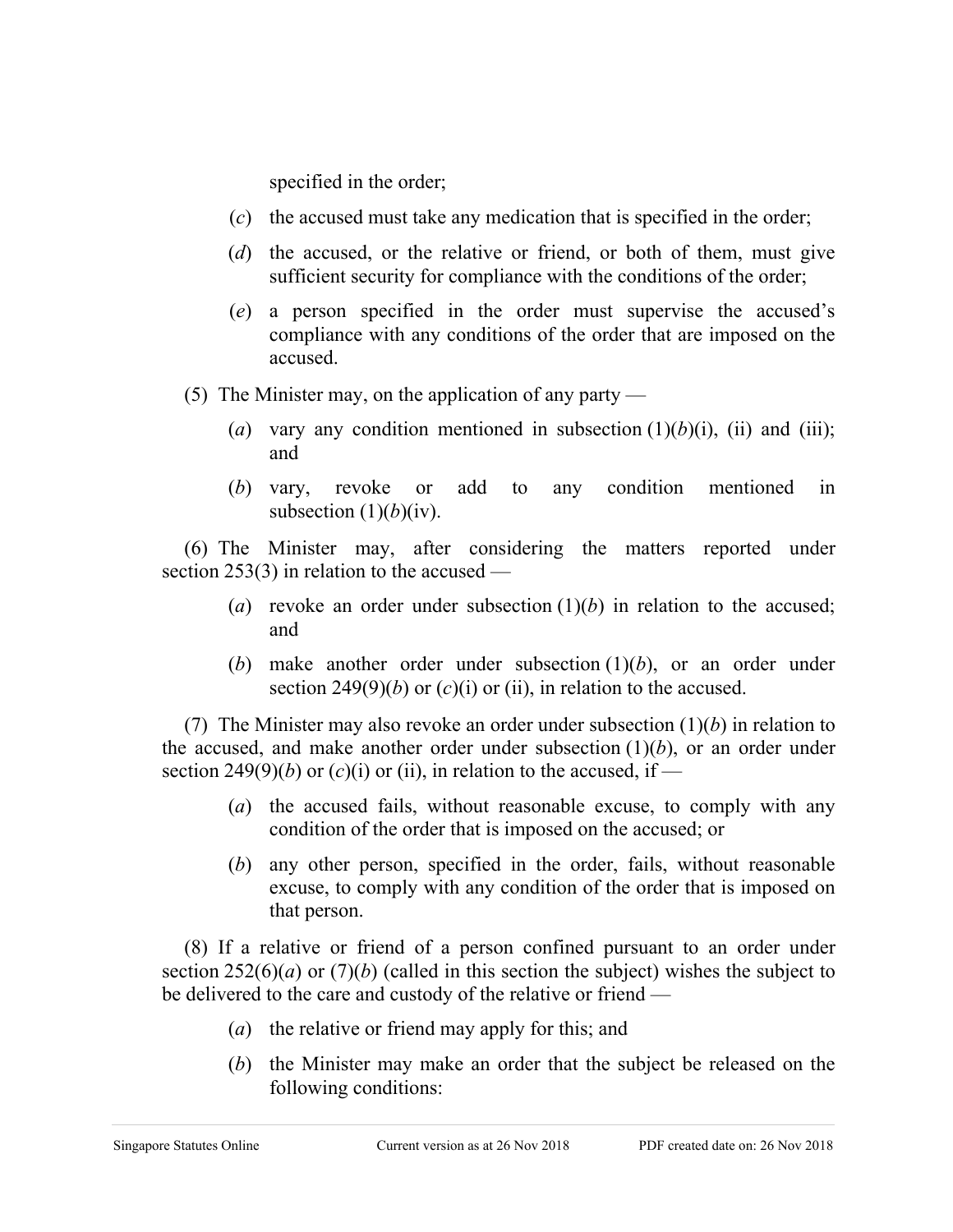- (i) the subject will be properly taken care of;
- (ii) the subject will be prevented from injuring himself or any other person;
- (iii) the subject will, when required, be produced for inspection by the principal officer of a psychiatric institution, at a time directed by the Minister;
- (iv) any other conditions that the Minister may impose in any particular case.

(9) The Minister must not order under subsection (8)(*b*) that the subject be released unless —

- (*a*) a designated medical practitioner has certified under section 252(3) the designated medical practitioner's opinion that there is no risk that the subject, if released, may injure himself or any other person; or
- (*b*) after taking into account the extent of any risk that the subject, if released, may injure himself or any other person, the Minister is satisfied that it is not against the public interest to order the release of the subject on the conditions mentioned in subsection  $(8)(b)(i)$  to (iv).

(10) An order of the Minister under subsection (8)(*b*) may (but need not)  $specify -$ 

- (*a*) for the purposes of subsection  $(8)(b)(i)$ , a person by whom the subject will be properly taken care of; or
- (*b*) for the purposes of subsection  $(8)(b)(ii)$ , a person by whom the subject will be prevented from injuring himself or any other person.

(11) For the purposes of subsection  $(8)(b)(iv)$ , the conditions that the Minister may impose in any particular case, when the Minister makes an order under subsection  $(8)(b)$ , include the following conditions:

- (*a*) the subject must reside at a place, such as a nursing home for which there is in force a licence issued under the Private Hospitals and Medical Clinics Act, that is specified in the order;
- (*b*) the subject must present himself for any medical treatment that is specified in the order;
- (*c*) the subject must take any medication that is specified in the order;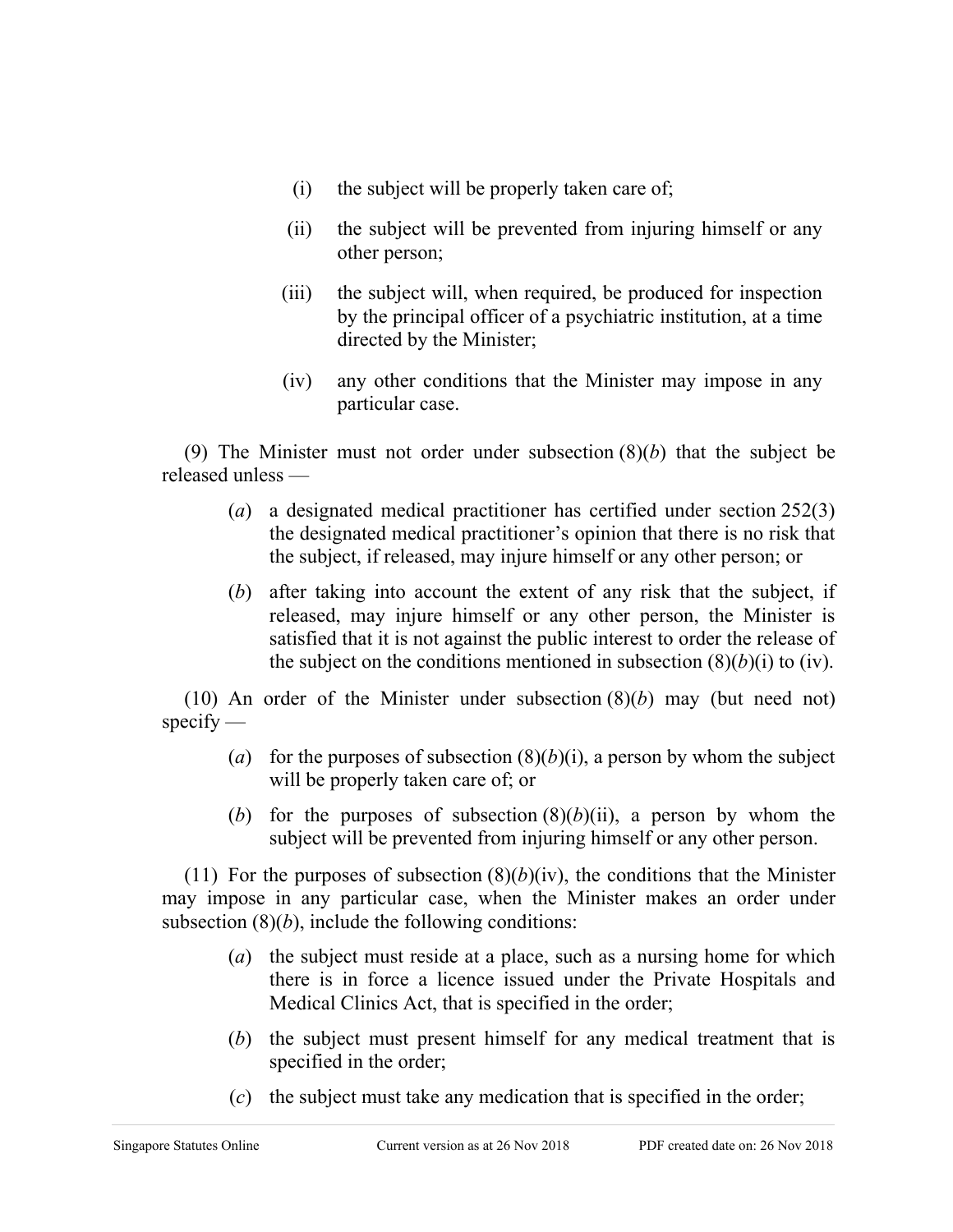- (*d*) the subject, or the relative or friend, or both of them, must give sufficient security for compliance with the conditions of the order;
- (*e*) a person specified in the order must supervise the subject's compliance with any conditions of the order that are imposed on the subject.
- (12) The Minister may, on the application of any party
	- (*a*) vary any condition mentioned in subsection  $(8)(b)(i)$ , (*ii*) and (*iii*); and
	- (*b*) vary, revoke or add to any condition mentioned in subsection  $(8)(b)(iv)$ .

(13) The Minister may, after considering the matters reported under section 253(3) in relation to the subject —

- (*a*) revoke an order under subsection (8)(*b*) in relation to the subject; and
- (*b*) make another order under subsection (8)(*b*), or an order under section  $252(6)(a)$  or (*b*), in relation to the subject.

(14) The Minister may also revoke an order under subsection (8)(*b*) in relation to the subject, and make another order under subsection (8)(*b*), or an order under section 252(6)(*a*) or (*b*), in relation to the subject, if —

- (*a*) the subject fails, without reasonable excuse, to comply with any condition of the order that is imposed on the subject; or
- (*b*) any other person, specified in the order, fails, without reasonable excuse, to comply with any condition of the order that is imposed on that person.

## **Procedure when person confined under section 249 or 252, or released under section 249, 252 or 255 on any condition, certified fit for discharge or release**

**256.**—(1) If the principal officer and 2 visitors of a psychiatric institution certify that, in their judgment, a person who is confined pursuant to an order under section 249(9)(*b*) or (*c*)(*i*) or 252(6)(*a*) or (7)(*b*) in the psychiatric institution, a prison or any other suitable place of safe custody, or who is released pursuant to an order under section 249(2) or  $(9)(c)(ii)$ , 252(6)(*b*) or 255(1)(*b*) or (8)(*b*) on any condition, may be discharged without danger of injuring himself or any other person, the Minister may —

(*a*) order the person to be discharged; or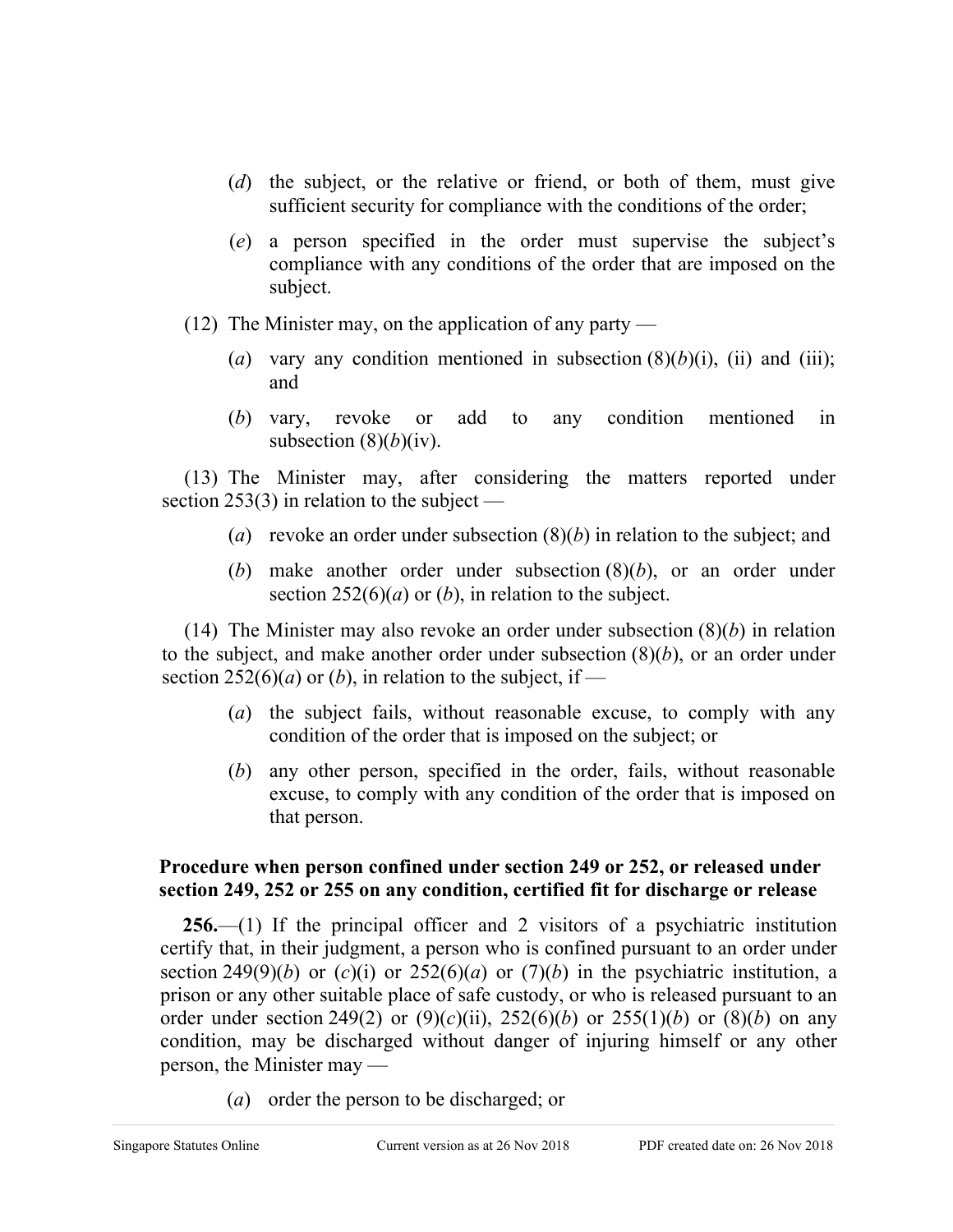(*b*) make another order under section 249(9)(*b*) or (*c*)(i) or 252(6)(*a*) (as the case may be).

(2) If the principal officer and 2 visitors of a psychiatric institution certify that, in their judgment, a person who is confined pursuant to an order under section 249(9)(*b*) or (*c*)(i) or 252(6)(*a*) or (7)(*b*) in the psychiatric institution, a prison or any other suitable place of safe custody may be released on any condition (being a condition that may be imposed to minimise any risk that the person, if released, may injure himself or any other person), the Minister may —

- (*a*) make an order under section  $249(9)(c)(ii)$  or  $252(6)(b)$  for the release of the person; or
- (*b*) make another order under section 249(9)(*b*) or (*c*)(i) or 252(6)(*a*) (as the case may be).

(3) If, pursuant to subsection  $(1)(b)$  or  $(2)(b)$  or paragraph  $(b)(ii)$ , the Minister makes an order under section 249(9)(*b*) or  $(c)(i)$  or  $252(6)(a)$  for the person to be confined in a psychiatric institution, a prison or any other suitable place of safe custody —

- (*a*) the Minister may appoint a commission consisting of a Magistrate and 2 medical officers —
	- (i) to make formal inquiry into the person's state of mind, taking such evidence as is necessary; and
	- (ii) to report to the Minister; and
- (*b*) the Minister may, after receiving the report, as the Minister thinks  $fit -$ 
	- (i) order the person to be discharged; or
	- (ii) make another order under section  $249(9)(b)$  or  $(c)(i)$  or  $252(6)(a)$  (as the case may be).".

## **New section 256A**

**73.** The Code is amended by inserting, immediately after section 256, the following section:

# "**Failure by person released to comply with condition of release order, etc.**

**256A.**—(1) This section applies to any person who has been released pursuant to an order under section 249(2) or  $(9)(c)(ii)$ , 252(6)(*b*) or 255(1)(*b*) or (8)(*b*).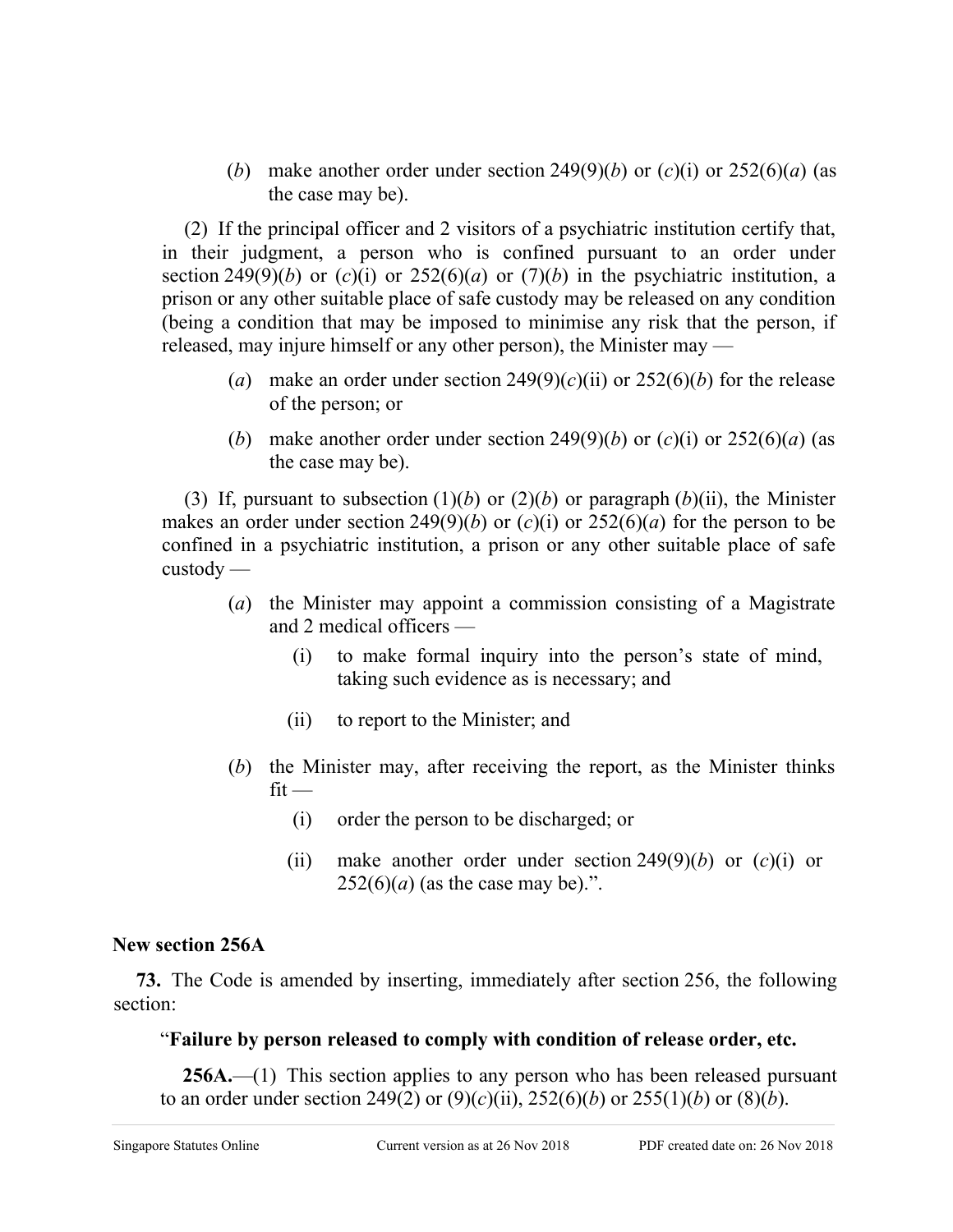(2) Any police officer may, without a warrant, arrest a person mentioned in subsection (1) who is reasonably suspected —

- (*a*) to have failed to comply with any condition, of the order pursuant to which the person is released, that is imposed on the person; and
- (*b*) to be dangerous to himself or any other person by reason of mental disorder.

(3) The Minister, or a visitor of a psychiatric institution, may apply to a court for a warrant of arrest to be issued against a person mentioned in subsection (1) who is reasonably suspected to have failed to comply with any condition, of the order pursuant to which the person is released, that is imposed on the person.

(4) Sections 67 and 68 do not apply to a person arrested under subsection (2).

(5) Where a person is arrested under subsection (2) or pursuant to a warrant of arrest issued on an application under subsection (3), the person must, as soon as practicable, be produced before a Magistrate's Court.

(6) A police officer must not detain in custody a person who has been arrested under subsection (2) for a longer period than under all the circumstances of the case is reasonable.

(7) The period mentioned in subsection (6) must not exceed 24 hours, exclusive of the time necessary for the journey from the place of arrest to the Magistrate's Court.

(8) Where a person who has been released pursuant to an order under section 249(2) is arrested under subsection (2) or pursuant to a warrant of arrest issued on an application under subsection  $(3)$  —

- (*a*) if the Magistrate's Court finds that the person has failed, without reasonable excuse, to comply with any condition of the order that is imposed on the person, the Magistrate's Court must act in accordance with section  $249(7)$  and  $(8)$ ; and
- (*b*) unless the Magistrate's Court makes a finding mentioned in paragraph (*a*) — the Magistrate's Court must release the person.

(9) Where a person who has been released pursuant to an order under section  $249(9)(c)(ii)$ ,  $252(6)(b)$  or  $255(1)(b)$  or  $(8)(b)$  is arrested under subsection (2) or pursuant to a warrant of arrest issued on an application under subsection (3), the Magistrate's Court must —

(*a*) order that the person be remanded in a psychiatric institution, a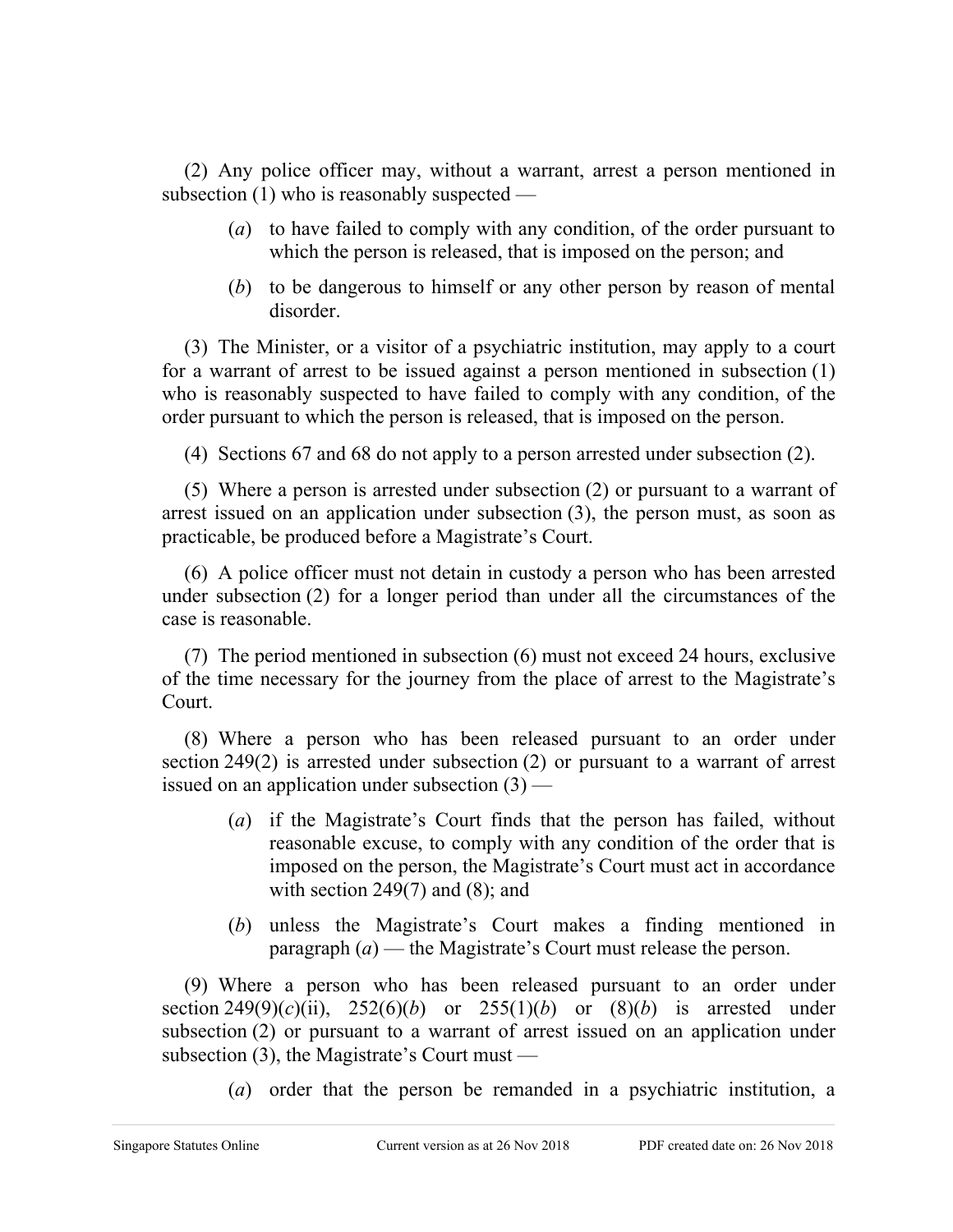prison or any other suitable place of safe custody pending the making of another order by the Minister under section 249(9)(*b*) or (*c*)(i) or (ii),  $252(6)(a)$  or (*b*) or  $255(1)(b)$  or  $(8)(b)$  (as the case may be); and

(*b*) report the case to the Minister.".

### **Amendment of section 258**

**74.** Section 258 of the Code is amended —

- (*a*) by deleting the word "or" at the end of paragraph (*d*) of *Explanation 2* after subsection (3);
- (*b*) by deleting the full-stop at the end of paragraph (*e*) of *Explanation 2* after subsection (3) and substituting the word "; or", and by inserting immediately thereafter the following paragraph:
	- " $(f)$  where an accused's statement under section 22 or 23 is in writing, when section  $22(5)$  or  $23(3B)$  (as the case may be) requires the statement to be recorded in the form of an audiovisual recording.";
- (*c*) by inserting, immediately after subsection (4), the following subsection:

"(4A) For the purposes of subsection (3), the making of a statement by an accused is not to be regarded as caused by any inducement, threat or promise merely because a person in authority had earlier informed the accused that the accused was required or legally bound to give information under section 27 of the Prevention of Corruption Act (Cap. 241), if that person believed in good faith, when so informing the accused, that —

- (*a*) the accused was concerned in an offence under that Act; or
- (*b*) a reasonable complaint has been made, or credible information has been received, or a reasonable suspicion exists, that the accused was concerned in an offence under that Act.";
- (*d*) by deleting subsection (5) and the *Explanation* after that subsection and substituting the following subsections:

"(5) When 2 or more persons are tried jointly in any of the following circumstances, and a confession made by one such person affecting that person and any other such person is proved, the court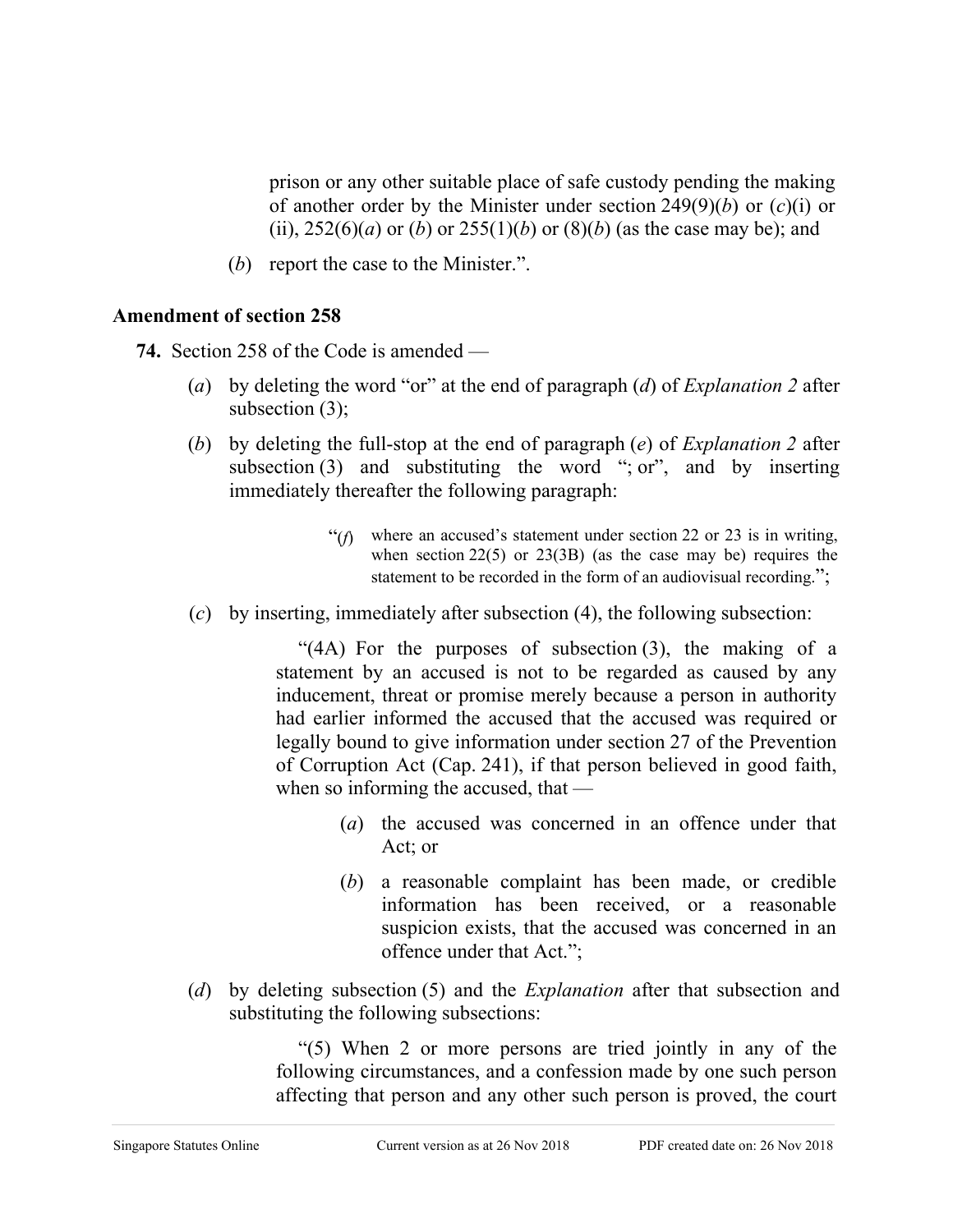may take into consideration the confession as against the other person as well as against the person who made the confession:

- (*a*) all of those persons are tried jointly for the same offence;
- (*b*) the proof of the facts alleged in the charge for the offence for which one of those persons (*A*) is tried (excluding any fact relating to any intent or state of mind on the part of *A* necessary to constitute the offence for which *A* is tried) would, for each of the rest of those persons, result in the proof of the facts alleged in the charge for the offence for which that person is tried (excluding any fact relating to any intent or state of mind on the part of that person necessary to constitute the offence for which that person is tried);
- (*c*) at least one of those persons is tried for an offence under section 411, 412, 413 or 414 of the Penal Code (Cap. 224) in respect of any property, and the rest of those persons are tried for one or more of the offences of theft, extortion, robbery, criminal misappropriation, criminal breach of trust or cheating under Chapter XVII of the Penal Code in respect of the same property.

(5A) Despite subsection (5), the court may refuse to take into consideration a confession as against a person (other than the maker of the confession), if the prejudicial effect of the confession on that person outweighs the probative value of the confession.

(5B) In subsection (5), "offence" includes an abetment of, a conspiracy to commit, or an attempt to commit, the offence."; and

- (*e*) by inserting, immediately after paragraph (*b*) of the *Illustrations*, the following paragraph:
	- " $(c)$  *A* is charged with an offence of corruptly giving a gratification to *B* under section 5(*b*) of the Prevention of Corruption Act (Cap. 241). *B* is charged with an offence of corruptly receiving the same gratification from *A* under section 5(*a*) of the Prevention of Corruption Act. *A* and *B* are jointly tried for those offences. If a confession made by *A* affecting both *A* and *B* is proved, and the same facts are alleged in the charges against *A* and *B*, the court may take into consideration the confession as against *B*, even though *A* and *B* are charged with offences that have different elements.".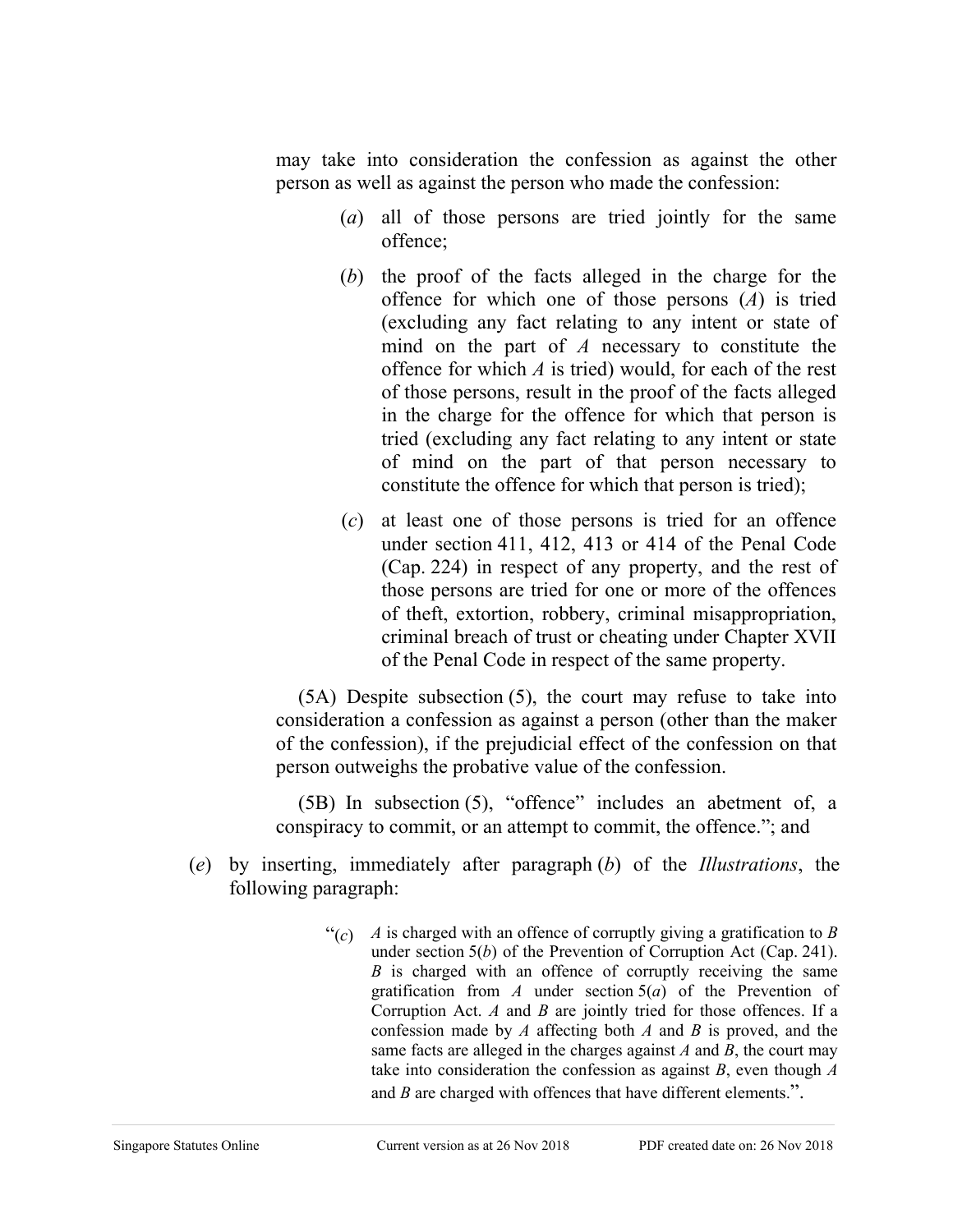### **New sections 258A and 258B**

**75.** The Code is amended by inserting, immediately after section 258, the following sections:

### "**Admissibility of Case for the Defence**

**258A.**—(1) Where any person is charged with an offence, the Case for the Defence filed under section 163(1) or 215(1) by or on behalf of that person —

- (*a*) is admissible in evidence at that person's trial (including during the presentation of the prosecutor's statement under section 230(1)(*d*)); and
- (*b*) if that person tenders himself as a witness, may be used in cross-examination and for the purpose of impeaching that person's credit.

(2) When 2 or more persons are tried jointly in any of the following circumstances, and the Case for the Defence filed under section 163(1) or 215(1) by or on behalf of any such person affects that person and any other such person, the court may take into consideration that Case for the Defence as against the other person as well as against the person by or on behalf of whom that Case for the Defence was filed:

- (*a*) all of those persons are tried jointly for the same offence;
- (*b*) the proof of the facts alleged in the charge for the offence for which one of those persons (*A*) is tried (excluding any fact relating to any intent or state of mind on the part of *A* necessary to constitute the offence for which *A* is tried) would, for each of the rest of those persons, result in the proof of the facts alleged in the charge for the offence for which that person is tried (excluding any fact relating to any intent or state of mind on the part of that person necessary to constitute the offence for which that person is tried);
- (*c*) at least one of those persons is tried for an offence under section 411, 412, 413 or 414 of the Penal Code (Cap. 224) in respect of any property, and the rest of those persons are tried for one or more of the offences of theft, extortion, robbery, criminal misappropriation, criminal breach of trust or cheating under Chapter XVII of the Penal Code in respect of the same property.

(3) Despite subsection (2), the court may refuse to take into consideration a Case for the Defence as against a person (other than the person by or on behalf of whom that Case for the Defence was filed), if the prejudicial effect of that Case for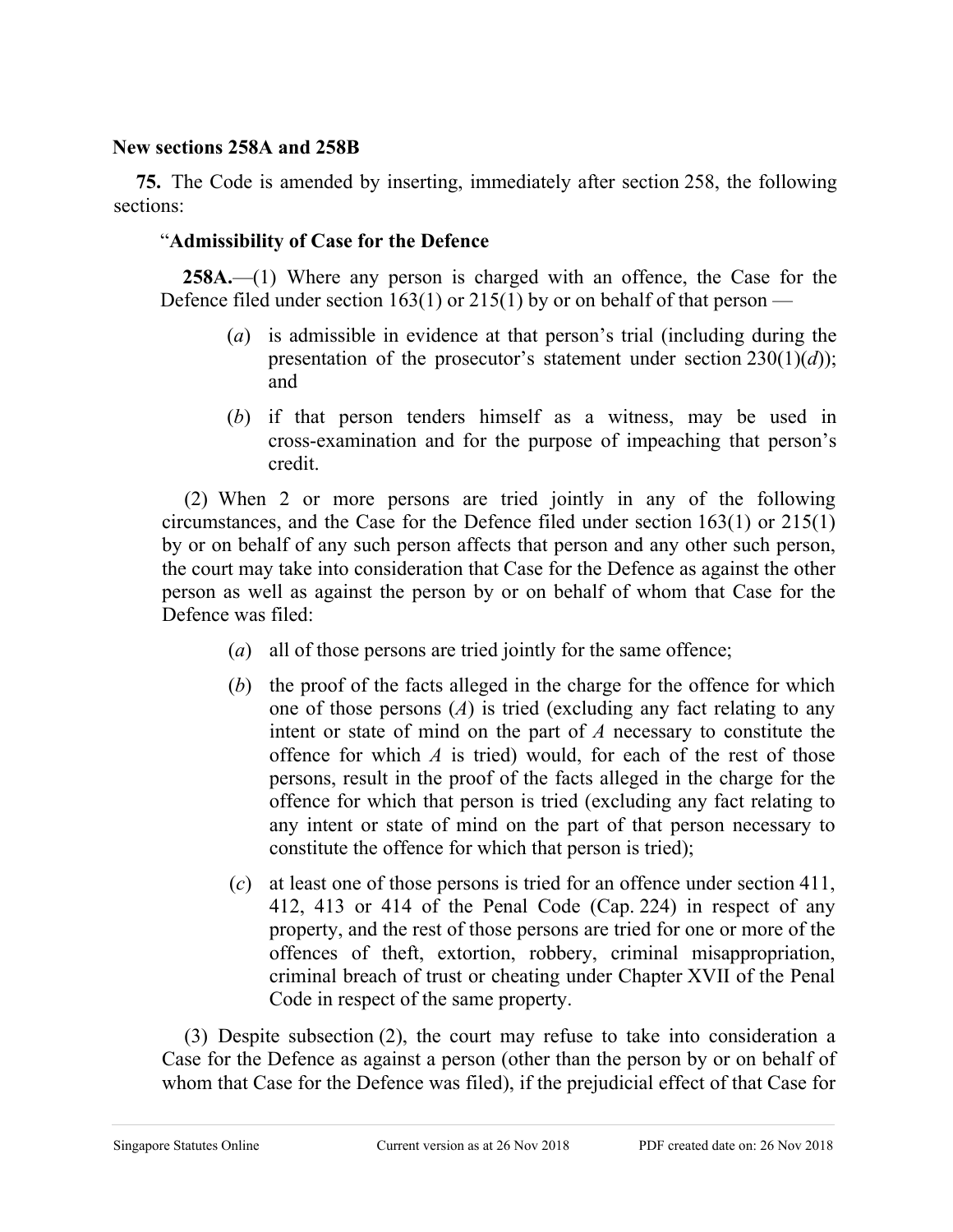the Defence on that person outweighs the probative value of that Case for the Defence.

(4) In subsection (2), "offence" includes an abetment of, a conspiracy to commit, or an attempt to commit, the offence.

### **Reference to certain documents in Case for the Prosecution**

**258B.** Where any person is charged with an offence, any document mentioned in section  $162(a)$ , (*b*), (*c*) or (*d*) or  $214(a)$ , (*b*) or (*c*), which is contained in the Case for the Prosecution filed under section 161(2) or 213(1) for the purposes of the trial of that person, may be referred to during that trial as if that document is part of the prosecutor's statement under section 230(1)(*d*).".

### **Amendment of section 264**

**76.** Section 264 of the Code is amended —

- (*a*) by deleting the words "(other than a committal hearing held under Division 2 of Part  $X$ )" in subsection (1); and
- (*b*) by deleting subsection (4) and substituting the following subsections:

"(4) Unless the court directs otherwise, so much of any statement as is admitted in evidence under this section must be read aloud at the hearing.

(4A) Where the court directs under subsection (4) that any part of a statement admitted in evidence under this section need not be read aloud at the hearing, the court may also direct that an account be given orally of the part of that statement that is not read aloud.".

# **New section 264A**

**77.** The Code is amended by inserting, immediately after section 264, the following section:

## "**Statement recorded in form of audiovisual recording**

**264A.**—(1) Despite anything in this Code or in any other written law, a statement made by a person that is recorded in the form of an audiovisual recording (called in this section a recorded statement) is admissible as evidence in a criminal proceeding, to the same extent and to the same effect as oral evidence given by the person, if —

(*a*) the criminal proceeding relates to an offence alleged to have been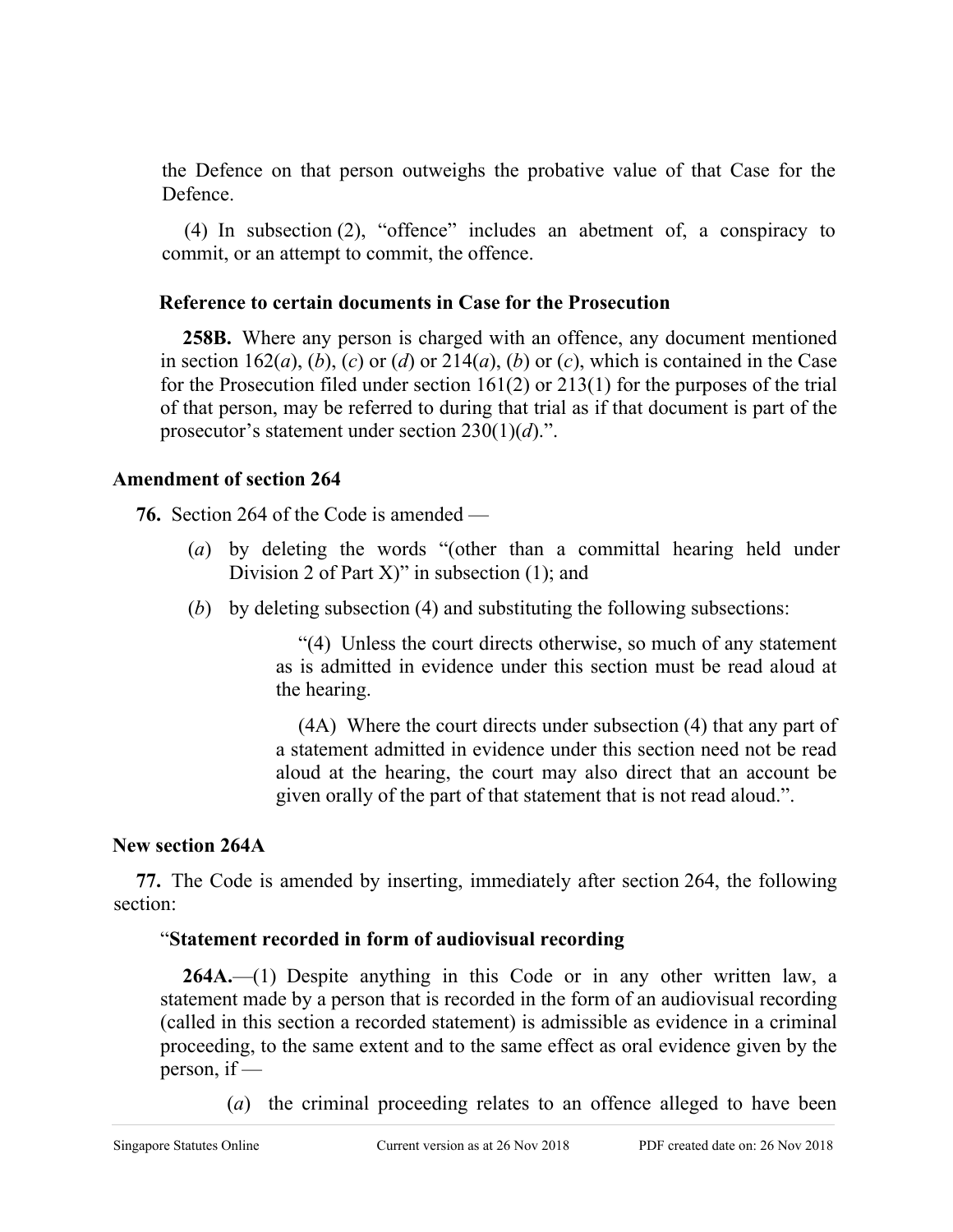committed against or in relation to the person;

- (*b*) any of the following conditions is satisfied:
	- (i) the offence alleged to have been committed against or in relation to the person is —
		- (A) a child abuse offence;
		- (B) an offence under section 24(2) of the Children and Young Persons Act (Cap. 38), an abetment of, a conspiracy to commit, or an attempt to commit, that offence;
		- (C) a sexual offence;
		- (D) an offence under section 169(3) of the Women's Charter (Cap. 353), an abetment of, a conspiracy to commit, or an attempt to commit, that offence; or
		- (E) an offence under section  $3(1)$  or  $(2)$  or  $6(1)$  of the Prevention of Human Trafficking Act 2014 (Act 45 of 2014), an abetment of, a conspiracy to commit, or an attempt to commit, that offence;
	- (ii) both of the following apply:
		- (A) the offence alleged to have been committed against or in relation to the person is an offence under section 323, 324, 325, 326, 327, 328, 329, 330, 331, 334, 335, 336, 337 or 338 of the Penal Code (Cap. 224), an abetment of, a conspiracy to commit, or an attempt to commit, that offence;
		- (B) any of the following applies:
			- (BA) the person is below 16 years of age;
			- (BB) the person is suffering from a mental disability;
			- (BC) the person is a domestic maid, and the offence is alleged to have been committed by the employer of the person or by a member of the employer's household;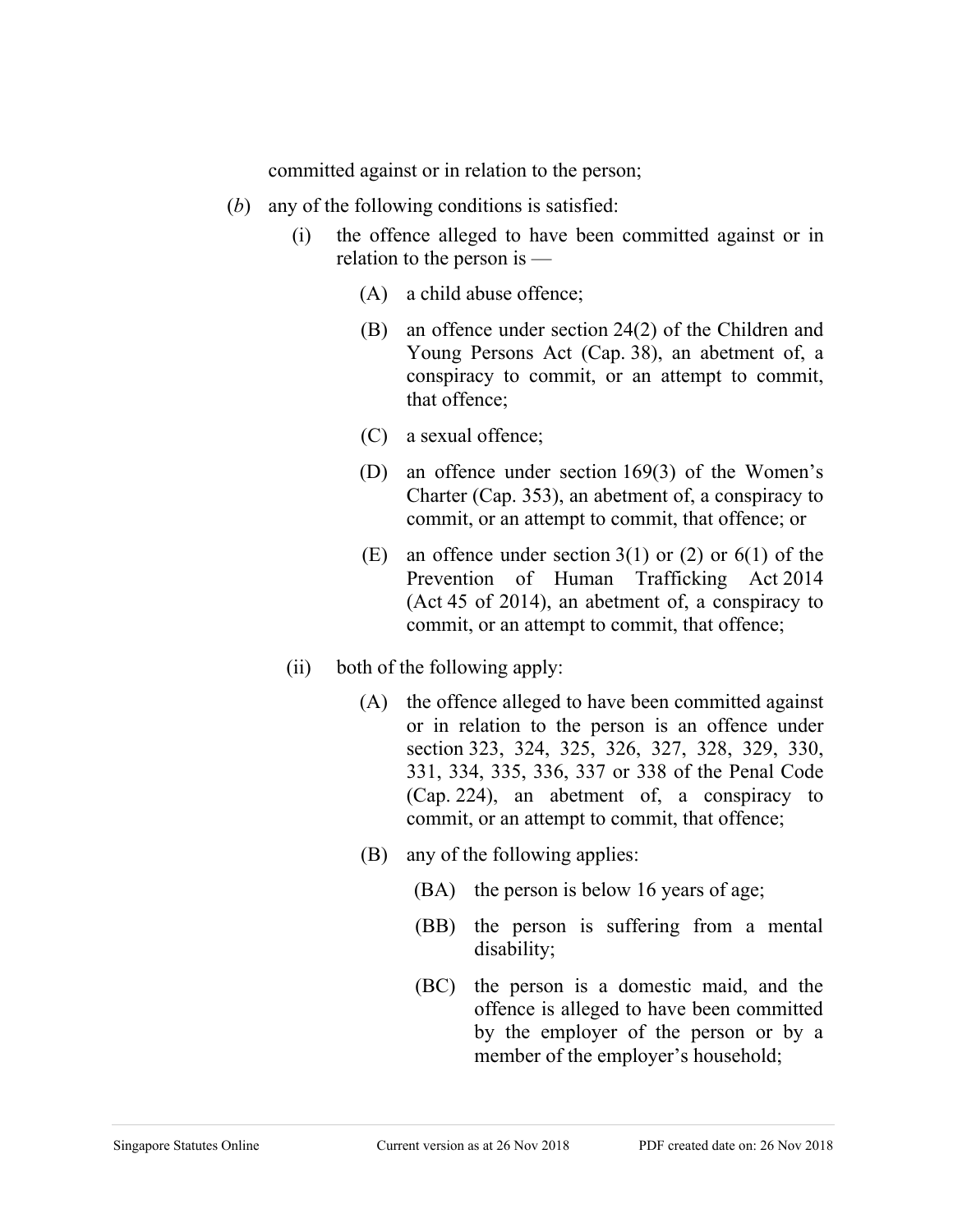- (iii) all of the following apply:
	- (A) the offence alleged to have been committed against or in relation to the person is any other offence;
	- (B) any of the following applies:
		- (BA) the person is below 16 years of age;
		- (BB) the person is suffering from a mental disability;
		- (BC) the person is a domestic maid, and the offence is alleged to have been committed by the employer of the person or by a member of the employer's household;
	- (C) the court grants leave for the recorded statement to be admitted in evidence;
- (*c*) in a case where the person is below 21 years of age, the recorded statement states the person's age; and
- (*d*) in a case where the recorded statement is to be used in lieu of oral evidence given by the person as evidence in chief in the criminal proceeding, the person has confirmed in the recorded statement that what the person states in the recorded statement is true.

(2) Where a recorded statement is admissible as evidence in a criminal proceeding under subsection (1), a transcript of the audiovisual recording of the recorded statement is also admissible as evidence in the criminal proceeding, to the same extent and to the same effect as the recorded statement.

(3) Where in any criminal proceeding a recorded statement of a person, or a transcript of the audiovisual recording of a recorded statement of a person, is admitted in evidence under this section, the court may, of its own motion or on the application of any party to the proceeding, require the person to attend before the court and give evidence.

- (4) Unless the court directs otherwise
	- (*a*) the audiovisual recording of so much of a recorded statement as is admitted in evidence under this section must be displayed at the hearing; and
	- (*b*) so much of a transcript as is admitted in evidence under this section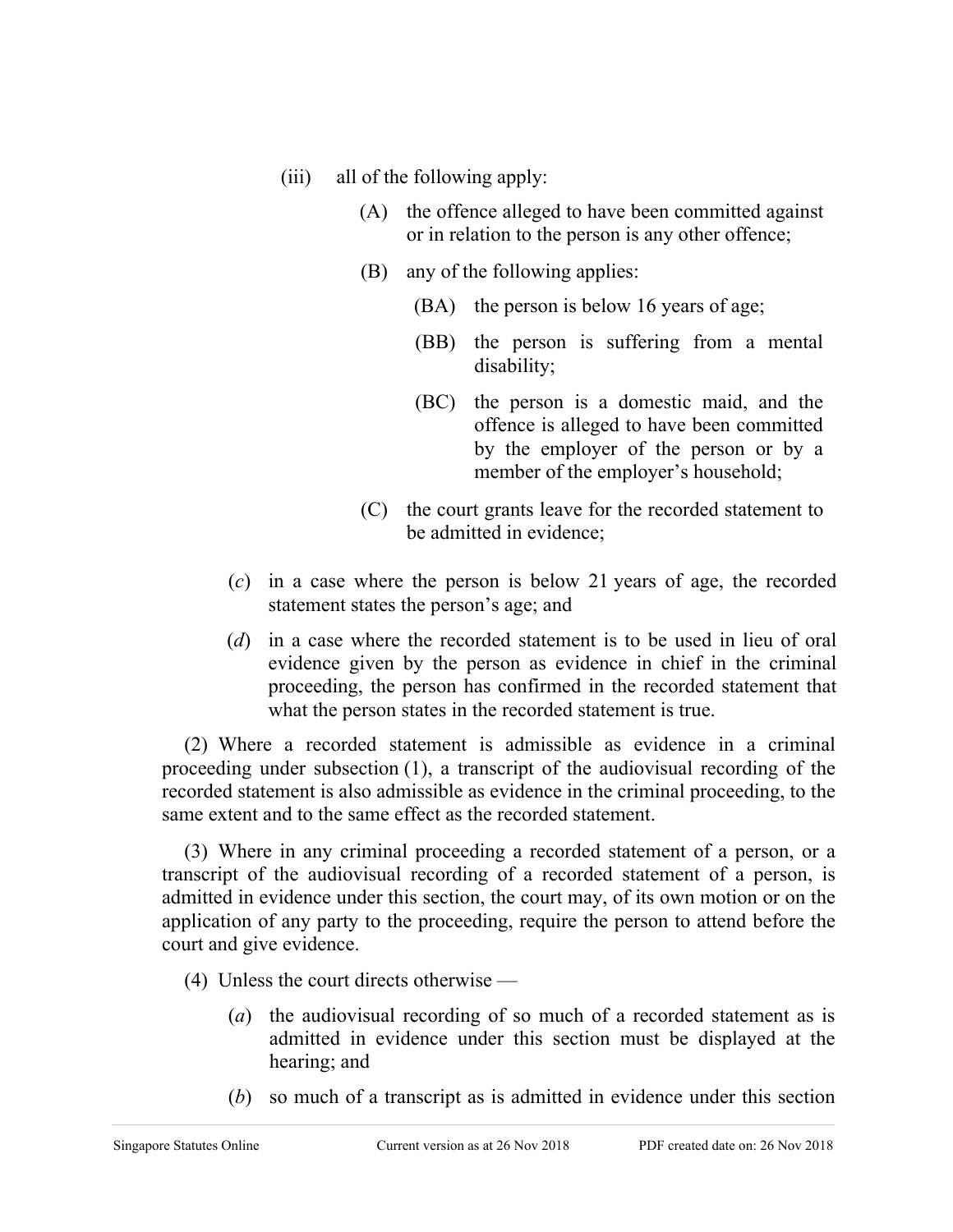must be read aloud at the hearing.

(5) Where the court directs under subsection (4) that any part of the audiovisual recording of a recorded statement admitted in evidence under this section need not be displayed at the hearing, the court may also direct that an account be given orally of the part of the audiovisual recording that is not displayed.

(6) Where the court directs under subsection (4) that any part of a transcript admitted in evidence under this section need not be read aloud at the hearing, the court may also direct that an account be given orally of the part of the transcript that is not read aloud.

(7) Where a document or an object is referred to as an exhibit and identified in a recorded statement of a person, or in a transcript of the audiovisual recording of a recorded statement of a person, and the recorded statement or transcript (as the case may be) is admitted in evidence under this section, the document or object must be treated as if the document or object had been produced as an exhibit and identified in court by the person.

(8) Where a document is referred to as an exhibit in a recorded statement, or in a transcript of the audiovisual recording of a recorded statement, and the recorded statement or transcript (as the case may be) is admitted in evidence under this section, the prosecution must —

- (*a*) serve a copy of that document on the defence; or
- (*b*) allow the defence to inspect that document or a copy of that document.

(9) In this section, "domestic maid" and "member of the employer's household" have the same meanings as in section 73(4) of the Penal Code.".

## **New sections 269 and 270**

**78.** The Code is amended by inserting, immediately after section 268, the following sections:

# "**Opinion of expert in criminal proceedings**

**269.**—(1) In any criminal proceedings, an opinion of an expert on a point of scientific, technical or other specialised knowledge is admissible as evidence to the extent that it is so admissible by this Code, the Evidence Act (Cap. 97), the Criminal Procedure Rules or any other written law.

(2) The Criminal Procedure Rules may prescribe —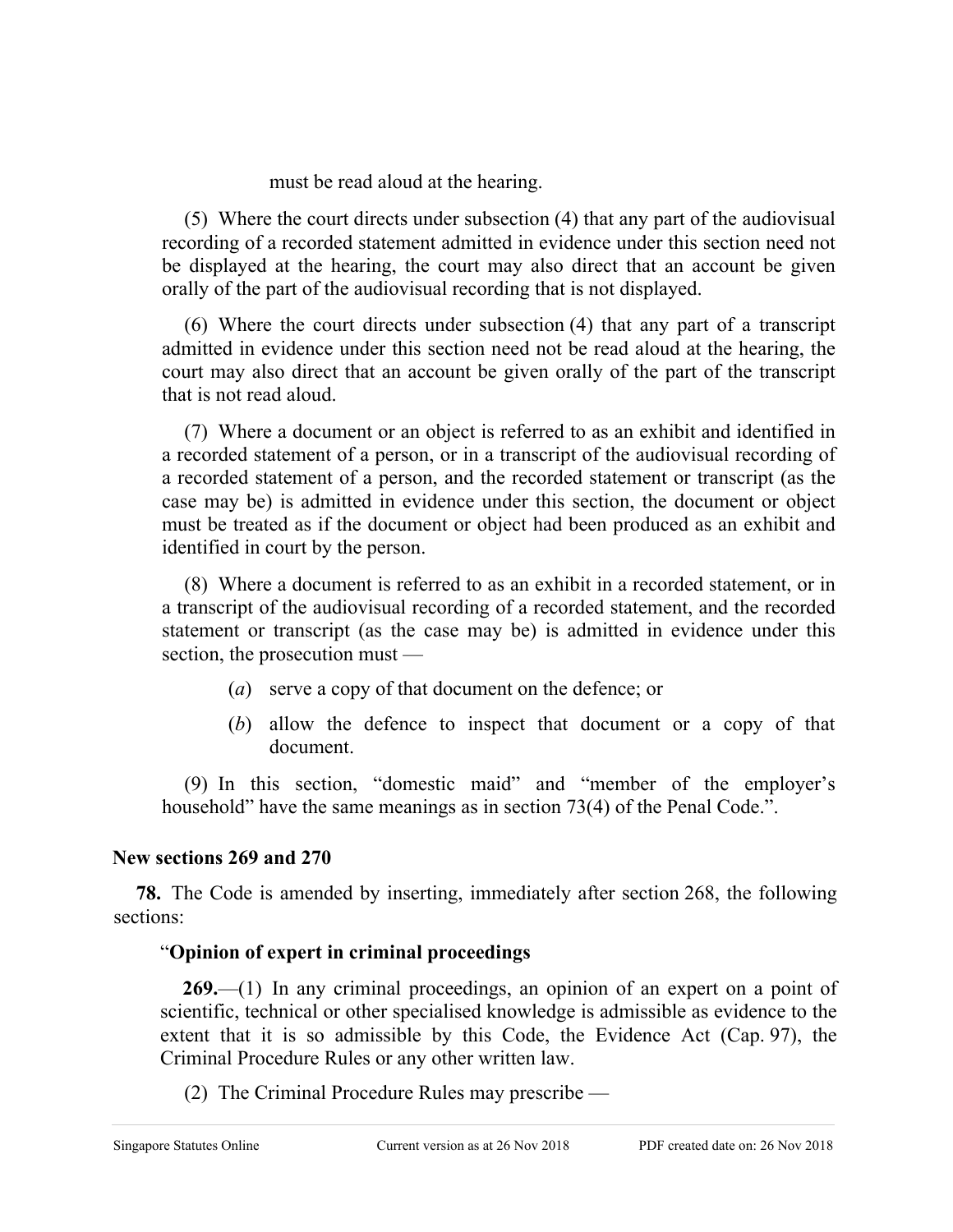- (*a*) the duties of an expert;
- (*b*) how an opinion of an expert on a point of scientific, technical or other specialised knowledge is to be adduced in evidence; and
- (*c*) the requirements for any such opinion to be used in evidence.

## **Opinion of psychiatrist in criminal proceedings**

**270.**—(1) In any criminal proceedings, an opinion of a psychiatrist on any matter concerning psychiatry (when given as the opinion of an expert) is not admissible as evidence, unless the psychiatrist is a member of the panel of psychiatrists (called in this section the Panel) established for the purposes of this section.

(2) A Selection Committee may appoint, or renew the appointment of, a psychiatrist as a member of the Panel, for a period not exceeding 2 years at a time, if the psychiatrist applies in such manner, and satisfies such requirements, as may be prescribed in the Criminal Procedure Rules.

(3) In deciding whether to appoint, or to renew the appointment of, a psychiatrist as a member of the Panel, the Selection Committee must consider such matters as may be prescribed in the Criminal Procedure Rules.

(4) The Selection Committee may revoke the appointment of a psychiatrist as a member of the Panel in such circumstances as may be prescribed by the Criminal Procedure Rules.

(5) Any psychiatrist who is aggrieved by any decision of the Selection Committee mentioned in the following paragraphs may appeal to the Chief Justice within such period, and in such manner, as may be prescribed by the Criminal Procedure Rules:

- (*a*) a decision not to appoint the psychiatrist as a member of the Panel;
- (*b*) a decision not to renew the appointment of the psychiatrist as a member of the Panel;
- (*c*) a decision to revoke the appointment of the psychiatrist as a member of the Panel.
- (6) The decision of the Chief Justice on an appeal under subsection (5) is final.

(7) Where the appointment of a psychiatrist as a member of the Panel is revoked under subsection (4), the psychiatrist cannot be re-appointed as a member of the Panel until such period as may be specified in the Criminal Procedure Rules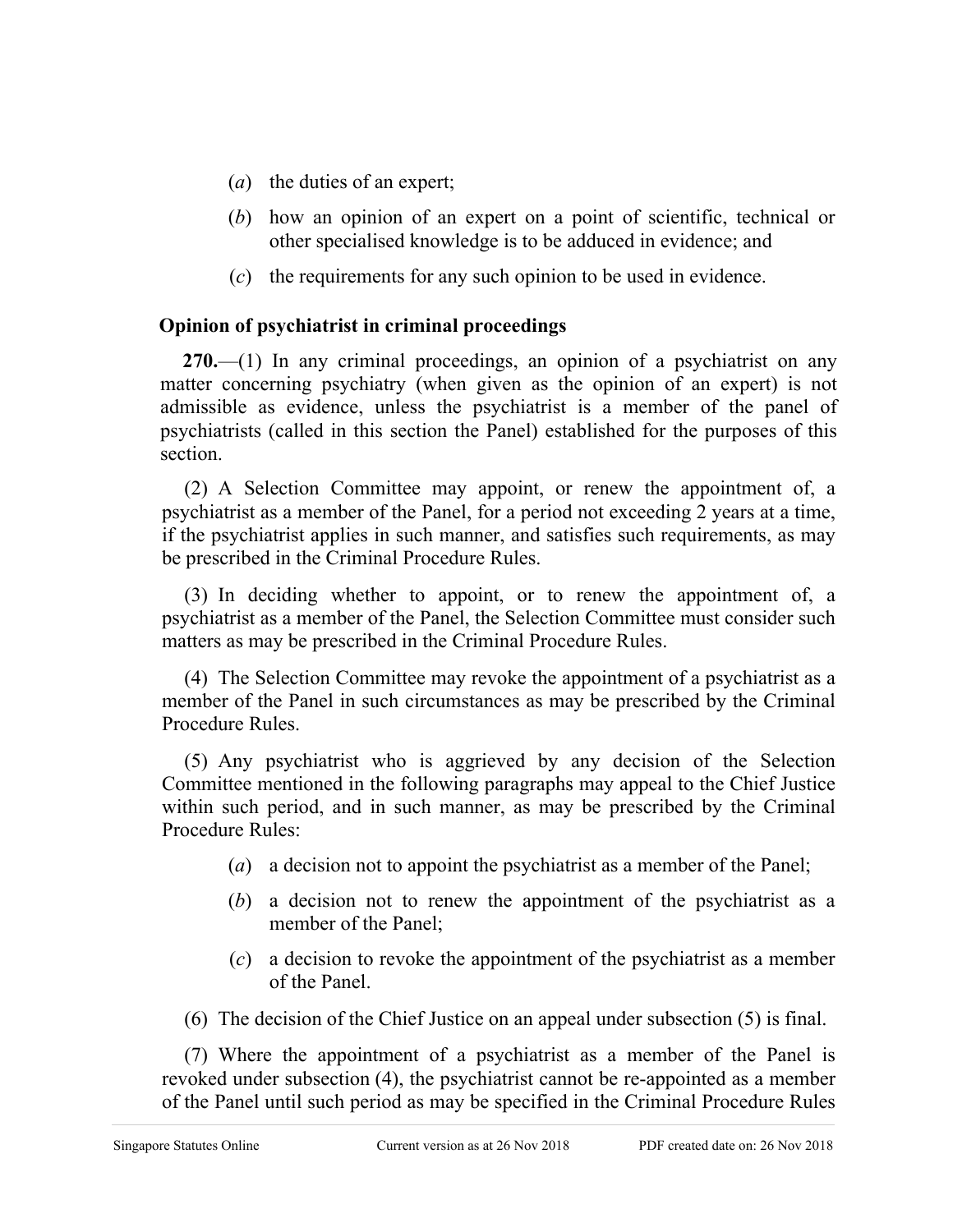has passed.

- (8) The Selection Committee consists of the following persons:
	- (*a*) a Judge of the Supreme Court, who is nominated by the Chief Justice for such period as the Chief Justice may determine, and who is the chairperson of the Committee;
	- (*b*) a District Judge, who is nominated by the Chief Justice for such period as the Chief Justice may determine;
	- (*c*) a public officer, who is nominated by the Minister charged with the responsibility for health.

(9) All members of the Selection Committee must be present to constitute a quorum for a meeting of the Committee.

(10) Each member of the Selection Committee has one vote.

(11) A decision is adopted by the Selection Committee at a meeting if a majority of the votes cast on it are in favour of it.

(12) A member present at a meeting of the Selection Committee is presumed to have agreed to, and to have cast a vote in favour of, a decision of the Committee, unless the member expressly votes against the decision at the meeting.

(13) The members may, in place of the procedure described in subsections (11) and (12), adopt a decision by assenting to the decision in writing, if —

- (*a*) all of the members are given (whether by post, personal delivery or electronic communication) the terms of the decision to be made; and
- (*b*) a majority of those members who are entitled to vote on the matter sign or approve a document containing the terms of the decision to be made and a statement that they are in favour of those terms.

(14) Where subsection (13) applies, the decision is deemed to have been adopted at a meeting of the Selection Committee on the date on which the document containing the terms of the decision to be made is signed or approved by the last member required to form the majority of members in favour of the decision.".

# **Amendment of heading to Division 4 of Part XIV**

**79.** Division 4 of Part XIV of the Code is amended by inserting, immediately after the word "recording" in the Division heading, the words "or giving".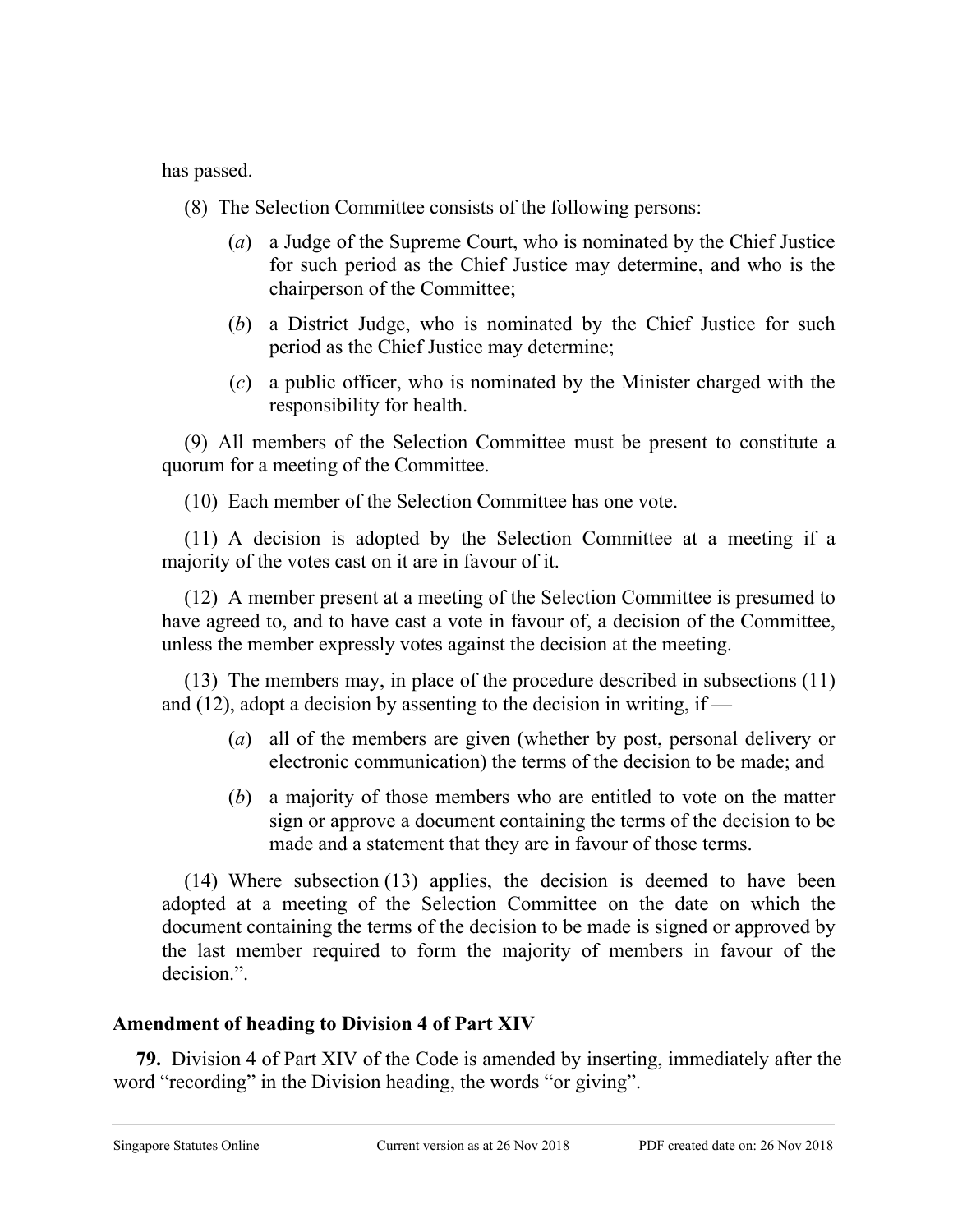#### **Amendment of section 281**

**80.** Section 281 of the Code is amended —

- (*a*) by deleting paragraphs (*b*) and (*c*) of subsection (2) and substituting the following paragraphs:
	- "(*b*) a child abuse offence;
	- (*c*) an offence under section 24(2) of the Children and Young Persons Act (Cap. 38);";
- (*b*) by deleting paragraph (*d*) of subsection (2) and substituting the following paragraphs:
	- "(*d*) a sexual offence;
	- (*da*) an offence under section 169(3) of the Women's Charter (Cap. 353); and";
- (*c*) by inserting, immediately after subsection (2), the following subsection:

"(2A) Where a psychiatrist or psychologist has prepared a report on how a witness may be affected if the witness is required to give evidence in the presence of the accused, and that report is placed before the court, the court must consider that report before deciding whether to allow under subsection (1) the evidence of the witness to be given through a live video or live television link."; and

(*d*) by deleting subsection (3) and substituting the following subsection:

"(3) Despite any provision of this Code or of any other written law, unless the court directs otherwise, while an accused is in remand in Singapore, the accused is to appear before the court through a live video or live television link in any of the following proceedings:

- (*a*) proceedings for an application for bail or release on personal bond at any time after the accused is first produced before a Magistrate pursuant to Article 9(4) of the Constitution;
- (*b*) proceedings for an extension of the remand of the accused under section 238;
- (*c*) proceedings for a State Court to record a plea of guilty from the accused, and to convict the accused;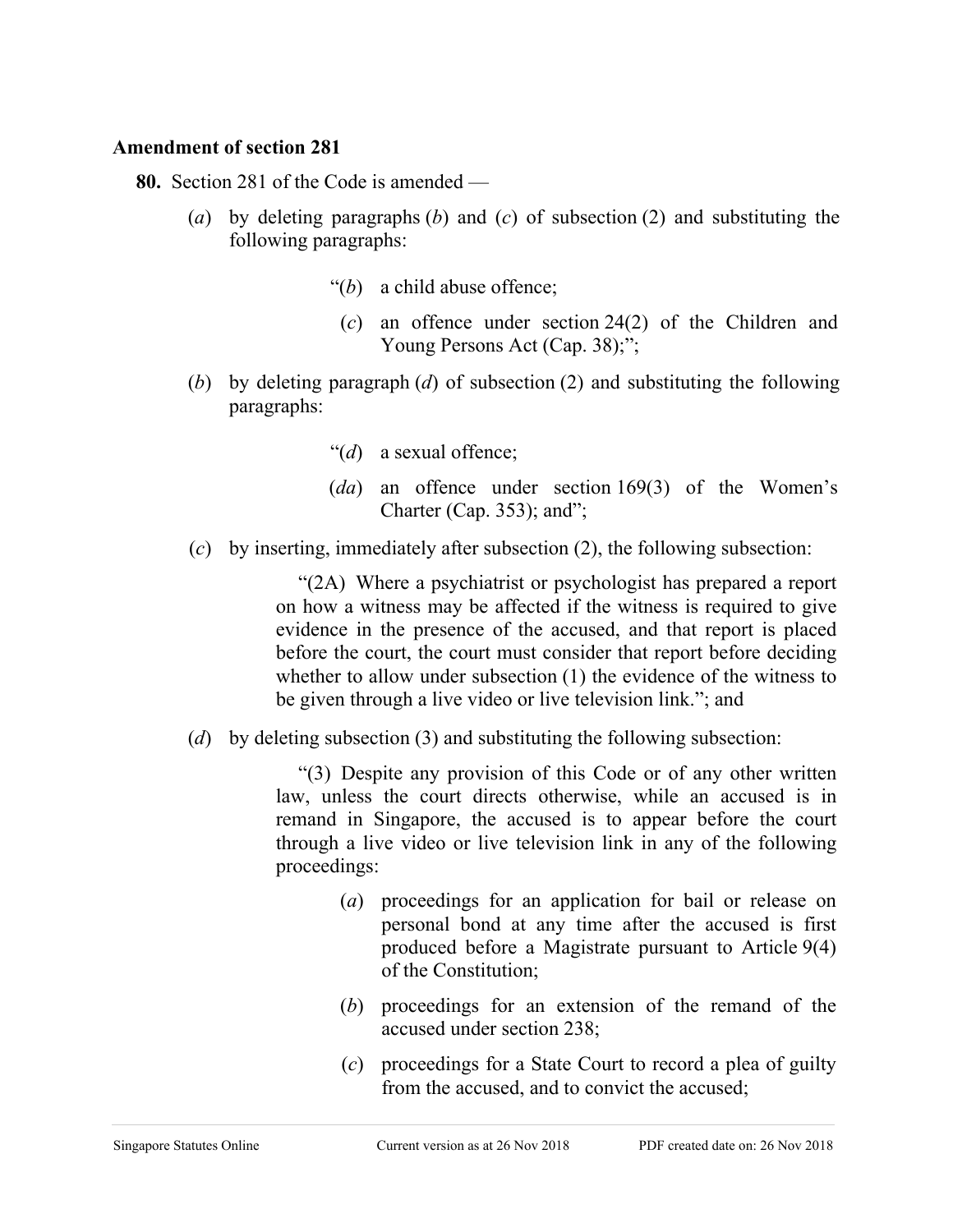- (*d*) proceedings in a State Court for the sentencing of the accused, after the conviction of the accused in earlier proceedings;
- (*e*) any other proceedings that the Minister may prescribe by regulations under this section, after consulting the Chief Justice.".

### **New sections 281A and 281B**

**81.** The Code is amended by inserting, immediately after section 281, the following sections:

### "**Measures to prevent witness from seeing accused**

**281A.**—(1) Despite any provision of this Code or any other written law, but subject to this section, the court may make an order allowing a witness to give evidence while prevented by a shielding measure from seeing the accused, if —

- (*a*) the witness is below 16 years of age;
- (*b*) the witness is the alleged victim of a sexual offence or child abuse offence that the accused is charged with; or
- $(c)$  the court is satisfied that
	- (i) either or both of the following apply:
		- (A) the witness is afraid of the accused, or of giving evidence in the presence of the accused;
		- (B) the witness will be distressed if the witness is required to give evidence in the presence of the accused; and
	- (ii) the reliability of the witness' evidence will be diminished by such fear or distress (as the case may be).

(2) The shielding measure must not prevent the witness from being able to see, and to be seen by, any of the following:

- (*a*) the court;
- (*b*) the prosecutor;
- (*c*) any advocate representing the accused;
- (*d*) any interpreter or other person appointed to assist the witness.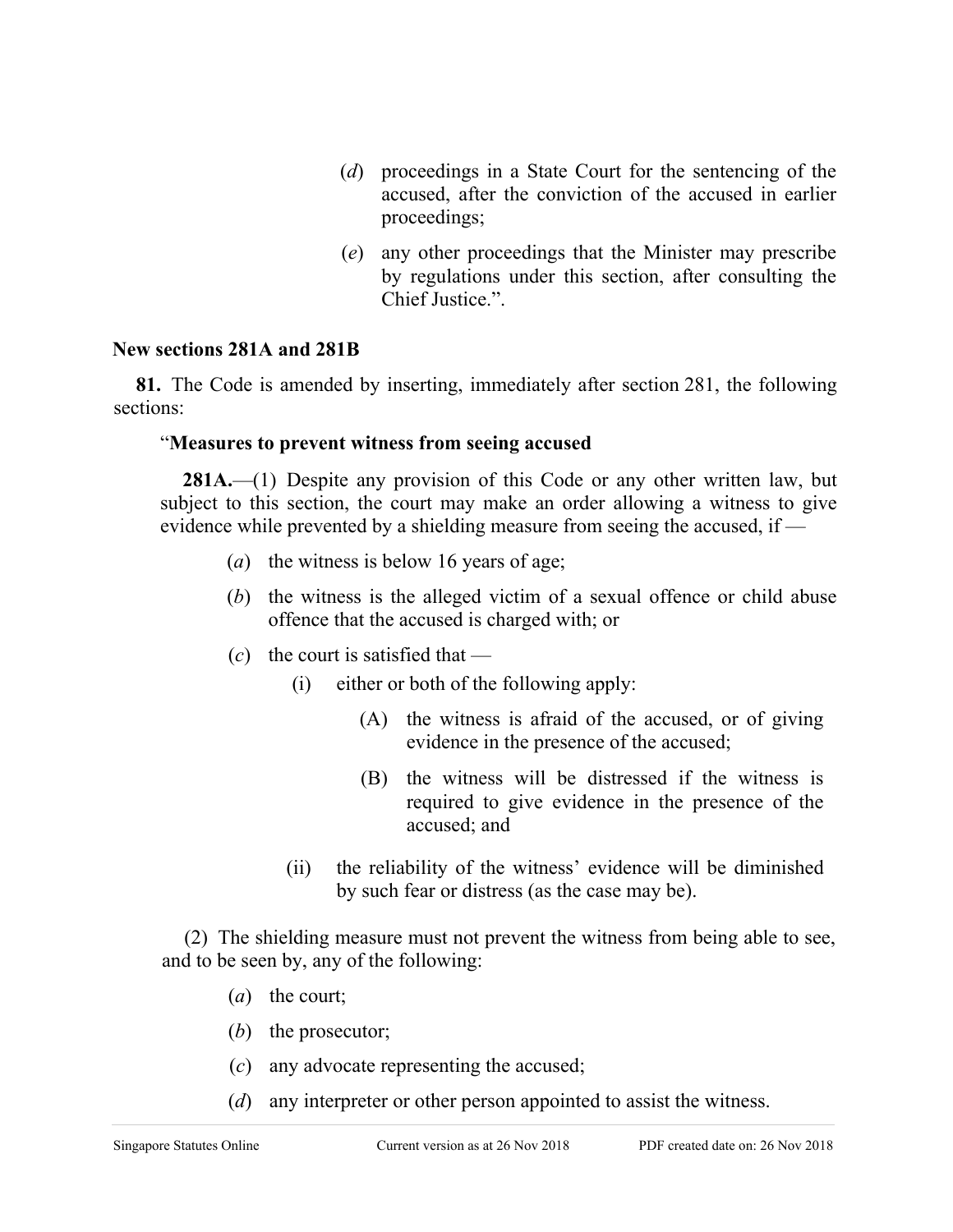(3) An order under subsection (1) does not cease to apply merely because the witness in respect of whom the order was made reaches 16 years of age before the proceedings in which the order was made are finally concluded.

(4) If a witness gives evidence in accordance with this section, for the purposes of this Code and the Evidence Act (Cap. 97), the witness is regarded as giving evidence in the presence of the accused.

(5) In this section, "shielding measure" means a screen or any other arrangement in a courtroom that prevents a witness from seeing the accused.

## **Evidence to be given in camera in certain cases**

**281B.**—(1) Despite any provision of any other written law but subject to subsection (2), in any case where the accused is charged with a sexual offence or child abuse offence, the court must order that the evidence of a witness be given in camera, if —

- (*a*) the witness is the alleged victim of that offence; and
- (*b*) the witness does not elect to give evidence in an open and public court to which the public generally may have access.
- (2) Subsection (1) does not apply to a matter or proceeding if
	- (*a*) any other written law requires the matter or proceeding to be heard in camera; or
	- (*b*) the court has ordered, under any other written law, that the matter or proceeding be heard in camera.".

## **Repeal of section 287**

**82.** Section 287 of the Code is repealed.

## **Amendment of section 291**

**83.** Section 291(1) of the Code is amended by deleting the words "except a committal hearing".

## **Amendment of section 292**

**84.** Section 292 of the Code is amended —

- (*a*) by deleting the words "committal hearing or" in subsection (1); and
- (*b*) by deleting the words "if the committal hearing results in a committal to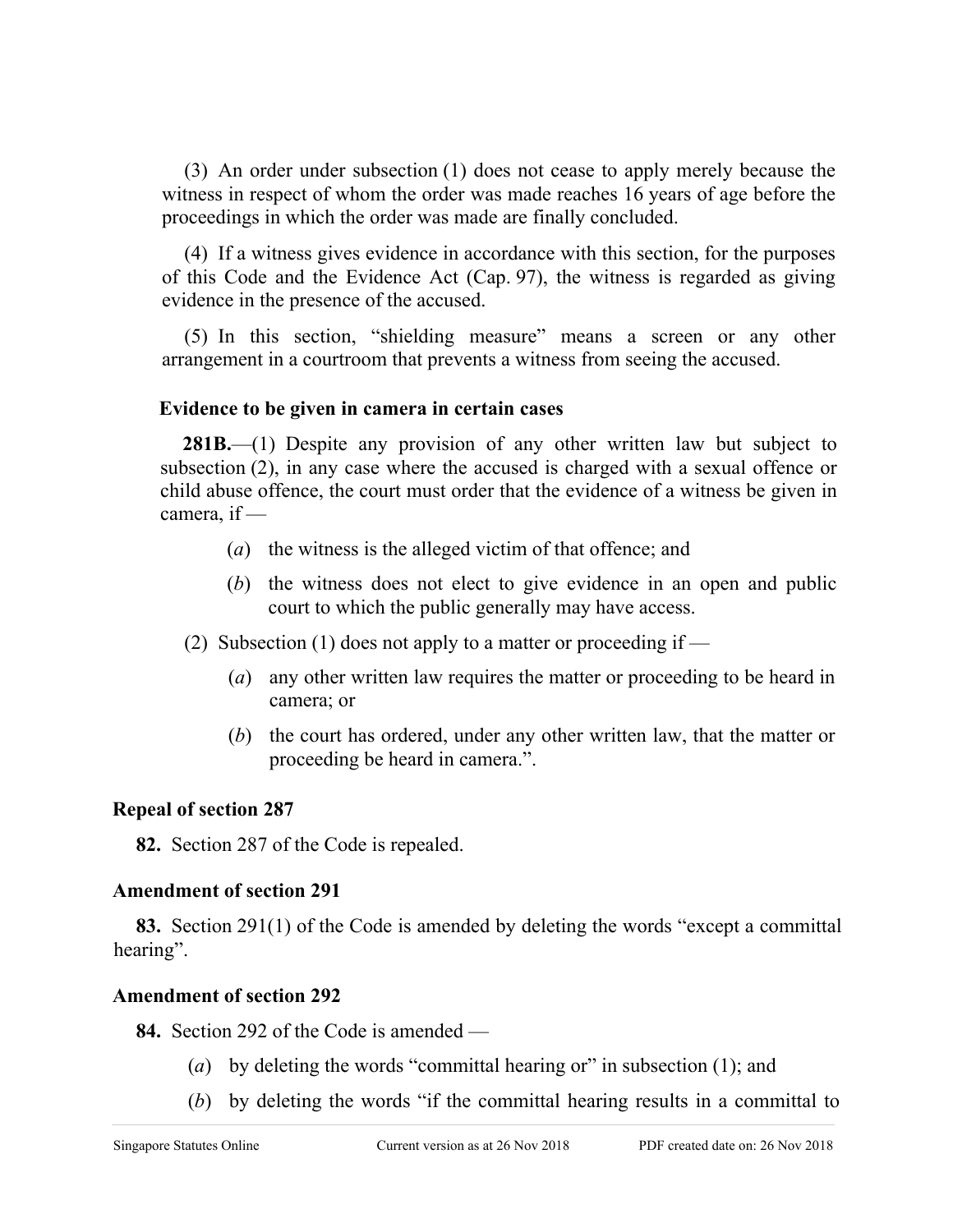stand trial in the High Court or" in subsection (2).

### **Amendment of section 293**

**85.** Section 293(2) of the Code is amended by deleting the words "committal hearing or".

### **Amendment of section 297**

**86.** Section 297 of the Code is amended by deleting the words "at a committal hearing" and substituting the words ", at a committal hearing under Division 2 of Part X as in force immediately before the date of commencement of section 47 of the Criminal Justice Reform Act 2018,".

### **Amendment of section 304**

**87.** Section 304 of the Code is amended by inserting, immediately after the words "sentence of imprisonment" in subsections (1) and (2), the words ", or any sentence of imprisonment and fine".

### **Amendment of section 305**

**88.** Section 305 of the Code is amended —

- (*a*) by deleting the words "and his suitability for the sentence" in subsection (3) and substituting the words ", the offender's suitability for the sentence, and the nature of the rehabilitation that is recommended for the offender"; and
- (*b*) by inserting, immediately after subsection (5), the following subsections:

"(6) A sentence of reformative training must specify, as the minimum period of detention, such of the following periods as the court may determine to be the most appropriate for the rehabilitation of the offender:

- (*a*) 6 months beginning on the date the sentence takes effect;
- (*b*) 12 months beginning on the date the sentence takes effect.

(7) A sentence of reformative training (including any period of supervision under the sentence) must not extend beyond 54 months after the date the sentence takes effect.

(8) The period of detention under a sentence of reformative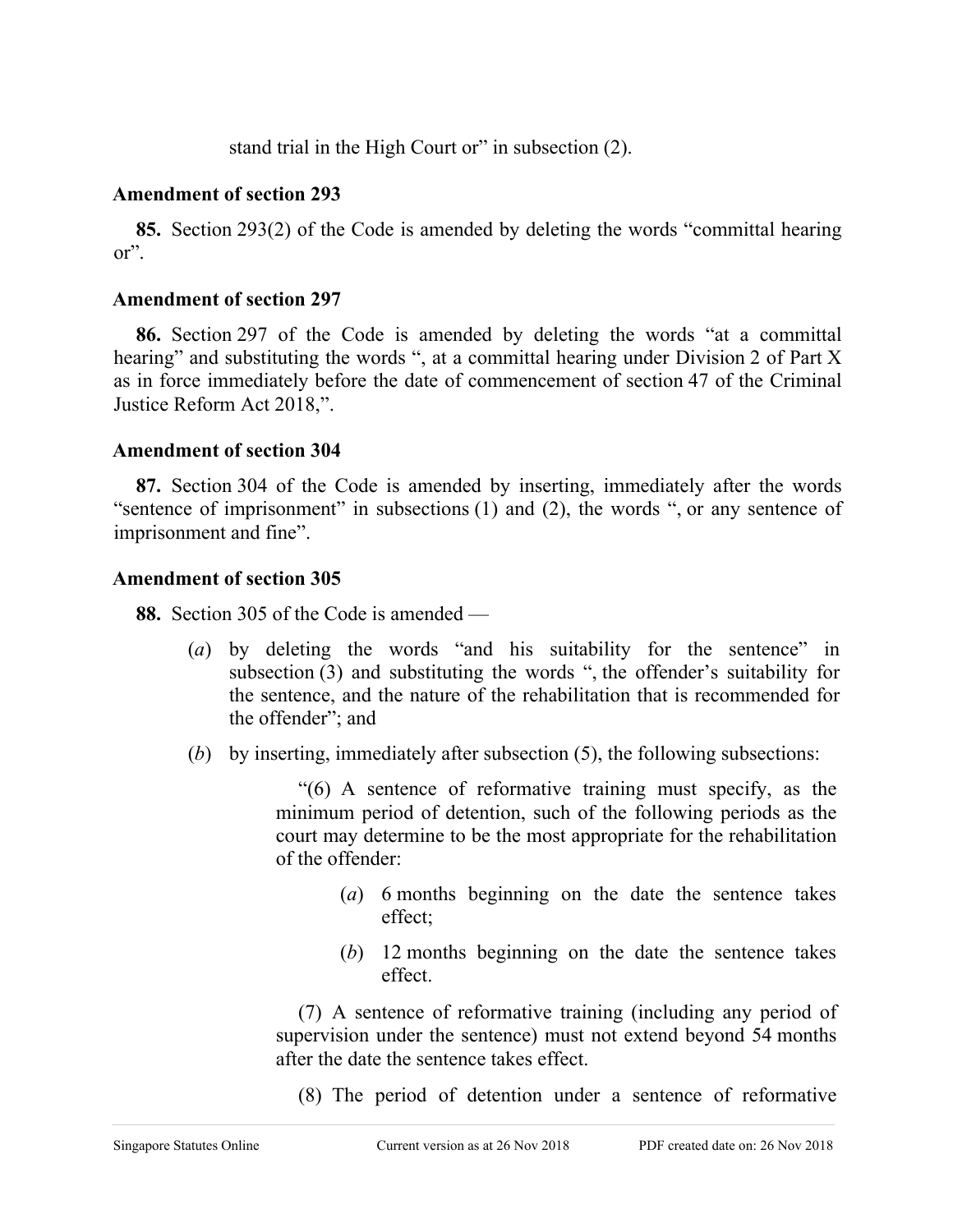training must not extend beyond —

- (*a*) 54 months after the date the sentence takes effect, in any case that may be prescribed; or
- (*b*) 36 months after the date the sentence takes effect, in any other case.

(9) A sentence of reformative training (including any period of supervision under the sentence) that is imposed on a person expires if, while the person is serving the sentence —

- (*a*) a sentence of corrective training, or another sentence of reformative training, is imposed on the person; or
- (*b*) the person is detained under an order made under section 30(1) of the Criminal Law (Temporary Provisions) Act (Cap. 67).

(10) Where a person, while serving a sentence of reformative training (including any period of supervision under the sentence), is sentenced to imprisonment, the sentence of reformative training does not expire, but runs concurrently with the sentence of imprisonment.".

## **Amendment of section 313**

**89.** Section 313 of the Code is amended by inserting, immediately after the word "should" in paragraph (*c*), the word "not".

## **Amendment of section 318**

**90.** Section 318 of the Code is amended —

- (*a*) by inserting, immediately after the words "a sentence of imprisonment", the words ", reformative training, corrective training or preventive detention"; and
- (*b*) by renumbering the section as subsection (1) of that section, and by inserting immediately thereafter the following subsections:

"(2) To avoid doubt, where a court has directed under subsection (1) that a sentence of imprisonment, reformative training, corrective training or preventive detention is to take effect on a date later than the date the sentence was passed —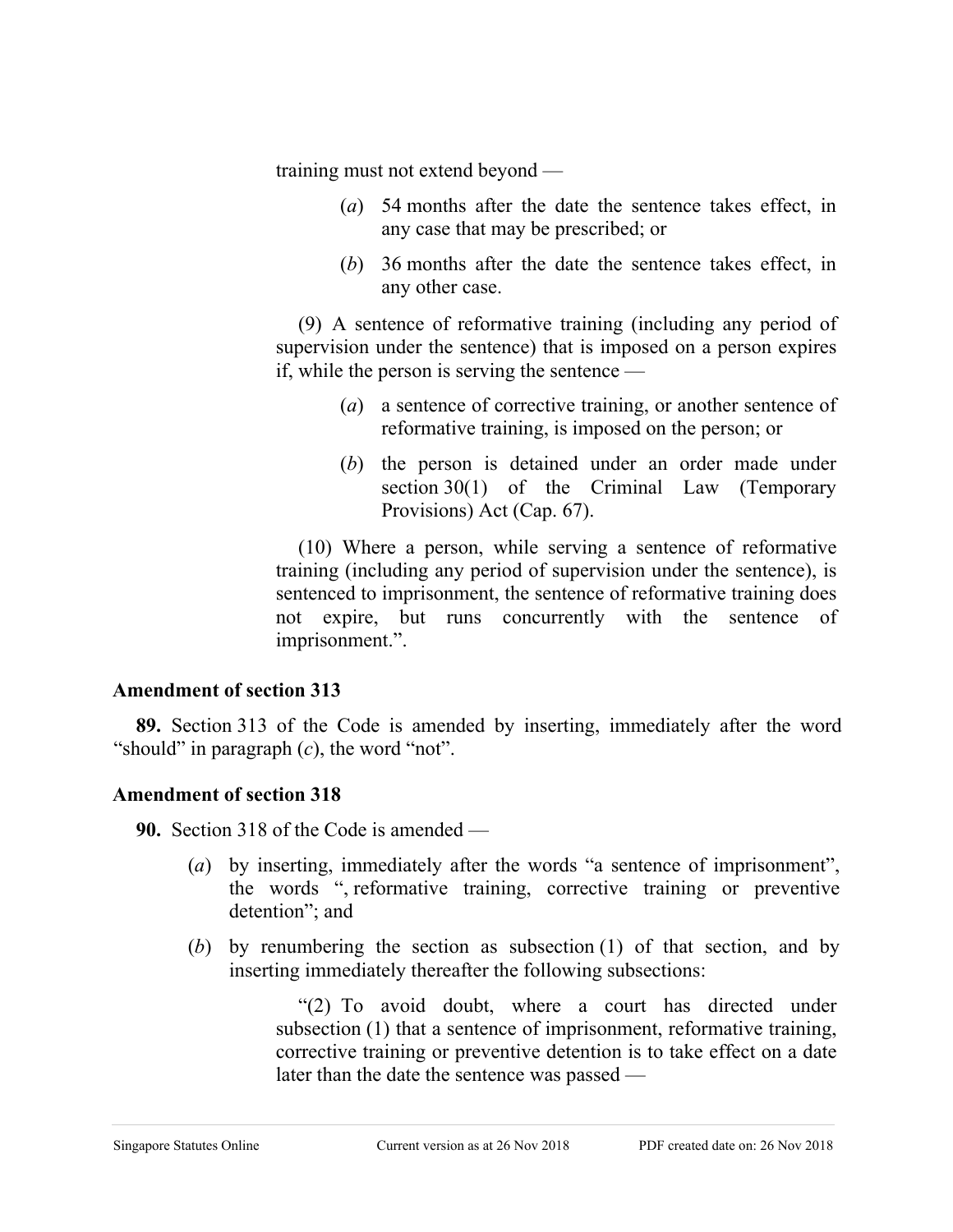- (*a*) the court may under that subsection further direct that the sentence is to take effect on another date; and
- (*b*) the court may release the offender, during the period before the sentence is to take effect, on bail or on the offender's personal bond.

(3) To avoid doubt, a court may under subsection (1) direct that a sentence of imprisonment, reformative training, corrective training or preventive detention is to take effect on a date earlier than the date the sentence is passed.

(4) Where an offender has been remanded in custody, or remanded in a psychiatric institution (whether for observation or otherwise) under Division 5 of Part XIII, for an offence, a court must consider directing that a sentence of imprisonment, reformative training, corrective training or preventive detention, which is to be imposed for that offence, is to take effect on a date earlier than the date the sentence is passed.

(5) Before directing the date on which a sentence of imprisonment, reformative training, corrective training or preventive detention, which is to be imposed for an offence, is to take effect, a court must consider all the circumstances of the case, including the following matters:

- (*a*) the date on which the offender was arrested for the offence;
- (*b*) the length of the period (if any) during which the offender was remanded in custody in relation to the offence;
- (*c*) the length of the period (if any) during which the offender was remanded in a psychiatric institution (whether for observation or otherwise) under Division 5 of Part XIII in relation to the offence;
- (*d*) the length of the period (if any), after the offender was arrested for the offence, during which the offender was not in custody.".

## **Amendment of section 337**

**91.** Section 337 of the Code is amended —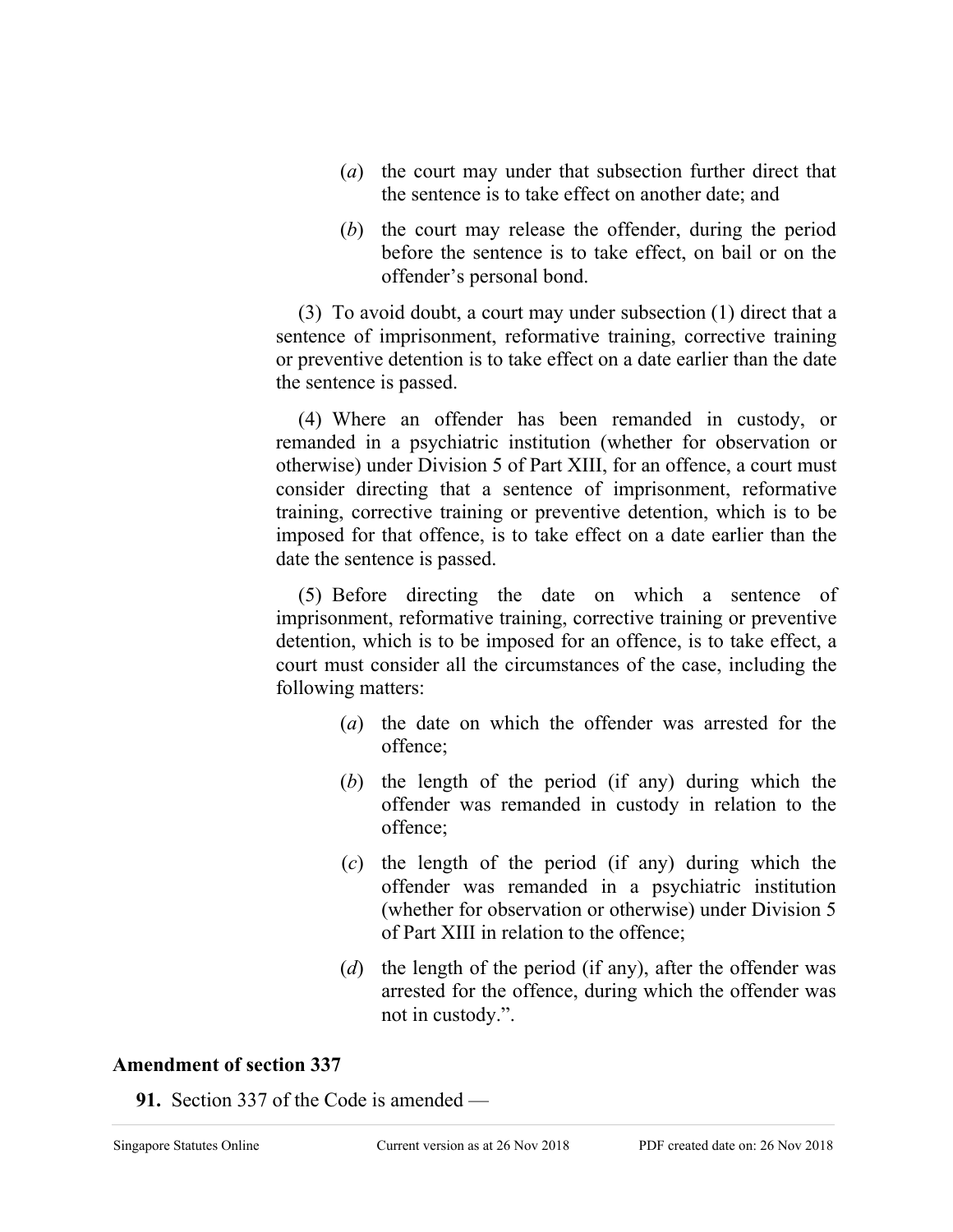- (*a*) by deleting paragraph (*b*) of subsection (1) and substituting the following paragraph:
	- "(*b*) an offence for which any of the following is prescribed by law:
		- (i) a specified minimum sentence of imprisonment or caning;
		- (ii) a mandatory minimum sentence of imprisonment, fine or caning;";
- (*b*) by inserting, immediately after the words "to a term of imprisonment" in subsection  $(1)(d)$ , the words "exceeding 3 months";
- (*c*) by deleting the words "reformative training," in subsection  $(1)(e)$ ;
- (*d*) by deleting paragraphs (*g*) and (*h*) of subsection (1) and substituting the following paragraphs:
	- "(*g*) a person who has been admitted
		- (i) at least twice to an approved institution under section 34 of the Misuse of Drugs Act (Cap. 185) (called in this section an approved institution);
		- (ii) at least twice to an approved centre under section 17 of the Intoxicating Substances Act (Cap. 146A) (called in this section an approved centre); or
		- (iii) at least once to an approved institution, and at least once to an approved centre;
	- (*ga*) an offence under the Misuse of Drugs Act, the Misuse of Drugs Regulations (Cap. 185, Rg 1) or the Intoxicating Substances Act, if the offender had previously been admitted to an approved institution or an approved centre;
		- (*h*) a fine-only offence; or";
- (*e*) by deleting paragraphs (*a*) and (*b*) of subsection (2) and substituting the following paragraphs: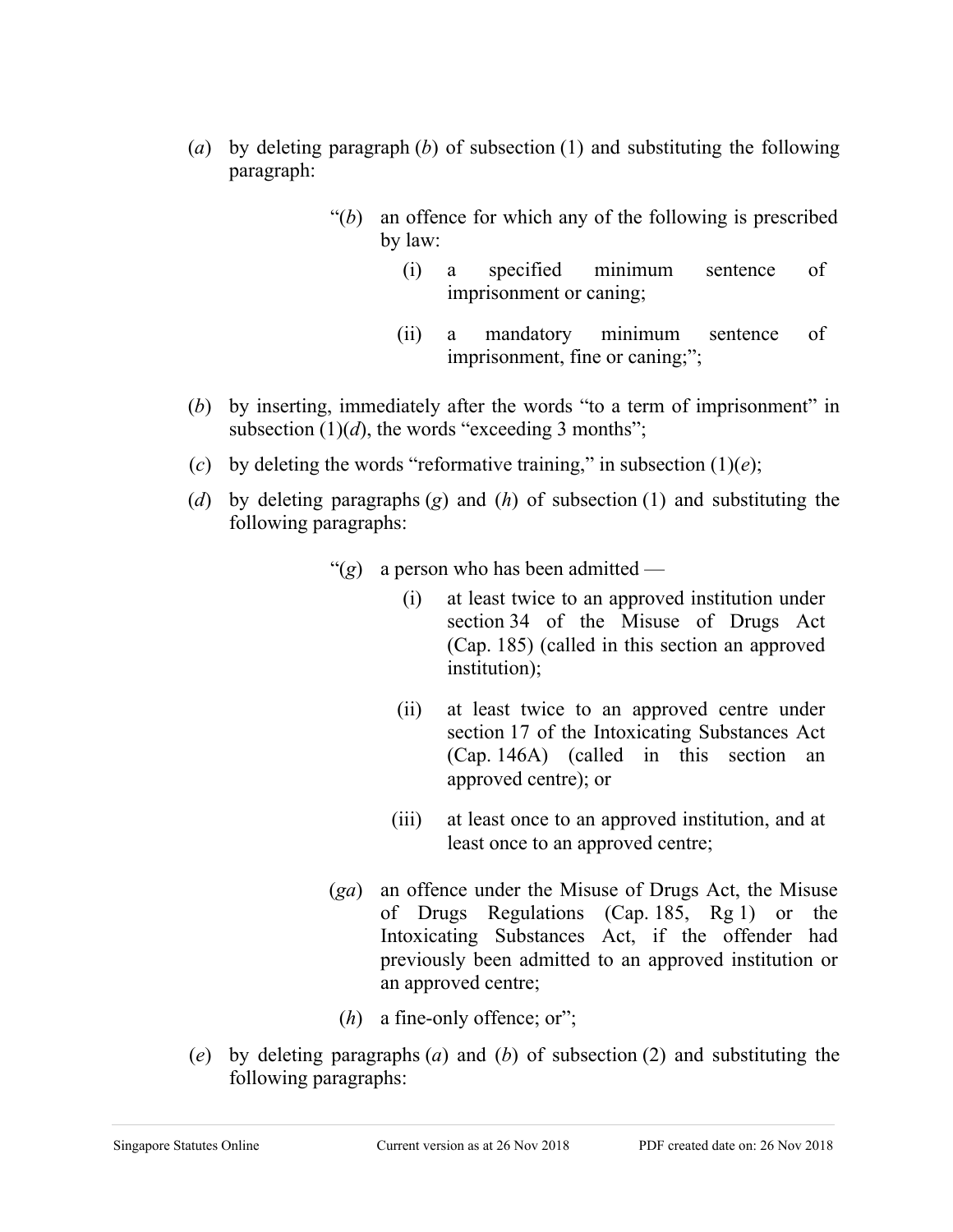- "(*a*) is a person mentioned in subsection  $(1)(d)$  or  $(g)$ ;
- (*b*) is convicted of an offence under the Misuse of Drugs Act, the Misuse of Drugs Regulations or the Intoxicating Substances Act, after having previously been admitted to an approved institution or an approved centre; or
- (*c*) is convicted of an offence that is punishable with imprisonment for a term exceeding 3 years but not exceeding 7 years, and is prescribed.";
- (*f*) by deleting paragraph (*a*) of subsection (3) and substituting the following paragraph:
	- "(*a*) a fine-only offence; or";
- (*g*) by deleting the words "a specified minimum sentence of fine or" in subsection (3)(*b*); and
- (*h*) by inserting, immediately after subsection (5), the following subsections:

"(6) Despite subsection (5), before a court passes a community sentence in respect of any offence, the court may —

- (*a*) impose on the offender any sentence of imprisonment that is provided for that offence; and
- (*b*) suspend, for the period when any community order made in respect of that offence is in force, the sentence of imprisonment that is imposed for that offence.

(7) Where the court sentences an offender under subsection (6)(*a*) to imprisonment for at least 3 distinct offences, the court must, in accordance with section 307(1), order the sentences for at least 2 of those offences to run consecutively, before the court —

- (*a*) passes a community sentence in respect of all of those offences; and
- (*b*) suspends under subsection (6)(*b*) all of those sentences of imprisonment.

(8) Subject to subsection (7), where the court sentences an offender under subsection  $(6)(a)$  to imprisonment for 2 or more distinct offences, the court may, in accordance with section 306,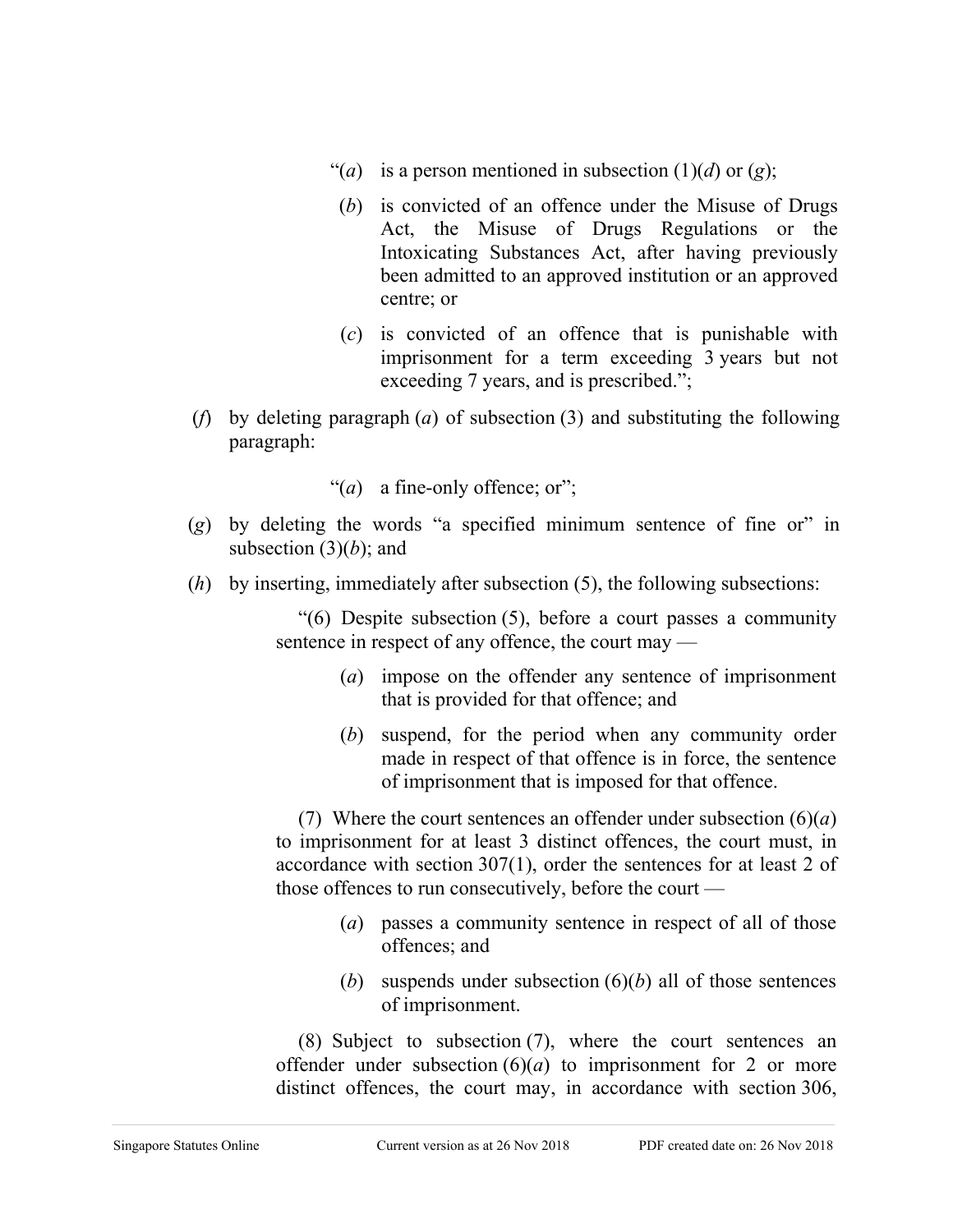direct the sentences for those offences to run consecutively or concurrently, before the court —

- (*a*) passes a community sentence in respect of all of those offences; and
- (*b*) suspends under subsection (6)(*b*) all of those sentences of imprisonment.

(9) Where a sentence of imprisonment imposed on an offender for an offence is suspended under subsection (6)(*b*) for the period when a community order made in respect of that offence is in force, the court must lift the suspension and direct that the sentence of imprisonment be carried out, if that community order is revoked under section  $352(5)(c)$  or  $354(6)(a)$  or  $(7)(a)$ .

 $(10)$  Despite section 377 $(2)$ , where —

- (*a*) a court directs under subsection (9) that a sentence of imprisonment, which was suspended under subsection (6)(*b*), be carried out; and
- (*b*) no notice of appeal was lodged by any party against the sentence of imprisonment when the sentence was imposed under subsection (6)(*a*),

a party who is not satisfied with the sentence of imprisonment may lodge with the Registrar of the Supreme Court (if the sentence was imposed by the High Court) or the Registrar of the State Courts (if the sentence was imposed by a State Court) a notice of appeal against the sentence of imprisonment within 14 days after the date of the court's direction under subsection (9).

(11) Except as provided in subsection (10), Division 1 of Part XX applies to an appeal commenced under that subsection as if the notice of appeal had been lodged in accordance with section 377(2).".

## **Amendment of section 339**

**92.** Section 339 of the Code is amended —

- (*a*) by deleting the words "24 months" in subsection (1) and substituting the words "36 months";
- (*b*) by inserting, immediately after subsection (1), the following subsection: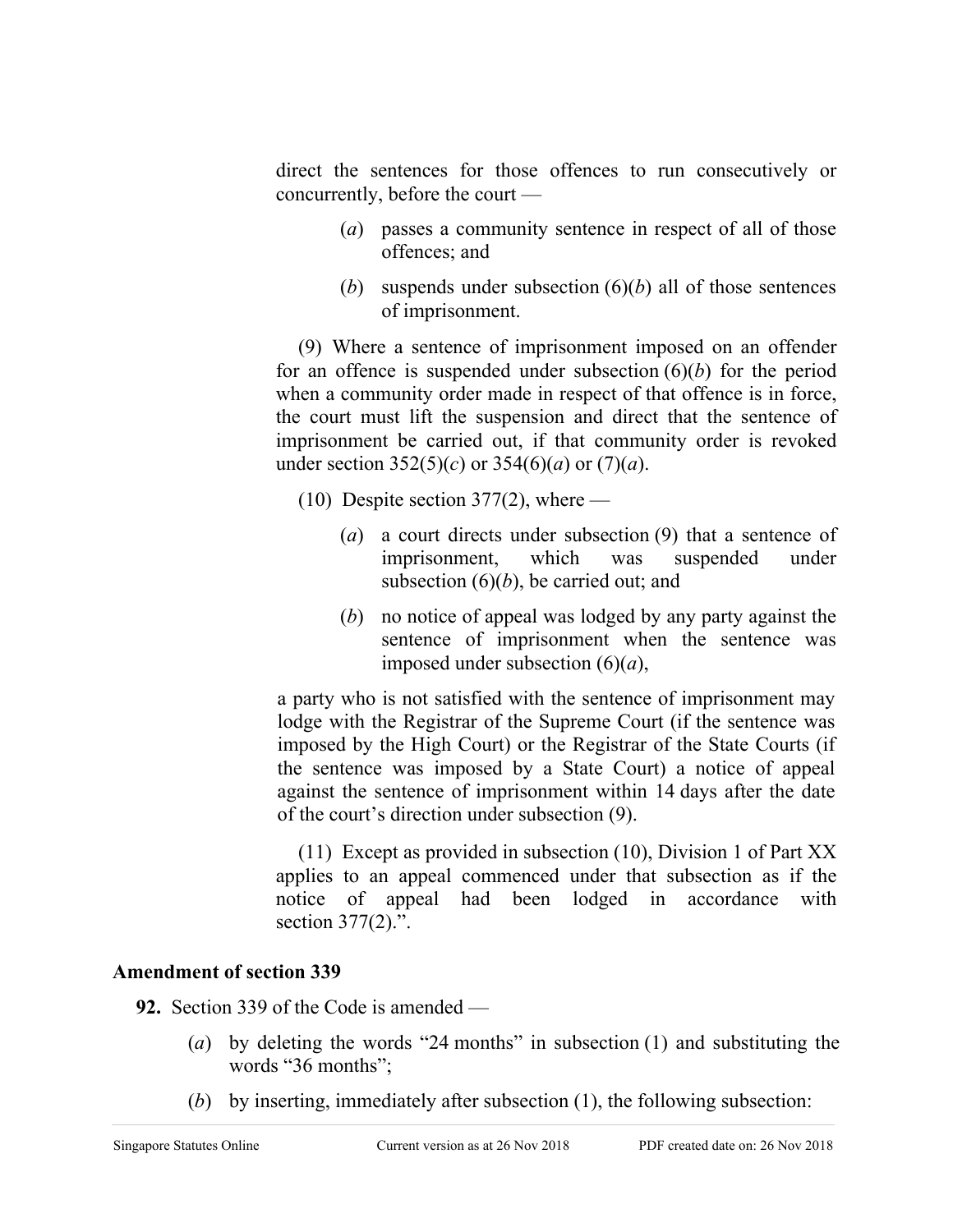"(1A) A mandatory treatment order may also require an offender to reside in a psychiatric institution during the whole or a specified part of the period that the offender is required to undergo psychiatric treatment."; and

(*c*) by inserting, immediately after subsection (4), the following subsection:

"(4A) A court may include the requirement mentioned in subsection (1A) in a mandatory treatment order only upon the recommendation of the appointed psychiatrist.".

#### **Amendment of section 352**

**93.** Section 352 of the Code is amended —

- (*a*) by deleting the words ", the court may" in subsection (5);
- (*b*) by inserting, immediately before the words "without prejudice" in subsection  $(5)(a)$ , the words "the court may,";
- (*c*) by deleting the word "or" at the end of subsection  $(5)(a)(iii)$ ;
- (*d*) by inserting, immediately before the words "taking into account" in subsection  $(5)(b)$ , the words "subject to paragraph  $(c)$ , the court may,";
- (*e*) by deleting the full-stop at the end of paragraph (*b*) of subsection (5) and substituting the word "; or", and by inserting immediately thereafter the following paragraph:
	- "(*c*) where the order was made in respect of an offence after the court had imposed and suspended under section 337(6) a sentence of imprisonment for that offence, the court must revoke the order."; and
- (*f*) by deleting the words "24 months" in subsection (9) and substituting the words "36 months".

# **Amendment of section 354**

**94.** Section 354 of the Code is amended —

- (*a*) by deleting the words "(with or without sureties)" in subsection (5) and substituting the words "or personal bond"; and
- (*b*) by deleting subsections (6) and (7) and substituting the following subsections: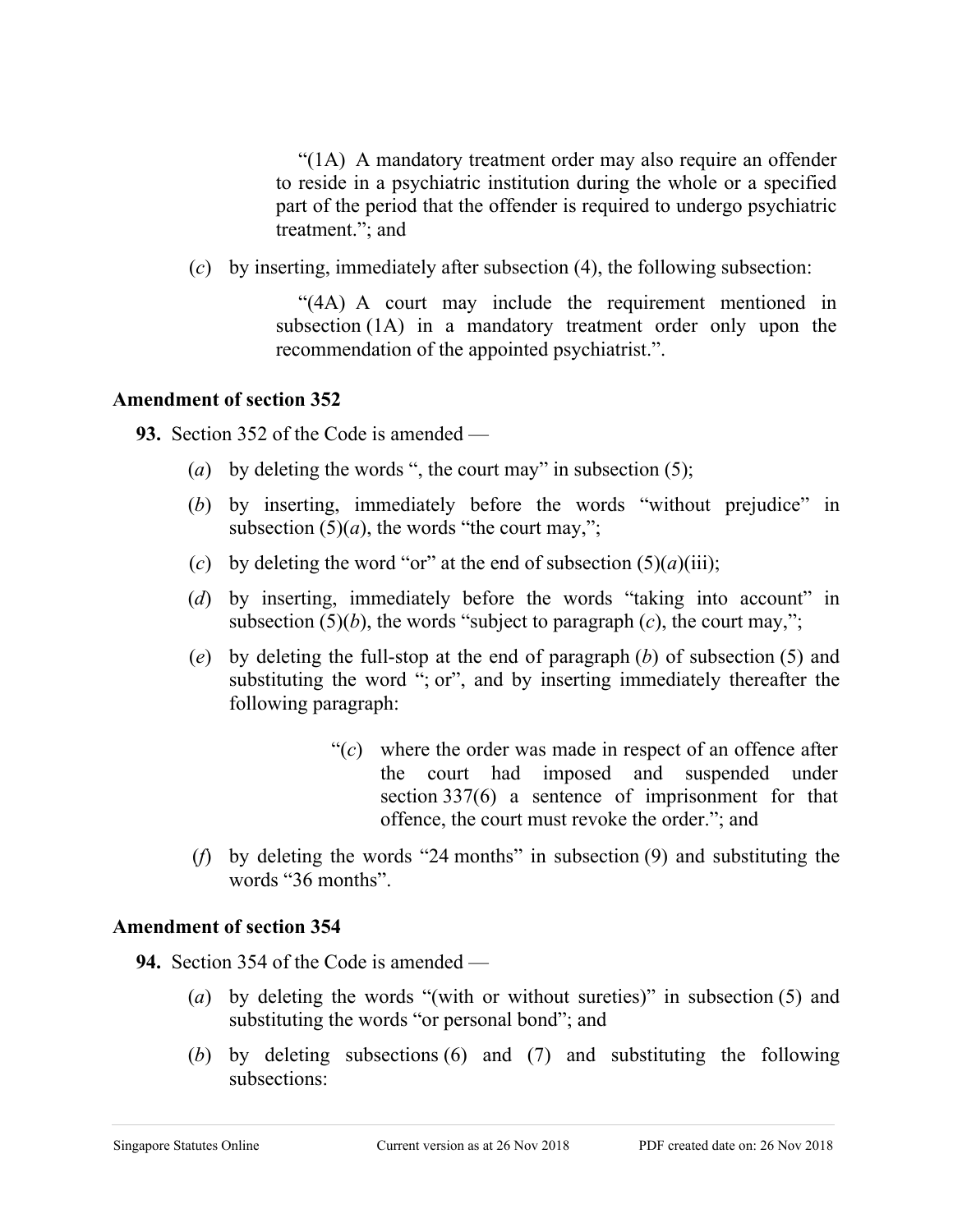"(6) Where a community order has been made by a court in respect of an offender, and it is proved to the satisfaction of the court that the offender has been convicted and dealt with in respect of any offence committed during the period when the community order is in force, the court —

- (*a*) in any case where the community order was made in respect of an offence after the court had imposed and suspended under section 337(6) a sentence of imprisonment for that offence — must revoke the community order; or
- (*b*) in any other case may, taking into account the extent to which the offender has complied with the community order, revoke the community order and impose any sentence that is prescribed for the offence in respect of which the community order has been made.

(7) If a Magistrate's Court has made a community order in respect of an offender, and the offender is convicted before the High Court, a District Court or any other Magistrate's Court of an offence committed during the period when the community order is in force, the High Court, District Court or other Magistrate's Court (as the case may be) —

- (*a*) in any case where the community order was made in respect of an offence after the firstmentioned Magistrate's Court had imposed and suspended under section 337(6) a sentence of imprisonment for that offence — must revoke the community order; or
- (*b*) in any other case may, taking into account the extent to which the offender has complied with the community order, revoke the community order and impose any sentence that is prescribed for the offence in respect of which the community order has been made.".

#### **Amendment of section 355**

**95.** Section 355 of the Code is amended —

(*a*) by deleting the words "order that person to pay a sum to be fixed by the court by way of costs of his prosecution" in subsection (1) and substituting the words "make an order for costs, of an amount fixed by the court, to be paid by the person to any other party to the proceedings in which the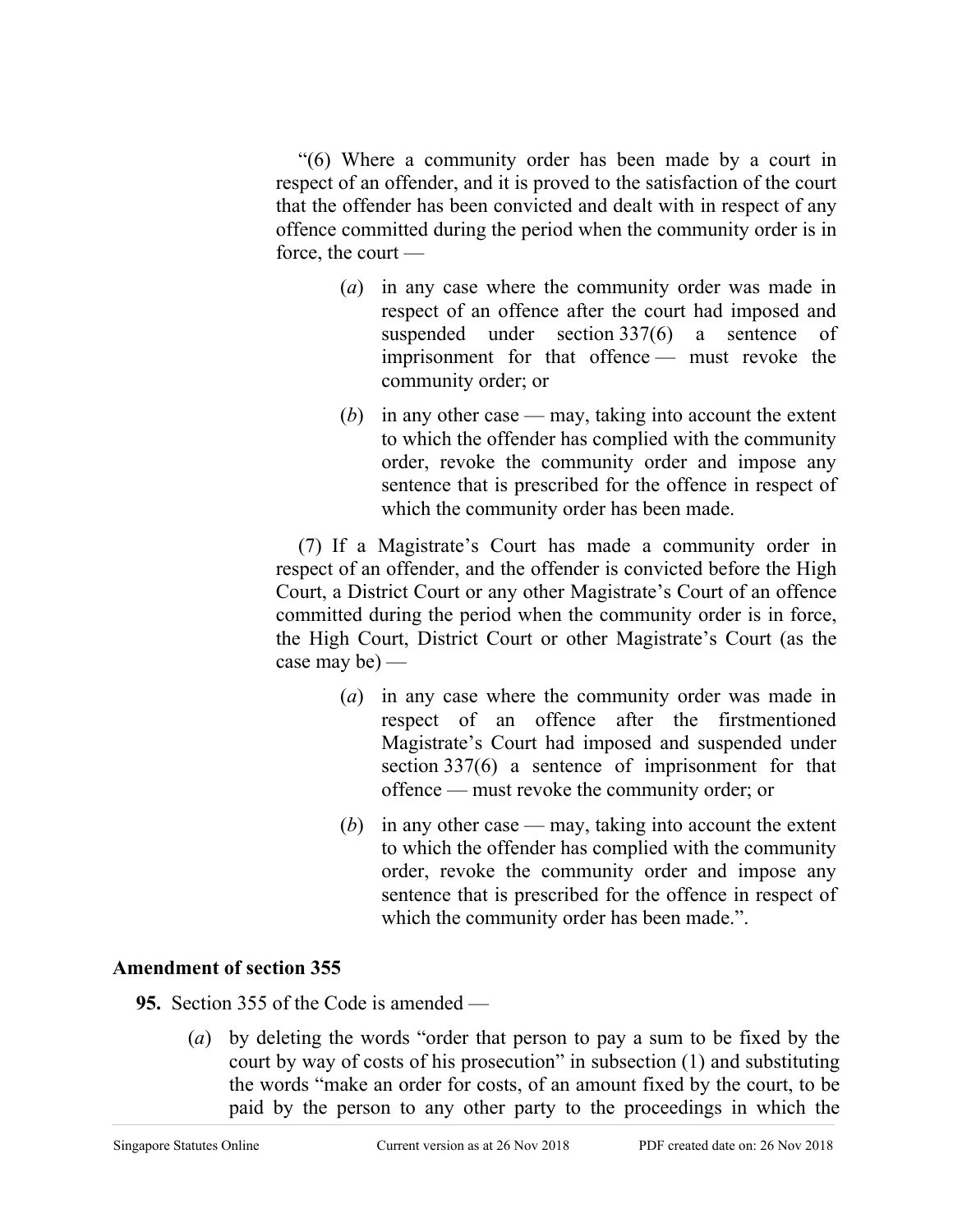person is convicted of the offence"; and

(*b*) by deleting the words "of prosecution against accused" in the section heading and substituting the words "by accused".

# **Amendment of section 356**

**96.** Section 356 of the Code is amended —

(*a*) by deleting subsection (1) and substituting the following subsection:

"(1) The Court of Appeal or the High Court, in the exercise of its powers under Part XX, may —

- (*a*) on its own motion, make an order for costs to be paid by any party to any other party as the Court thinks fit; or
- (*b*) on the application of any party, make an order for costs, of such amount as the Court thinks fit, to be paid to that party by any other party."; and
- (*b*) by deleting subsection (3) and substituting the following subsections:

"(3) Before the Court of Appeal or the High Court makes any order for costs to be paid by an accused to the prosecution, the Court must be satisfied that —

- (*a*) the commencement, continuation or conduct of the matter under Part XX by the accused was an abuse of the process of the Court; or
- (*b*) the conduct of the matter under Part XX by the accused was done in an extravagant and unnecessary manner.

(4) If the prosecution applies to the Court of Appeal or the High Court for an order for the costs of any matter under Division 1B of Part XX to be paid by an accused to the prosecution on the ground that the commencement, continuation or conduct of that matter by the accused was an abuse of the process of the Court, the Court must state whether it is satisfied that the commencement, continuation or conduct of that matter by the accused was an abuse of the process of the Court.".

# **Amendment of section 357**

**97.** Section 357 of the Code is amended —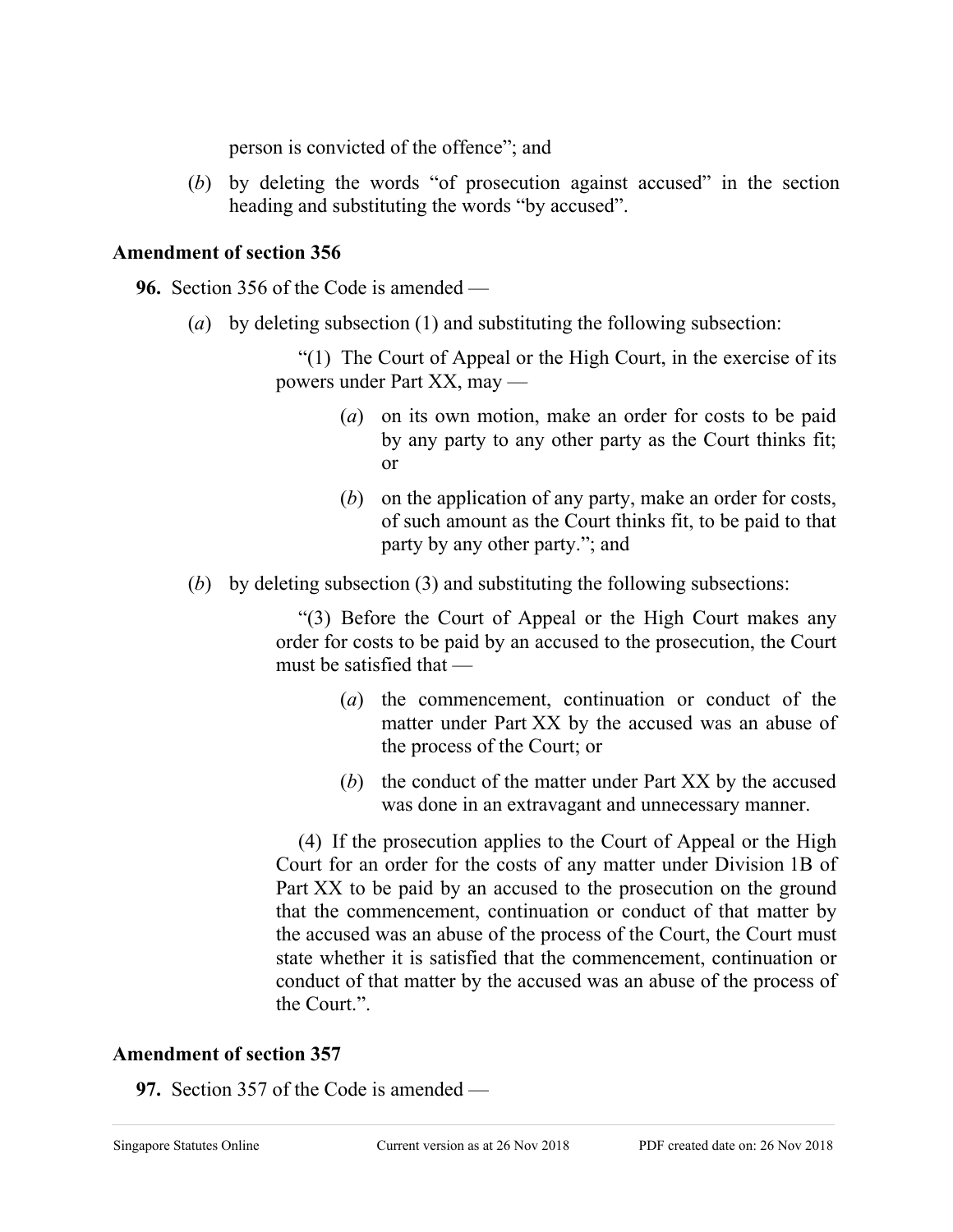- (*a*) by inserting, immediately after the words "costs have been incurred unreasonably or improperly in any proceedings" in subsection (1), the words "(for example, by commencing, continuing or conducting a matter the commencement, continuation or conduct of which is an abuse of the process of the Court)"; and
- (*b*) by inserting, immediately after subsection (1), the following subsection:

"(1A) If the Court of Appeal or the High Court makes an order under subsection  $(1)(a)$  or  $(b)$  in respect of any proceedings for a matter under Division 1B of Part XX, and the prosecution has applied to the Court for an order for the costs of that matter to be paid to the prosecution on the ground that the commencement, continuation or conduct of that matter was an abuse of the process of the Court, the Court must state whether it is satisfied that the commencement, continuation or conduct of that matter was an abuse of the process of the Court.".

#### **Amendment of section 359**

**98.** Section 359 of the Code is amended —

(*a*) by deleting subsection (1) and substituting the following subsections:

"(1) The court before which an offender is convicted of any offence must, after the conviction, decide whether to make an order for the payment by the offender of compensation to any of the following persons:

- (*a*) a person who is injured (in respect of the person's body, character or property) by any offence —
	- (i) for which the offender is sentenced; or
	- (ii) that is taken into consideration under section 148 when the offender is sentenced;
- (*b*) a representative of a person mentioned in paragraph (*a*);
- (*c*) a dependant of a person whose death was caused by any offence —
	- (i) for which the offender is sentenced; or
	- (ii) that is taken into consideration under section 148 when the offender is sentenced.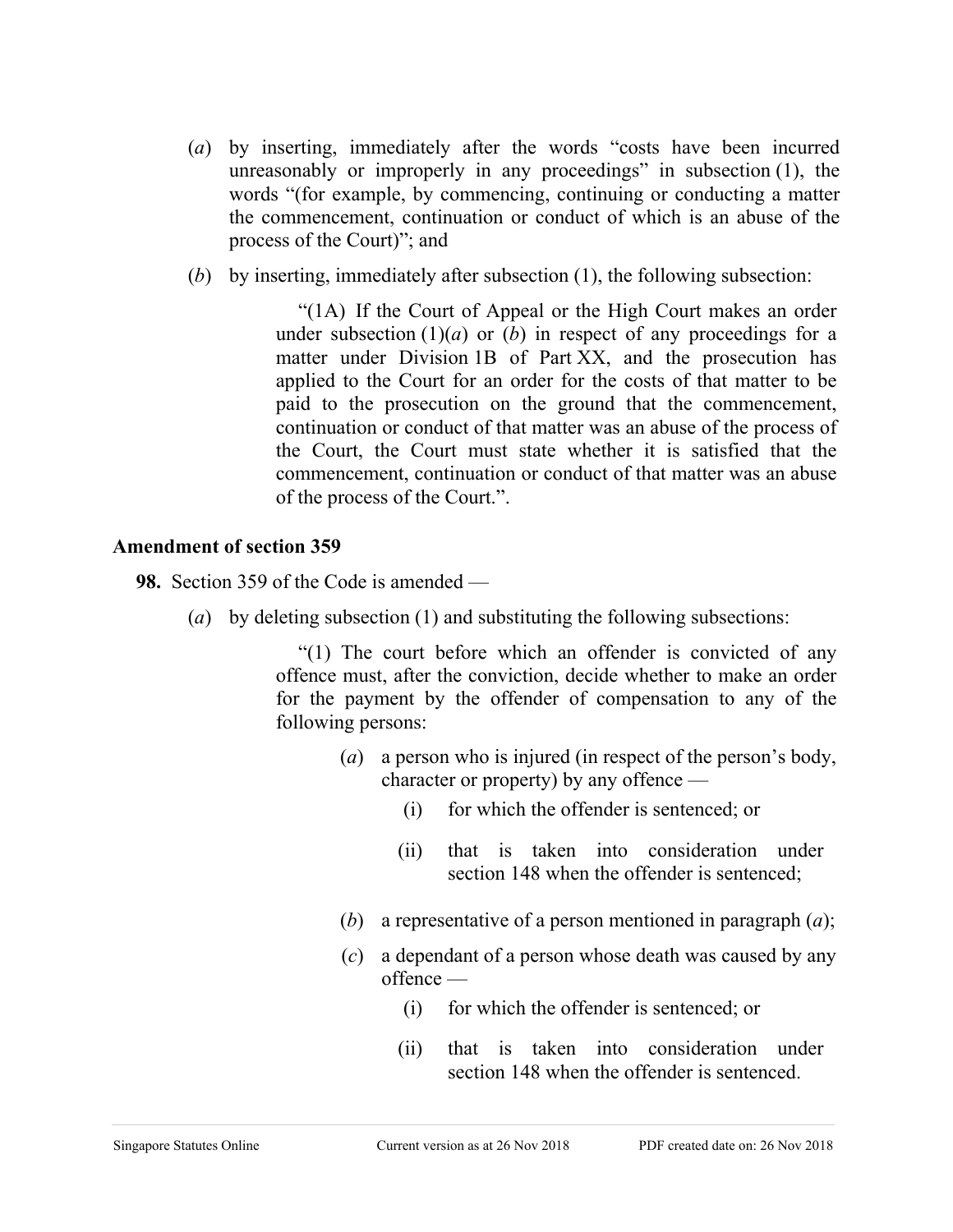(1A) An order under subsection (1) for the payment of compensation to a dependant of a person whose death was caused by any offence mentioned in subsection  $(1)(c)$  —

- (*a*) may only be made in respect of
	- (i) any damages for bereavement that may be claimed under section 21 of the Civil Law Act (Cap. 43) for the benefit of that dependant, in an action under section 20 of that Act; and
	- (ii) if that dependant had incurred funeral expenses in respect of that person, any damages that may be awarded under section 22(4) of the Civil Law Act in respect of those funeral expenses, in an action under section 20 of that Act; and
- (*b*) may be made regardless of whether there is any action brought under section 20 of the Civil Law Act for the benefit of the dependants of that person.

(1B) An order under subsection (1) for the payment of compensation must specify the amount of the compensation to be paid by the offender under the order.";

- (*b*) by deleting the words "such an order referred to in subsection (1)" in subsection (2) and substituting the words "an order under subsection (1)";
- (*c*) by inserting, immediately after subsection (2), the following subsections:

" $(2A)$  In a case where subsection  $(1)$  empowers the court to make an order for the payment of compensation, the court must, on passing sentence, give reasons if the court does not make such an order.

(2B) In deciding whether to make an order under subsection (1) for the payment of compensation, and in deciding the amount to be paid by the offender under such an order, the court must have regard to the offender's means so far as those means appear or are known to the court.

(2C) Before making an order under subsection (1) against an offender, the court may make a financial circumstances order in relation to the offender.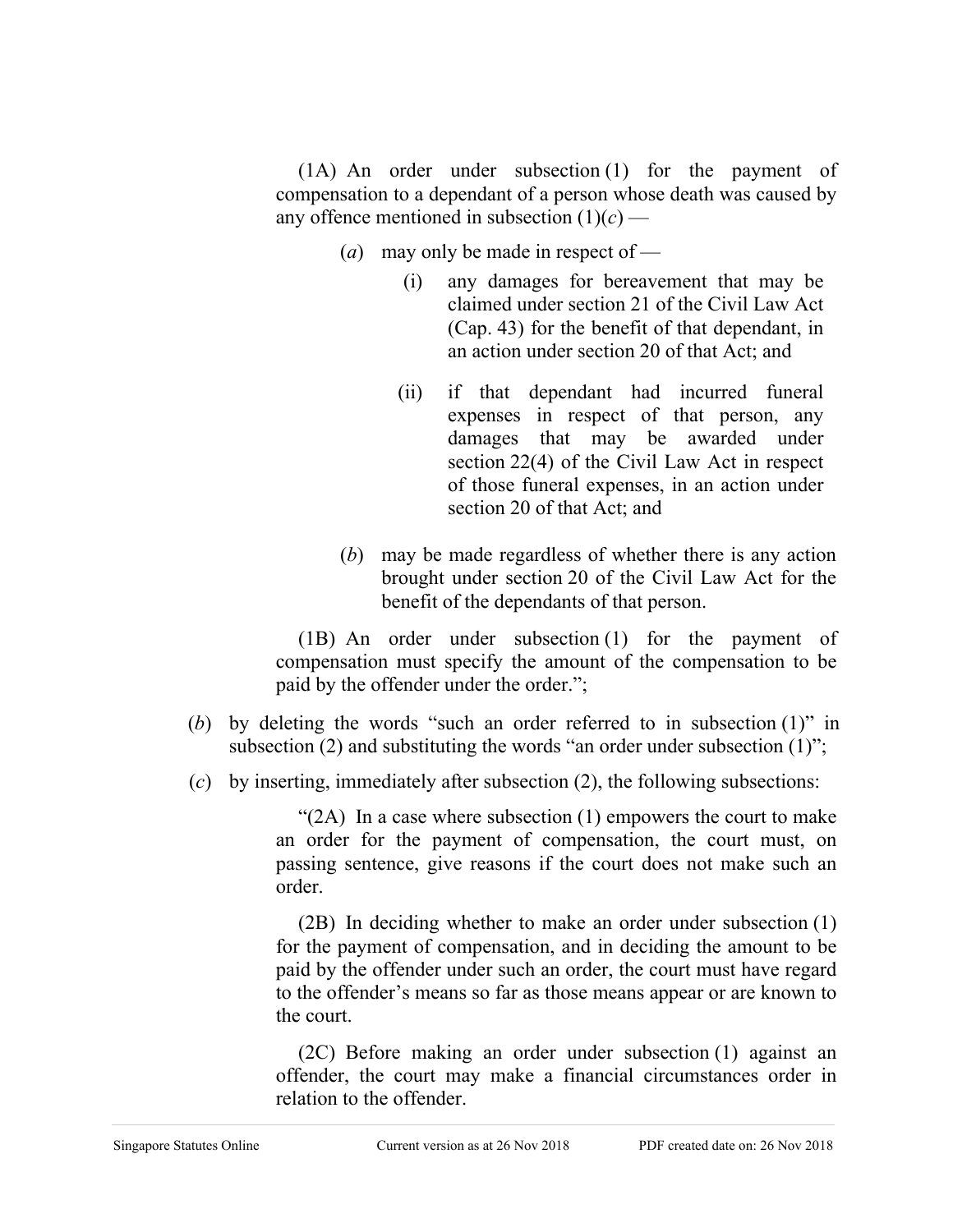(2D) Before the court decides whether to make an order under subsection (1) for the payment of compensation to a person mentioned in subsection  $(1)(a)$ , a representative mentioned in subsection (1)(*b*), or a dependant mentioned in subsection (1)(*c*) —

- (*a*) the person, representative or dependant (as the case may be) must be notified, in the manner prescribed in the Criminal Procedure Rules, of the proceedings in which the court will decide whether to make the order: and
- (*b*) the person, representative or dependant (as the case may be) is entitled to adduce evidence, and to make submissions, in relation to the order, at those proceedings.

(2E) Despite subsection (2D), none of the following persons may appeal under section 377 against an order under subsection (1):

- (*a*) a person mentioned in subsection  $(1)(a)$ ;
- (*b*) a representative mentioned in subsection  $(1)(b)$ ;
- (*c*) a dependant mentioned in subsection (1)(*c*)."; and
- (*d*) by inserting, immediately after subsection (5), the following subsection:
	- "(6) In this section  $-$ 
		- "dependant" means a person mentioned in section  $20(8)(a)$  to (*e*) or  $21(2)(a)$  to (*e*) of the Civil Law Act;
		- "financial circumstances order", in relation to an offender, means an order that —
			- (*a*) requires the offender to give to the court, within a period specified in the order, any statement and evidence of the offender's financial circumstances that the court may require; and
			- (*b*) if the offender is below 18 years of age, requires a parent of the offender to give to the court, within a period specified in the order, any statement and evidence of the parent's financial circumstances that the court may require;

"parent" includes an adoptive parent.".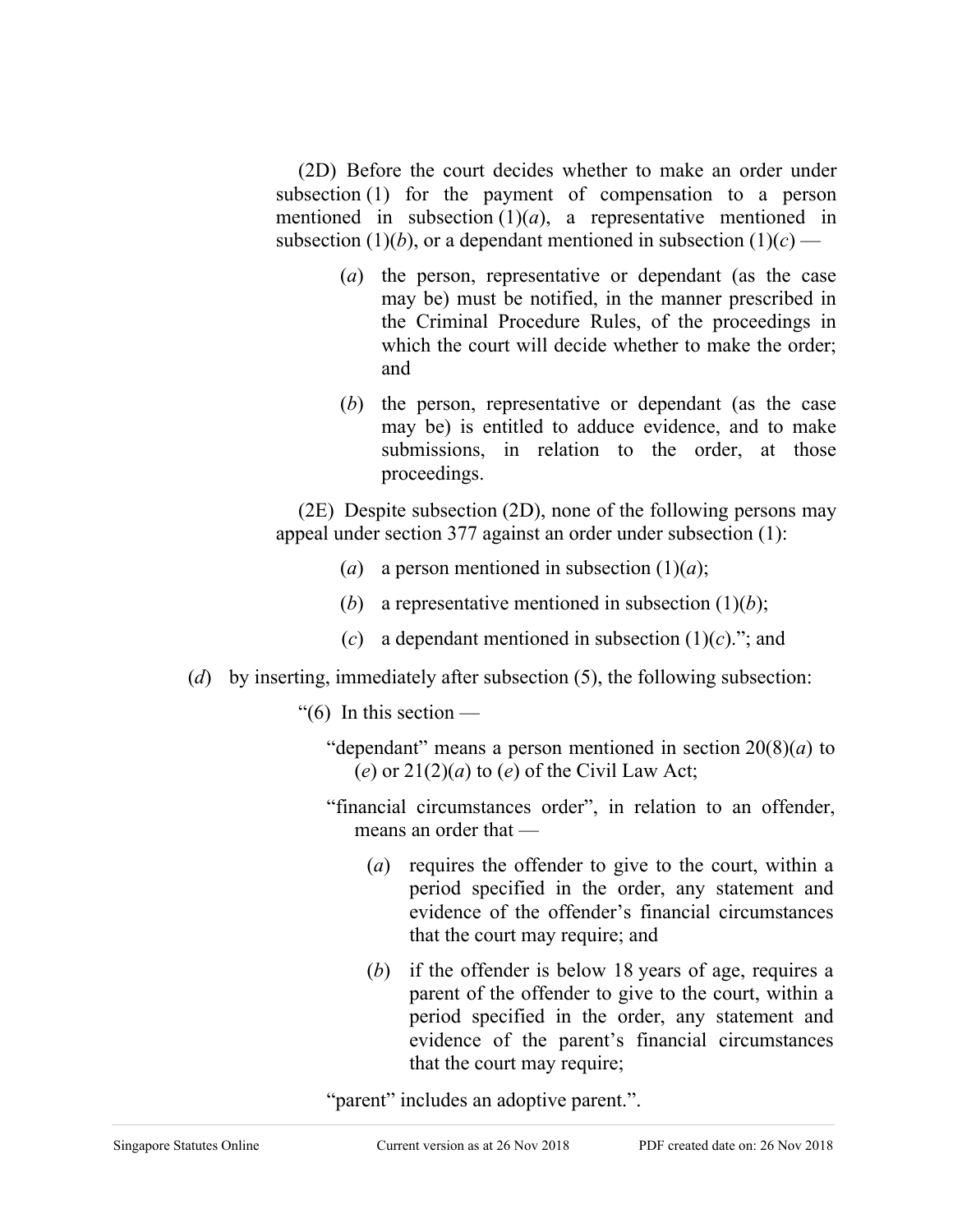#### **Amendment of section 363**

**99.** Section 363 of the Code is amended by deleting the words "such regulations as may be prescribed by the Minister" and substituting the words "the Criminal Procedure Rules".

#### **Repeal and re-enactment of section 370**

**100.** Section 370 of the Code is repealed and the following section substituted therefor:

#### "**Procedure governing seizure of property**

**370.**—(1) If a law enforcement officer seizes any property in the exercise of any power under section 35 or 78, the law enforcement officer must make a report of the seizure to the relevant court at the earlier of the following times:

- (*a*) when the law enforcement officer considers that the property is not relevant for the purposes of any investigation, inquiry, trial or other proceeding under any written law;
- (*b*) one year after the date of seizure of the property.

(2) Subject to subsection (3), and to any provisions on forfeiture, confiscation, destruction or delivery in any other written law under which property may be seized, the relevant court must, upon receiving a report mentioned in subsection (1), make such of the following orders as may be applicable:

- (*a*) in any case where the property consists of a computer and any data stored in the computer, and the relevant court is satisfied that an offence was committed in respect of the data, or that the data was used or intended to be used to commit an offence — an order for —
	- (i) the deletion of the data from the computer, and the delivery of the computer (after the deletion of the data) to the person entitled to possession of the computer; or
	- (ii) if that person cannot be ascertained, the deletion of the data from the computer, and the custody and production of the computer (after the deletion of the data);
- (*b*) in any case where the relevant court is satisfied that an offence was committed in respect of the property, or that the property was used or intended to be used to commit an offence — such order as the relevant court thinks fit for the disposal of the property;
- (*c*) in any case where the relevant court is satisfied that the property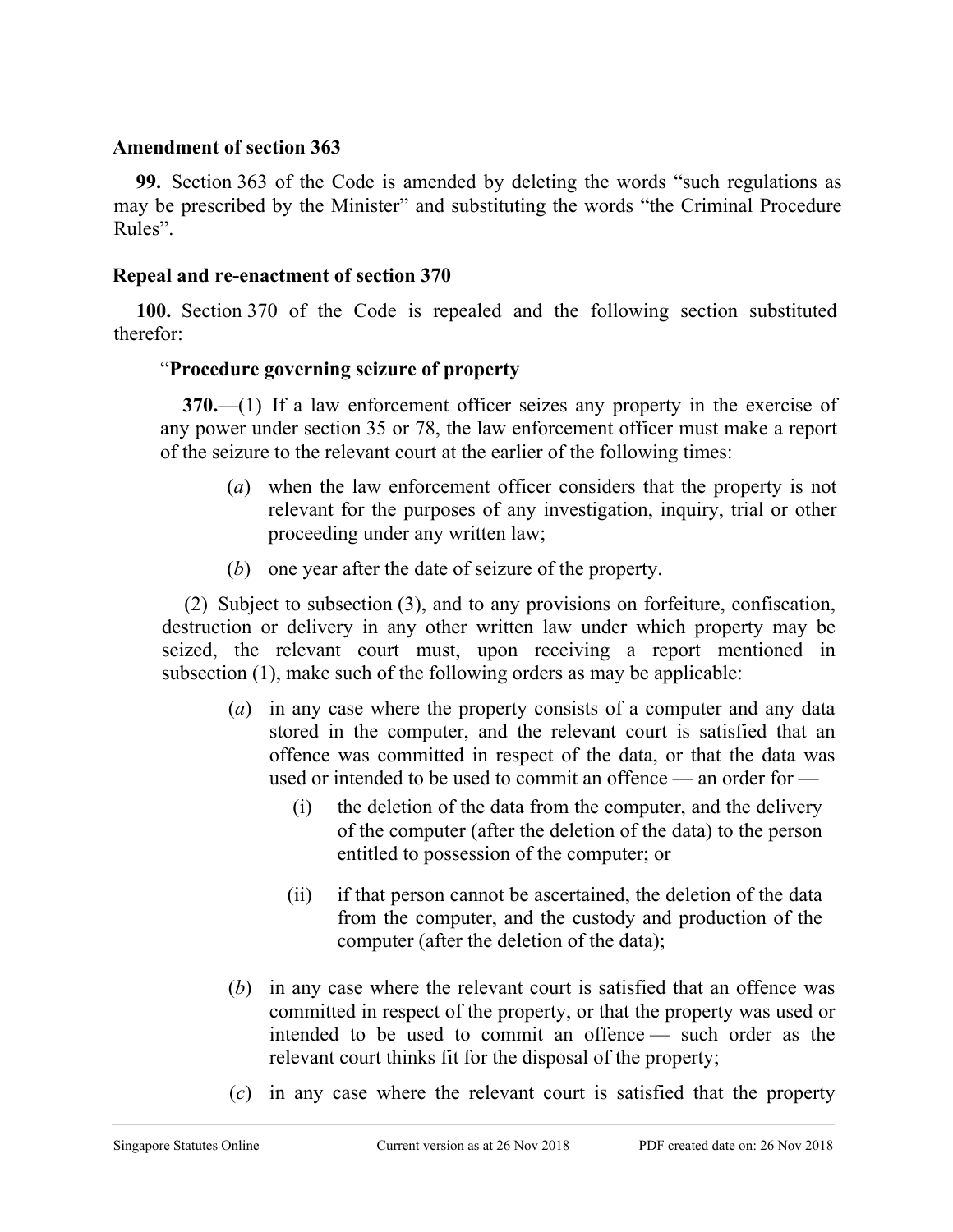consists of anything into which any property mentioned in paragraph (*b*) has been converted, anything for which any property mentioned in paragraph (*b*) has been exchanged, or anything acquired (whether immediately or later) by this conversion or exchange such order as the relevant court thinks fit for the disposal of the property;

- (*d*) in any case where the relevant court is satisfied that the property does not consist of any property mentioned in paragraph (*a*), (*b*) or (*c*), and the person entitled to possession of the property consents to the use of the property for compensation or restitution, or to the forfeiture of the property — such order as the relevant court thinks fit for the disposal of the property;
- (*e*) in any other case, an order relating to
	- (i) the delivery of the property to the person entitled to possession of the property; or
	- (ii) if that person cannot be ascertained, the custody and production of the property.
- (3) The relevant court must not dispose of the property if
	- (*a*) there is any pending court proceeding under any written law in relation to the property; or
	- (*b*) the relevant court is satisfied that the property is relevant for the purposes of any investigation, inquiry, trial or other proceeding under any written law.

(4) Where the relevant court is not a Magistrate's Court, the relevant court may, instead of making an order under subsection (2), direct that the property be delivered to a Magistrate, who must deal with the property in accordance with subsection (2) as if the report mentioned in subsection (1) was made to a Magistrate's Court.

(5) On and after the date of commencement of section 100 of the Criminal Justice Reform Act 2018 —

(*a*) this section applies to any property seized or taken before that date, under section 370(1) of this Code as in force immediately before that date, or under section 35 or  $78 - i$  if no Magistrate's Court has exercised, in relation to that property, any power under section 370 of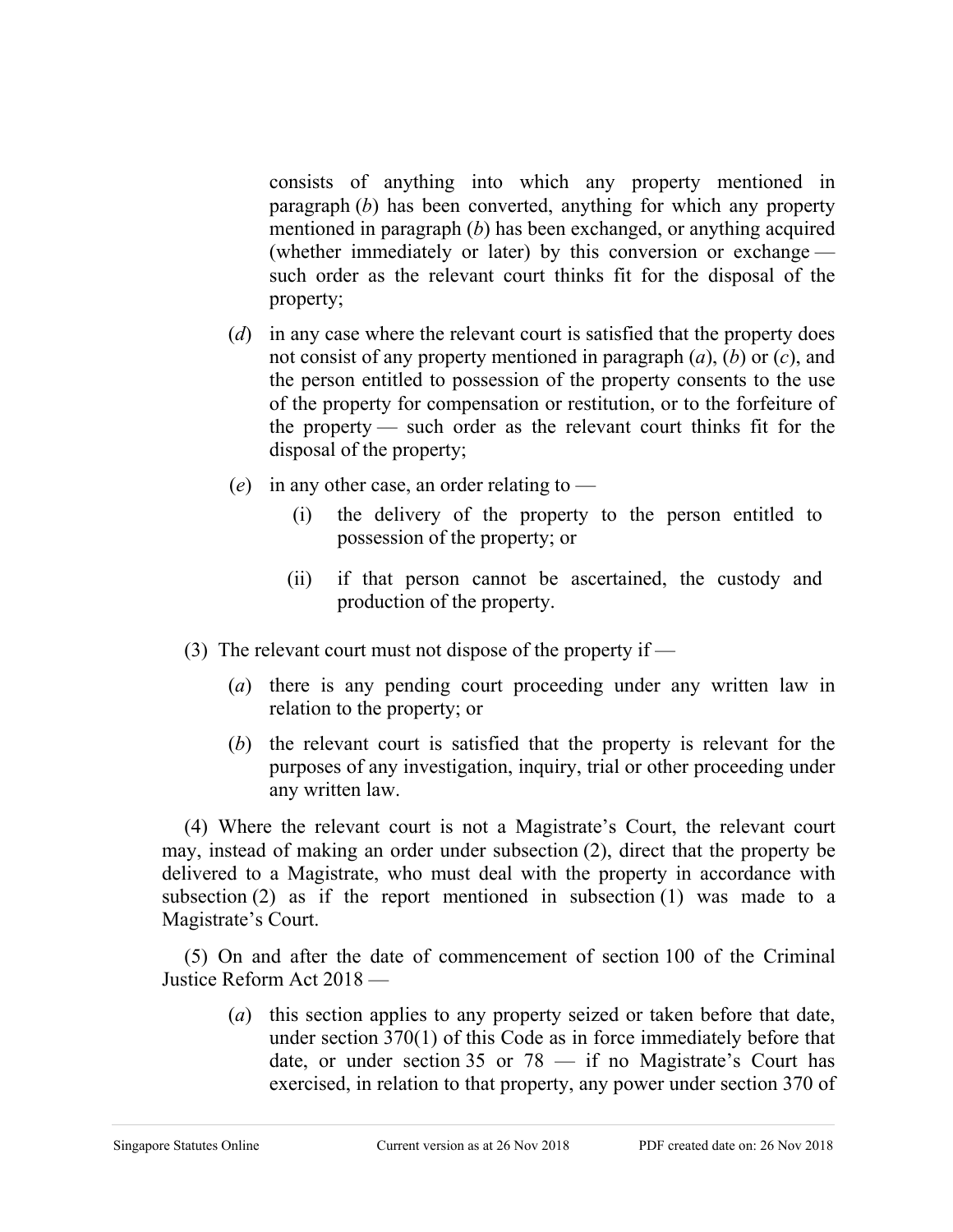this Code as in force immediately before that date;

- (*b*) this section applies to any report made before that date, under section 370(1) of this Code as in force immediately before that date, of the seizure of any property, as if that report had been made under subsection  $(1)$  — if no Magistrate's Court has exercised, in relation to that property, any power under section 370 of this Code as in force immediately before that date; and
- (*c*) section 370 of this Code as in force immediately before that date continues to apply, in every case where a Magistrate's Court has exercised before that date any power under that section, as if this section had not been enacted.
- (6) In this section and sections 371 and 372 —

"law enforcement officer" means —

- (*a*) a police officer;
- (*b*) an officer of the Central Narcotics Bureau;
- (*c*) an immigration officer appointed under section 3 of the Immigration Act (Cap. 133);
- (*d*) a Commercial Affairs Officer appointed under section 64 of the Police Force Act (Cap. 235);
- (*e*) a public officer appointed as the Director, a deputy director, an assistant director or a special investigator of the Corrupt Practices Investigation Bureau; or
- (*f*) any other officer, of a prescribed law enforcement agency;

"relevant court" means —

- (*a*) in any case where the property was seized for the purposes of a particular inquiry, trial or proceeding — the court before which that inquiry, trial or proceeding is held; or
- (*b*) in any other case, a Magistrate's Court.".

# **Amendment of section 371**

- **101.** Section 371 of the Code is amended
	- (*a*) by deleting the words "Magistrate's Court" wherever they appear in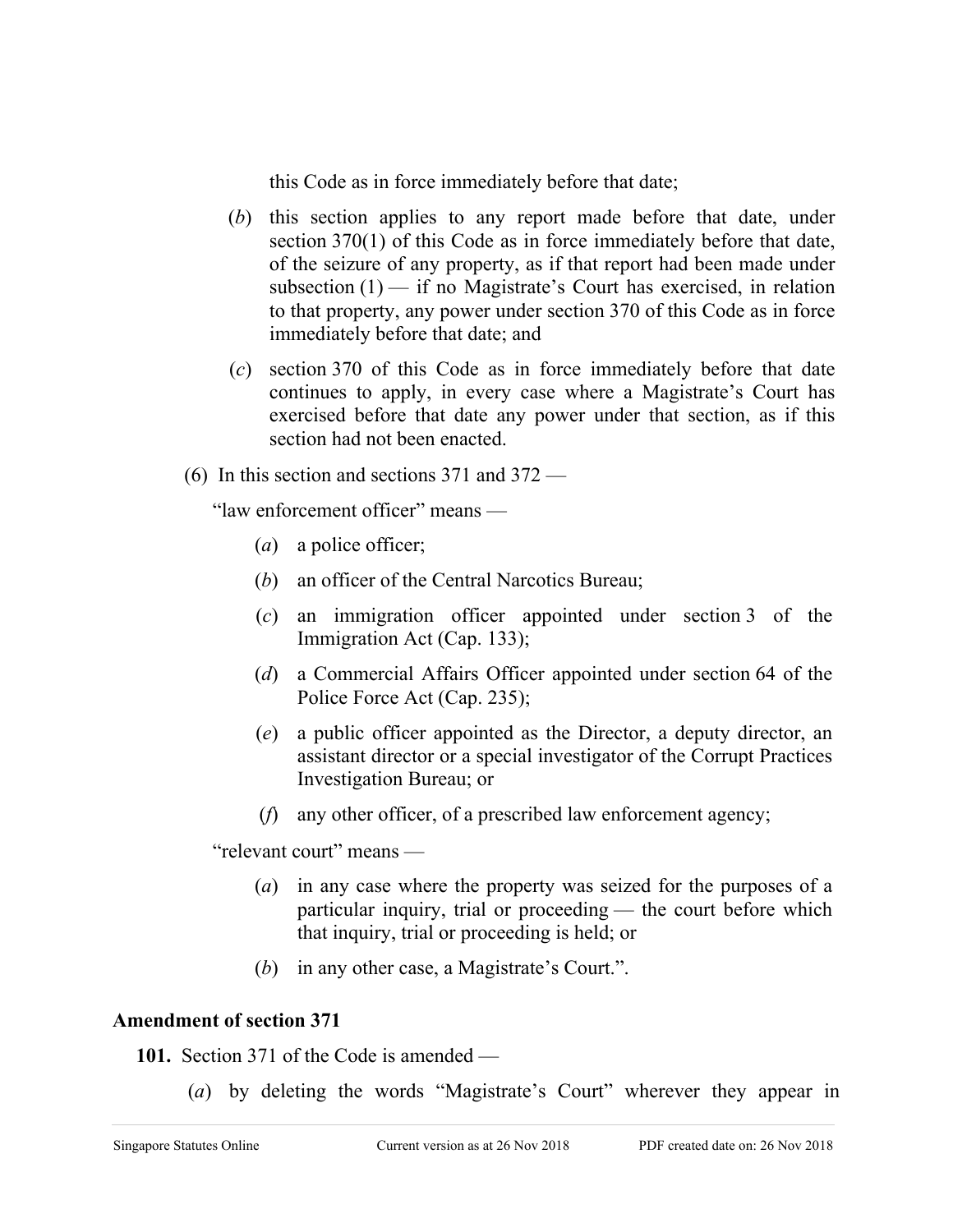subsections  $(1)$ ,  $(3)$  and  $(4)$  and substituting in each case the words "relevant court"; and

(*b*) by deleting subsection (5) and substituting the following subsection:

"(5) The relevant court must cause the net proceeds of the sale under subsection (3) or (4) to be paid, on demand, to the person entitled.".

#### **Amendment of section 372**

**102.** Section 372 of the Code is amended by deleting the words "Magistrate's Court" in subsections (1) and (7) and substituting in each case the words "relevant court".

#### **Amendment of section 373**

**103.** Section 373 of the Code is amended by deleting the definition of "appellate court" and substituting the following definition:

" "appellate court" —

- (*a*) means any court when exercising its appellate criminal jurisdiction; and
- (*b*) includes, for the purposes only of Division 1B, the Court of Appeal when exercising its jurisdiction under Division 1A or section 397;".

#### **Amendment of section 374**

**104.** Section 374(1) of the Code is amended by inserting, immediately after the words "any judgment, sentence or order of a court", the words ", or any decision of the High Court mentioned in section 149M(1),".

#### **Amendment of section 378**

**105.** Section 378 of the Code is amended by inserting, immediately after subsection (5), the following subsection:

"(5A) Where every party to the appeal consents to the withdrawal of the appeal, the court may summarily give leave to withdraw the appeal by an order under the hand of a Judge of Appeal or a Judge, without the appeal being set down for hearing.".

#### **Amendment of section 390**

**106.** Section 390 of the Code is amended by inserting, immediately after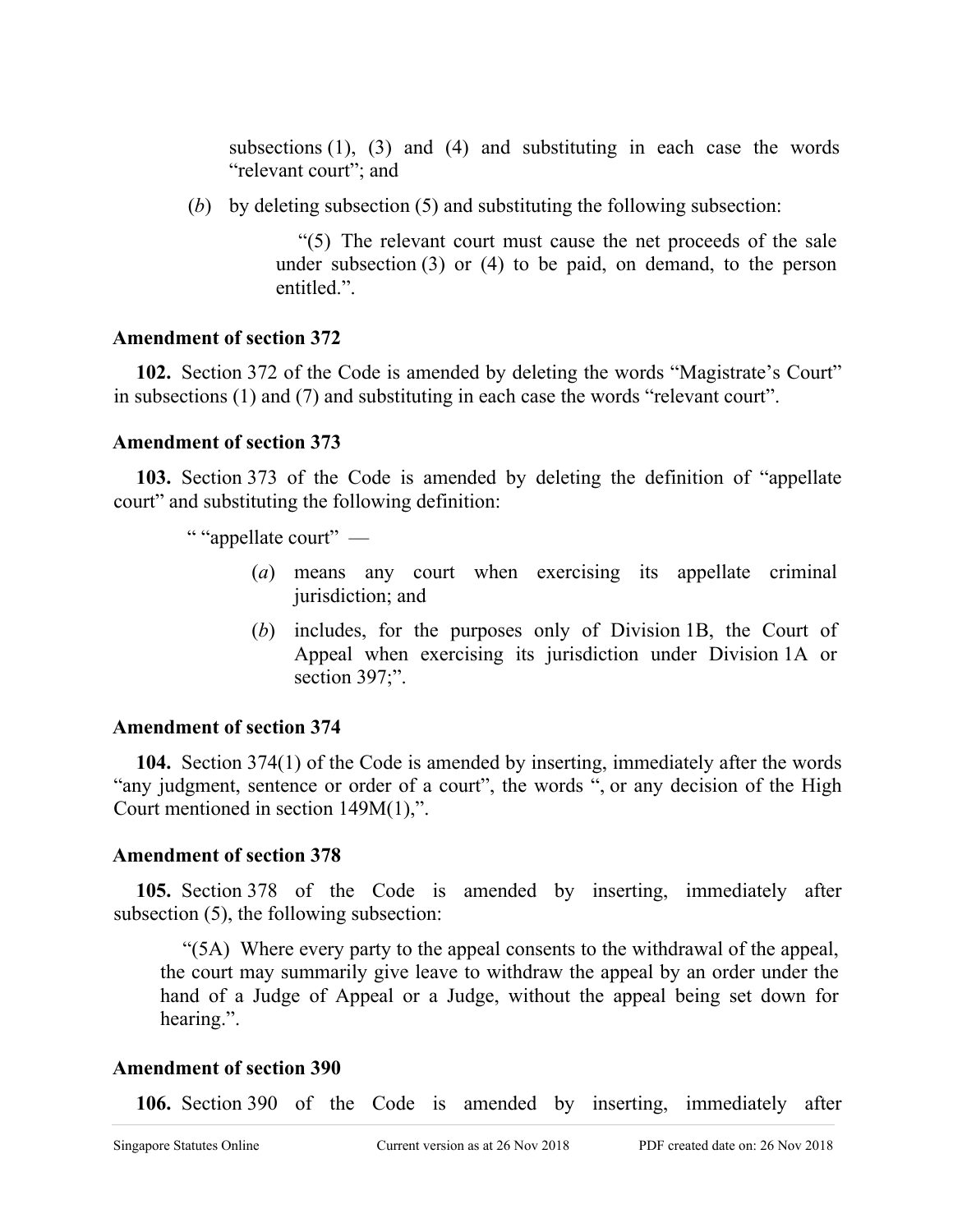subsection (10), the following subsection:

"(11) To avoid doubt, everything done by the appellate court under this section is done in the exercise of its appellate jurisdiction.".

# **Amendment of section 394A**

**107.** Section 394A of the Code is amended by deleting subsection (1) and substituting the following subsection:

- "(1) Where the High Court passes a sentence of death on an accused
	- (*a*) if there is no appeal by the accused pending immediately after the expiry of the time allowed under this Code for an appeal — the Public Prosecutor must, on the expiry of 90 days after the time allowed under this Code for an appeal —
		- (i) lodge a petition for confirmation with the Registrar of the Supreme Court; and
		- (ii) serve the petition on the accused; or
	- (*b*) if there is an appeal by the accused pending immediately after the expiry of the time allowed under this Code for an appeal, but the accused subsequently withdraws that appeal — the Public Prosecutor must, on the expiry of 90 days after the date of the withdrawal of that appeal —
		- (i) lodge a petition for confirmation with the Registrar of the Supreme Court; and
		- (ii) serve the petition on the accused.".

# **New Division 1B of Part XX**

**108.** The Code is amended by inserting, immediately after section 394E, the following Division:

"*Division 1B — Review of earlier decision of appellate court*

# **Interpretation of this Division**

**394F.**—(1) In this Division, unless the context otherwise requires —

"civil application" means an application to a court when exercising its civil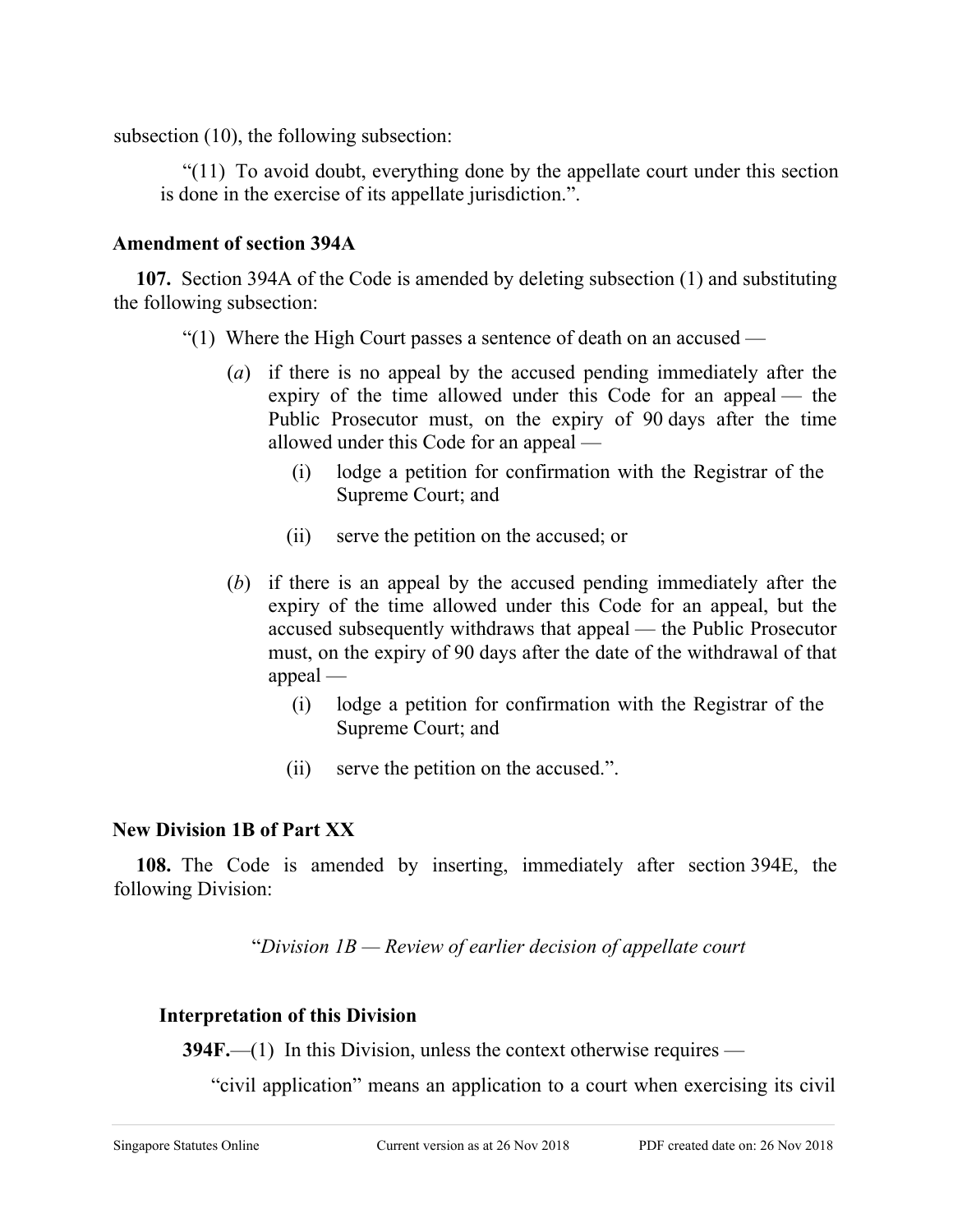jurisdiction, and includes, where the court is the Court of Appeal, an appeal to the Court of Appeal from any judgment or order of the High Court in such an application;

- "leave application" means an application for leave to make a review application;
- "review application" means an application to review an earlier decision of an appellate court.

(2) In this Division, unless the context otherwise requires, a civil application is related to a review application made in respect of an earlier decision if —

- (*a*) any common question of law or fact arises in both applications; or
- (*b*) any relief claimed in the civil application
	- (i) may affect the review application in any way; or
	- (ii) may affect the outcome of the criminal matter in respect of which the earlier decision was made.

(3) In this Division, unless the context otherwise requires, a reference to a decision of a court is a reference to everything decided by the court, and everything comprised in the judgment, sentence or order (if any) of the court, when the court —

- (*a*) delivers judgment in a criminal trial, criminal appeal, case stated, criminal revision or criminal reference; or
- (*b*) issues a certificate under section 394E(1) confirming the imposition of the sentence of death on the accused.

# **Conditions for making review application**

**394G.**—(1) A review application cannot be made in respect of an earlier decision of an appellate court unless any of the following applies:

- (*a*) the earlier decision is a decision of the appellate court on the merits of an appeal;
- (*b*) the earlier decision is a decision of the appellate court to dismiss an appeal under section 387(3) after the appellant fails to appear at the hearing of the appeal, and the appellate court does not reinstate the appeal under section 387(3);
- (*c*) where the appellate court is the Court of Appeal the earlier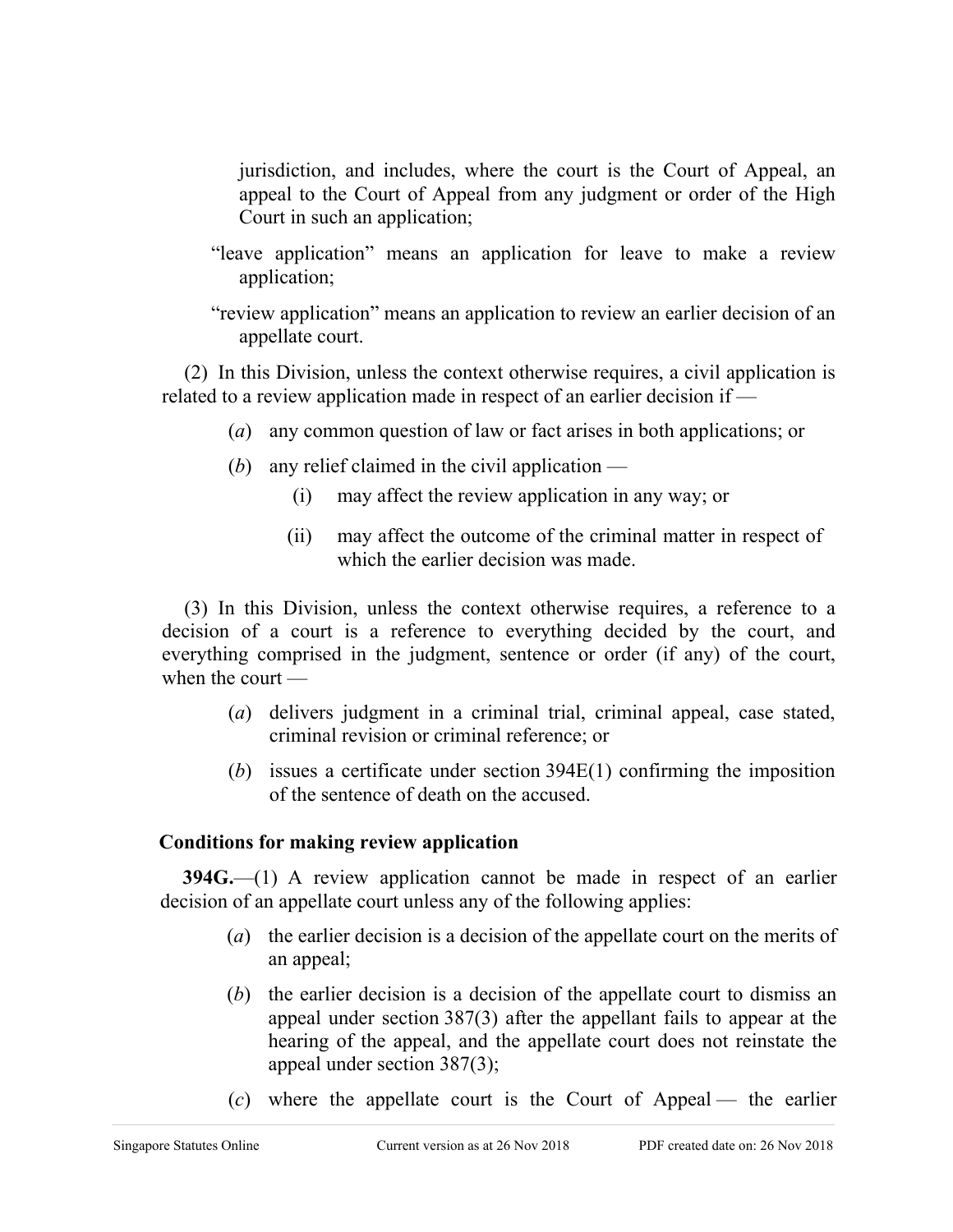decision is a decision of the Court of Appeal to issue a certificate under section 394E(1) confirming the imposition of the sentence of death on the accused;

- (*d*) where the appellate court is the Court of Appeal the earlier decision is —
	- (i) a determination by the Court of Appeal of any question of law of public interest referred to the Court of Appeal under section 397; or
	- (ii) an order made by the Court of Appeal under section 397(5).

(2) A review application cannot be made by the Public Prosecutor, unless the Public Prosecutor alleges that the earlier decision is tainted by fraud or a breach of the rules of natural justice, and that the integrity of the judicial process is thereby compromised.

# **Application for leave to make review application**

**394H.**—(1) Before making a review application, the applicant must apply to the appellate court for, and obtain, the leave of that court to do so.

(2) A leave application must be fixed for hearing within such period as is prescribed by the Criminal Procedure Rules.

(3) The applicant in a leave application must file written submissions in support of that application, and such other documents as are prescribed in the Criminal Procedure Rules, within such periods as are prescribed in the Criminal Procedure Rules.

(4) The respondent in a leave application may file written submissions in relation to that application within such period as is prescribed in the Criminal Procedure Rules.

(5) The appellate court may extend any period mentioned in subsection (2), (3) or (4).

(6) A leave application is to be heard —

- (*a*) in any case where the appellate court is the Court of Appeal by a single Judge of Appeal; or
- (*b*) in any case where the appellate court is the High Court by the Judge who made the decision to be reviewed or, if that Judge is not available, by any Judge.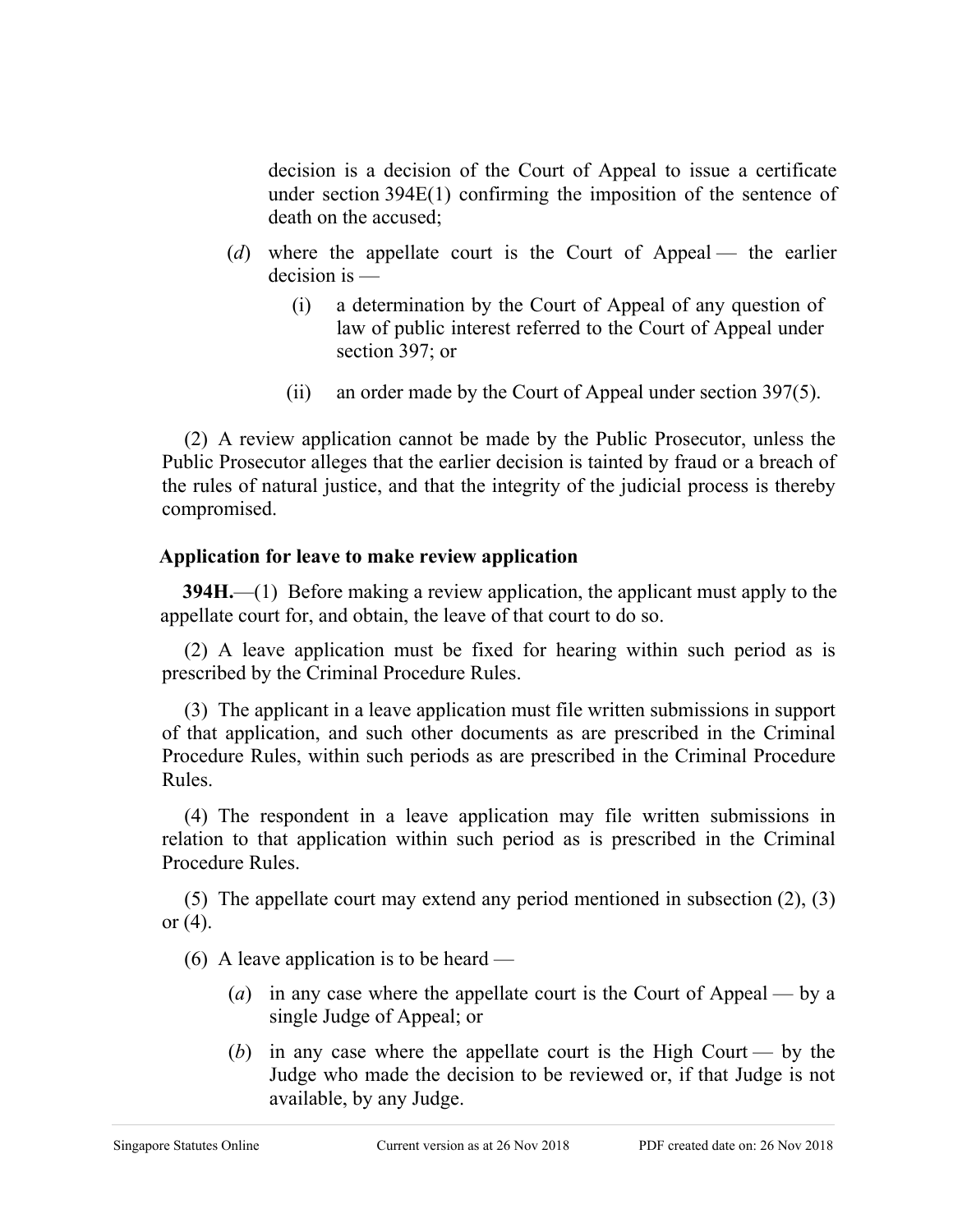(7) A leave application may, without being set down for hearing, be summarily dealt with by a written order of the appellate court.

(8) Before summarily refusing a leave application, the appellate court —

- (*a*) must consider the applicant's written submissions (if any); and
- (*b*) may, but is not required to, consider the respondent's written submissions (if any).

(9) Before summarily granting leave to make a review application, the appellate court —

- (*a*) must consider the applicant's written submissions (if any); and
- (*b*) must consider the respondent's written submissions (if any).

# **Hearing of review application**

**394I.**—(1) Where the appellate court grants leave to make a review application, the review application must be made to the appellate court, and fixed for hearing, within such period as is prescribed by the Criminal Procedure Rules.

(2) The applicant in a review application must file such documents in support of that application, within such period, as are prescribed in the Criminal Procedure Rules.

(3) The respondent in a review application must file such documents in relation to that application, within such period, as are prescribed in the Criminal Procedure Rules.

(4) The appellate court may extend any period mentioned in subsection (1), (2) or (3).

(5) A review application is to be heard —

- (*a*) in any case where the appellate court is the Court of Appeal by 3 Judges of Appeal or, if the Chief Justice so directs, by 5 or any greater uneven number of Judges of Appeal; or
- (*b*) in any case where the appellate court is the High Court by a single Judge or, if the Chief Justice so directs, by 3 or any greater uneven number of Judges.

(6) The appellate court may hear a review application and any related civil application at the same time or one immediately after another.

(7) Despite subsections (1), (5) and (6) —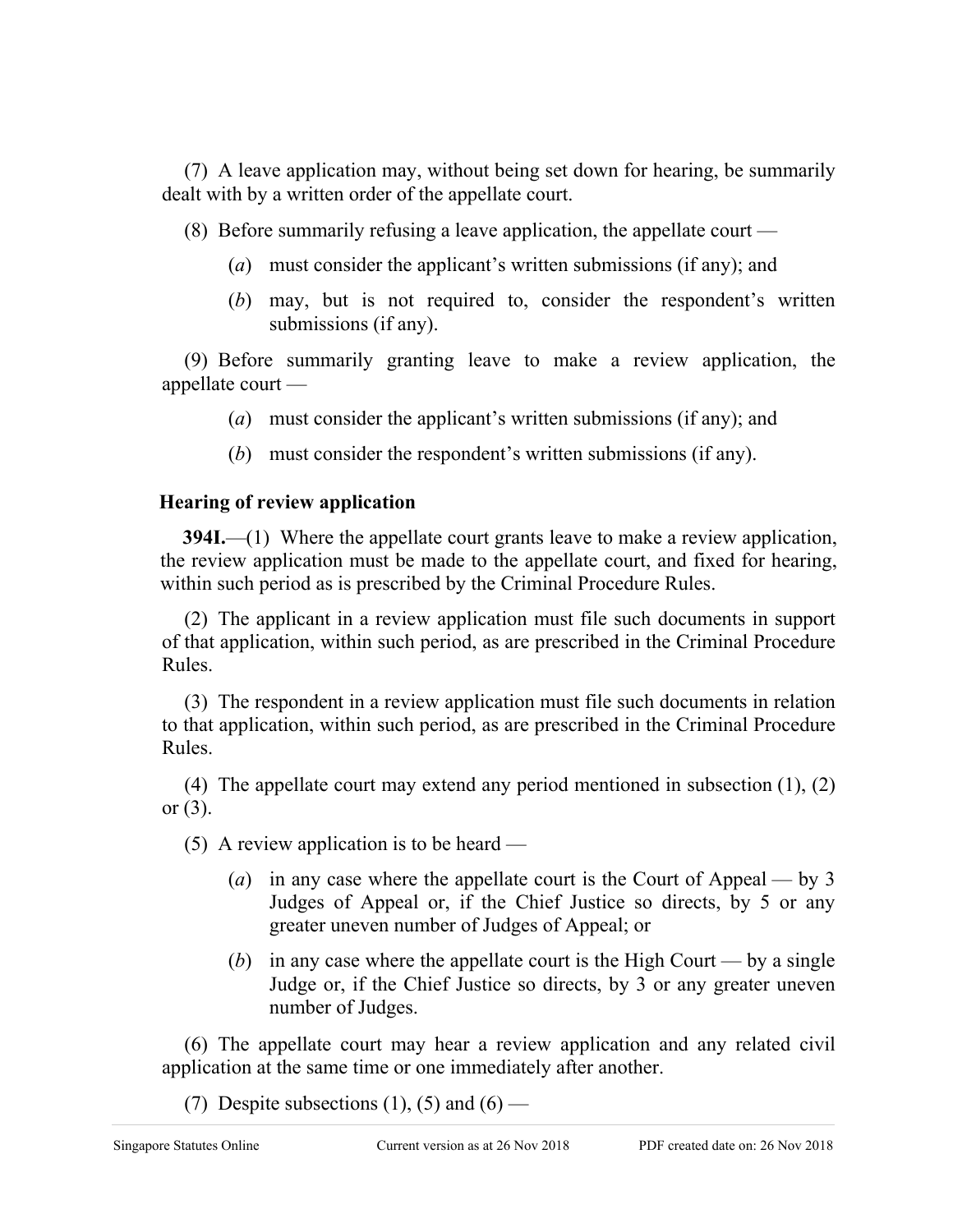- (*a*) the Court of Appeal may hear a review application made to the High Court in respect of an earlier decision of the High Court;
- (*b*) the Court of Appeal may hear a civil application, made to the High Court, that is related to a review application (whether made to the Court of Appeal or to the High Court);
- (*c*) where the Court of Appeal so orders, the Court of Appeal may hear a review application (whether made to the Court of Appeal or to the High Court) and any related civil application (whether made to the Court of Appeal or to the High Court) at the same time or one immediately after another; and
- (*d*) every review application or civil application heard by the Court of Appeal under this subsection is to be heard by 3 Judges of Appeal or, if the Chief Justice so directs, by 5 or any greater uneven number of Judges of Appeal.

(8) An appellate court, which hears a review application in respect of an earlier decision of that court, may exercise any power and make any order that could have been exercised and made, respectively, by the court that made the earlier decision.

(9) Where the appellate court is the High Court, but a review application made in respect of an earlier decision of the appellate court is heard by the Court of Appeal —

- (*a*) the Court of Appeal may exercise any power and make any order that could have been exercised and made, respectively, by the appellate court that made the earlier decision; and
- (*b*) any reference in this Division to the exercise of a power, or the doing of a thing, by the appellate court in relation to the review application includes a reference to the exercise of that power, or the doing of that thing, by the Court of Appeal.

(10) A review application may, without being set down for hearing, be summarily dealt with by a written order of the appellate court.

(11) Before summarily refusing a review application, the appellate court —

- (*a*) must consider the applicant's written submissions (if any); and
- (*b*) may, but is not required to, consider the respondent's written submissions (if any).
- (12) Except where subsection (11) applies, before summarily deciding a review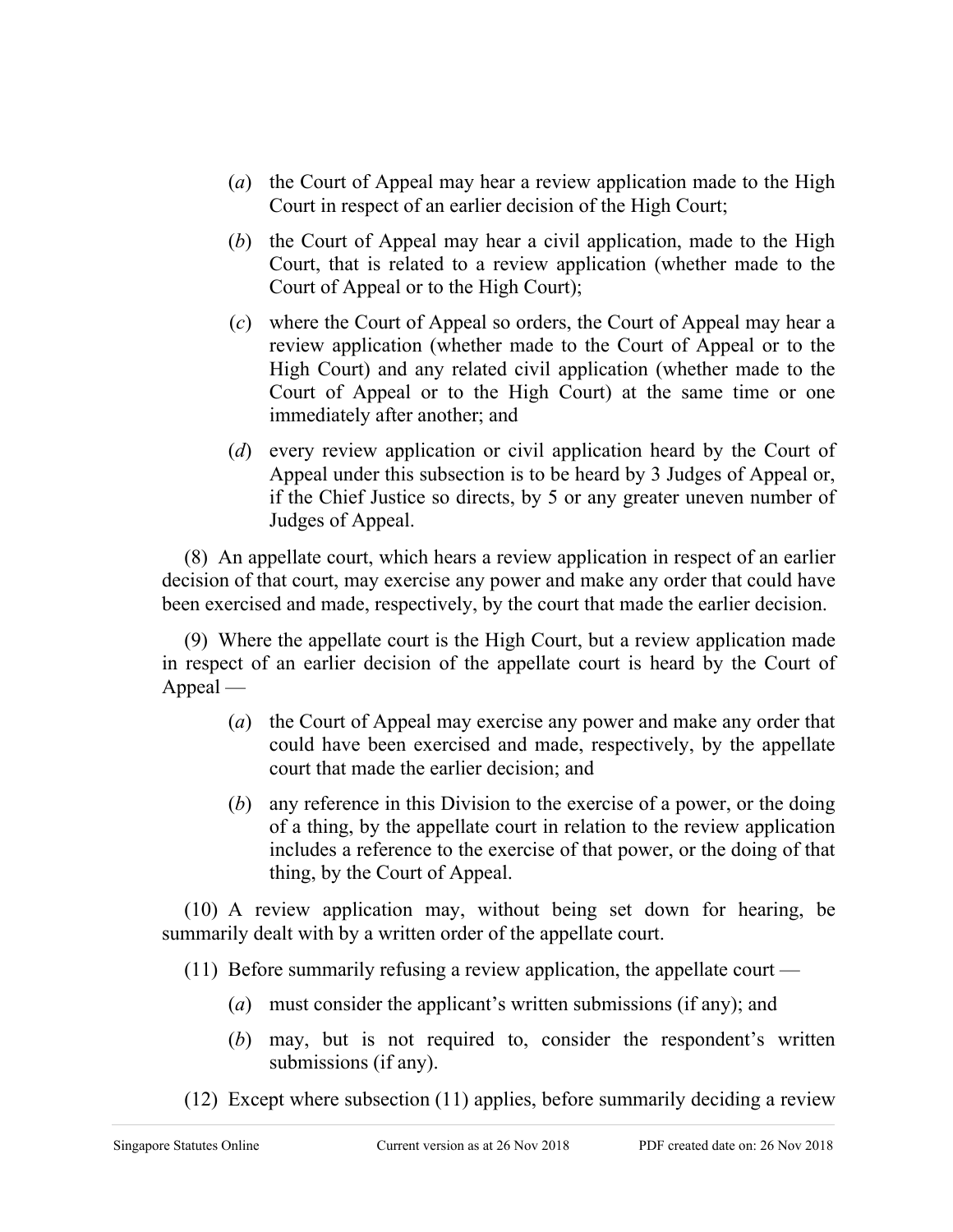application on its merits, the appellate court —

- (*a*) must consider the applicant's written submissions (if any); and
- (*b*) must consider the respondent's written submissions (if any).

# **Requirements for exercise of power of review under this Division**

**394J.**—(1) This section —

- (*a*) sets out the requirements that must be satisfied by an applicant in a review application before an appellate court will exercise its power of review under this Division; and
- (*b*) does not affect the inherent power of an appellate court to review, on its own motion, an earlier decision of the appellate court.

(2) The applicant in a review application must satisfy the appellate court that there is sufficient material (being evidence or legal arguments) on which the appellate court may conclude that there has been a miscarriage of justice in the criminal matter in respect of which the earlier decision was made.

(3) For the purposes of subsection (2), in order for any material to be "sufficient", that material must satisfy all of the following requirements:

- (*a*) before the filing of the application for leave to make the review application, the material has not been canvassed at any stage of the proceedings in the criminal matter in respect of which the earlier decision was made;
- (*b*) even with reasonable diligence, the material could not have been adduced in court earlier;
- (*c*) the material is compelling, in that the material is reliable, substantial, powerfully probative, and capable of showing almost conclusively that there has been a miscarriage of justice in the criminal matter in respect of which the earlier decision was made.

(4) For the purposes of subsection (2), in order for any material consisting of legal arguments to be "sufficient", that material must, in addition to satisfying all of the requirements in subsection (3), be based on a change in the law that arose from any decision made by a court after the conclusion of all proceedings relating to the criminal matter in respect of which the earlier decision was made.

(5) For the purposes of subsection (2), the appellate court may conclude that there has been a miscarriage of justice in the criminal matter in respect of which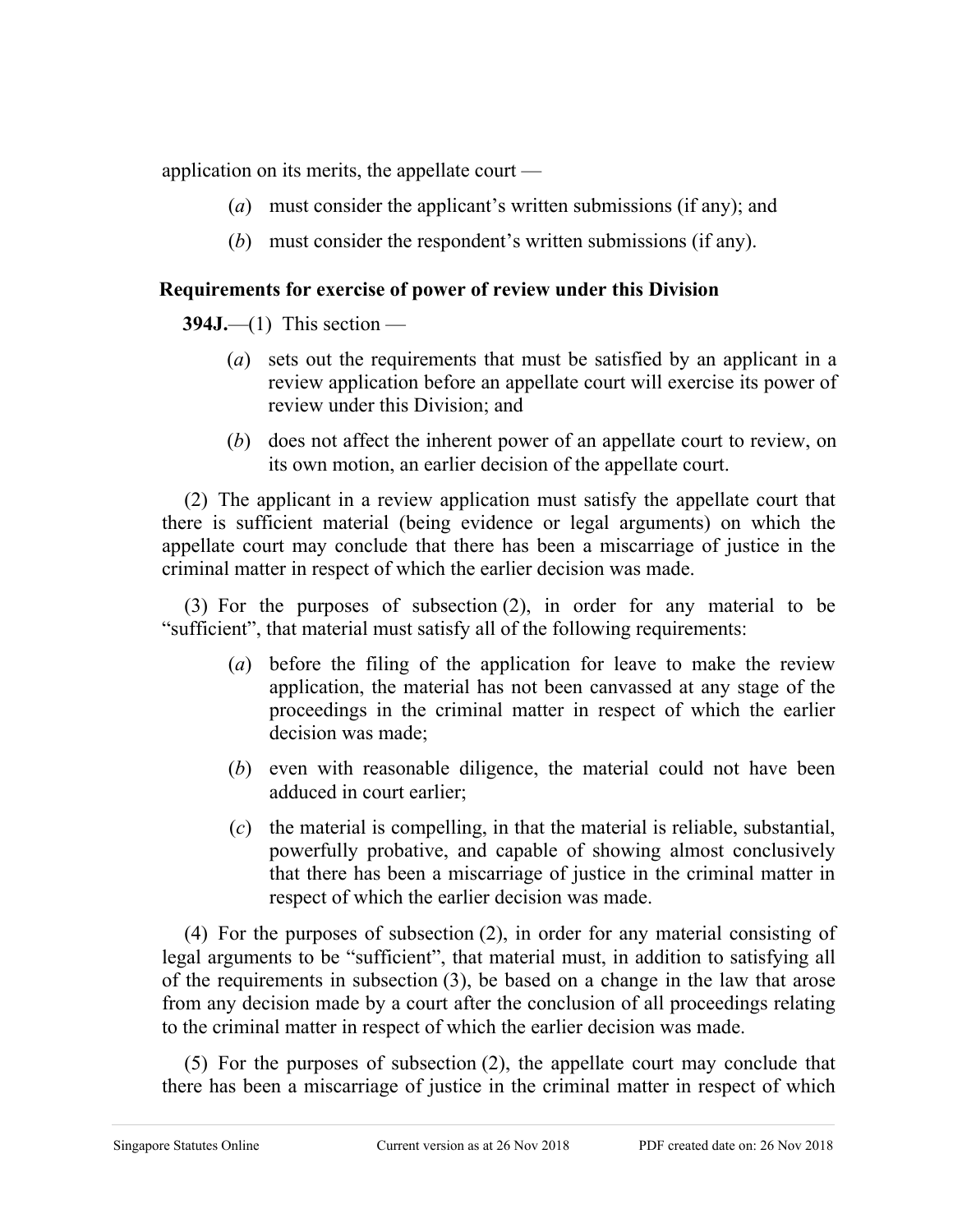the earlier decision was made, only if —

- (*a*) the earlier decision (being a decision on conviction or sentence) is demonstrably wrong; or
- (*b*) the earlier decision is tainted by fraud or a breach of the rules of natural justice, such that the integrity of the judicial process is compromised.

(6) For the purposes of subsection  $(5)(a)$ , in order for an earlier decision on conviction to be "demonstrably wrong" —

- (*a*) it is not sufficient that there is a real possibility that the earlier decision is wrong; and
- (*b*) it must be apparent, based only on the evidence tendered in support of the review application and without any further inquiry, that there is a powerful probability that the earlier decision is wrong.

(7) For the purposes of subsection  $(5)(a)$ , in order for an earlier decision on sentence to be "demonstrably wrong", it must be shown that the decision was based on a fundamental misapprehension of the law or the facts, thereby resulting in a decision that is blatantly wrong on the face of the record.

# **Other matters concerning review applications and leave applications**

**394K.**—(1) An applicant cannot make more than one review application in respect of any decision of an appellate court.

(2) An applicant cannot make a review application in respect of an earlier decision of an appellate court after —

- (*a*) in any case where a court hears a related civil application made by the same applicant and reserves judgment in that related civil application — the time that court reserves judgment in that related civil application; or
- (*b*) in any other case where a court hears a related civil application made by the same applicant — the time that court delivers judgment in that related civil application.

(3) Where the appellate court is the High Court, no appeal may lie against a decision of the appellate court on a leave application or a review application.

(4) Where the appellate court is the High Court, no application under section 397(1), and no reference under section 397(2), may be made in respect of a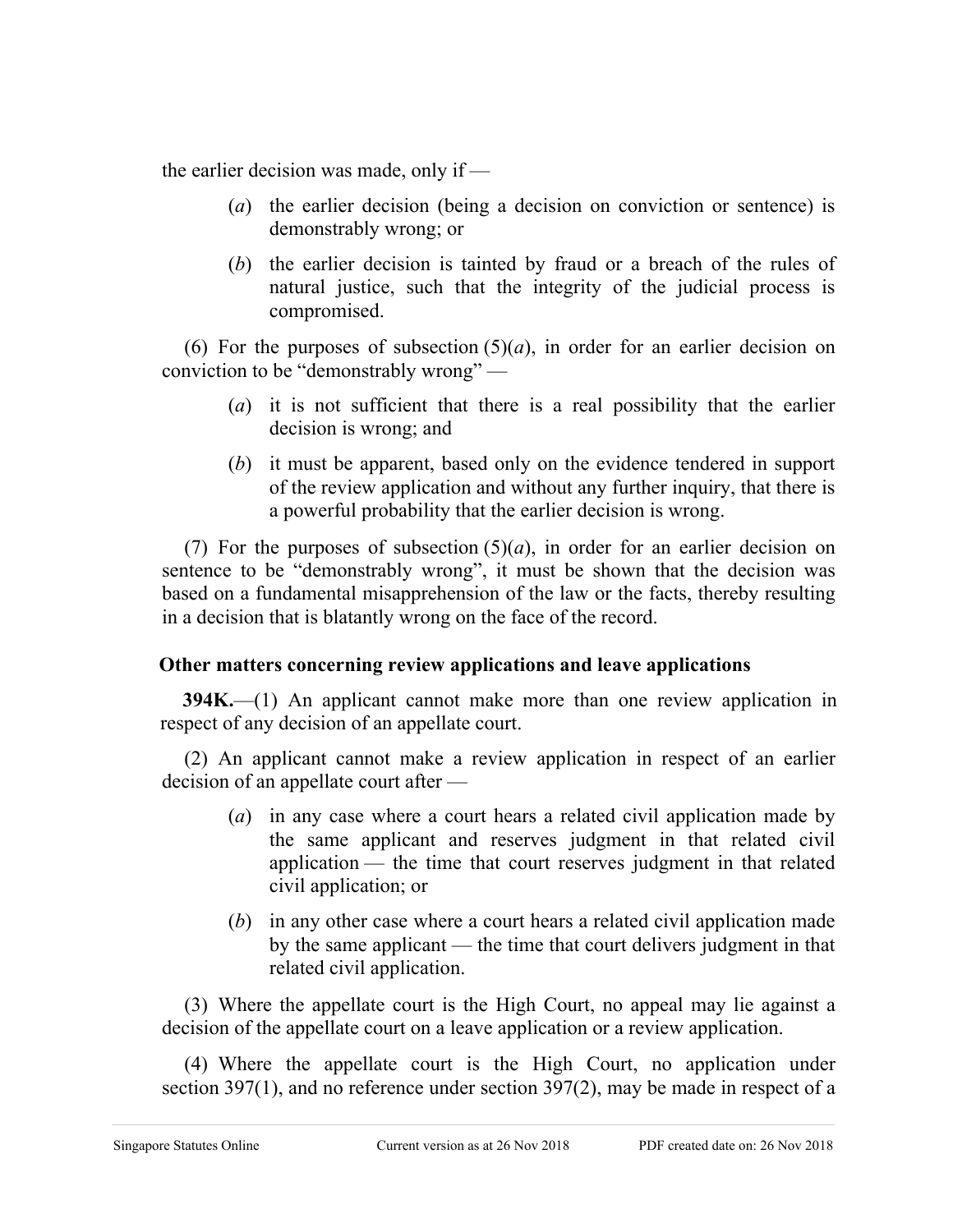decision of the appellate court on a leave application or a review application.

(5) No leave application, and no review application, may be made in respect of a decision of an appellate court on a leave application or a review application.".

# **Amendment of section 397**

**109.** Section 397 of the Code is amended —

(*a*) by inserting, immediately after subsection (3), the following subsections:

"(3A) Where an application under subsection (1) or a reference under subsection (2) is made, the High Court must send to the Court of Appeal a signed copy of the record of the proceedings, and the grounds of decision, for the matter to which the application or reference relates.

(3B) Where —

- (*a*) a party applies under subsection (1) for leave to refer a question to the Court of Appeal; and
- (*b*) it appears to the Court of Appeal that the question is not a question of law of public interest which has arisen in the matter, and the determination of which has affected the case, to which the application relates,

the application may, without being set down for hearing, be summarily refused by an order, under the hand of a presiding Judge of Appeal, certifying that the Court of Appeal is satisfied that the application was made without any sufficient ground.

(3C) A decision of the Court of Appeal to summarily refuse under subsection (3B) an application under subsection (1) can only be made by a unanimous decision of all the Judges of Appeal.

(3D) Notice of a refusal under subsection (3B) of an application under subsection (1) must be served on the applicant.

(3E) Where, after the Court of Appeal has summarily refused under subsection (3B) an application under subsection (1) (called in this subsection the leave application), the applicant gives, within 14 days after the service of the notice of the refusal on the applicant, to the Registrar of the Supreme Court —

(*a*) notice of an application to amend the leave application,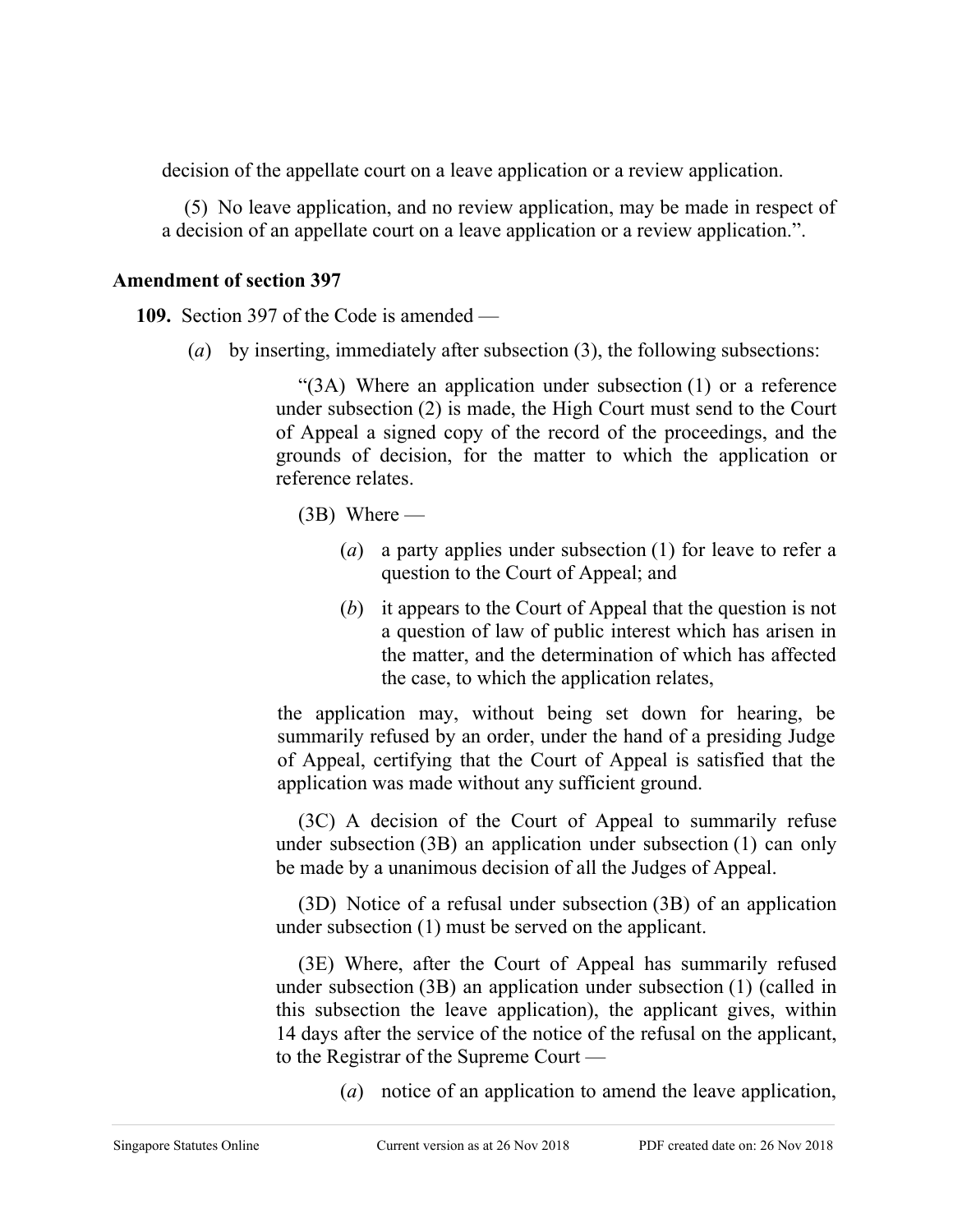so as to raise a question of law of public interest which has arisen in the matter, and the determination of which has affected the case, to which the leave application relates; and

(*b*) a certificate signed by an advocate specifying the question to be raised and undertaking to argue it,

the Chief Justice may allow the applicant to amend the leave application accordingly, and must restore the leave application for hearing."; and

(*b*) by deleting subsection (6) and substituting the following subsection:

"(6) For the purposes of this section, each of the following is deemed to be a question of public interest:

- (*a*) any question of law regarding which there is a conflict of judicial authority;
- (*b*) any question of law that the Public Prosecutor refers.".

# **Repeal and re-enactment of section 405**

**110.** Section 405 of the Code is repealed and the following section substituted therefor:

# "**Motion**

**405.**—(1) A motion to the High Court or the Court of Appeal in respect of any criminal matter must be made in accordance with this Division.

(2) In this Division, the relevant court is the court to which the motion is made.".

# **Amendment of section 406**

**111.** Section 406 of the Code is amended by deleting subsection (2) and substituting the following subsection:

"(2) There must be at least 7 clear days between the service of the notice of a criminal motion and the day named in the notice for hearing the motion, unless —

- (*a*) the relevant court gives leave to the contrary; or
- (*b*) each party required to be served with the notice consents to the relief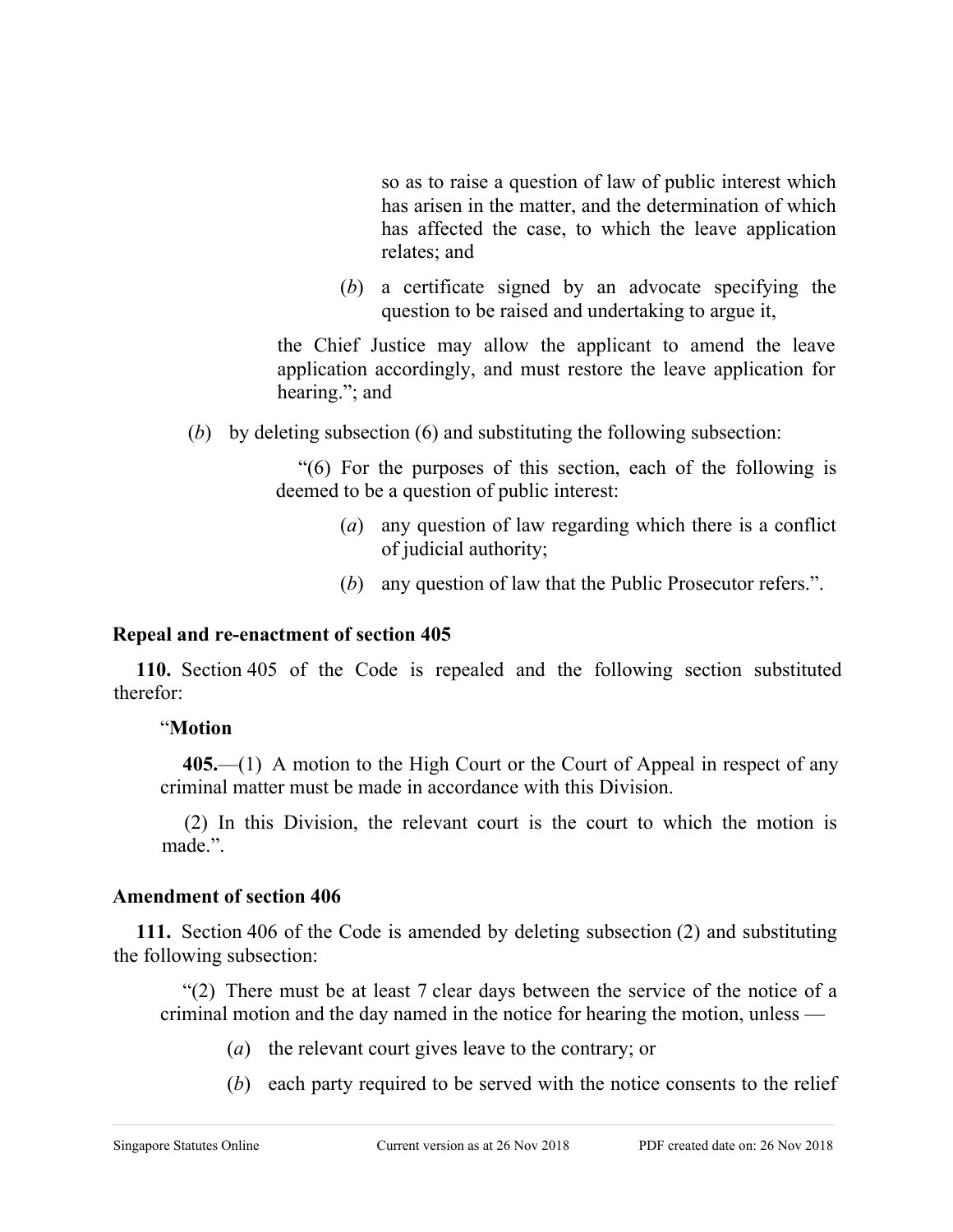or remedy that is sought under the motion.".

#### **Repeal and re-enactment of section 408 and new sections 408A and 408B**

**112.** Section 408 of the Code is repealed and the following sections substituted therefor:

# "**Adjournment of hearing**

**408.** The hearing of a criminal motion may be adjourned from time to time by the relevant court on such terms as the relevant court thinks fit.

# **Dealing with motion in absence of parties, etc.**

**408A.**—(1) The relevant court may deal with a criminal motion in the absence of the parties to the proceedings, if —

- (*a*) the respondent is
	- (i) the prosecution; or
	- (ii) an accused who is represented by an advocate; and
- (*b*) each party
	- (i) consents to the motion being dealt with in the absence of that party; and
	- (ii) consents to the relief or remedy that is sought under the motion.

(2) Where subsection (1) applies, but the relevant court is not inclined to grant the relief or remedy that is sought under the motion —

- (*a*) the motion must be set down for hearing; and
- (*b*) each party to the proceedings must be informed of the date and time appointed for the hearing.

(3) The relevant court may, after hearing every party that attends the hearing mentioned in subsection (2), make such order as the relevant court thinks fit.

(4) Where every party to the proceedings consents to the withdrawal of the motion, the relevant court may summarily give leave to withdraw the motion by an order under the hand of a Judge of Appeal or a Judge, without the motion being set down for hearing.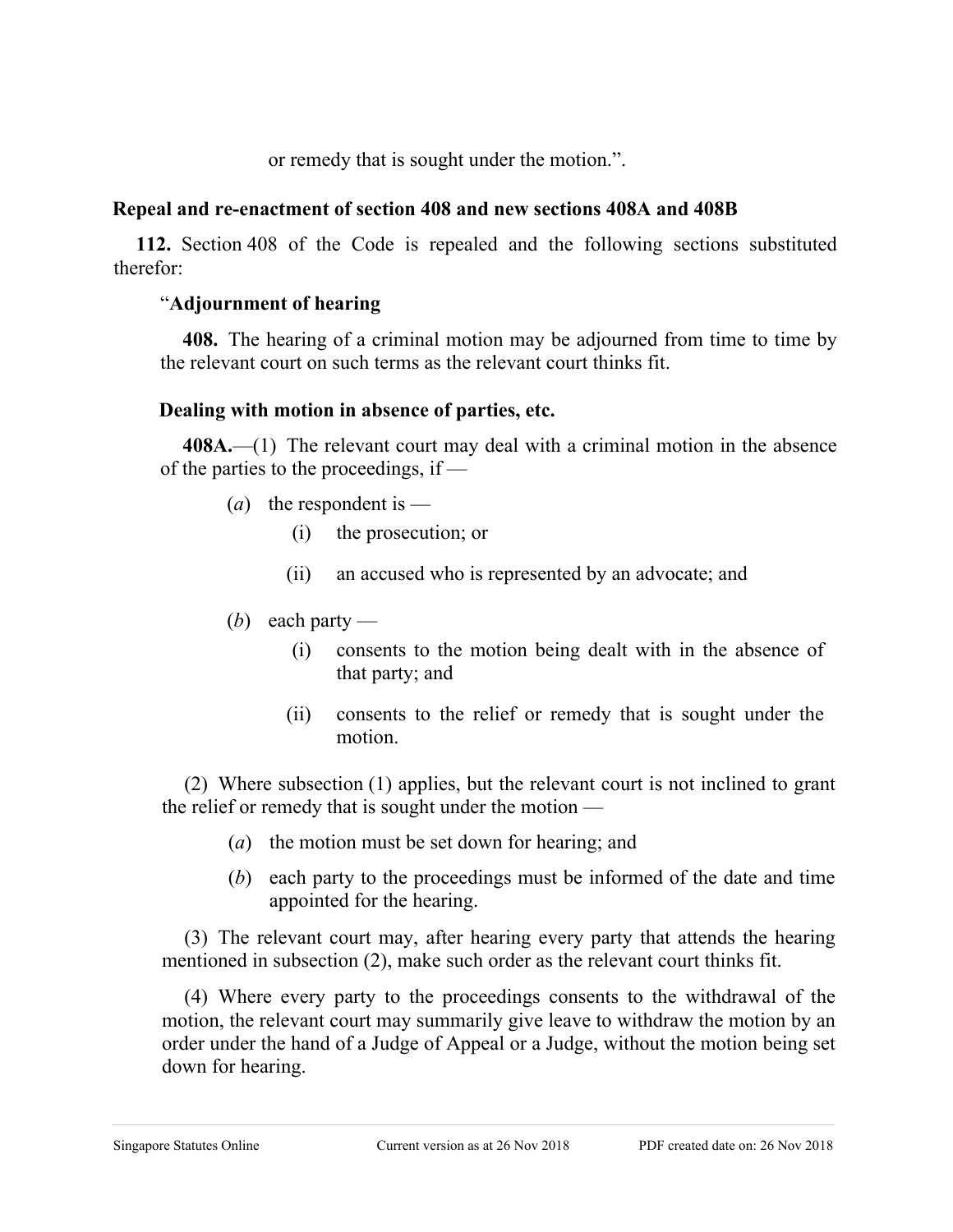#### **Decision or order affecting lower court**

**408B.** Where, on hearing or dealing with a criminal motion, the relevant court makes a decision or an order that affects a lower court, the relevant court must certify its decision or order to the lower court.".

#### **Amendment of section 409**

**113.** Section 409 of the Code is amended —

- (*a*) by deleting the words "the High Court" and substituting the words "the relevant court"; and
- (*b*) by deleting the words "the Court" wherever they appear and substituting in each case the words "the relevant court".

#### **New section 425A**

**114.** The Code is amended by inserting, immediately after section 425, the following section:

#### "**Prohibition against publication, etc., that identifies complainant or alleged victim of sexual offence or child abuse offence**

**425A.**—(1) Subject to subsection (2), where any person knows that an individual is a complainant, or an alleged victim, of a sexual offence or child abuse offence, that person must not do any of the following things:

- (*a*) publish the name, address or photograph of the individual;
- (*b*) publish any evidence, or any other thing, that is likely to lead to the identification of the individual as a complainant, or an alleged victim, of a sexual offence or child abuse offence;
- (*c*) do any other act that is likely to lead to the identification of the individual as a complainant, or an alleged victim, of a sexual offence or child abuse offence.

(2) Subsection (1) ceases to apply to an individual who is a complainant of a sexual offence or child abuse offence, if —

- (*a*) the individual is convicted of any offence under section 182, 193, 194, 195, 196, 199, 200, 201, 202, 203, 204, 204A, 204B, 209, 211, 213 or 214 of the Penal Code (Cap. 224); and
- (*b*) the conviction involves a finding by the court that the individual's complaint of the sexual offence or child abuse offence was false in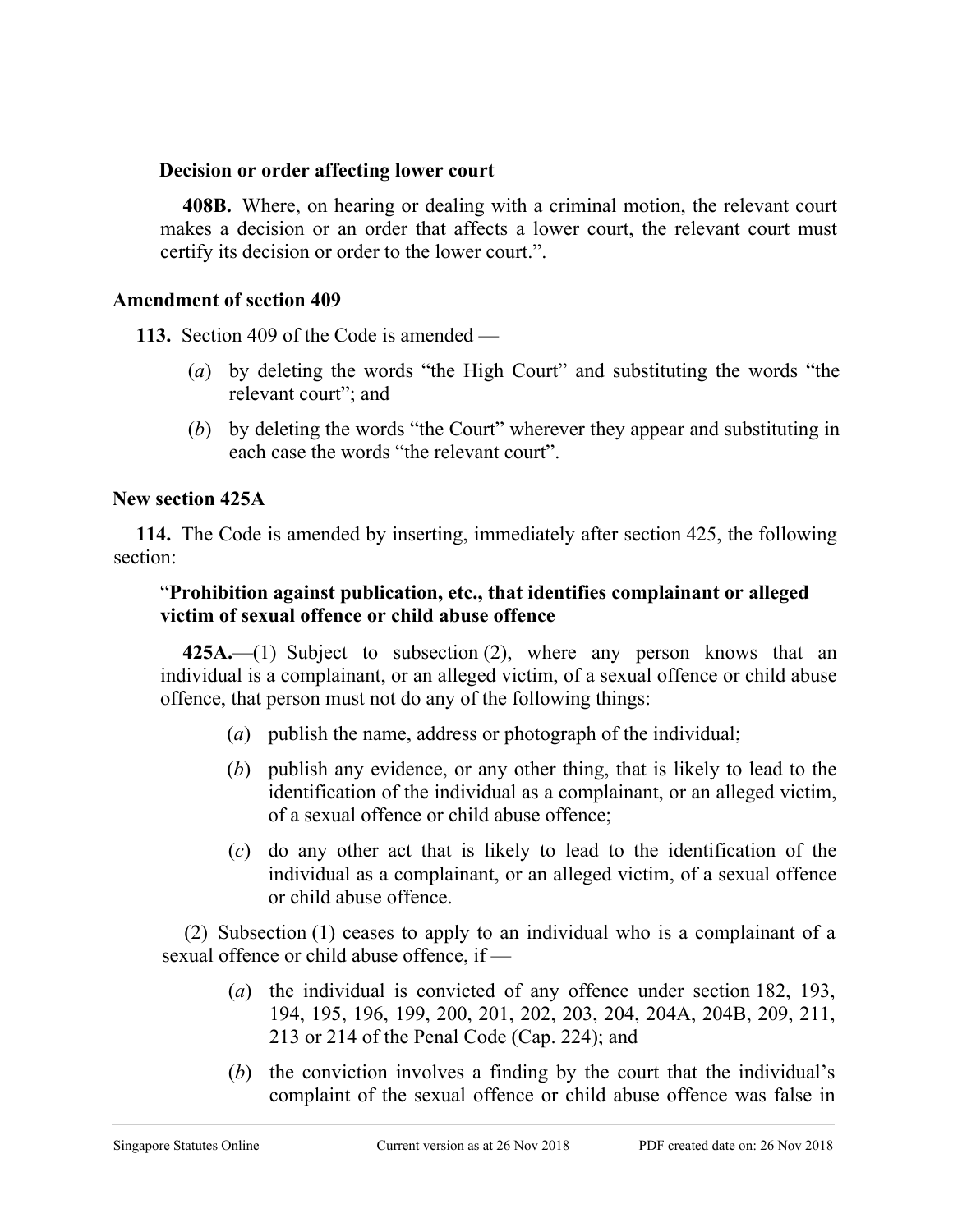any material point.

(3) Any person who contravenes subsection (1) shall be guilty of an offence and shall be liable on conviction to a fine not exceeding \$5,000 or to imprisonment for a term not exceeding 3 years or to both.

(4) To avoid doubt, this section does not affect any other written law that may prohibit a person from doing any thing mentioned in subsection (1)(*a*), (*b*) or (*c*).".

#### **Amendment of section 426**

**115.** Section 426 of the Code is amended —

- (*a*) by deleting subsection (2); and
- (*b*) by inserting, immediately after subsection (4), the following subsection:

"(5) Every application to the court under subsection  $(1)$  or  $(4)$ may be dealt with, and the power of the court under subsection (3) may be exercised, by —

- (*a*) the Registrar of the Supreme Court, if the court is the Court of Appeal or the High Court;
- (*b*) the Registrar of the Family Justice Courts, if the court is a Family Court or a Youth Court; or
- (*c*) the Registrar of the State Courts, if the court is a District Court or a Magistrate's Court.".

# **Amendment of section 428**

**116.** Section 428 of the Code is amended —

- (*a*) by deleting paragraphs (*a*) to (*e*) of subsection (2) and substituting the following paragraphs:
	- "(*a*) the treatment, training and detention of persons sentenced to reformative training, corrective training or preventive detention, including any matter relating to the supervision of such persons when they are released from their places of detention;
	- (*b*) the recording of statements in the form of audiovisual recordings, and the prevention of the following: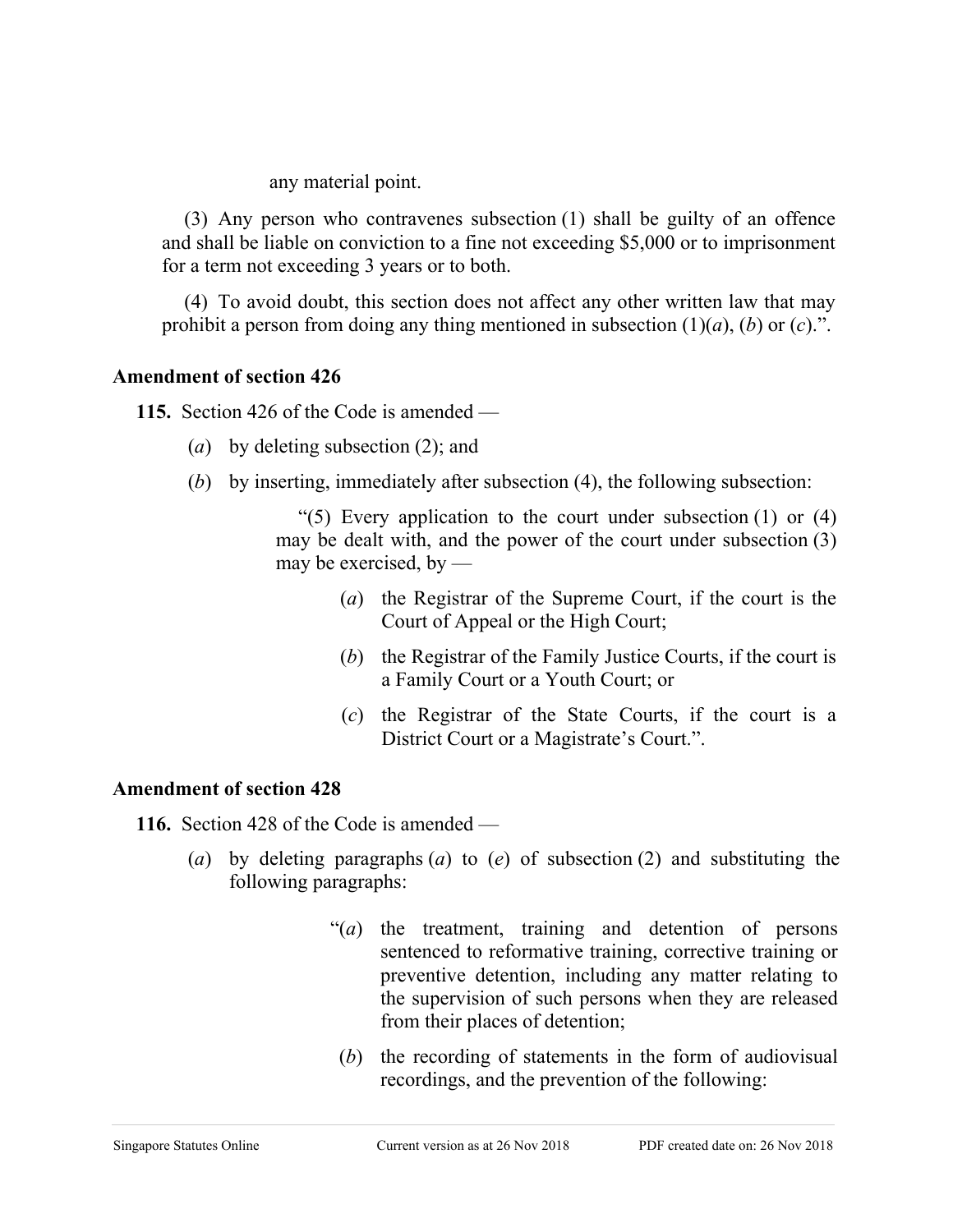- (i) the making of any unauthorised copy of any such audiovisual recording;
- (ii) the unauthorised possession of any recording device during the recording of any such statement or the viewing of any such audiovisual recording;
- (iii) the unauthorised use or distribution of any such audiovisual recording;
- (*c*) the prescribing of any additional method mentioned in section 3(1)(*j*) for serving any notice, order or document (other than a summons or a notice to attend court issued under this Code) required or permitted to be served on a person under this Code, including —
	- (i) prescribing different additional methods of service for different types of notices, orders or documents;
	- (ii) restricting the application of a particular additional method of service to a particular type of notice, order or document; and
	- (iii) prescribing the conditions for the application of any particular additional method of service, whether generally or to any particular type of notice, order or document;
- (*d*) the prescribing of any matters relating to section 20(1),  $(1A)$ ,  $(3)$  and  $(3A)$ , including prescribing —
	- (i) the persons who must set up a system for receiving and responding automatically to a written order under section 20(1)(*b*), (1A), (3)(*b*) or (3A) and the operational details of the system;
	- (ii) any matters concerning the service of a written order under section  $20(1)$ ,  $(1A)$ ,  $(3)$  or  $(3A);$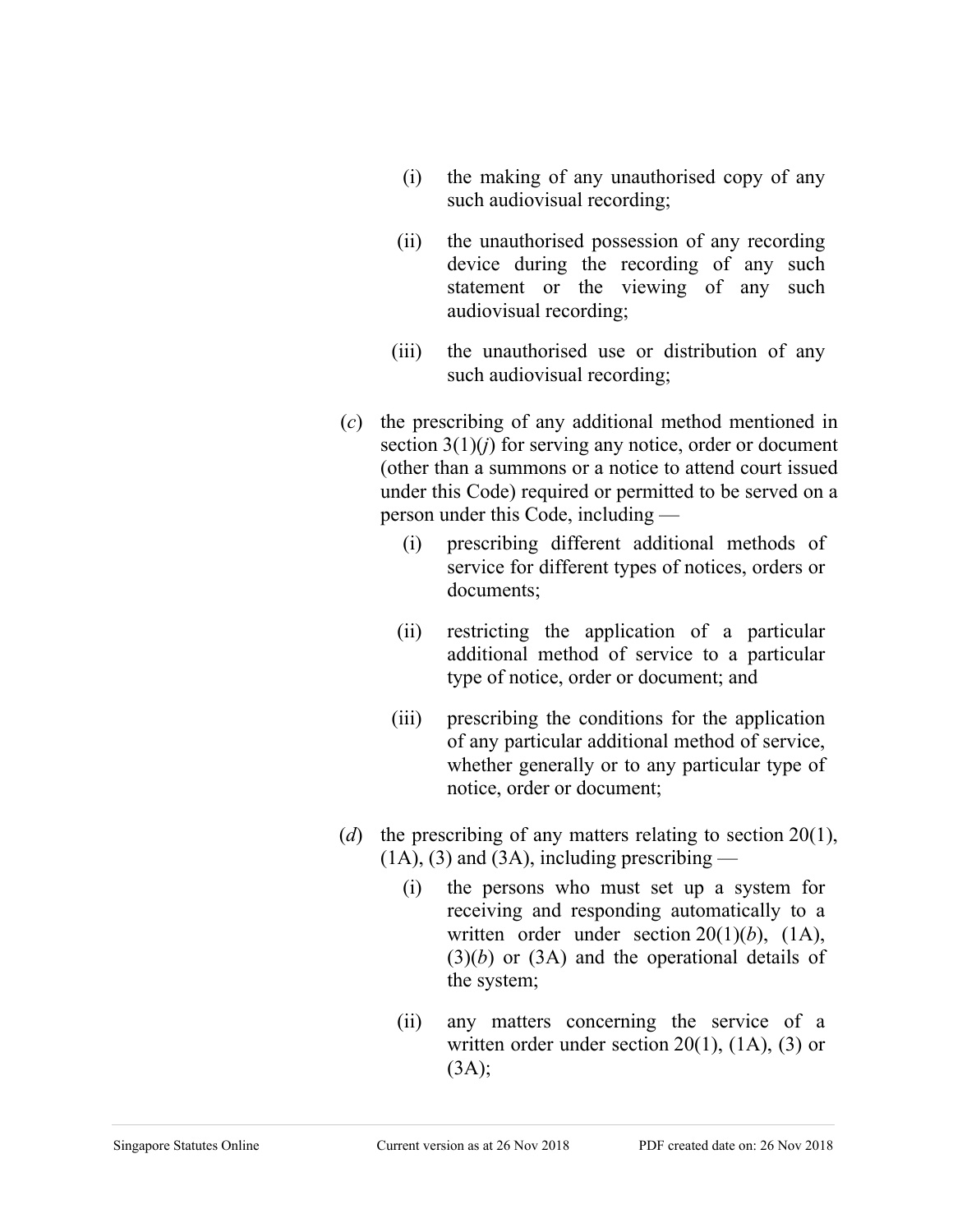- (iii) the form and manner in which a person must produce, give access to or deliver a copy of a document or thing for the purposes of section 20(1)(*a*)(iii) or (*b*)(*i*) or (ii) or (3)(*b*);
- (iv) the manner in which a person must authenticate data, or a copy of data, for the purposes of section  $20(1A)(a)(i)$  or  $(b)(i)$  or  $(3A)(a)(i)$  or  $(b)(i)$ ;
- (v) the form and manner in which a person must produce data, or a copy of data, for the purposes of section  $20(1A)(a)(ii)$  or  $(b)(ii)$  or  $(3A)(a)(ii)$  or  $(b)(ii)$ ;
- (*e*) the electronic monitoring of the whereabouts of an accused who is granted bail or released on personal bond, for the purposes of section 94;
- (*f*) the prescribing of anything that is required or permitted by this Code to be prescribed."; and
- (*b*) by inserting, immediately after subsection (2), the following subsections:

"(3) The regulations made for or with respect to the matters in subsection  $(2)(b)$  —

- (*a*) may provide that a contravention of any specified provision of those regulations shall be an offence;
- (*b*) may provide for penalties not exceeding a fine of \$2,000 or imprisonment for a term not exceeding 2 years or both for each offence; and
- (*c*) may provide for any offence under those regulations to be an arrestable offence.

(4) The powers conferred by this section do not extend to any matter for which Criminal Procedure Rules may be made under section 428A.".

# **New section 428A**

**117.** The Code is amended by inserting, immediately after section 428, the following section: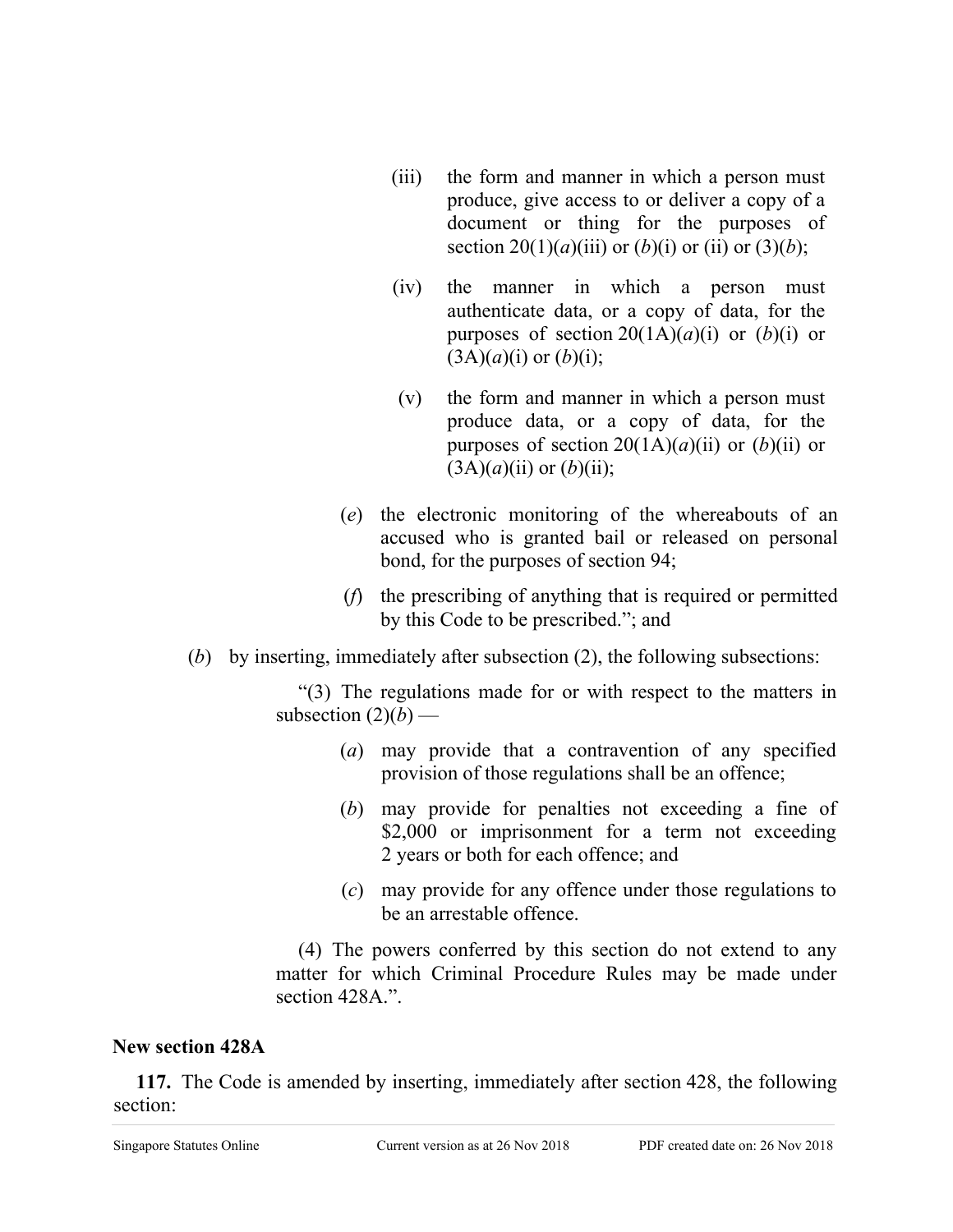# "**Criminal Procedure Rules Committee and Criminal Procedure Rules**

**428A.**—(1) A committee called the Criminal Procedure Rules Committee is constituted by this section.

(2) The Criminal Procedure Rules Committee consists of the following members:

- (*a*) the Chief Justice, who is the chairperson of the Committee;
- (*b*) 2 Judges of the Supreme Court (excluding the Presiding Judge of the State Courts), each of whom is appointed by the Chief Justice for such period as the Chief Justice may specify in writing;
- (*c*) the Presiding Judge of the State Courts;
- (*d*) the Registrar of the Supreme Court;
- (*e*) a District Judge, who is appointed by the Chief Justice for such period as the Chief Justice may specify in writing;
- (*f*) the Public Prosecutor, or a member appointed by the Public Prosecutor under this paragraph for such period as the Public Prosecutor may specify in writing;
- (*g*) 2 members, each of whom is appointed by the Public Prosecutor under this paragraph for such period as the Public Prosecutor may specify in writing;
- (*h*) 2 practising advocates and solicitors, each of whom is appointed by the Minister for such period as the Minister may specify in writing;
- (*i*) 2 public officers, each of whom is appointed by the Minister charged with the responsibility for home affairs for such period as that Minister may specify in writing.

(3) The Criminal Procedure Rules Committee may make Criminal Procedure Rules regulating and prescribing the procedure and the practice to be followed in each court in all matters in or with respect to which that court for the time being exercises criminal jurisdiction and any matters incidental to or relating to any such procedure or practice.

(4) Without limiting subsection (3), Criminal Procedure Rules may be made for or with respect to all or any of the following matters:

- (*a*) any form that is to be used by any person in relation to any matter under this Code;
- (*b*) the disclosure of and access to any document or material in the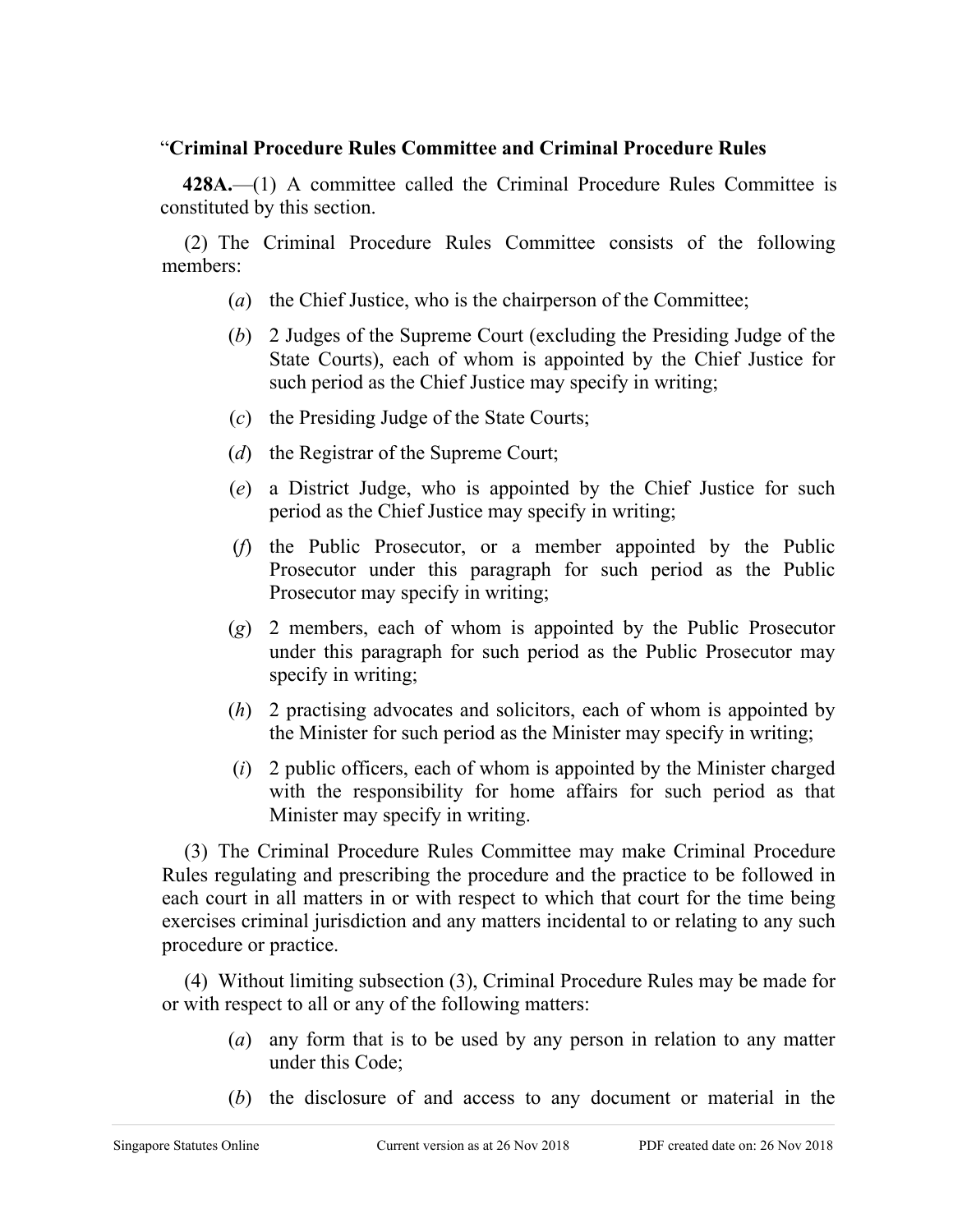possession of the prosecution or the defence, including any statement recorded under section 22 or 23 in the form of an audiovisual recording;

- (*c*) for giving effect to Parts IX, X and XI;
- (*d*) the rates or scales of payment of the expenses and compensation that may be ordered under section 363, and any matter concerning the payment of the expenses and compensation;
- (*e*) in relation to documents being filed with, served on, delivered or otherwise conveyed to any court or any party to any criminal matter —
	- (i) the establishment of any electronic filing service and any other matter that relates to the use or operation of the electronic filing service;
	- (ii) the manner and form of any such filing, service, delivery or conveyance;
	- (iii) the modification of such provisions of the Evidence Act (Cap. 97) as may be necessary for the purpose of facilitating the use in court of documents filed, served, delivered or conveyed using the electronic filing service;
	- (iv) the burden of proof and rebuttable presumptions in relation to the identity and authority of the person filing, serving, delivering or conveying the documents by the use of the electronic filing service;
	- (v) the authentication of documents filed, served, delivered or conveyed by the use of the electronic filing service; and
	- (vi) the means by which particular facts may be proved, and the mode in which evidence of those facts may be given, in any proceedings which involve the use or operation of the electronic filing service;
- (*f*) the prescribing of anything that is required or permitted to be prescribed by Criminal Procedure Rules.

(5) The quorum for a meeting of the Criminal Procedure Rules Committee is 7 members.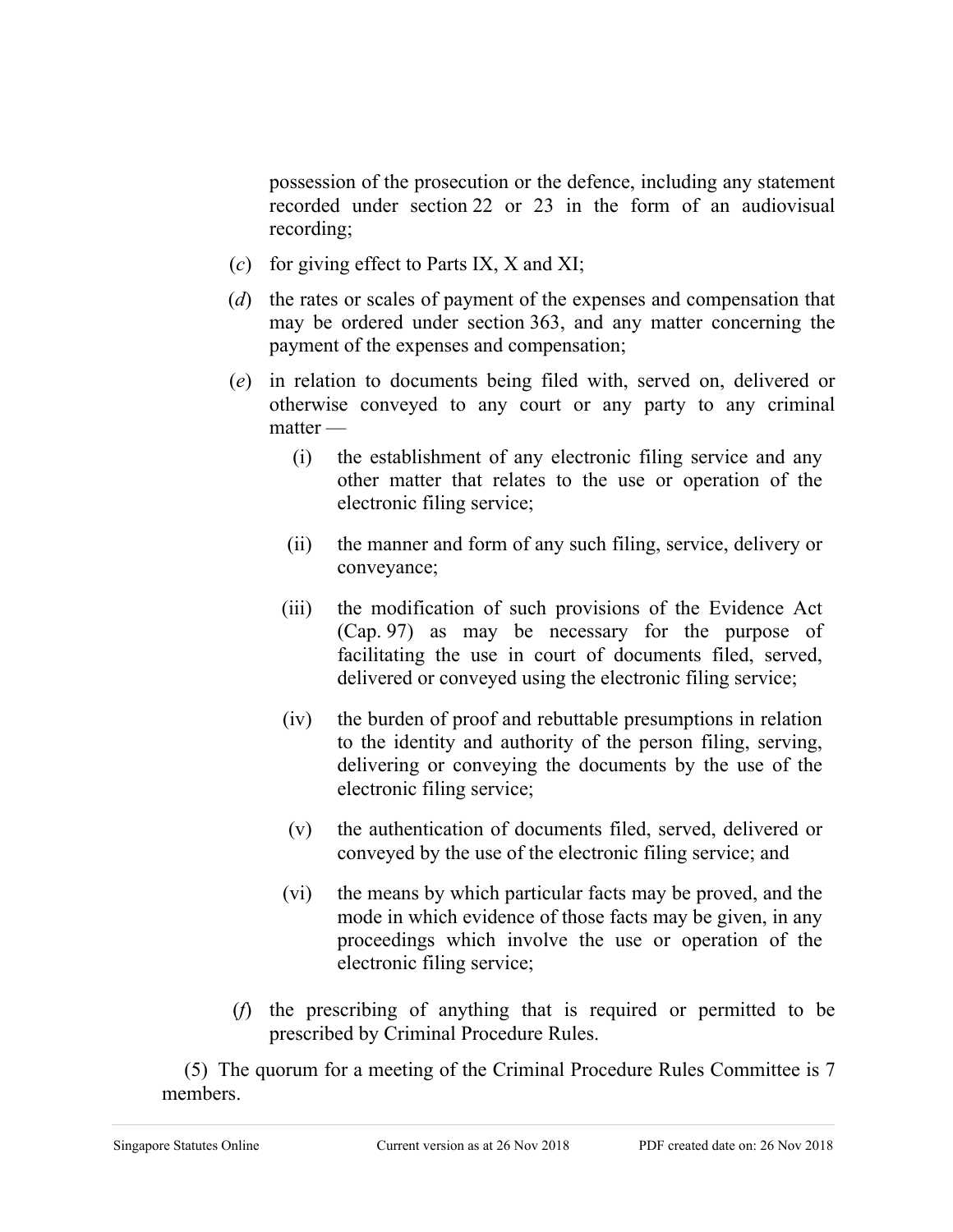(6) Each member has one vote.

(7) A decision is adopted by the Criminal Procedure Rules Committee at a meeting if a majority of the votes cast on it are in favour of it.

(8) A member present at a meeting of the Criminal Procedure Rules Committee is presumed to have agreed to, and to have cast a vote in favour of, a decision of the Committee, unless the member expressly votes against the decision at the meeting.

(9) The members may, in place of the procedure described in subsections (7) and  $(8)$ , adopt a decision by assenting to the decision in writing, if —

- (*a*) all of the members are given (whether by post, personal delivery or electronic communication) the terms of the decision to be made; and
- (*b*) a majority of those members who are entitled to vote on the matter sign or approve a document containing the terms of the decision to be made and a statement that they are in favour of those terms.

(10) Where subsection (9) applies, the decision is deemed to have been adopted at a meeting of the Criminal Procedure Rules Committee on the date on which the document containing the terms of the decision to be made is signed or approved by the last member required to form the majority of members in favour of the decision.

(11) For the purposes of subsections (9) and (10), the adoption of a decision by the Criminal Procedure Rules Committee may consist of several documents containing the same terms of the decision to be made, each signed or approved by one or more members.

(12) Criminal Procedure Rules made under this section cannot come into operation unless they have been approved by the Chief Justice and the Minister.

(13) All Criminal Procedure Rules made under this section must be presented to Parliament as soon as possible after publication in the *Gazette*.

(14) This section does not affect either of the following:

- (*a*) any other written law that confers power to make subsidiary legislation for regulating or prescribing the procedure and practice to be followed by any court when exercising criminal jurisdiction, or jurisdiction of a quasi-criminal nature, in any proceedings;
- (*b*) any subsidiary legislation made under any such written law.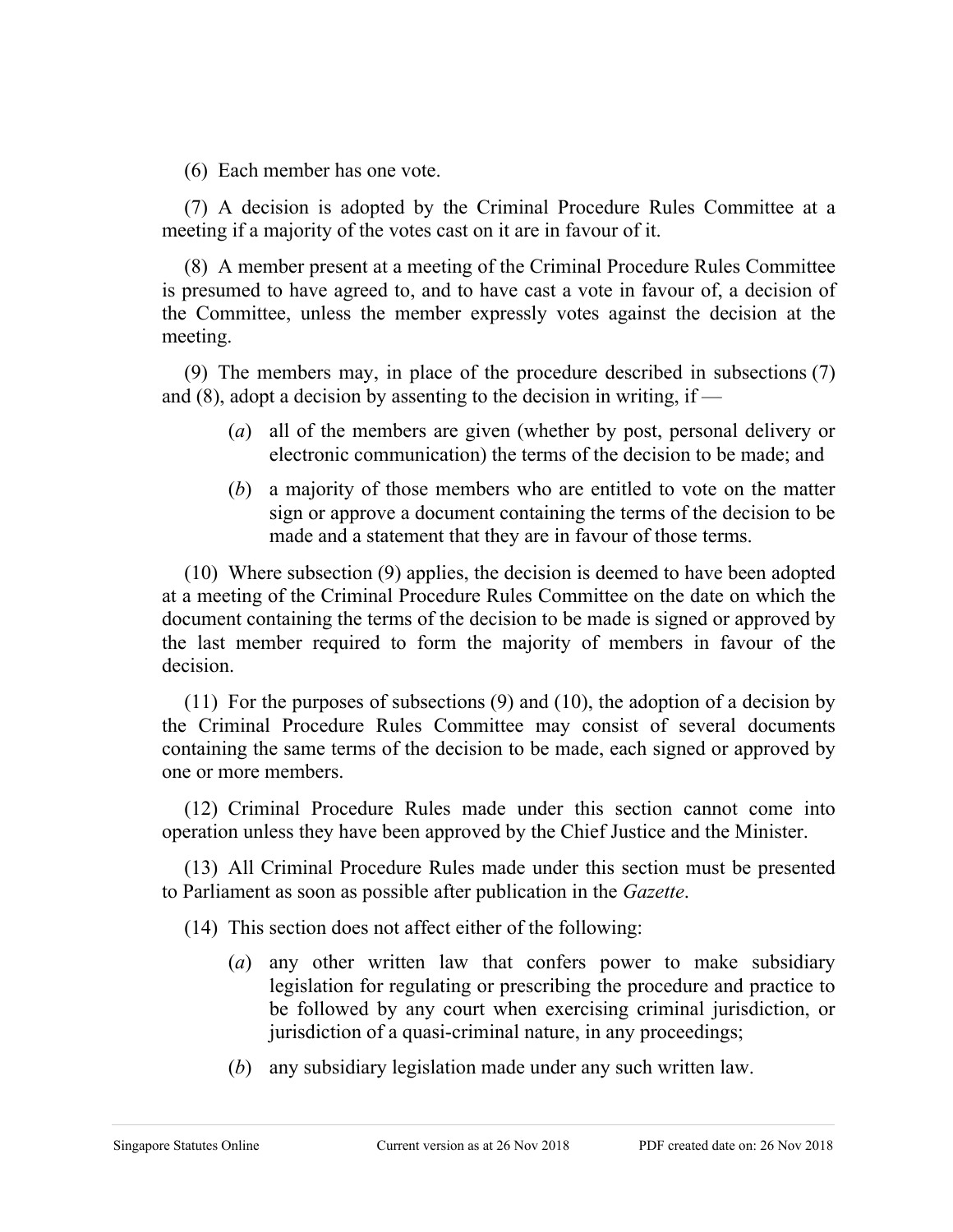(15) Until the Criminal Procedure Rules Committee makes Criminal Procedure Rules on any matter mentioned in subsection (3) or (4), or for any other purpose mentioned in this Code —

- (*a*) the Minister may make rules under this subsection for that matter or purpose; and
- (*b*) the following are deemed to be Criminal Procedure Rules:
	- (i) any rules mentioned in paragraph (*a*);
	- (ii) any regulations made, before the date of commencement of section 117 of the Criminal Justice Reform Act 2018, under section 428 as in force before that date, for that matter or purpose.

(16) When the Criminal Procedure Rules Committee makes Criminal Procedure Rules on any matter mentioned in subsection (3) or (4), or for any other purpose mentioned in this Code —

- (*a*) any subsidiary legislation mentioned in subsection (15) that was made for that matter or purpose must be revoked; and
- (*b*) those Criminal Procedure Rules may contain such provisions of a saving or transitional nature consequent on the enactment of those Criminal Procedure Rules, or on the revocation of that subsidiary legislation, as the Criminal Procedure Rules Committee may consider necessary or expedient.".

# **Amendment of First Schedule**

**118.** The First Schedule to the Code is amended —

- (*a*) by deleting the word "Ditto" under the fifth column in the following items and substituting the words "Not bailable":
	- (i) the second item relating to section 115 of the Penal Code (relating to the offence bearing the description "If an act which causes harm is done in consequence of the abetment" under the second column);
	- (ii) the second item relating to section 118 of the Penal Code (relating to the offence bearing the description "If the offence is not committed" under the second column);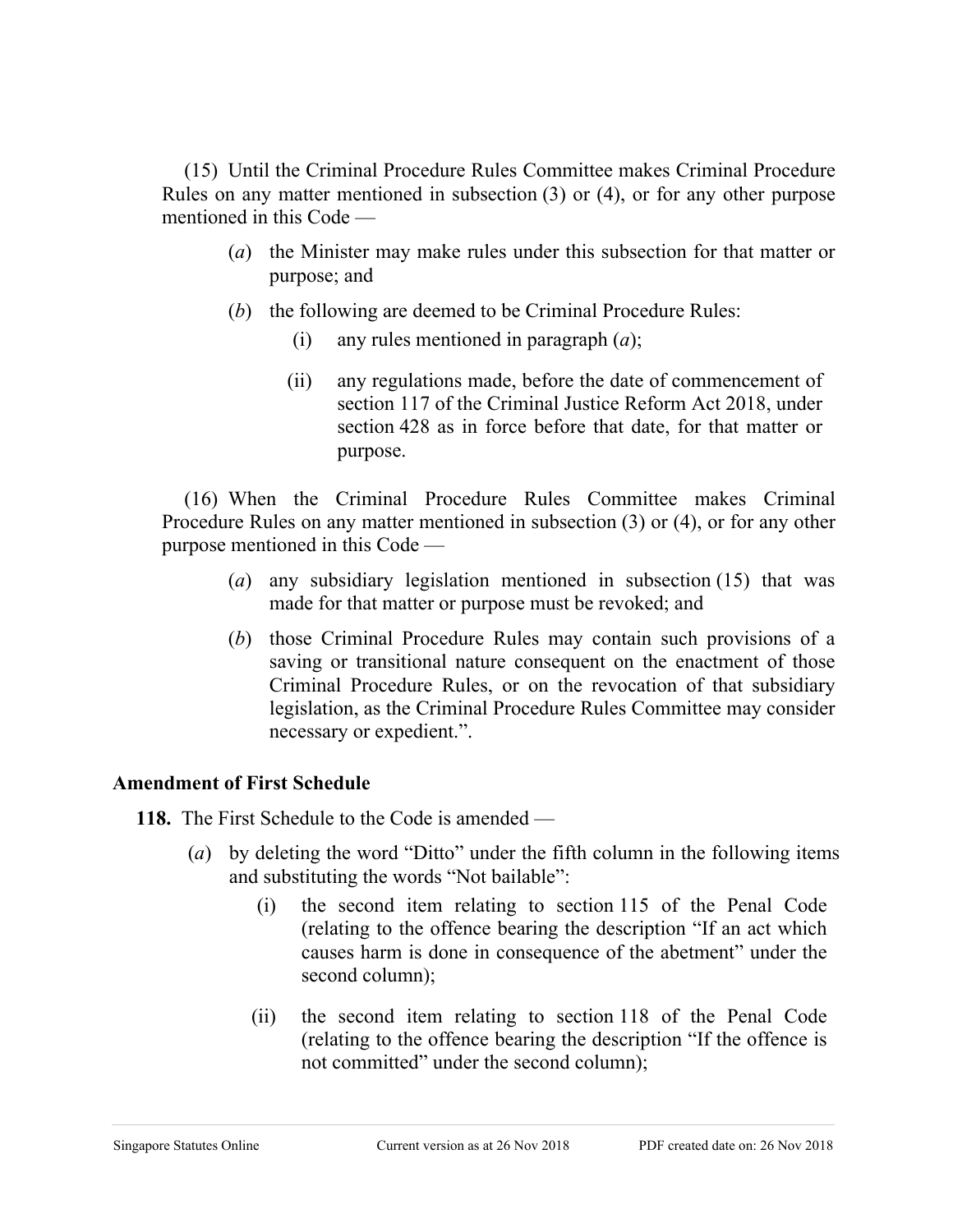- (iii) the items relating to sections 121A, 121B, 121C, 121D, 122, 123, 124, 125, 126, 127, 128, 129, 130, 130C, 132, 133, 134, 144, 145, 147, 148, 152, 158 (both items), 195, 197, 198, 199, 200, 202, 203, 204, 204A, 204B, 205, 206, 207, 208, 209, 210, 211 (both items), 212 (all 3 items), 213 (all 3 items), 214 (all 3 items), 215, 216 (all 3 items), 216A, 217, 218, 219, 220, 221 (all 3 items), 223, 224, 225B, 227, 229, 232, 233, 234, 235 (both items), 236, 237, 238, 239, 240, 241, 241A, 242, 243, 246, 247, 248, 249, 250, 251, 252, 253, 254, 254A, 267C, 304(*a*), 304(*b*), 306, 307(1) (both items), 307(2), 308 (both items), 309, 314 (both items), 315, 316, 327, 328, 329, 354A(2), 363A, 364, 365, 366, 367, 368, 369, 372, 373, 373A, 375(3)(*a*), 375(3)(*b*), 376(3), 376(4)(*a*), 376(4)(*b*), 376A(2), 376A(3), 376G(3), 376G(4), 376G(5), 377A, 379A, 380, 381, 382, 385, 386, 387, 388, 389, 393, 394, 395, 396, 397, 399, 400, 401, 402, 407, 408, 409, 411(2), 412, 413, 414(1), 414(2), 420, 437, 438, 439, 440, 450, 452, 453, 454 (both items), 455, 456, 457 (both items), 458, 458A, 459, 460, 467, 468, 473, 473A, 473B, 474 (both items), 475, 476, 477, 477A, 489B, 489C, 489D and 496 of the Penal Code;
- (iv) the second item relating to section 130B of the Penal Code (relating to the offence bearing the description "While committing or attempting to commit piracy, the person commits murder or attempts to commit murder, or does any act which is likely to endanger the life of another person" under the second column);
- (v) the second item relating to section 130E of the Penal Code (relating to the offence bearing the description "Genocide in any other case" under the second column);
- (vi) the first item relating to section 153 of the Penal Code (relating to the offence bearing the description "Wantonly giving provocation with intent to cause riot, if rioting is committed" under the second column);
- (vii) the second item relating to section 193 of the Penal Code (relating to the offence bearing the description "Giving or fabricating false evidence in any other case" under the second column);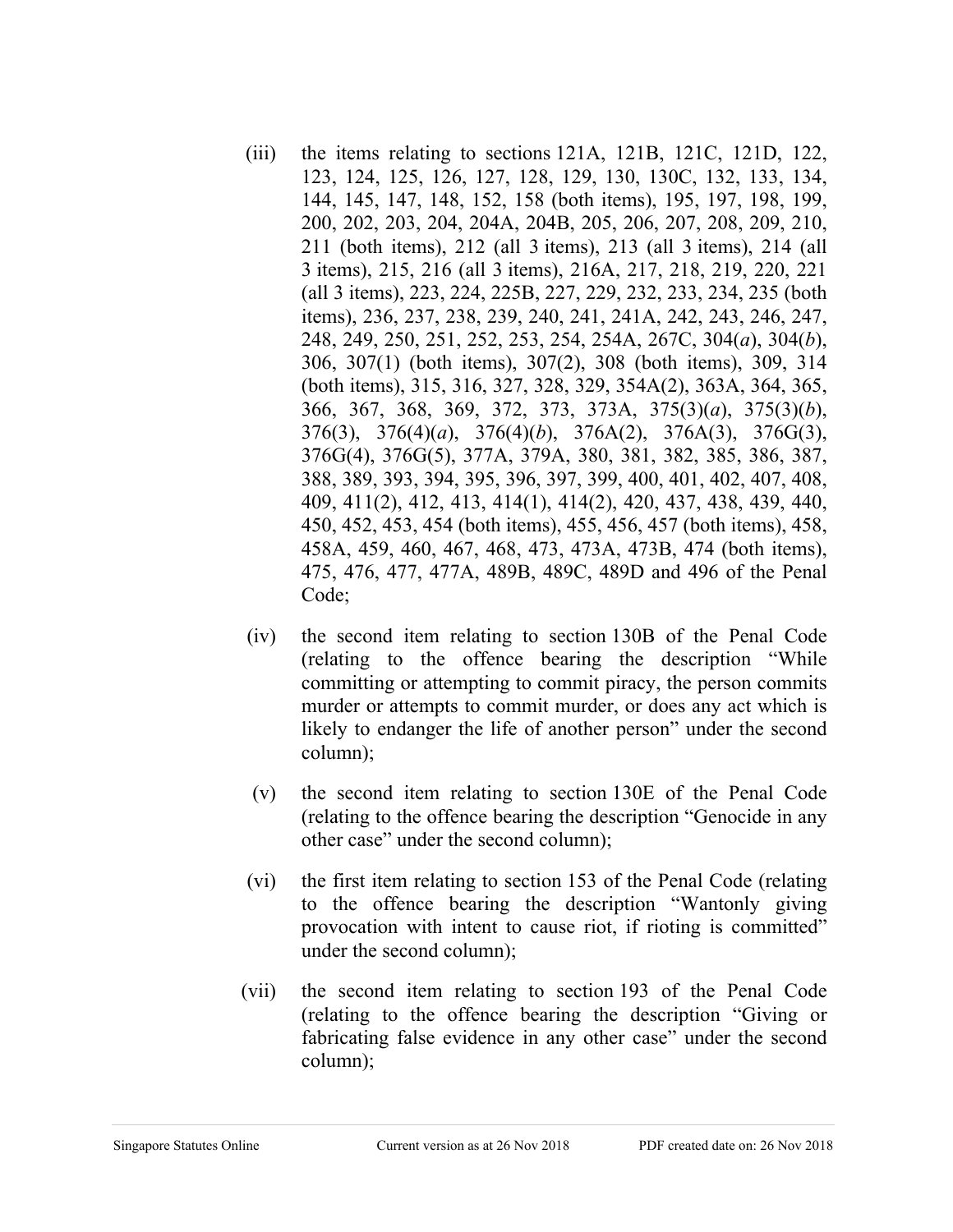- (viii) the second item relating to section 194 of the Penal Code (relating to the offence bearing the description "If innocent person is thereby convicted and executed" under the second column);
	- (ix) the second item relating to section 201 of the Penal Code (relating to the offence bearing the description "If punishable with imprisonment for life or imprisonment for 20 years" under the second column);
	- (x) the second item relating to section 222 of the Penal Code (relating to the offence bearing the description "If under sentence of imprisonment for 20 years or upwards" under the second column);
	- (xi) the first item relating to section 225 of the Penal Code (relating to the offence bearing the description "Resistance or obstruction to the lawful apprehension of another person, or rescuing him from lawful custody" under the second column);
- (xii) the third item relating to section 225 of the Penal Code (relating to the offence bearing the description "If charged with a capital offence" under the second column);
- (xiii) the fourth item relating to section 225 of the Penal Code (relating to the offence bearing the description "If the person is sentenced to imprisonment for 10 years or upwards" under the second column);
- (xiv) the fifth item relating to section 225 of the Penal Code (relating to the offence bearing the description "If under sentence of death" under the second column);
- (xv) the second item relating to section 225A of the Penal Code (relating to the offence bearing the description "Negligent omission to do same" under the second column);
- (xvi) the second item relating to section 377B(4) of the Penal Code (relating to the offence bearing the description "Causing another person to be sexually penetrated by a living animal" under the second column);
- (xvii) the second item relating to section 392 of the Penal Code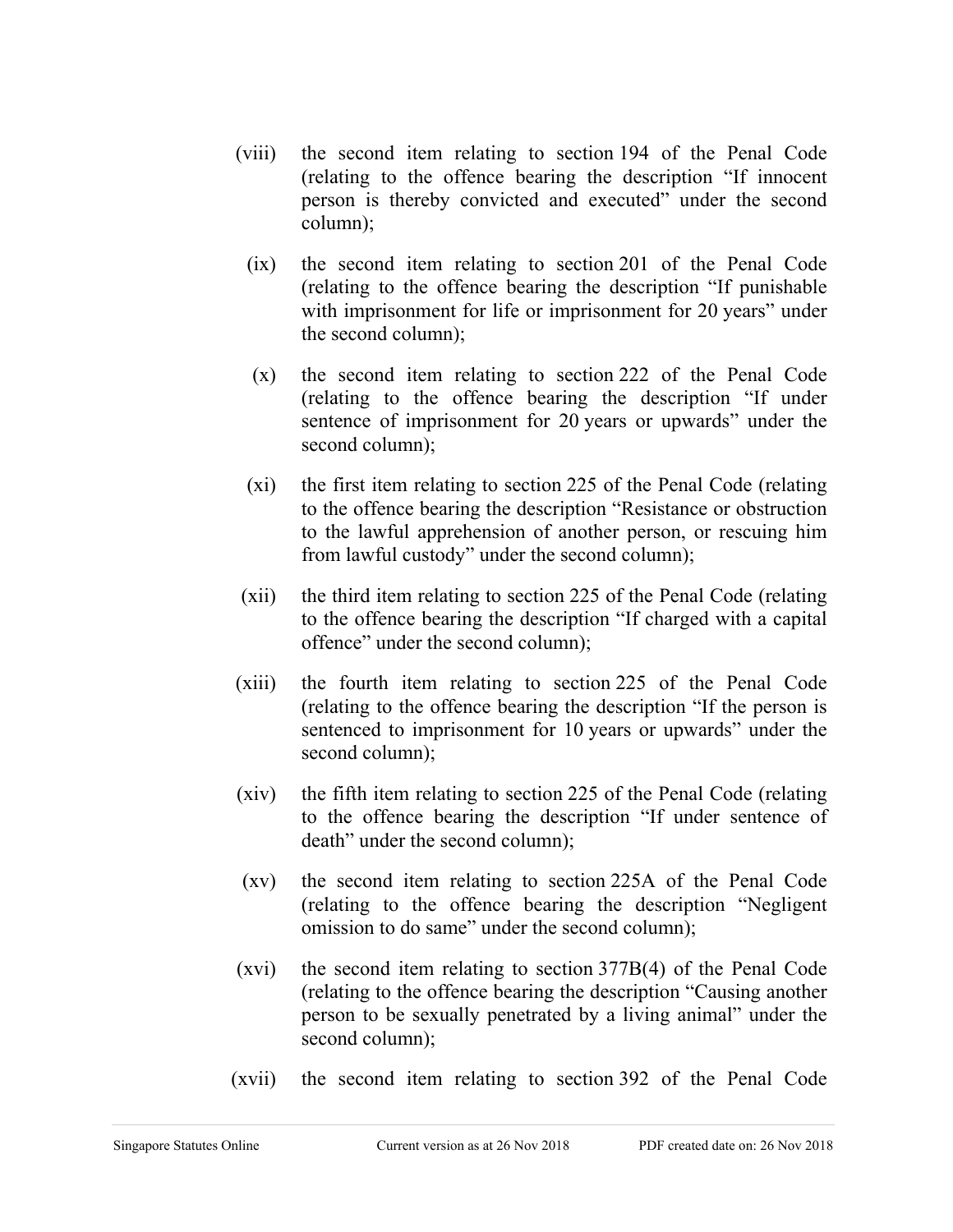(relating to the offence bearing the description "If committed after 7 p.m. and before 7 a.m." under the second column);

- (xviii) the item under the heading "OFFENCES AGAINST LAWS OTHER THAN THE PENAL CODE" relating to the offence bearing the description "If punishable with imprisonment for 3 years or upwards but less than 7 years" under the second column;
- (*b*) by deleting the word "Ditto" under the fifth column in the following items and substituting the word "Bailable":
	- (i) the items relating to sections 136, 137, 138, 140, 154, 155, 156, 162, 163, 164, 165, 166, 167, 168, 169, 170, 171, 173 (both items), 174 (both items), 175, 176 (both items), 177 (both items), 178, 179, 180, 181, 182, 183, 184, 185, 186, 187 (both items), 188 (both items), 189, 190, 225C, 256, 257, 258, 259, 260, 261, 262, 263, 265, 266, 267, 270, 271, 272, 273, 274, 275, 276, 277, 278, 279, 280, 281, 282, 283, 284, 285, 286, 287, 288, 289, 290, 291, 292, 293, 294, 296, 297, 298, 298A, 304A(*b*), 318, 324, 325, 335, 336(*a*), 336(*b*), 337(*a*), 337(*b*), 338(*a*), 338(*b*), 342, 343, 344, 345, 346, 347, 348, 354(2), 358, 376B(2), 376C(2) (both items), 376F(2), 404 (both items), 418, 419, 422, 423, 424, 427, 428, 430, 431A, 432, 433, 434, 435, 448, 462, 471, 501, 502 and 509 of the Penal Code;
	- (ii) the second item relating to section 172 of the Penal Code (relating to the offence bearing the description "If summons or notice requires attendance in person, etc., in a court of justice" under the second column);
	- (iii) the second item relating to section 312 of the Penal Code (relating to the offence bearing the description "If the woman is quick with child" under the second column);
	- (iv) the second item relating to section 506 of the Penal Code (relating to the offence bearing the description "If threat is to cause death or grievous hurt, etc." under the second column);
	- (v) the item under the heading "OFFENCES AGAINST LAWS OTHER THAN THE PENAL CODE" relating to the offence bearing the description "If punishable with fine only" under the second column; and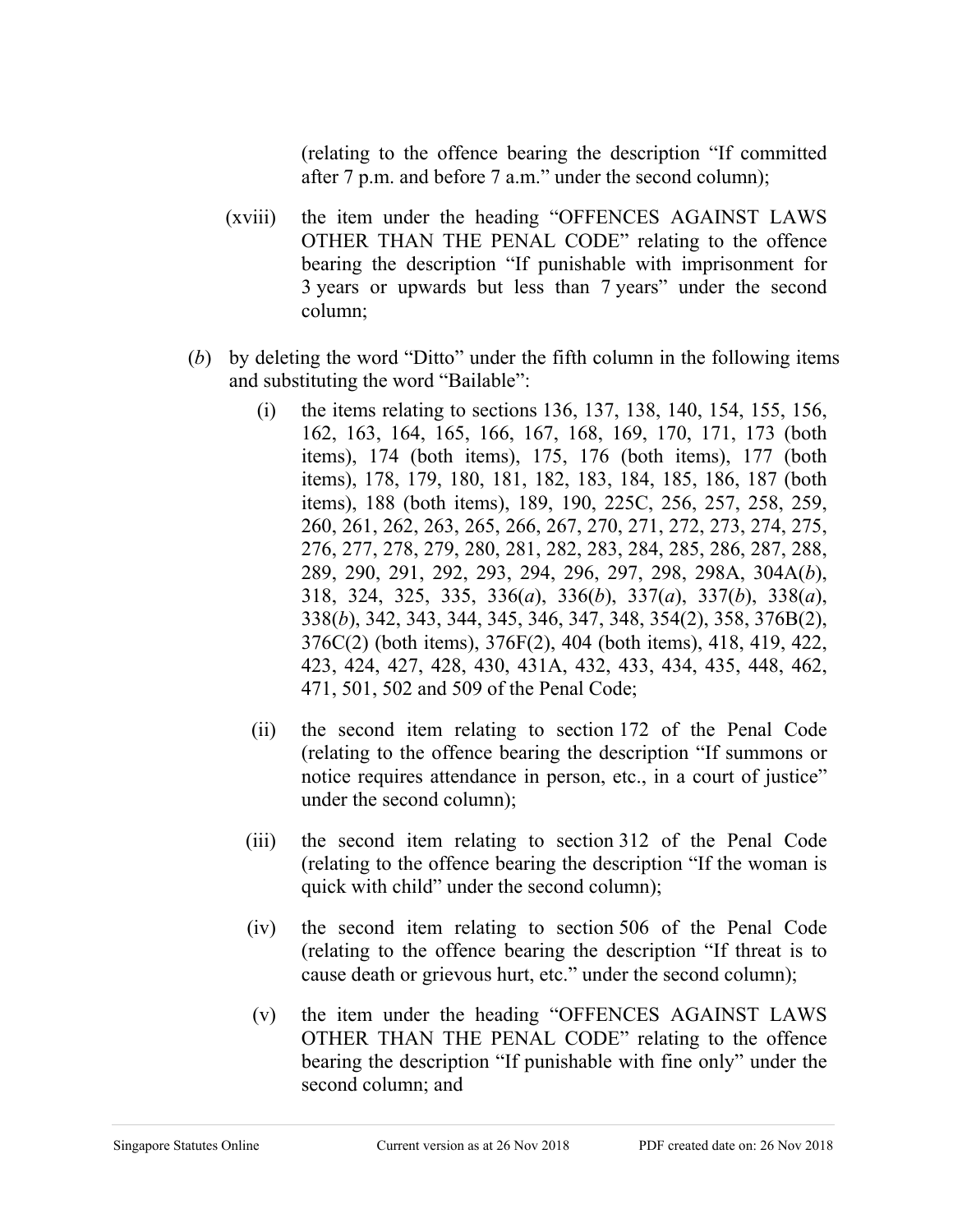- (*c*) by deleting the word "Bailable" under the fifth column in the following items and substituting the words "Not bailable":
	- (i) the first item relating to section 193 of the Penal Code (relating to the offence bearing the description "Giving or fabricating false evidence in a judicial proceeding" under the second column);
	- (ii) the items relating to sections 196 and 228 of the Penal Code;
	- (iii) the third item relating to section 201 of the Penal Code (relating to the offence bearing the description "If punishable with imprisonment for less than 20 years" under the second column);
	- (iv) the third item relating to section 222 of the Penal Code (relating to the offence bearing the description "If under sentence of imprisonment for less than 20 years, or lawfully committed to custody" under the second column);
	- (v) the first item relating to section 225A of the Penal Code (relating to the offence bearing the description "Intentional omission to apprehend on the part of a public servant bound by law to apprehend any person in a case not provided for by section 221, 222 or 223" under the second column).

# **Amendment of Second Schedule**

**119.** The Second Schedule to the Code is amended —

(*a*) by deleting the Schedule reference and substituting the following Schedule reference:

"Sections 159(1) and  $211A(1)(b)$ ";

(*b*) by inserting, immediately after item 3, the following item:

"3A. Casino Control Act (Cap. 33A)";

(*c*) by inserting, immediately after item 12, the following item:

"12A. Moneylenders Act (Cap. 188)";

(*d*) by inserting, immediately after item 16, the following items:

"16A. Prevention of Corruption Act (Cap. 241)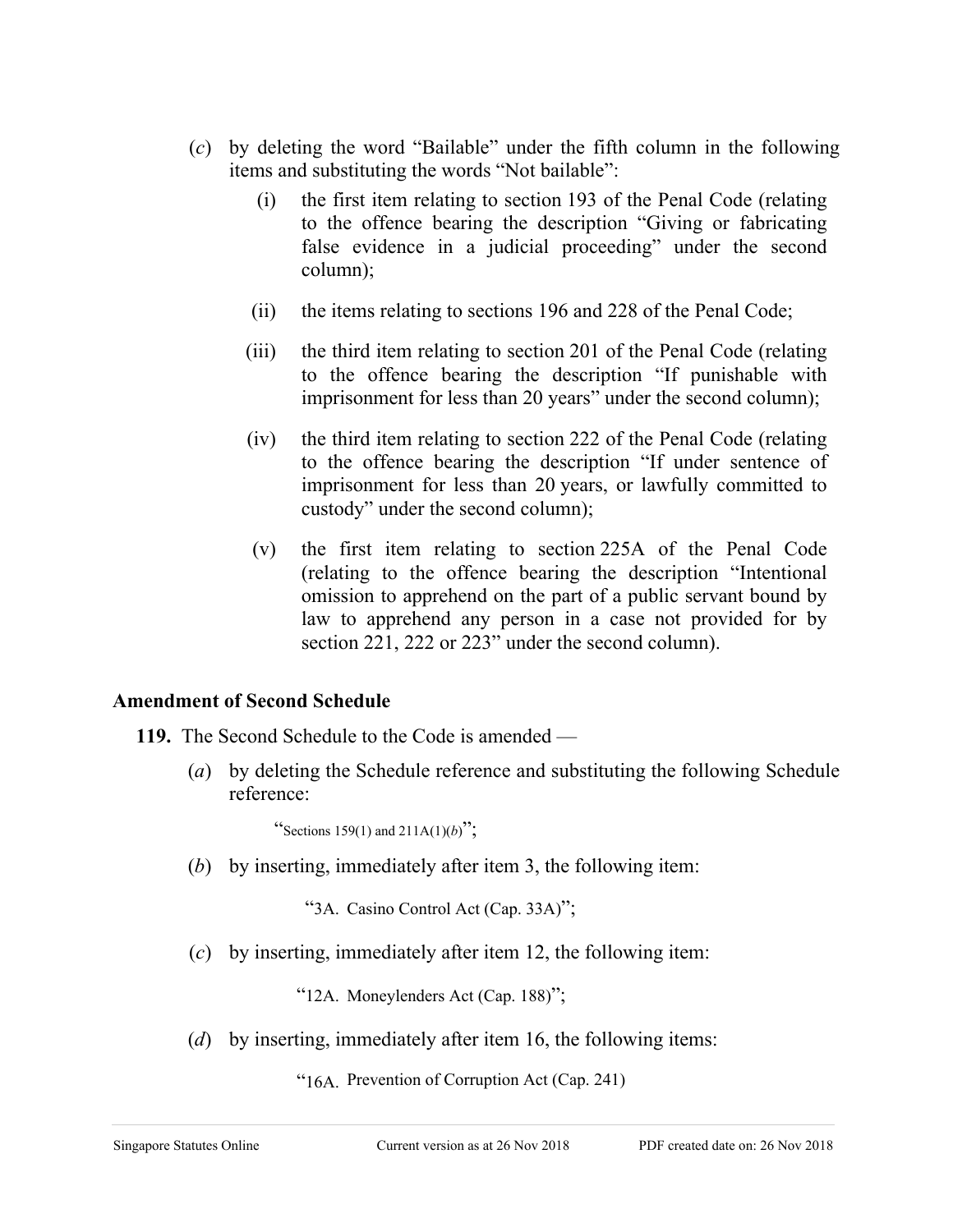16B. Prevention of Human Trafficking Act 2014 (Act 45 of 2014)"; and

(*e*) by inserting, immediately after item 20, the following item:

"20A. Remote Gambling Act 2014 (Act 34 of 2014)".

# **Repeal and re-enactment of Third Schedule**

**120.**—(1) The Third Schedule to the Code is repealed.

(2) The Code is amended by inserting, immediately after the Second Schedule, the following Schedule:

# "THIRD SCHEDULE

Sections 22(5) and 23(3B)

#### OFFENCES FOR WHICH STATEMENTS MUST BE RECORDED IN FORM OF AUDIOVISUAL RECORDING

1. Section  $375(1)(a)$  of the Penal Code (Cap. 224).".

# **New Sixth Schedule**

**121.** The Code is amended by inserting, immediately after the Fifth Schedule, the following Schedule:

# "SIXTH SCHEDULE

Section 149A

#### OFFENCES IN RESPECT OF WHICH DEFERRED PROSECUTION AGREEMENTS MAY BE ENTERED INTO

- 1. Any offence under section 39, 43, 44, 45, 46, 47, 48, 48C, 48E, 48F, 48I, 48J or 48K of the Corruption, Drug Trafficking and Other Serious Crimes (Confiscation of Benefits) Act (Cap. 65A).
- 2. Any offence under section 59, read with section 39, 43, 44, 45, 46, 47, 48, 48C, 48E, 48F, 48I, 48J or 48K, of the Corruption, Drug Trafficking and Other Serious Crimes (Confiscation of Benefits) Act.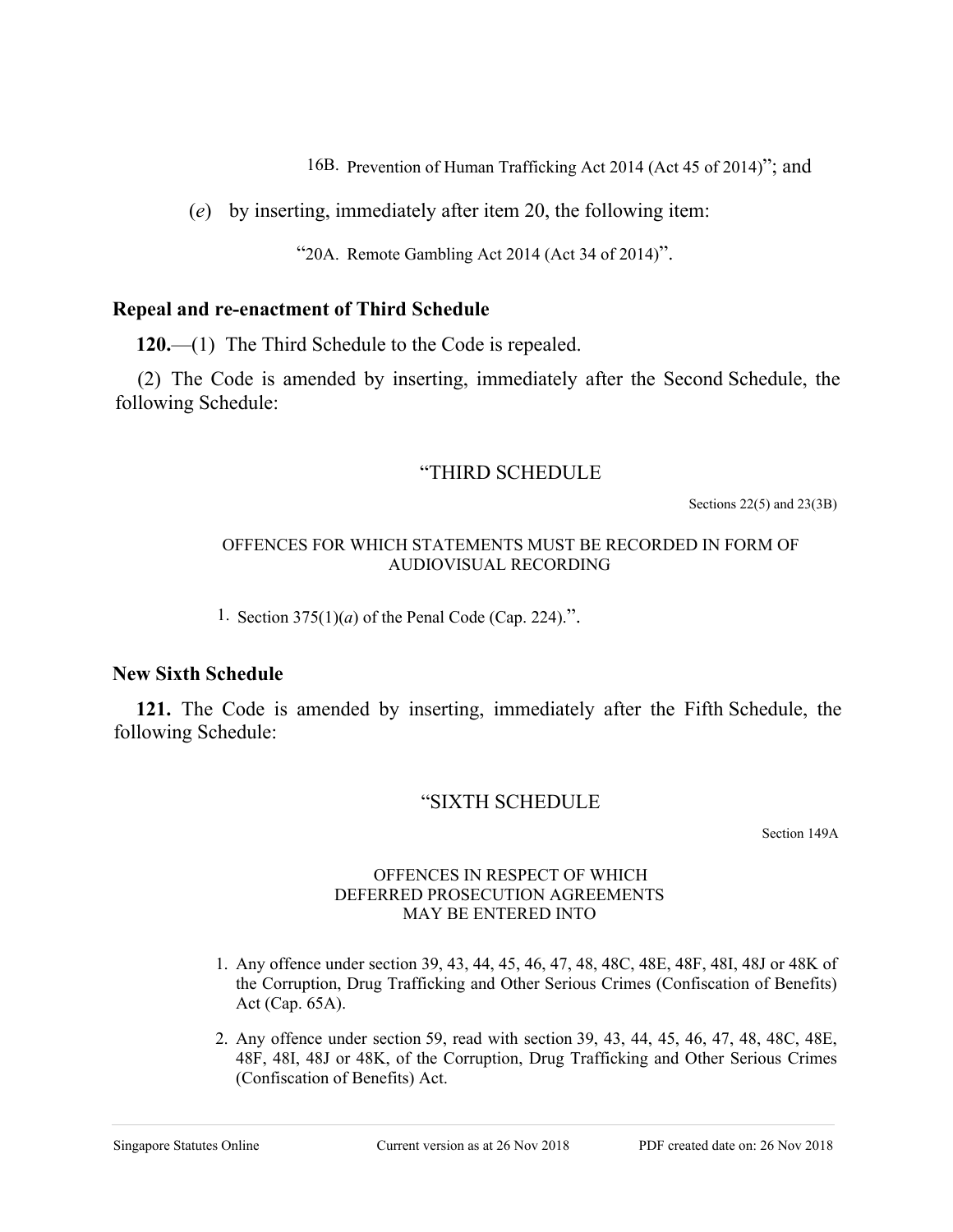- 3. Any offence under section 27B(2) of the Monetary Authority of Singapore Act (Cap. 186).
- 4. Any offence under section 411 or 477A of the Penal Code (Cap. 224).
- 5. Any offence under section 5, 6, 10 or 12 of the Prevention of Corruption Act (Cap. 241).
- 6. Any offence under section 82, 204, 212 or 221 of the Securities and Futures Act (Cap. 289).
- 7. Any offence under section 331, read with section 82, 204, 212 or 221, of the Securities and Futures Act.
- 8. Any offence of attempting to commit, abetting the commission of, or being a party to a criminal conspiracy to commit, any other offence specified in this Schedule.".

#### **Miscellaneous amendments**

**122.** The Code is amended —

- (*a*) by deleting the words "punishable with a fine only" in sections 8(1) and 11(10) and substituting in each case the words "a fine-only offence";
- (*b*) by deleting the words "an offence punishable with a fine only" in section 118 and substituting the words "a fine-only offence"; and
- (*c*) by deleting the section heading of section 118 and substituting the following section heading:

#### "**Service for fine-only offence**".

#### **Amendment of Interpretation Act**

**123.** Section 2(1) of the Interpretation Act (Cap. 1, 2002 Ed.) is amended by inserting, immediately after the definition of "court", the following definition:

" "Criminal Procedure Rules" —

- (*a*) means the Criminal Procedure Rules made under the Criminal Procedure Code (Cap. 68) and any other written law by the Criminal Procedure Rules Committee constituted under section 428A of that Code; and
- (*b*) includes any subsidiary legislation deemed under section  $428A(15)$  to be Criminal Procedure Rules;".

#### **Amendment of Evidence Act**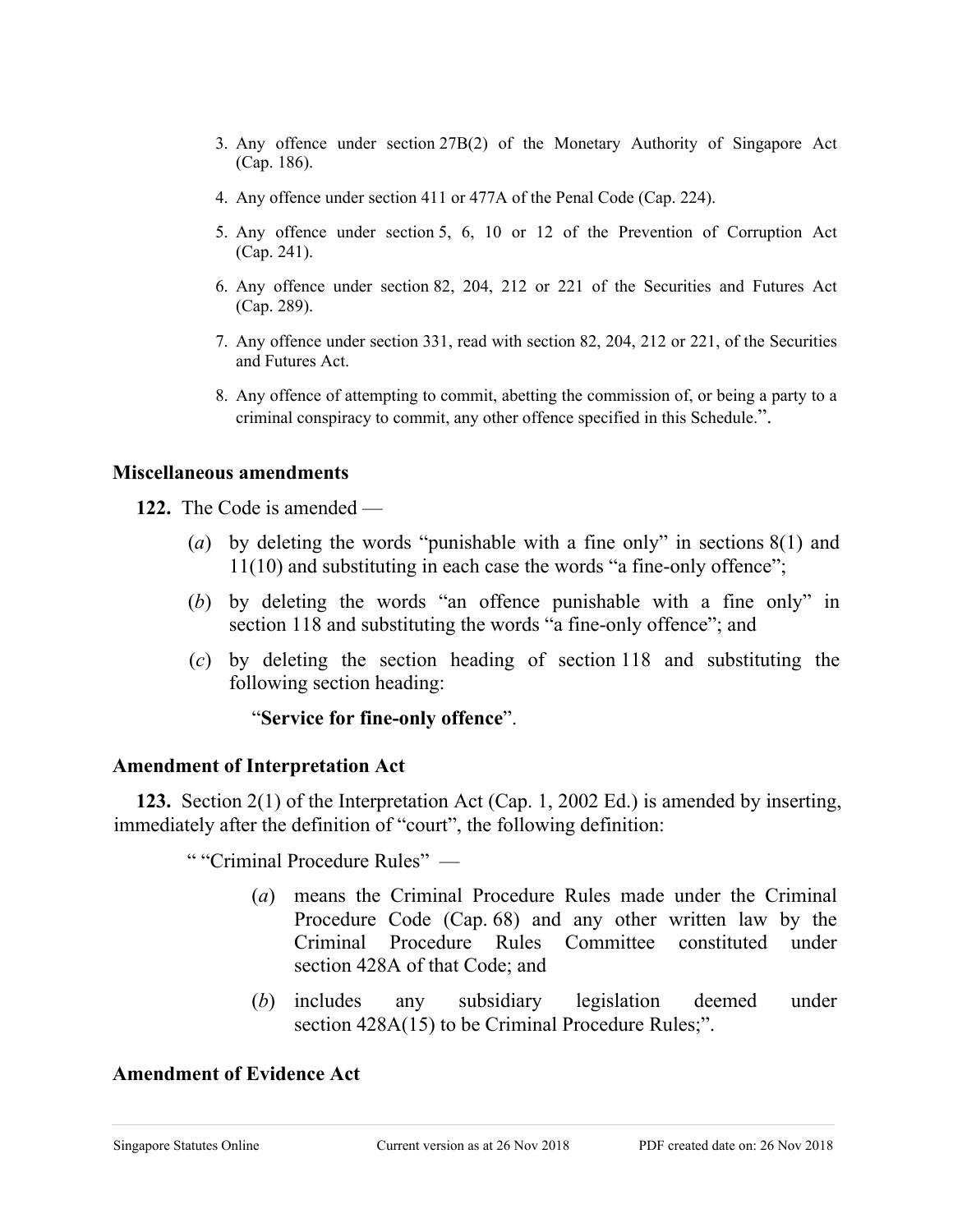**124.** Section 32(7) of the Evidence Act (Cap. 97, 1997 Ed.) is amended by inserting, immediately after the words "Division 2 of Part X of the Criminal Procedure Code 2010", the words "as in force immediately before the date of commencement of section 47 of the Criminal Justice Reform Act 2018".

# **Amendment of Singapore Armed Forces Act**

**125.**—(1) Section 94 of the Singapore Armed Forces Act (Cap. 295, 2000 Ed.) is amended —

- (*a*) by deleting the words "Criminal Procedure Code 2010" in subsection (1) and substituting the words "Criminal Procedure Code (Cap. 68) (as in force immediately before the date of commencement of section 125 of the Criminal Justice Reform Act 2018)"; and
- (*b*) by deleting "2010" in subsections (2), (3) and (4) and substituting in each case the words "(as in force immediately before the date of commencement of section 125 of the Criminal Justice Reform Act 2018)".

(2) The Singapore Armed Forces Act is amended by deleting the words "Criminal Procedure Code 2010" in sections  $201C(9)(a)$  and  $201G(1)$  and substituting in each case the words "Criminal Procedure Code (Cap. 68)".

# **Amendment of State Courts Act**

**126.** Section 7 of the State Courts Act (Cap. 321, 2007 Ed.) is amended —

- (*a*) by deleting the words "any proceedings" in subsection (2) and substituting the words "any matter or proceeding";
- (*b*) by inserting, immediately after the word "justice," in subsection (2), the words "public safety,"; and
- (*c*) by inserting, immediately after subsection (4), the following subsections:

"(5) A State Court that hears the whole or any part of any matter or proceeding in camera may, in its discretion, permit any of the following individuals to be present in the courtroom while that matter or proceeding is heard in camera:

- (*a*) any journalist who reports news for a newspaper or a broadcasting service;
- (*b*) any individual whom the court determines has a sufficient interest in that matter or proceeding;
- (*c*) any other individual that the court specifies in any particular case.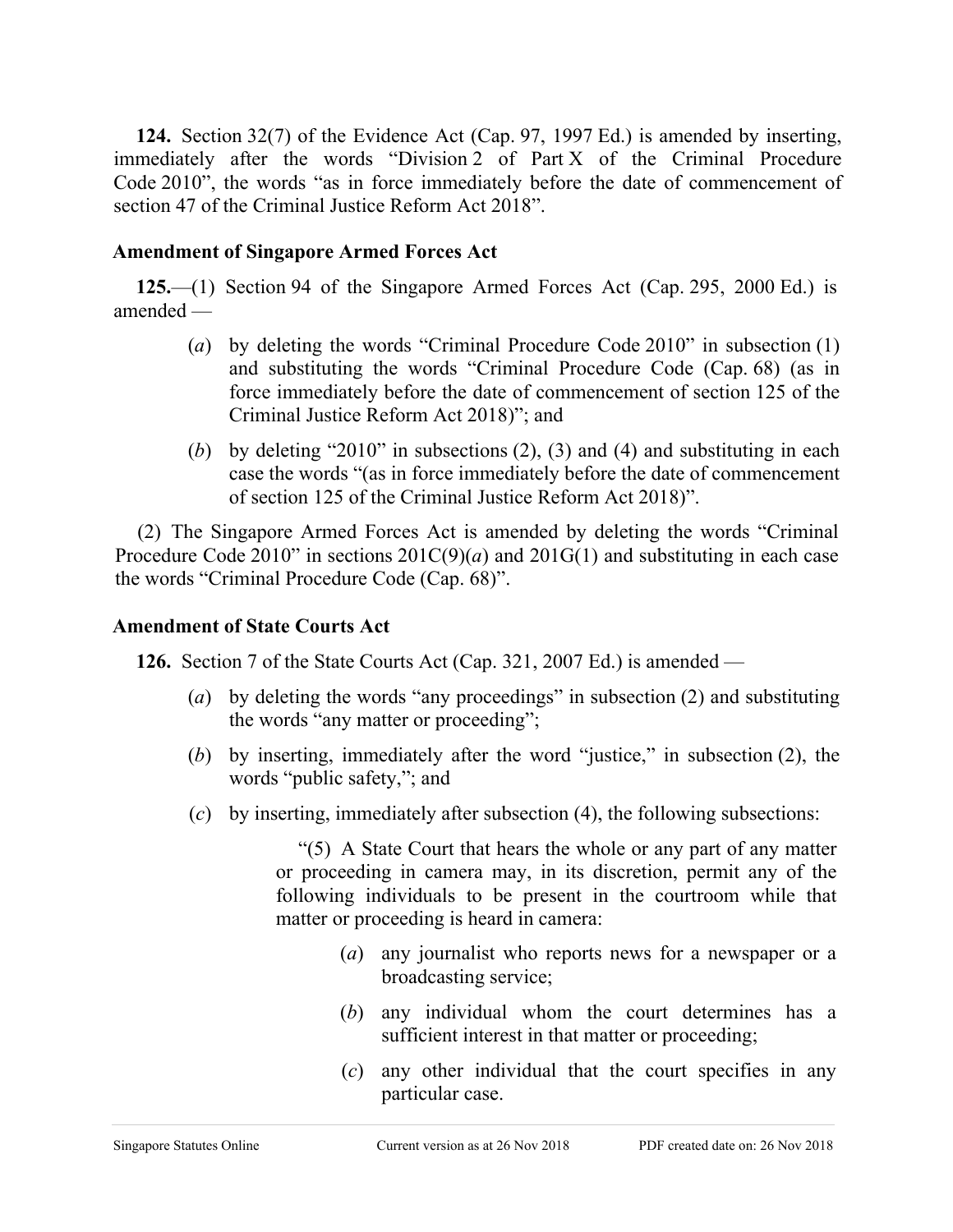(6) For the purposes of subsection (2), the matters that a State Court may consider, when deciding whether it is expedient in the interests of justice, public safety, public security or propriety, or for other sufficient reason, to hear the whole or any part of any matter or proceeding in camera, include the following matters:

- (*a*) whether the defence of any accused person in that matter or proceeding will be prejudiced by the presence of any member of the public in the courtroom;
- (*b*) whether any accused person or witness in that matter or proceeding has any legitimate interest in privacy that needs to be protected;
- (*c*) whether the object of that matter or proceeding will be defeated by publicity if that matter or proceeding is heard in open court;
- (*d*) whether any accused person or witness in that matter or proceeding has any legitimate interest in protecting the confidentiality of any information that may be disclosed during the hearing of that matter or proceeding;
- (*e*) whether any information that may be disclosed during the hearing of that matter or proceeding will be prejudicial to the interests of Singapore.
- $(7)$  In this section
	- "broadcasting service" has the same meaning as in section 2(1) of the Broadcasting Act (Cap. 28);
	- "newspaper" has the same meaning as in section  $2(1)$  of the Newspaper and Printing Presses Act (Cap. 206).".

# **Amendment of Supreme Court of Judicature Act**

**127.**—(1) Section 8 of the Supreme Court of Judicature Act (Cap. 322, 2007 Ed.) is amended —

- (*a*) by deleting the word "proceedings" in subsection (2) and substituting the word "proceeding"; and
- (*b*) by inserting, immediately after subsection (4), the following subsections:
	- "(5) A court that hears the whole or any part of any matter or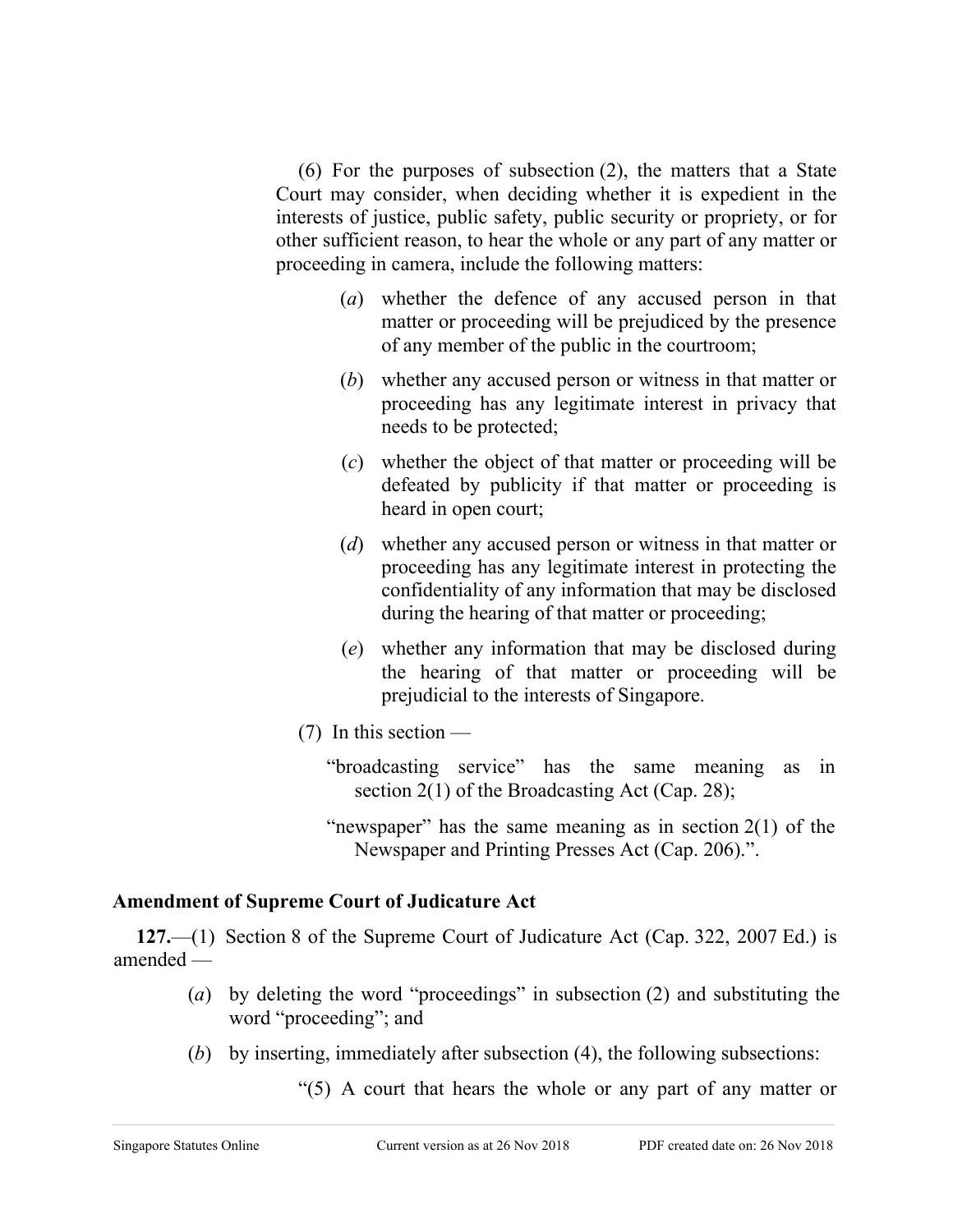proceeding in camera may, in its discretion, permit any of the following individuals to be present in the courtroom while that matter or proceeding is heard in camera:

- (*a*) any journalist who reports news for a newspaper or a broadcasting service;
- (*b*) any individual whom the court determines has a sufficient interest in that matter or proceeding;
- (*c*) any other individual that the court specifies in any particular case.

(6) For the purposes of subsection (2), the matters that the court may consider, when deciding whether it is expedient in the interests of justice, public safety, public security or propriety, or for other sufficient reason, to hear the whole or any part of any matter or proceeding in camera, include the following matters:

- (*a*) whether the defence of any accused person in that matter or proceeding will be prejudiced by the presence of any member of the public in the courtroom;
- (*b*) whether any accused person or witness in that matter or proceeding has any legitimate interest in privacy that needs to be protected;
- (*c*) whether the object of that matter or proceeding will be defeated by publicity if that matter or proceeding is heard in open court;
- (*d*) whether any accused person or witness in that matter or proceeding has any legitimate interest in protecting the confidentiality of any information that may be disclosed during the hearing of that matter or proceeding;
- (*e*) whether any information that may be disclosed during the hearing of that matter or proceeding will be prejudicial to the interests of Singapore.
- $(7)$  In this section
	- "broadcasting service" has the same meaning as in section 2(1) of the Broadcasting Act (Cap. 28);

"newspaper" has the same meaning as in section  $2(1)$  of the Newspaper and Printing Presses Act (Cap. 206).".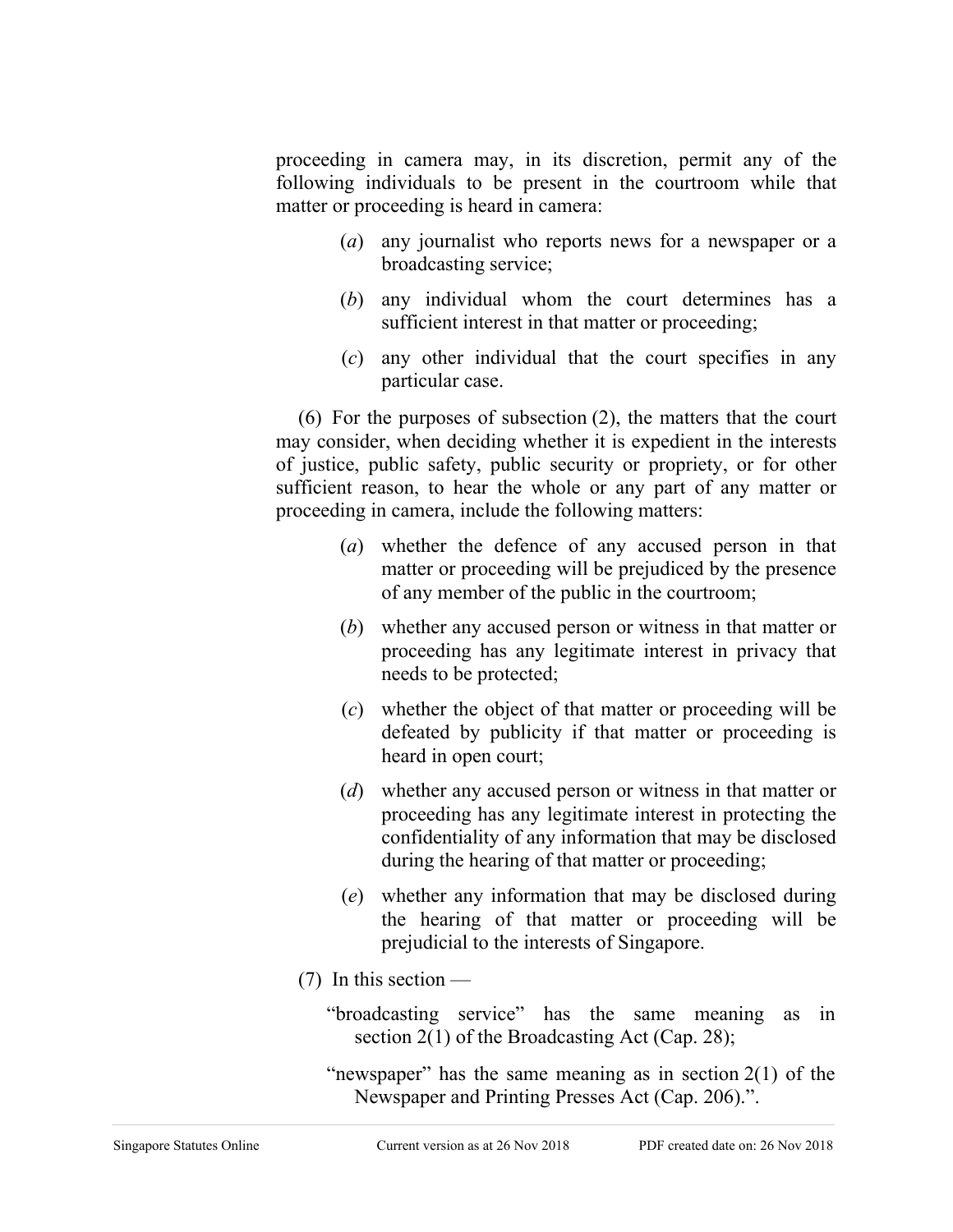(2) Section 29A of the Supreme Court of Judicature Act is amended by deleting subsections (1) and (2) and substituting the following subsections:

"(1) The civil jurisdiction of the Court of Appeal consists of the following matters, subject to the provisions of this Act or any other written law regulating the terms and conditions upon which those matters may be brought:

- (*a*) any appeal from any judgment or order of the High Court in any civil cause or matter, whether made in the exercise of its original civil jurisdiction or made in the exercise of its appellate civil jurisdiction;
- (*b*) any application (whether made to the Court of Appeal or to the High Court) to which either or both of the following apply:
	- (i) any common question of law or fact arises in both that application and any matter mentioned in subsection (2);
	- $(ii)$  any relief claimed in that application
		- (A) may affect any matter mentioned in subsection (2) in any way; or
		- (B) may affect the outcome of any matter mentioned in subsection (2).

(2) The criminal jurisdiction of the Court of Appeal consists of the following matters, subject to the provisions of this Act or any other written law regulating the terms and conditions upon which those matters may be brought:

- (*a*) any appeal against any decision made by the High Court in the exercise of its original criminal jurisdiction;
- (*b*) any petition for confirmation under Division 1A of Part XX of the Criminal Procedure Code (Cap. 68);
- (*c*) any review of a decision of the Court of Appeal, or a decision of the High Court, under Division 1B of Part XX of the Criminal Procedure Code;
- (*d*) any case stated to the Court of Appeal under section 395 or 396 of the Criminal Procedure Code;
- (*e*) any reference to the Court of Appeal under section 397 of the Criminal Procedure Code;
- (*f*) any motion to the Court of Appeal under Division 5 of Part XX of the Criminal Procedure Code.".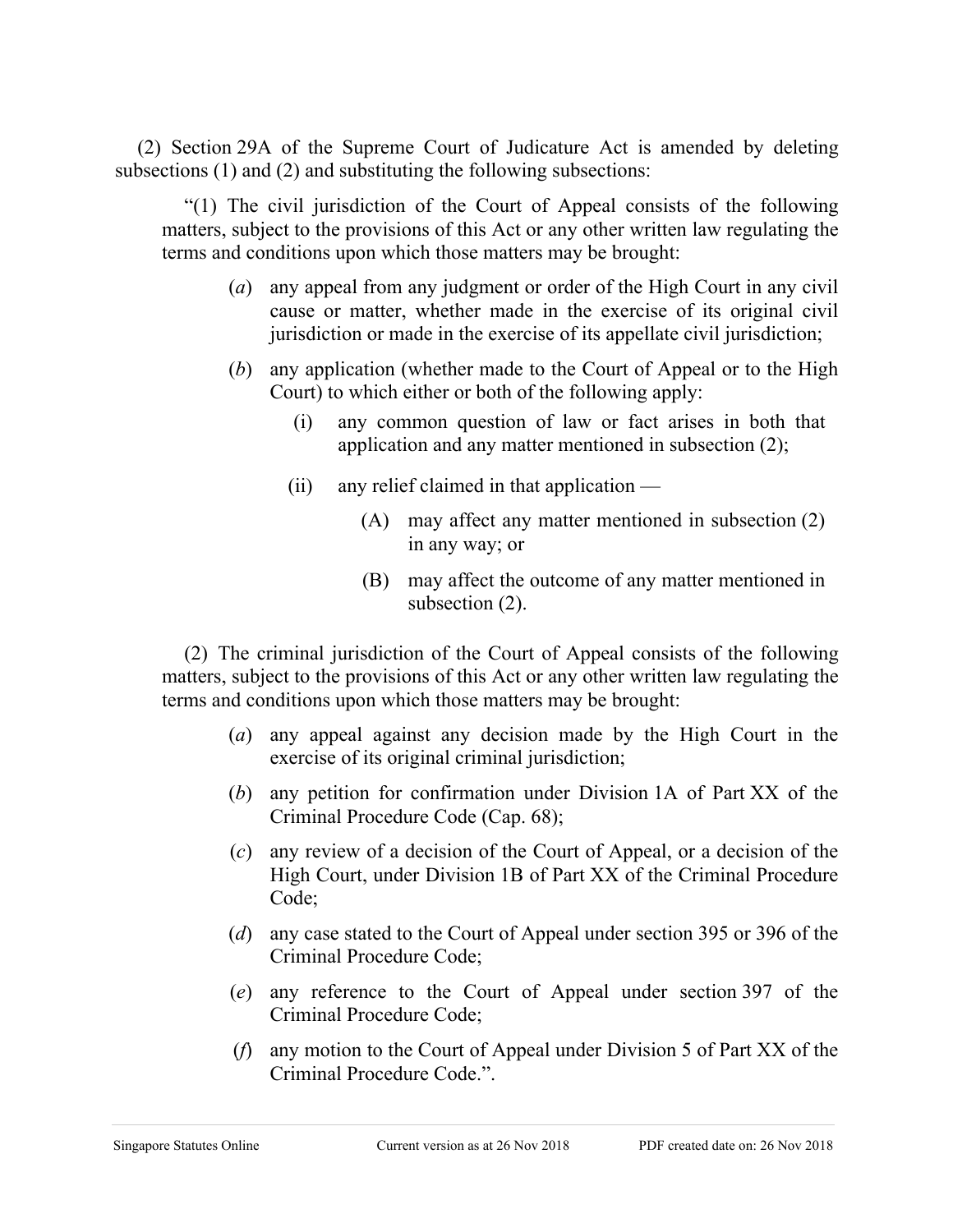- (3) Section 30 of the Supreme Court of Judicature Act is amended
	- (*a*) by inserting, immediately after subsection (2), the following subsection:

"(2A) Despite subsection (1), the Court of Appeal in the exercise of its criminal jurisdiction is, if it consists of one Judge of Appeal, duly constituted for the purpose of hearing and determining an application under section 394H of the Criminal Procedure Code (Cap. 68) for leave to apply to the Court of Appeal to review an earlier decision of the Court of Appeal."; and

- (*b*) by deleting paragraph (*c*) of subsection (3) and substituting the following paragraph:
	- "(*c*) the consideration of any of the following matters:
		- (i) any petition for confirmation under Division 1A of Part XX of the Criminal Procedure Code lodged in respect of a sentence of death passed by him on an accused;
		- (ii) any case stated by him under section 395 of the Criminal Procedure Code;
		- (iii) any reference under section 397 of the Criminal Procedure Code of a question of law of public interest which has arisen in a criminal matter determined by him.".

## **Saving and transitional provisions**

**128.**—(1) Despite sections 2(*f*), 4, 31, 34, 45, 46, 47, 48, 63, 76, 82, 83, 84, 85, 86, 115(*a*) and 120(1) (called in this subsection the relevant provisions of this Act), the following provisions of the Code as in force immediately before the date of commencement of the relevant provisions of this Act continue to apply to an accused in relation to an offence to be tried in the High Court, if the accused was charged with that offence before the date of commencement of the relevant provisions of this Act:

- (*a*) the definition of "proceeding" in section 2(1) of the Code;
- (*b*) sections 7(1)(*b*), 122(3), 148(3), 172, 175, 210, 240(1) and (2), 264(1), 287, 291(1), 292, 293(2), 297 and 426(2) of the Code;
- (*c*) Divisions 2, 3 and 4 of Part X of the Code;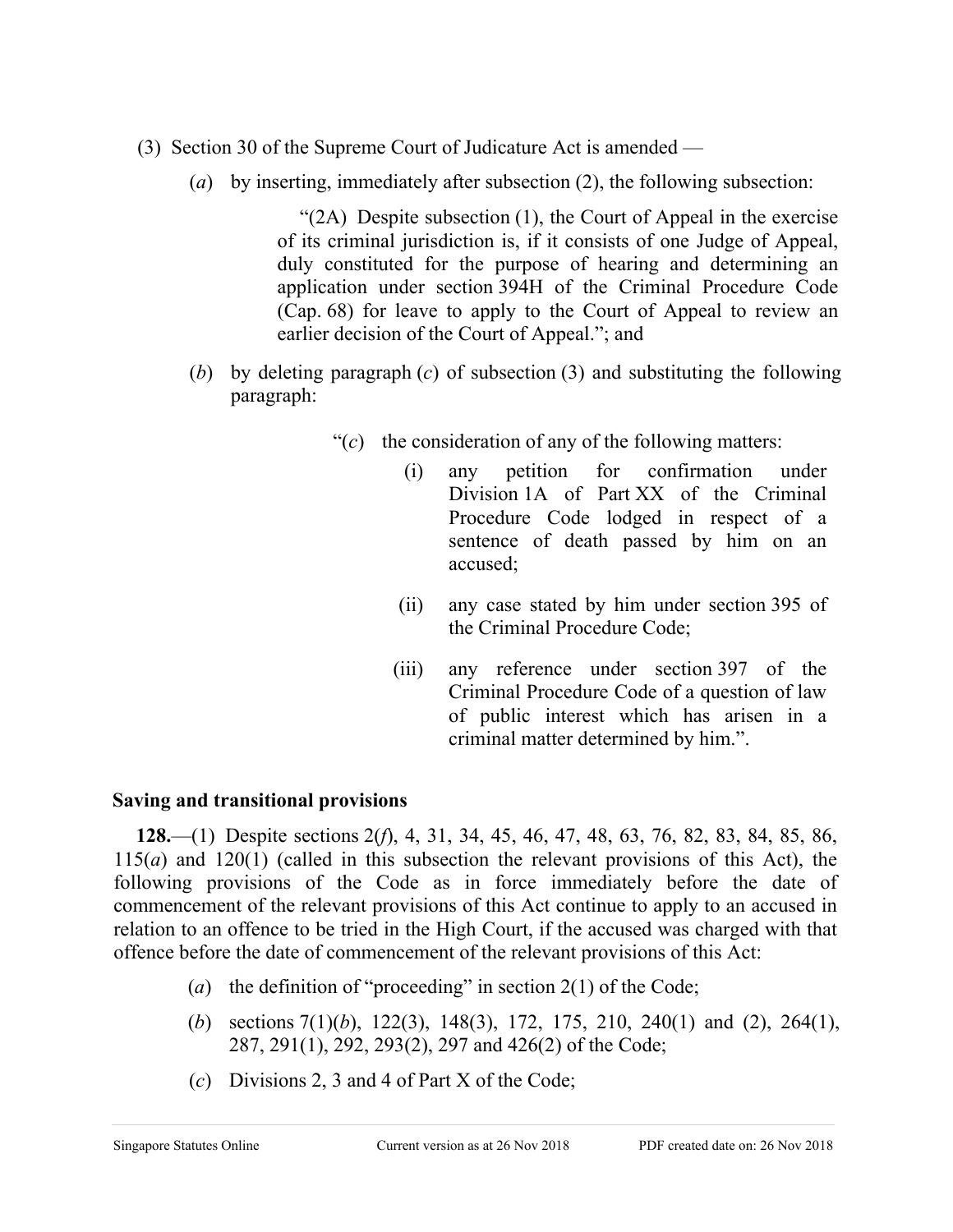(*d*) the Third Schedule to the Code.

(2) Section 49 does not apply to an accused in relation to an offence to be tried in the High Court, if the accused was charged with that offence before the date of commencement of that section.

(3) Subject to subsections (4) and (5), sections 68 to 73 apply, on and after the date of commencement of those sections —

- (*a*) to every person released by the court under section 249(1) of the Code as in force immediately before that date — as if that person had been released pursuant to an order of the court under section 249(2) of the Code as in force on that date;
- (*b*) to every person who, immediately before that date, continues to be confined under section 249(2) of the Code as in force immediately before that date — as if that person had been confined pursuant to —
	- (i) an order of the Minister under section 249(9)(*b*) of the Code as in force on that date, if any offence that the person is charged with is a capital or life imprisonment offence; or
	- (ii) an order of the Minister under section  $249(9)(c)(i)$  of the Code as in force on that date, if no offence that the person is charged with is a capital or life imprisonment offence;
- (*c*) to every person who, immediately before that date, continues to be confined under section 252 of the Code as in force immediately before that date — as if that person had been confined pursuant to an order of the Minister under section  $252(6)(a)$  of the Code as in force on that date;
- (*d*) to every person who, after being confined under section 249(2) of the Code as in force immediately before that date, was delivered, before that date, to the care and custody of a relative or friend of the person under section 255 of the Code as in force immediately before that date, and who continues to be under such care and custody immediately before that date — as if that person had been released pursuant to an order of the Minister under section  $255(1)(b)$  of the Code as in force on that date;
- (*e*) to every person who, after being confined under section 252 of the Code as in force immediately before that date, was delivered, before that date, to the care and custody of a relative or friend of the person under section 255 of the Code as in force immediately before that date, and who continues to be under such care and custody immediately before that date — as if that person had been released pursuant to an order of the Minister under section 255(8)(*b*) of the Code as in force on that date;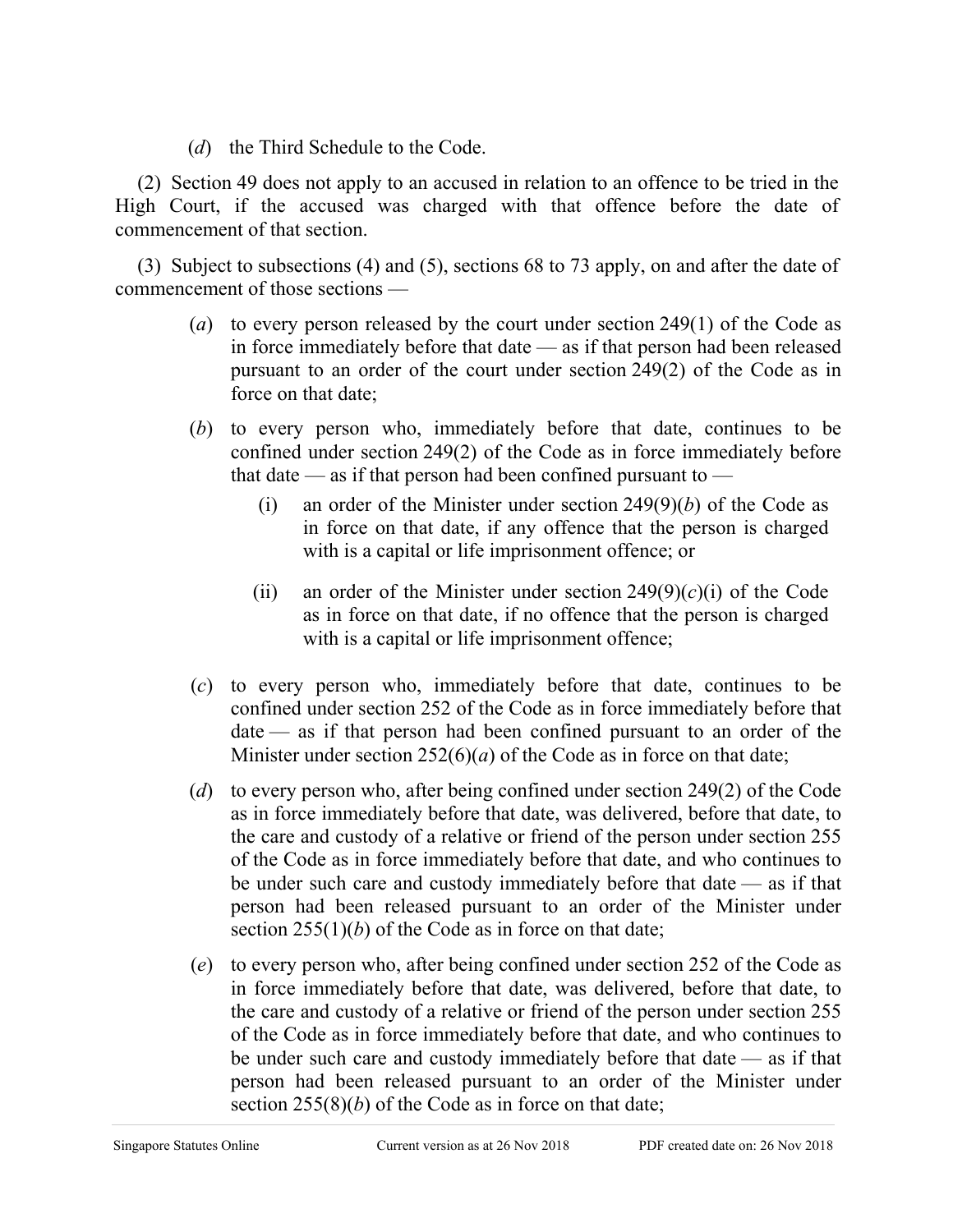- (*f*) to every person who, after being confined under section 249(2) of the Code as in force immediately before that date, was detained in custody or in prison, or sent to a psychiatric institution, pursuant to an order of the Minister under section 256 of the Code as in force immediately before that date, and who continues to be so detained immediately before that date as if that person had been confined in a psychiatric institution, a prison or any other suitable place of safe custody pursuant to —
	- (i) an order of the Minister under section 249(9)(*b*) of the Code as in force on that date, if any offence that the person is charged with is a capital or life imprisonment offence; or
	- (ii) an order of the Minister under section  $249(9)(c)(i)$  of the Code as in force on that date, if no offence that the person is charged with is a capital or life imprisonment offence; and
- (*g*) to every person who, after being confined under section 252 of the Code as in force immediately before that date, was detained in custody or in prison, or sent to a psychiatric institution, pursuant to an order of the Minister under section 256 of the Code as in force immediately before that date, and who continues to be so detained immediately before that date — as if that person had been confined in a psychiatric institution, a prison or any other suitable place of safe custody pursuant to an order of the Minister under section  $252(6)(a)$  of the Code as in force on that date.

(4) Where section 68 applies, on or after the date of commencement of that section, to a person mentioned in subsection  $(3)(b)$  or  $(f)$ , as if that person had been confined pursuant to an order of the Minister under section  $249(9)(c)(i)$  of the Code as in force on that date —

- (*a*) every order made in respect of that person by the Minister, under section 249(2) or 256 of the Code as in force immediately before that date, is deemed to be an order of the Minister made in respect of that person under section  $249(9)(c)(i)$  of the Code as in force on that date;
- (*b*) the Minister must, within a reasonable time, apply to the court for a determination of the notional imprisonment period that applies, under section  $249(9)(c)(i)$  of the Code as in force on that date, to that person;
- $(c)$  the court must, within a reasonable time
	- (i) determine that notional imprisonment period in accordance with section 249(10) of the Code as in force on that date;
	- (ii) determine whether that person has already been confined,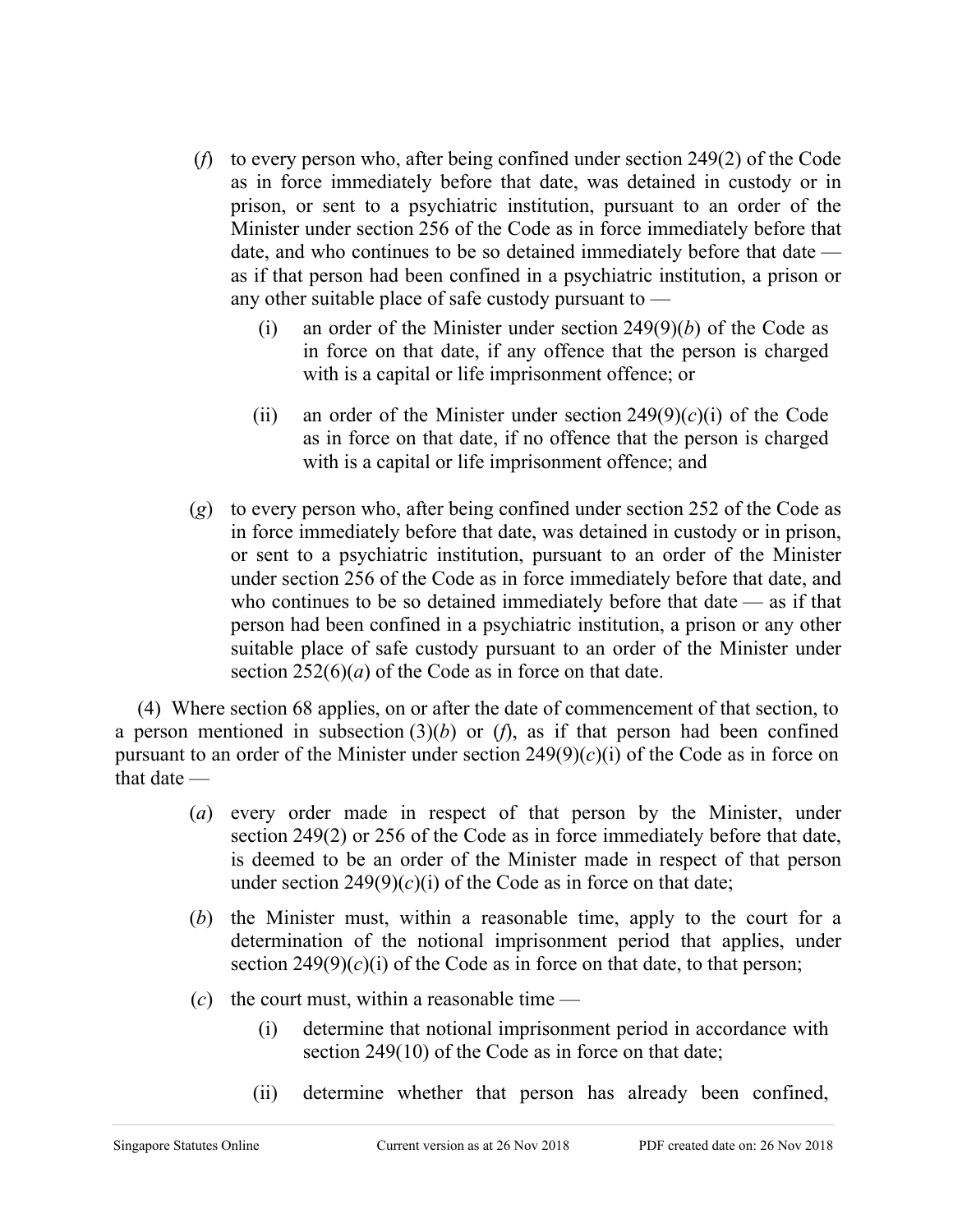pursuant to the order or orders made in respect of that person by the Minister under section 249(2) or 256 of the Code as in force immediately before that date, for a period that is longer than that notional imprisonment period; and

- (iii) inform the Minister of the determinations under sub-paragraphs (i) and (ii); and
- (*d*) if the court determines that that person has already been confined for a period that is longer than that notional imprisonment period, the following apply:
	- $(i)$  the court may
		- (A) after due inquiry, send that person to a designated medical practitioner at a psychiatric institution for treatment;
		- (B) remand that person in custody in accordance with section 238 of the Code; or
		- (C) release that person on bail, on personal bond, or on bail and on personal bond, under section 92 or 93 of the Code;
	- (ii) where sub-paragraph  $(i)(A)$  applies, that person may be dealt with in accordance with the provisions of the Mental Health (Care and Treatment) Act (Cap. 178A);
	- (iii) that person is deemed to be lawfully confined, under an order made in respect of that person by the Minister under section 249(2) or 256 of the Code as in force immediately before that date, until the expiration of the day on which the court makes its decision under sub-paragraph (i).

(5) Where section 69 applies, on or after the date of commencement of that section, to a person mentioned in subsection  $(3)(c)$  or  $(g)$ , as if that person had been confined pursuant to an order of the Minister under section 252(6)(*a*) of the Code as in force on that date —

> (*a*) every order made in respect of that person by the Minister, under section 252(2) or 256 of the Code as in force immediately before that date, is deemed to be an order of the Minister made in respect of that person under section  $252(6)(a)$  of the Code as in force on that date;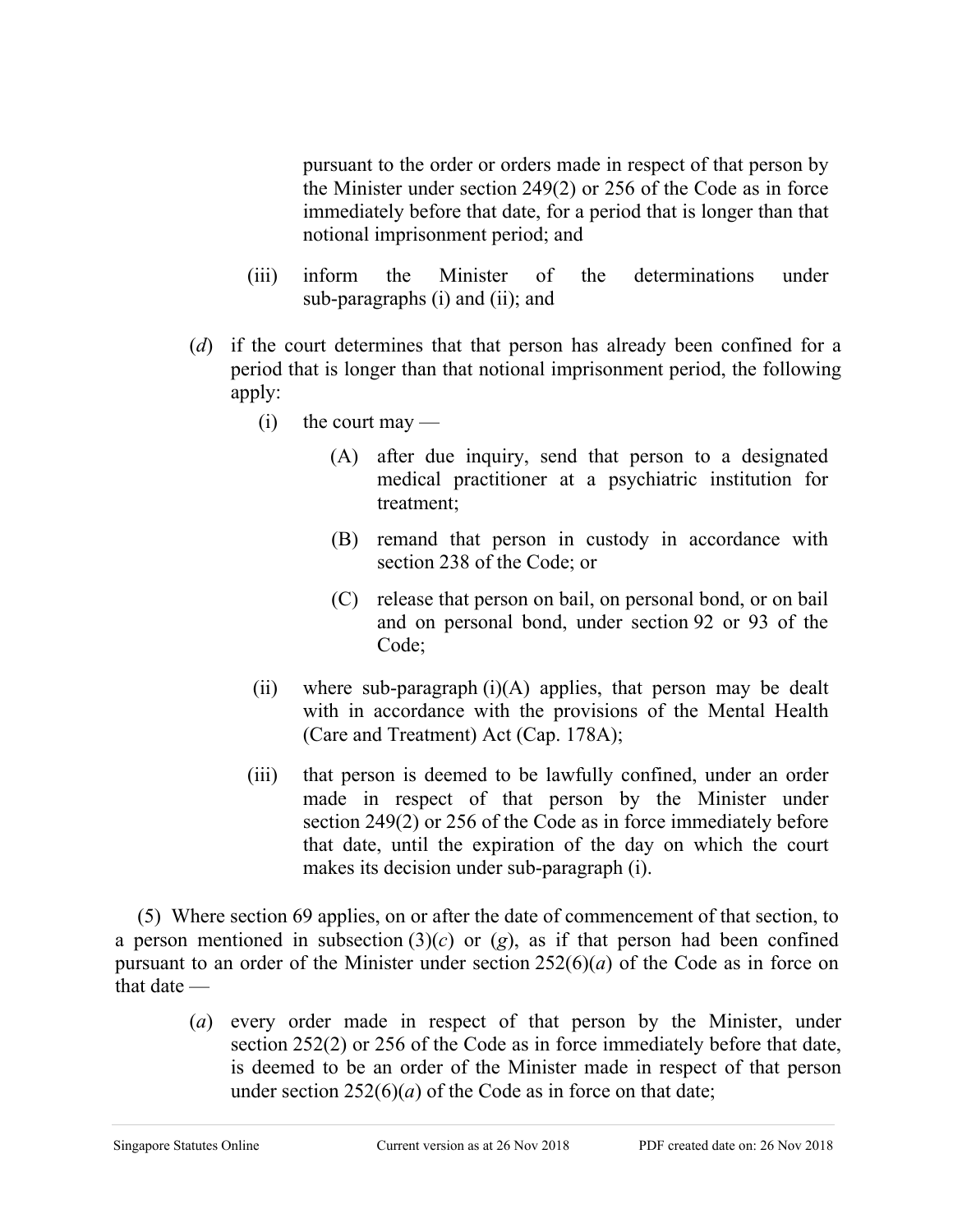- (*b*) in any case where the total period of confinement of that person, under every order made in respect of that person by the Minister under section 252(2) or 256 of the Code as in force immediately before that date, exceeds 12 months, but does not exceed the notional imprisonment period, under section 252(8) of the Code as in force on that date, that applies to that person —
	- (i) the Minister must, within a reasonable time, apply to the court, under section  $252(7)(a)$  of the Code as in force on that date, for the further confinement of that person; and
	- (ii) that person is deemed to be lawfully confined, under an order made in respect of that person by the Minister under section 252(2) or 256 of the Code as in force immediately before that date, until the expiration of the day on which the court decides the Minister's application;
- (*c*) in any case where the total period of confinement of that person, under every order made in respect of that person by the Minister under section 252(2) or 256 of the Code as in force immediately before that date, exceeds the notional imprisonment period, under section 252(8) of the Code as in force on that date, that applies to that person, the following apply:
	- (i) the person must be produced, within a reasonable time, before a court;
	- $(ii)$  the court may
		- (A) after due inquiry, send that person to a designated medical practitioner at a psychiatric institution for treatment; or
		- (B) direct that that person be released;
	- (iii) where sub-paragraph  $(ii)(A)$  applies, that person may be dealt with in accordance with the provisions of the Mental Health (Care and Treatment) Act;
	- (iv) that person is deemed to be lawfully confined, under an order made in respect of that person by the Minister under section 252(2) or 256 of the Code as in force immediately before that date, until the expiration of the day on which the court makes its decision under sub-paragraph (ii).